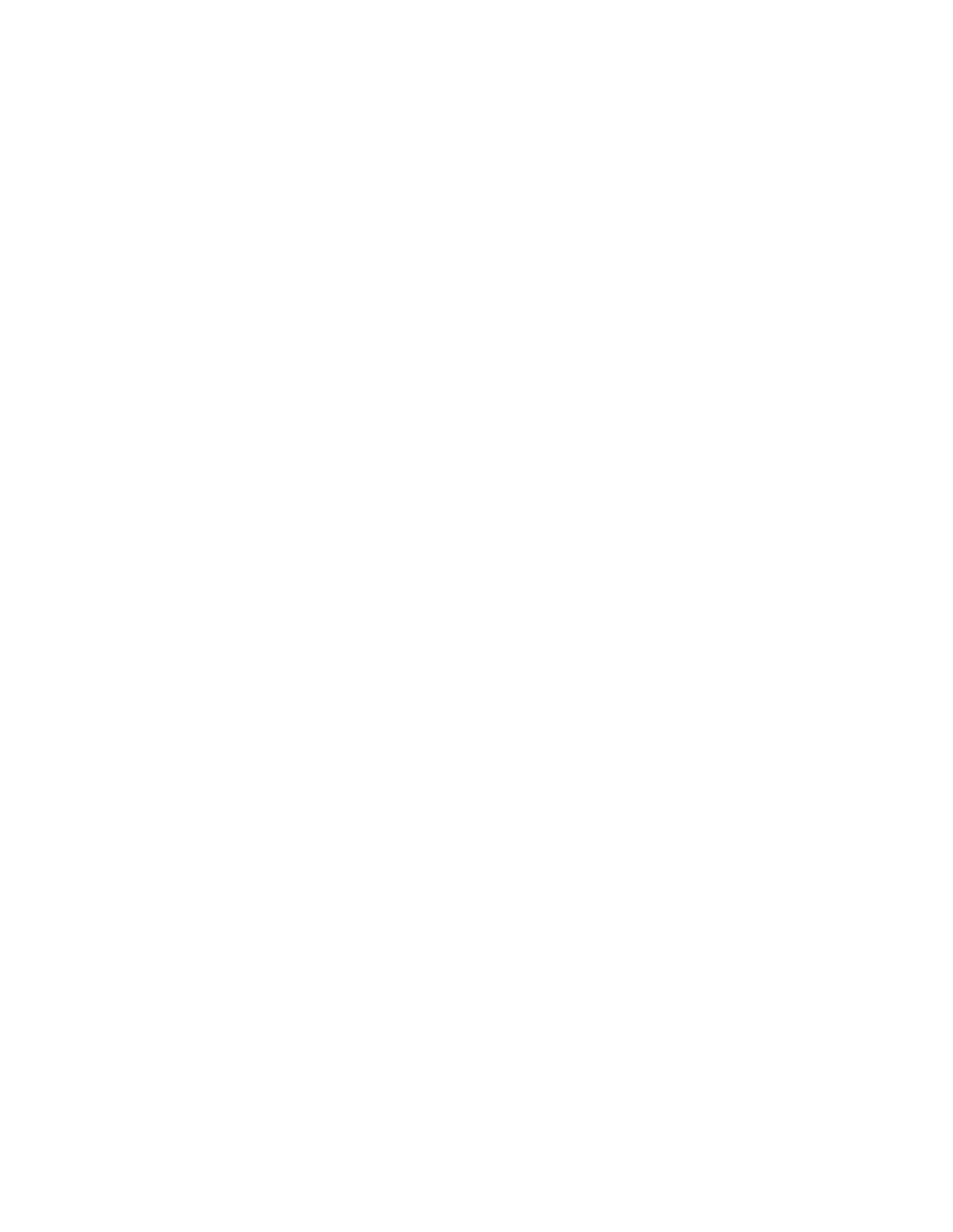God's Blessing Upon You! To Josie Diemer Caldwell From Grand Mama On Her Seventh Birthday Dec. 15th, 1888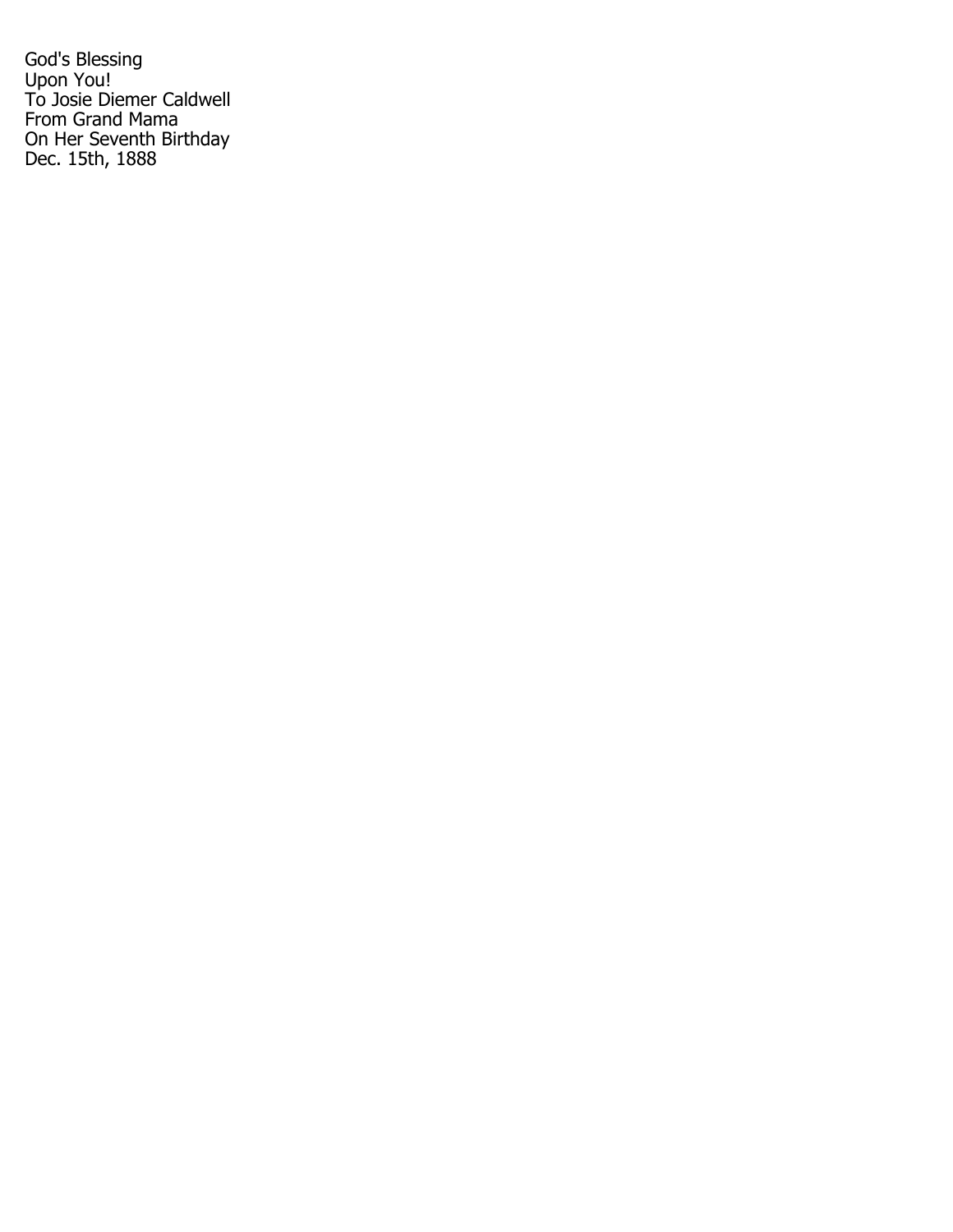LITTLE GIRL AND HER BIRD. A little girl read in her book, How a wicked boy a wild bird took From out its nest in the green-wood tree. A captive now 'tis forced to be, And flutters its poor wings all day long, And beats the bars of its cage so strong. A CHILD S LEGACY. A little girl six years old was a short time ago called home to God. About a year before her death she had a small writing-desk given her. After her death her mother unlocked it, and found this writing : "I will mind my father and mother always. I will try to have my lessons perfect I will try to be kind, and not get cross " Away, away, the glad bird flew, Far out of sight, in heavens blue. The wee girl watched with wondering eye, Till it had faded in the sky. Then sat her down, and cried, "Boo-hoo! My bird is gone! What shall I do?" Her pinafore with tears was wet: ' My bird again, I'll never get." At last she raised her weeping eye, And there at hand, what should she spy But birdie hopping in his door, Tired of his freedom, back once more. What For? I know a child, and who is she? I'll tell you by and bye; When mamma says "do this or that,' She says "what for?" and "why?" She'd be a better child by far. If she would say, "I'll try." GIVING DOLLY MEDICINE. Now, Rosalinda Waterpine, Don't shut your mouth up tight And 'fuse to take your medicine, Because that isn't right. Don't cry and make an ugly face, And say you'll spit it out; I'm doing this to make you well, And so you mustn't pout. For mammas always knows what's best, E'en little one's like me; They hate to 'stress their little girls, But have to - don't you see? Once I was such a naughty girl, And 'haved and fussed just so When mamma gave me things to take; But that was long ago. Since I have grown so very big, And lots of lessons say, I've learned this verse from God's own Book: "Children, you must obey." For God makes mammas very wise; They always know what's best. Come, now, and drink this bottle down; Some day you'll take the rest. THANKSGIVING DAY. You needn't 'spect me to tend to you, Dolly, darling,—because, you see, To-day I've a woman's work to do, I'm just as busy as I can be. Company's coming to-morrow, dear; Uncles and aunts, and a lot of cousins, Coming to spend Thanksgiving here, And grandma is making pies by dozens. I work all day without once stopping. How could I have a child about me? Beating the eggs, and the raisins chopping. — What would grandma do without me? Look at the edge of those elegant pies, Would you believe 'twas done with a door-key? Listen! I'll tell you a great surprise! Grandpa has killed the biggest turkey! Now go back to your little bed,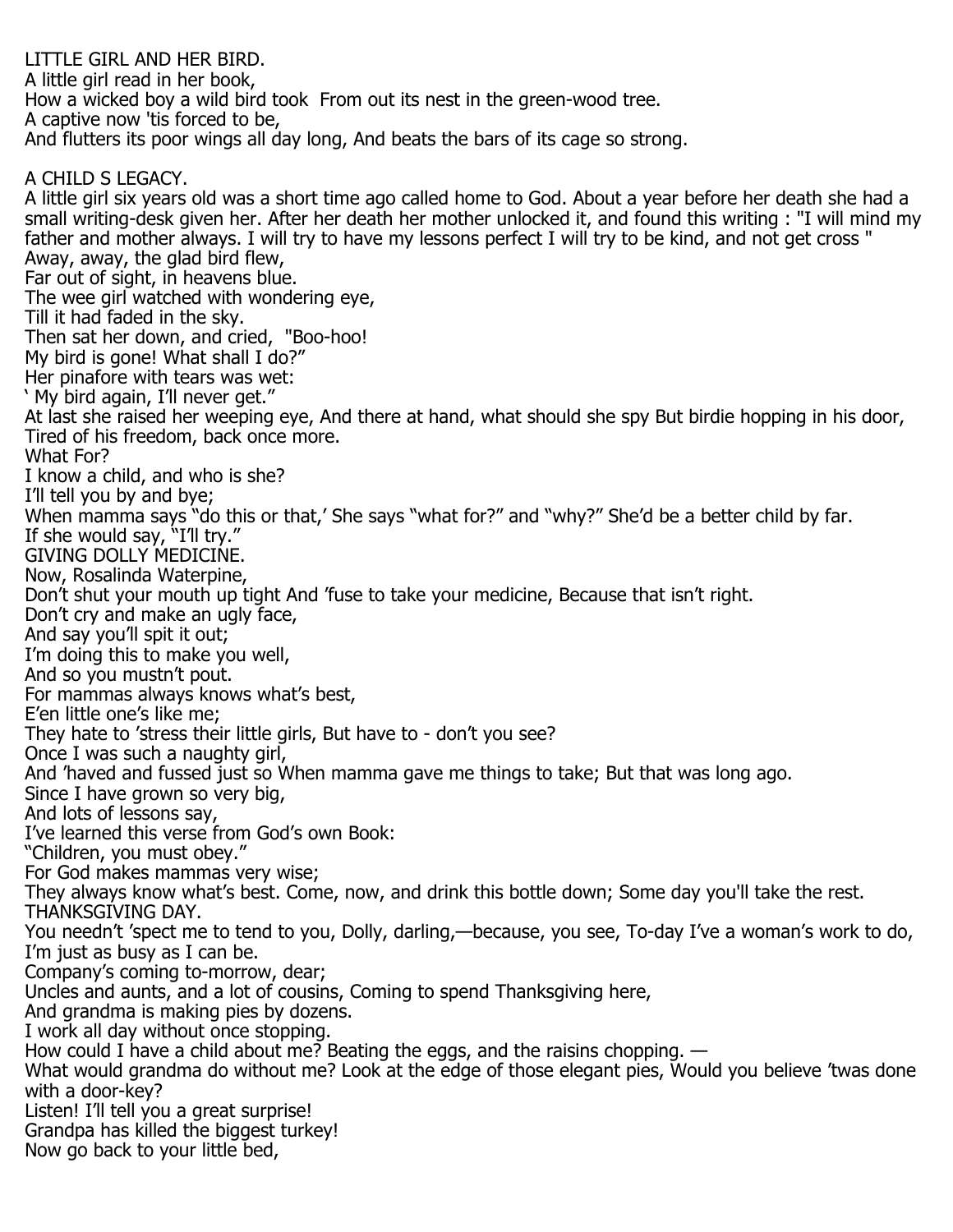I can't 'ford time to talk to you,

Have to be busy with bands and bead When I've a woman's work to do. To-morrow you'll wear your bestest dress, And you must behave your prettiest way; There, go to sleep! When you awake, I guess

You'll find it has come Thanksgiving Day. — Youth's Companion.

"Poor little bird !" she softly cried; Then on her head her hood she tied, Took down the cage of her own bird, Opened the door, with joyous word. "Fly, little bird, away," quoth she, "Back to your home in the greenwood tree."

GRAN'MA'S STITCHES.

BY MRS. A. E. THOMAS.

"Hush, dear," said mamma, while busy at play

Were three little mischievous witches:

Little Charley and Lulu, and sweet baby May,

"Hush! Grad'ma is counting her stitches.

"Don't chatter so loud. Ah, see her lips move,

To wreathe in that smile which enriches

Your own lives and mine, my dear little elves;

Ah, hear her now counting her stitches!

"See her pearly white ball, and her soft bordered cap,

With little blue bows in the niches,

And the sheath for her glasses that lie on her lap,

While she's busily counting her stitches.

The bright summer sped, and the beautiful snow

Came falling, and filling the ditches,

When warm little toes, wrapped in soft woollen hose,

Showed that grandma had counted her stitches.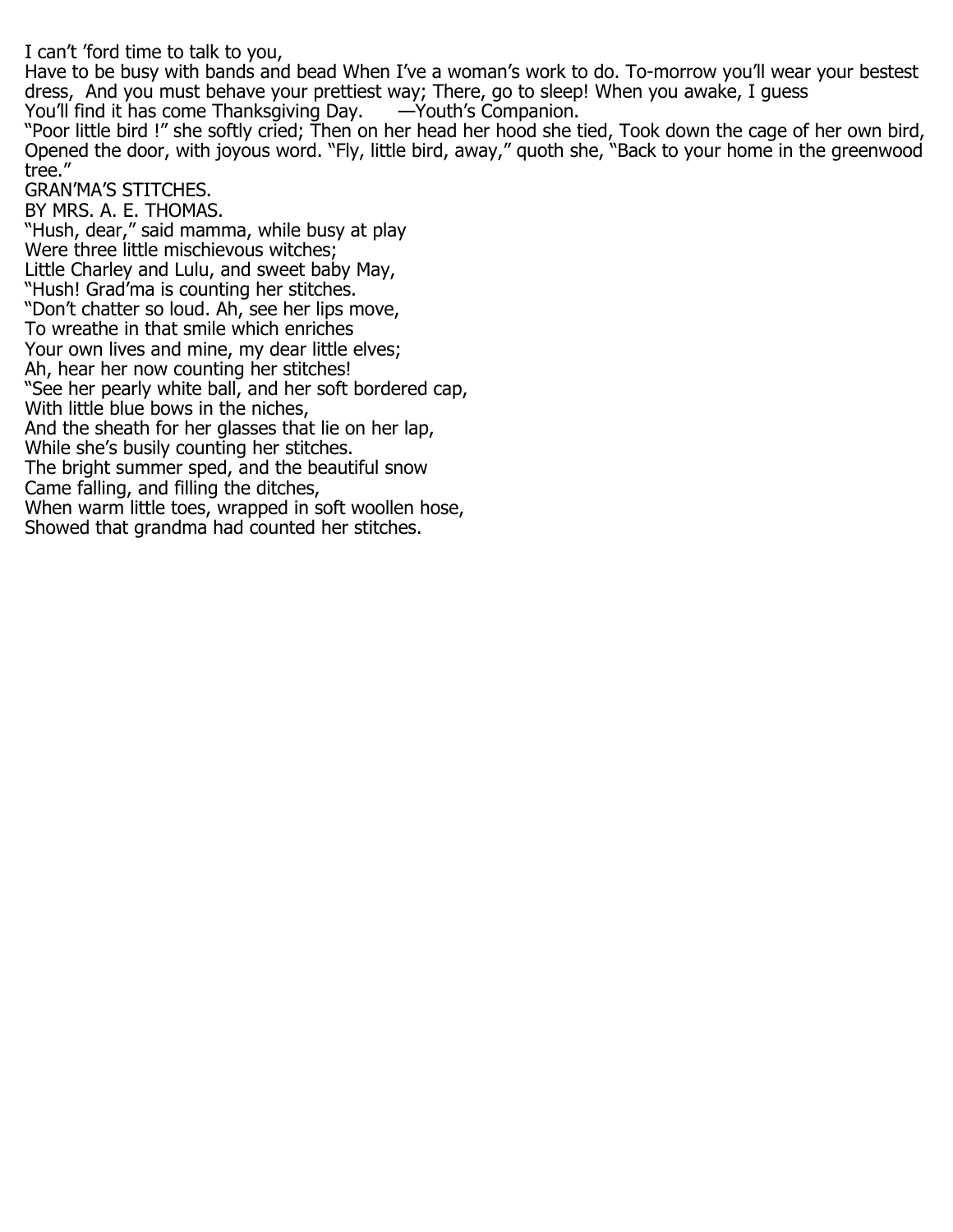## A TWO-FACED GIRL.

" Did I see the two-faced girl at the museum ?" Oh ! no. I don't have to go far to find one. In fact, we have one right in our own home.

One of her faces is very sweet and pleasant to look at. Her hair is rather curly, her mouth has a pleasant smile, and her blue eyes shine brightly. The words that come out of the

mouth that belongs to this face are pleasant, cheerful and kind; in fact, everything about this face is pleasing, and everybody that sees this face, says, " Dear me! what a sweet little girl! I should think her mother would take no end of comfort in her."

But when they say this, I am sure they have never seen the girl's other face, for this one is not nice to look at. There is a frown between her

eyes, and the corners of the mouth go down instead of up. There is no smile on these lips, and the words that come from between them are as cross as can be. They sound like, " I don't care!" "No, I won't, either!" "You are as mean as can be, and I won't play !" " Shut up, or I will slap you." Horrible - sounding words, are

they not?

Now, one of the strange things is, that this girl does not show both faces at once; and another is, that she sel dom shows the ugly face to company, She keeps it for her mother and fa ther, sisters and brothers ; but the pleasant one always comes out like the sun from behind a cloud when company comes, or she is doing what pleases her. How nice it would be if she would always show the nice face to the dear home people, who love her more than anybody else! In fact, I think it would be delightful if she would never show the ugly one to any one.

Do you know, I feel like calling one Satan's and the other God's face ? For the pleasant face is the way God made it, and the ugly one is the way Satan made it, by putting all sorts of wicked, cross and selfish thoughts and tempers into the heart.

## A PARTY.

The party was held in the rushes beside Mud Lake last spring, but I have only just heard of it.

I am informed that all the young frogs of the season were there, and a right merry time they had, singing all manners, and treat the company present just as she would like to have them treat her; and Polly was such a dear, good little thing she remembered every word her mother said. Wasn't she a dear little froggie ? I have also been told that several other mamma frogs had talks with their children before they went to the party, but I fancy that what they said went in one ear and out at the other. And I have made up my mind that all kinds of children who mind their mammas are much the pleasantest.

HOW A POUTING LITTLE ONE LOOKS IN THE GLASS.

the songs they knew, and playing hop, skip and jump, as well as leap frog.

But it was noticed that some young frogs were better behaved than others; for, indeed, I am sorry to say, there were those present who seemed to think the party was meant only for them. They clambered into the rush swings and cried :

"Swing me! Swing me higher! Oh! you push me crooked !" as some of the more quiet ones tried to please them by pushing with all their might.

The cobweb hammocks were full of these restless fellows, and one said, "Your feet are poking me right in the back," and another, "Your eyes stick out so they hit me all the time.

I wish you would get out and let me swing alone."

And when flies and lady-bugs were passed around for refreshments, these same impolite frogs darted out their tongues and took all they could, not caring whether any one else had some or not.

But there was one pretty, dainty little frog named Miss Polly Wog, who offered the rush swing and the cobweb hammock to others part of the time, and when the fly tarts were handed to her, instead of taking all she could, said to shy Miss Hoppity, who was sitting next to her on a log, " Won't you have some ?" Now, I must not forget to tell you that Miss Polly Wog sat on a log with somebody else before she went to the party, and that somebody was her mother. Madam Wog warned Miss Polly to be careful about her We suppose you have all seen an india-rubber face, and dare say you have amused yourself in pinching it one way and pulling it another, and seeing what different expressions it will put on. And when you stop pulling or pinching it, it returns to the same face that it was before.

Now, we must say to our young readers, that your faces are softer than india-rubber, and that they are full of little strings called muscles. These muscles, or strings, are pulled one way, or pulled another, just according to your feelings. Sometimes you feel grieved or sad, and the little muscles pull your face into a very doleful expression. The moment anybody looks at you, they know something is troubling you, and you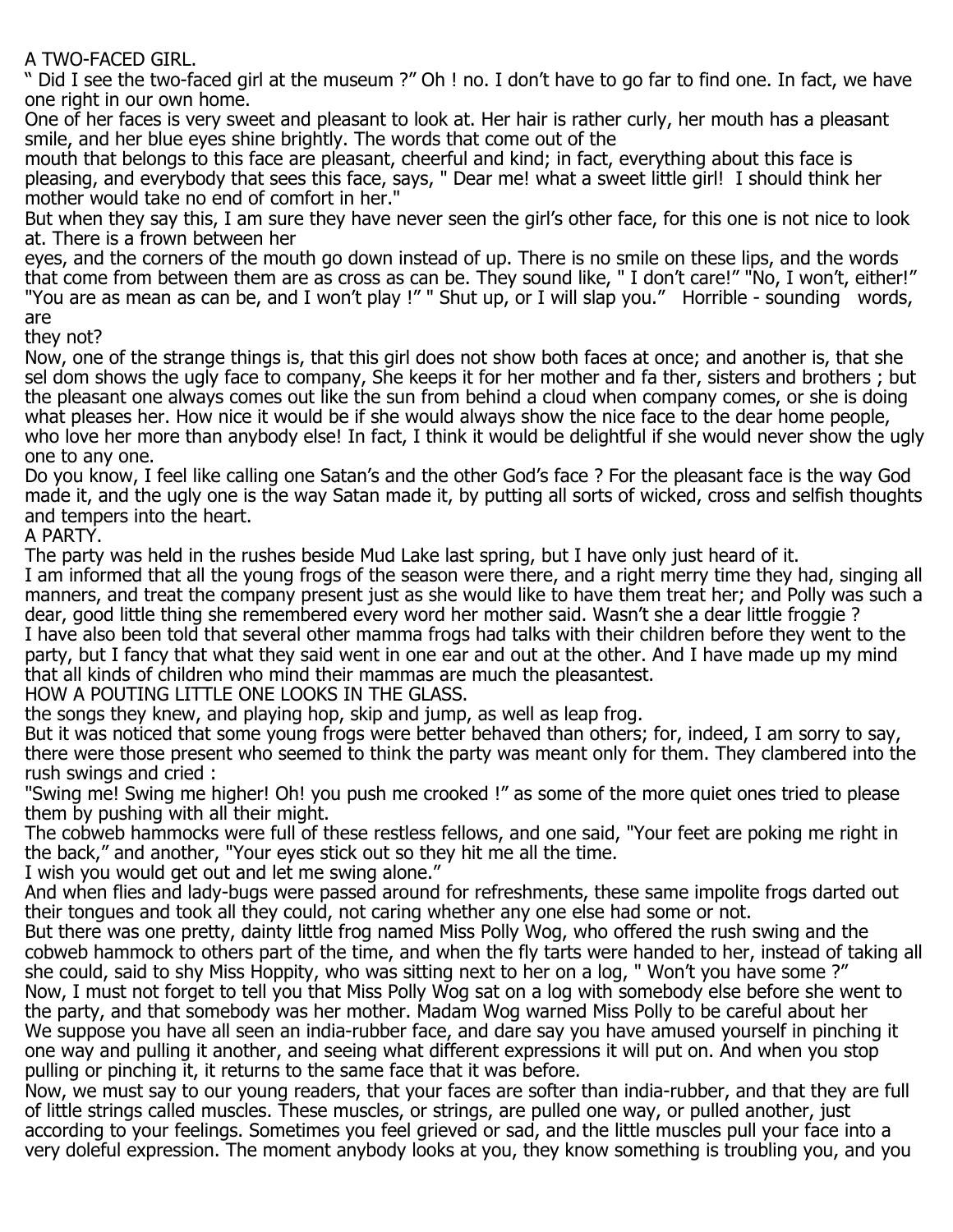feel sorrowful. But, if you see a funny picture, or if something happens to make you feel merry and glad, the little muscles pull your face into smiles, and dimples, and you look just ready to burst out into a broad laugh. But when we do wrong, bad and wicked feelings are at work pulling these strings. Anger pulls one set of strings, and then you know what a disagreeable look the face puts on in a moment. Pride pulls another set of these strings, and so does vanity, or envy, or deceit, or discontent; and each of these brings its own peculiar look or expression over the face. And the worst thing about it is, that, if the strings are pulled too often, the face will not return to what it was before, but the strings will become stiff, like wires, and the face will keep wearing the ugly look it puts on all the time. By giving way to sin, or by indulging bad feelings, some people get their faces worked up to such a dreadful look, that,

when you meet one of them in the street, the moment you see him, you can tell what his character is. You know, dear young reader, the Bible tells us that sin is a reproach, or a disgrace, and, if we consent to it, or give way to it, it will pull those strings in our faces that will cause our very looks to be disgraceful. Do not let anger, nor pride, nor passion, get hold of the strings, or they will make you appear so ugly that no one will love to look at you. But let love, and gentleness, and good-will, and truth, and honesty, have hold of the strings, and they will make your faces beautiful and lovely.—Mother's Magazine.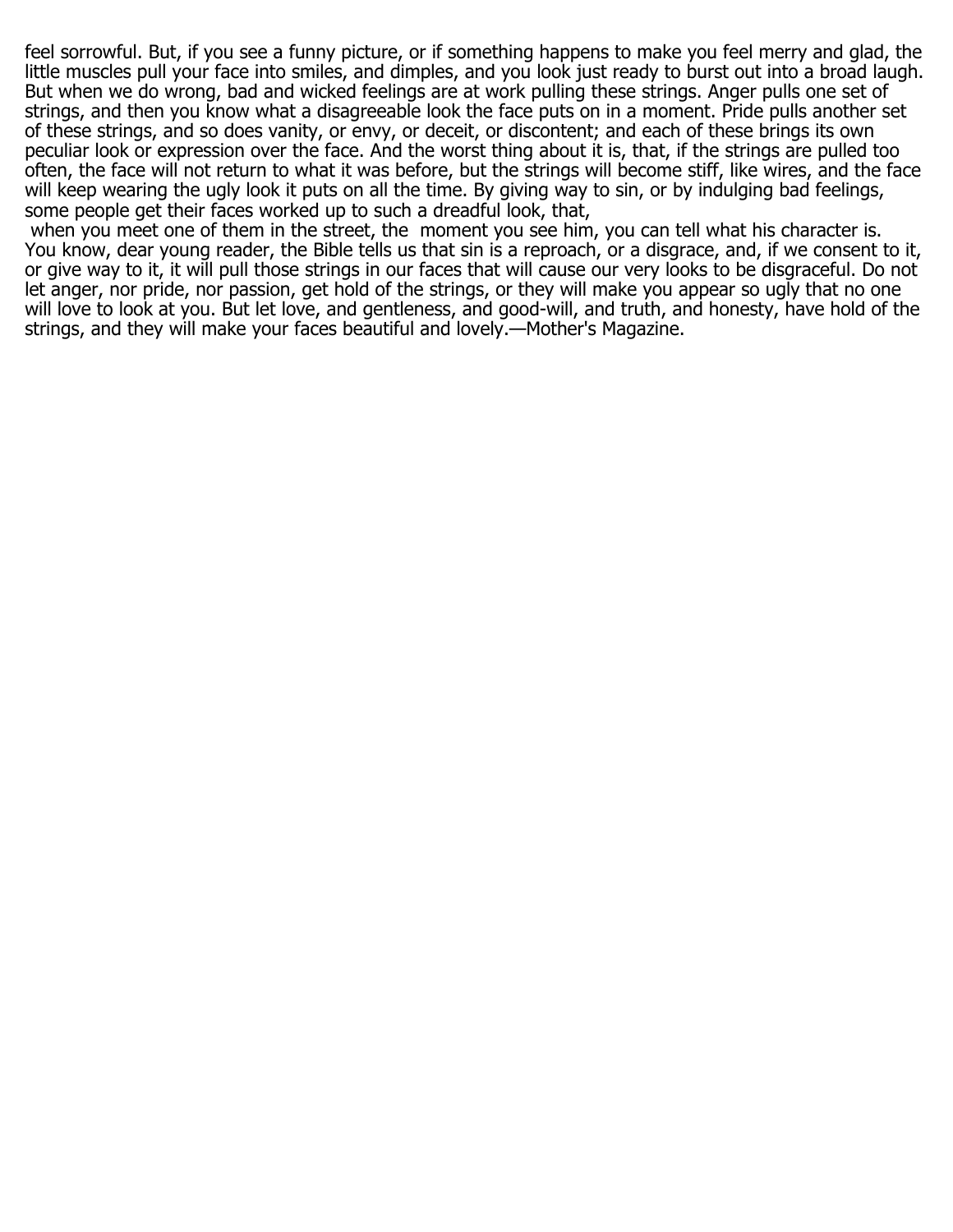JESSIE'S "PIECE."

" Mamma, couldn't Jessie speak her piece at our exhibition to-night ?

She looks so cute when she stands up to say it, with Sapphira Henderson in her arms," said Hildred Athington, "I'm sure everybody would clap."

" I have no objection, my dear, if

 "Alas! she does not feel my tears, She knows not all my hopes and fears, She's only just what she appears — My dolly!''

A GOOD GUESS.

"Now, Flora Flimsy, you are too big a girl to ride ; you must come right along and walk by your dear mamma's side. The twins have to ride, 'cause Jenny June has broken her leg, and the blood all sifts out of Matie May's arm every time she moves; but you are a big girl, and haven't a split anywhere, so you can walk as well as not; besides, I am afraid the carriage will break down if

you think Jessie will not be frightened," said mamma.

"Oh! I don't think she will. She'll see all the rest of them speaking, and she'll think it fun."

And so it happened that little Jessie Athington spoke her piece at the exhibition given in Aunt Jennie's parlor the night before Christmas. This was the piece, and you see how "cute" she looked, by her picture. With a very low bow, she began:

MY DOLLY.

" Who lies so calmly in my lap,

And takes, whene'er I please, a nap,

Nor heeds me if I kiss or slap?

My dolly.

" Who always looks ' as good as gold,' Nor smiles less if I frown or scold,

And ne'er grows cross, however old? Dear dolly!

I hold her gently in my arm—

I fain would shield her from all harm, But I can't kiss her cold cheeks warm Poor dolly!

A HOUSEHOLD FAIRY.

BY SIDNEY DAYRE.

"If I were only a fairy — well!

'Twould take me ever so long to tell Of all the beautiful tilings I'd do For everybody I loved, or knew; For I'd have a wonderful wand of gold. Like fairies carried in days of old.

"Mother should have a house as grand As any you see in all the land;

A cap of lace and a velvet gown,

And a carriage to ride about the town;

She never should do a thing all day But hold her hands like a lady gay;

And all this tiresome, tiresome work. Which every day I am glad to shirk, Would just be done — wouldn't that be fine? The minute I waved that wand of mine!

"That's what I'd like to do, but oh, I'm only a bit of a girl, you know! Working away at homely things, And not a fairy with shining wings.

I haven't a wand; and if I had, Perhaps the fairies would think it sad, If they had a chance to look and see What a fearfully lazy girl I'd be.

any more get in. Mamma says they don't make cardboard boxes near so strong as they used to, and I believe she is right; the back end of this carriage broke out the first thing."

Having arranged Jenny June's broken legs over the side of the carriage, and Matie May's broken arm so the sawdust—excuse me, the blood, I mean—would not run out, the little mother, Florence Grey, proceeded to draw the maimed twins in their pasteboard box carriage and make Flora Flimsy walk, whom she counseled in the following manner:

"Turn out your toes, Flora, my dear, and throw back your shoulders. Don't turn round and stare after people in the street; it's very bad manners. And, Flora, you must remember that everything you do the twins will be sure to copy, 'cause you are the oldest, and a great 'sponsibility is on top of you; so I hope you will never do nuffing you don't want to see your little sisters do. Are you listening, Flora Flimsy, to what I say to you?" said the thoughtful little mother, with a gentle shake.

Flora wore the same smiling expression all through, but I am afraid not a word went in at either ear. But I could not help thinking  $-1$  wonder if any one could guess what I thought?

" That the lesson Florence tried to teach Flora Flimsy would be a good one for boys and girls who have younger brothers and sisters to remember ?" asked Dolly Brighteyes.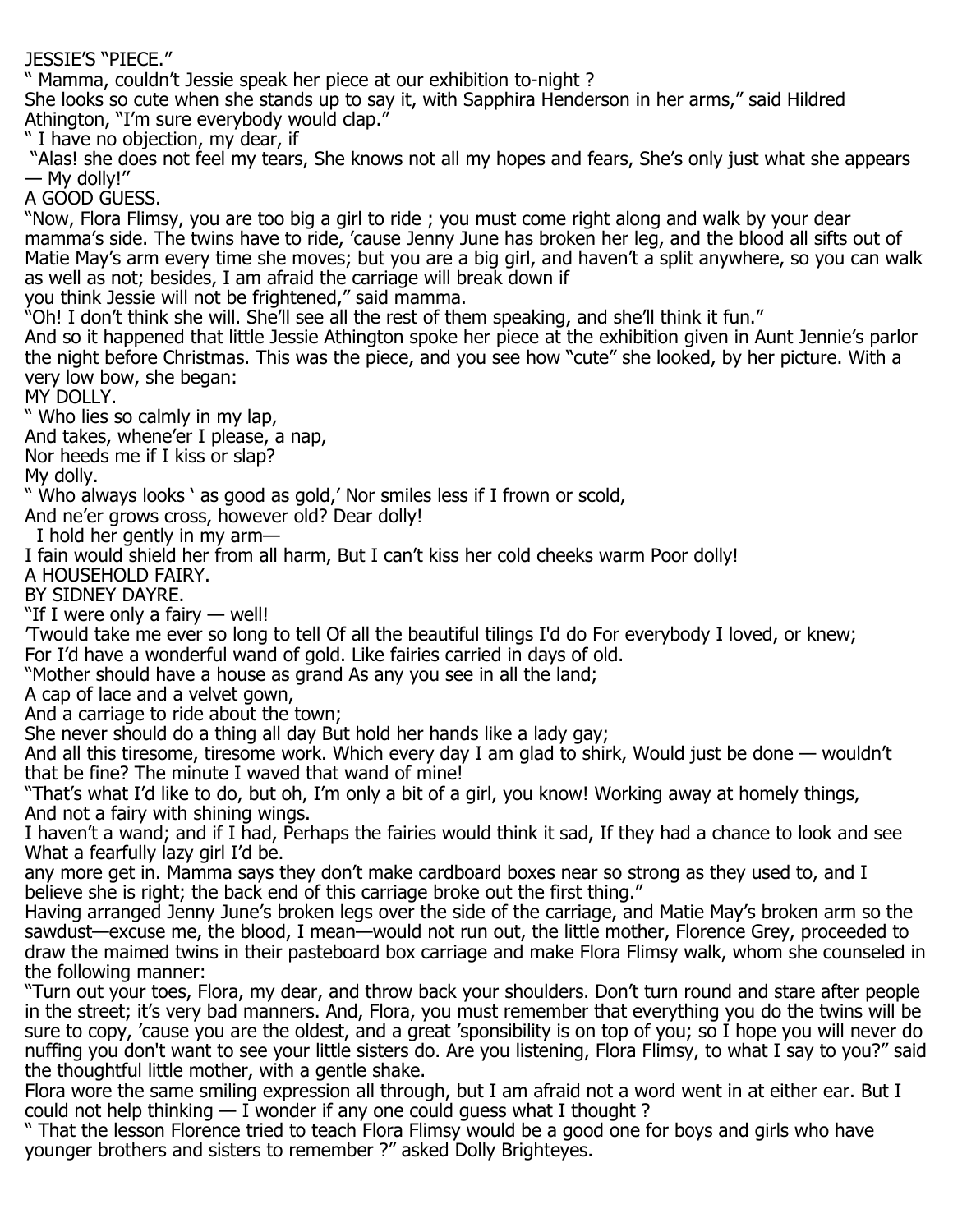"You have guessed exactly what I thought, Dolly. How comes it you are such a good guesser?" " Maybe 'cause my mamma tells me much the same thing Florence told her doll family," said Dolly. "But I have two nimble hands, that know How to knit and to mend and sew.

How to cook and to dust and sweep— Come, and I'll let you take a peep.

So I'll hurry and do my very best,

While mother sits by the fire at rest,

And she will think, if she does not say, One little fairy's alive to-day.

And for everything that a girl should do, Can wave, not one little wand, but two." —Companion.

" Little Carrie often asks, ' Would Jesus like for me to do this ?' When inclined to dispute with her playmates, her teacher asks, ' Who will be like Jesus? Who will give up ?' Carrie is always the first to say, "I'll give up : the others may have it.'"

"THEY TOOK THEIR PLACES."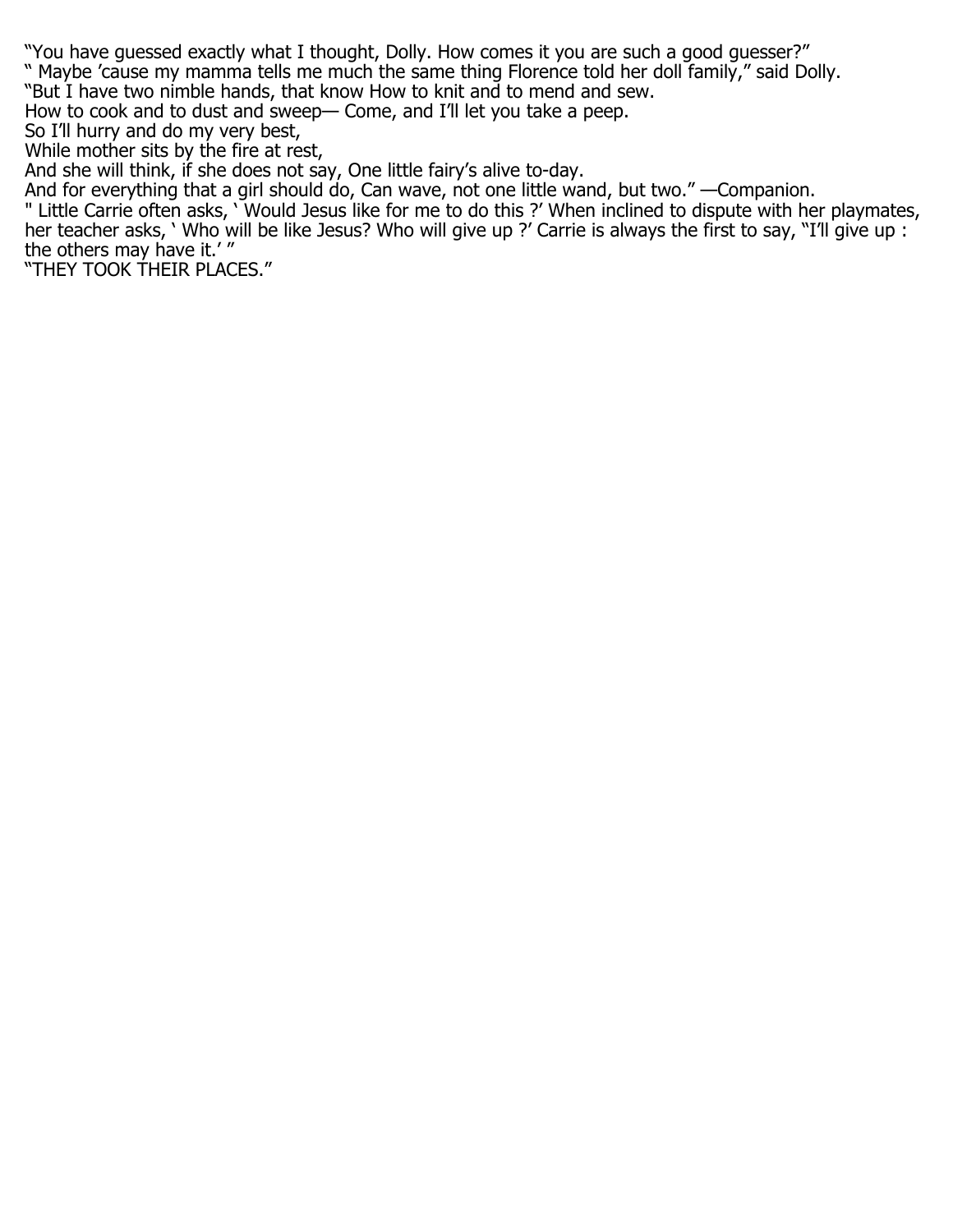" ' Miss Clara Frink, 35 Flora Avenue, Smithville.' "

"Oh, that's me! I live in Smithville, don't I, Mary?" said little Clara.

"Well, yes; I guess it's for you. And I shouldn't wonder a mite if it's a valentine," added the good-humored Mary.

Why, of course it's a balumtine," said Clara. "Did you ever see a letter in a 'velope that had flowers and things pushed out all over it ?" inquired Miss Clara, holding the beautiful thing up for them all to see.

Her seven little visitors crowded round her to look at the wonderful " balumtine," as it came out of its cover. There it was, "a sure-enough balumtine," as Ada said, with hearts, and doves, and church-steeples, and young ladies and gentlemen walking to church arm-in-arm, and birds with letters for breakfast instead of worms anyway, they had letters in their mouths.

" Ain't it sweet!" said one.

"Just lovely !" replied another.

" It's awful pretty !" said a third.

" I wish I had one just like it," said Tilda.

"Oh, it's too bad! I wish everybody in this room had one," said Clara, " but I'll make this one go round as well as I can, and you may all kiss the little angel with wings on his back and arrows in his cornucopia, 'cause he is so sweet; and maybe when you get home you will find the letter-man sent you each a balumtine too." Clara is a nice little girl, and always tries to make people feel as happy as she can. A valentine is really a message of love, and ought never to carry anything but the kindest of thoughts and wishes. THE "GOODEST" MOTHER.

Evening was falling cold and dark,

And people hurried along the way,

As if they were longing soon to mark Their own home candle's cheering ray.

Before me toiled in the whirling wind A woman with bundles great and small, And after her tugged, a step behind,

The bundle she loved the best of all:

A dear little roly-poly boy,

With rosy cheeks and a jacket blue, Laughing and chattering, full of joy,

And here's what he said—I tell you true:

"You're the goodest mother that ever was."

A voice as clear as a forest bird's;

And I'm sure the glad young heart had cause To utter the sweet of the lovely words.

Perhaps the woman had worked all day

Washing or scrubbing ; perhaps she sewed ;

I knew by her weary footfalls' way That life for her was an uphill road.

But here was a comfort, children dear:

Think what a comfort you might give

To the very best friend you can have here,— The mother dear in whose house you live.

If once in a while you'd stop and say,

In task or play, for a moment's pause,

And tell her, in sweet and winning way,

" You're the goodest mother that ever was."

—Margaret E. Sangster.

TOO LITTLE.

BY CLARA LOUISE BURNHAM.

The chair was hardly high enough,

Her head came just above the table;

Her little fist a pencil grasped And scribbled fast as it was able.

"I'm writing stories," she explained,

And down the busy head bent lower;

" Ah, read one to me, dear," I begged;

And then the dimpled hand moved slower.

" O, auntie "—and the baby face

Drew back; then, swift the blue eyes lighting: " I'd love to, only I'm so small I don't know how to read my writing! "

—Wide Awake.

Floating, they sang, ' Good-bye, good-bye.' "

" Where did the pretty flowers hide?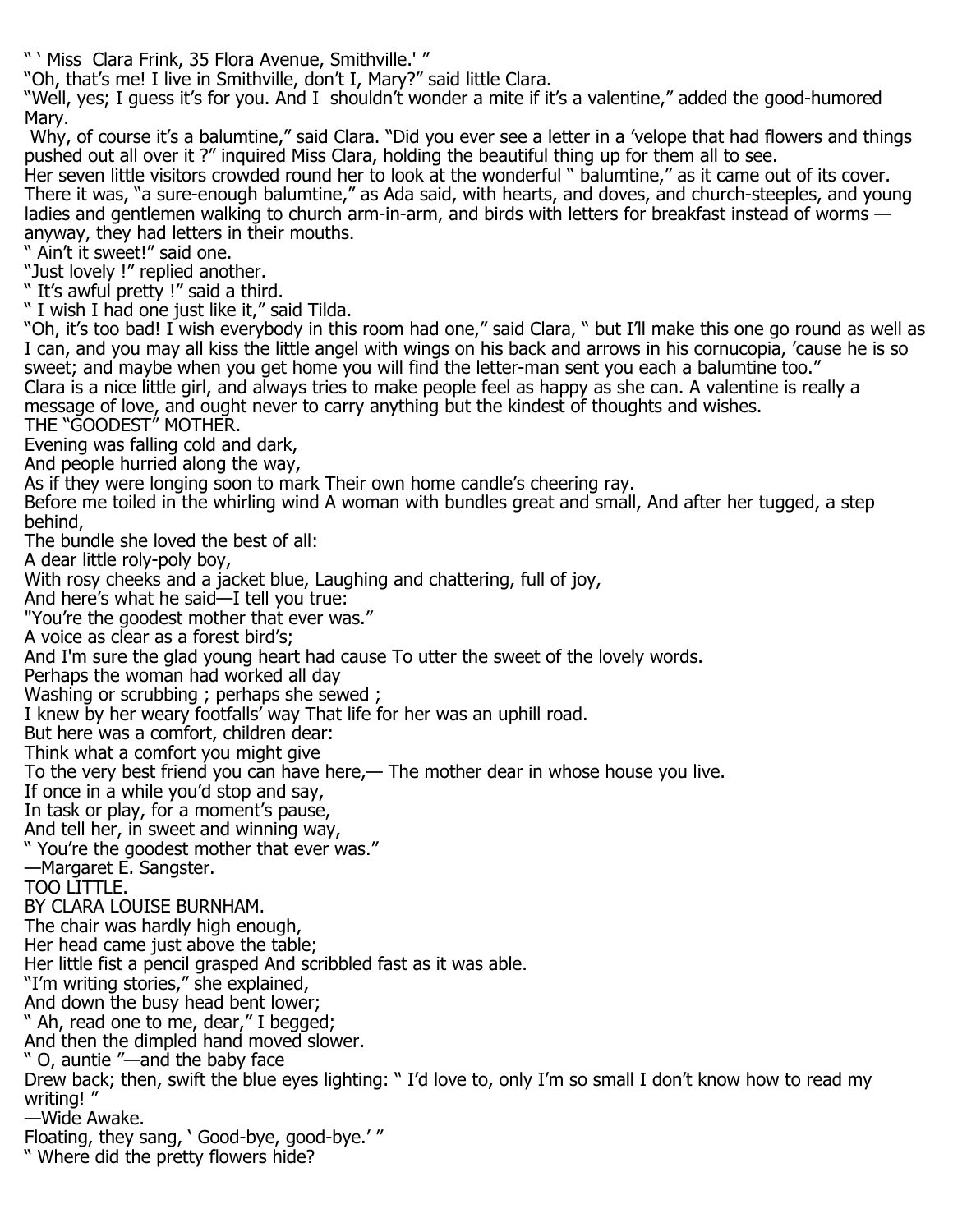The Frost King hunts them far and wide." "Dame Nature tucked them in the ground; They'll all be back, now spring comes round." "Is there a place for baby, say, When all the sunbeams steal away ?" " Safe into mother's arms he'll creep; She will sing him asleep, asleep." BABY'S PLACE. " Where did the little birdies go, When winter came, with ice and snow ?" "Far in the heaven I saw them fly, THE DOLL'S MISSION. My Eva has gone on a mission, A regular mission, not fun; She lives at the hospital yonder, And wears a gray dress like a nun. As soon as I heard of the children, The poor, little, sick ones, you know, With nothing at all to amuse them, I knew 'twas her duty to go. I loved her the best of my dollies; Her eyes were the loveliest blue. But doing your duty, 'most always, Means something you'd rather not do. —Child's Friend. MAKING HER VALENTINE GO ROUND. " That's the letter-man, I guess, and I hope it's a balumtine ! I hope it is a balumtine !" said little Clara, jumping

up and down with joy, as the bell in the front hall cried aloud in answer to a furious pull the knob on the outside of the door received.

The door opened in a minute, and the girl appeared, with a very large letter in her hand. She read slowly :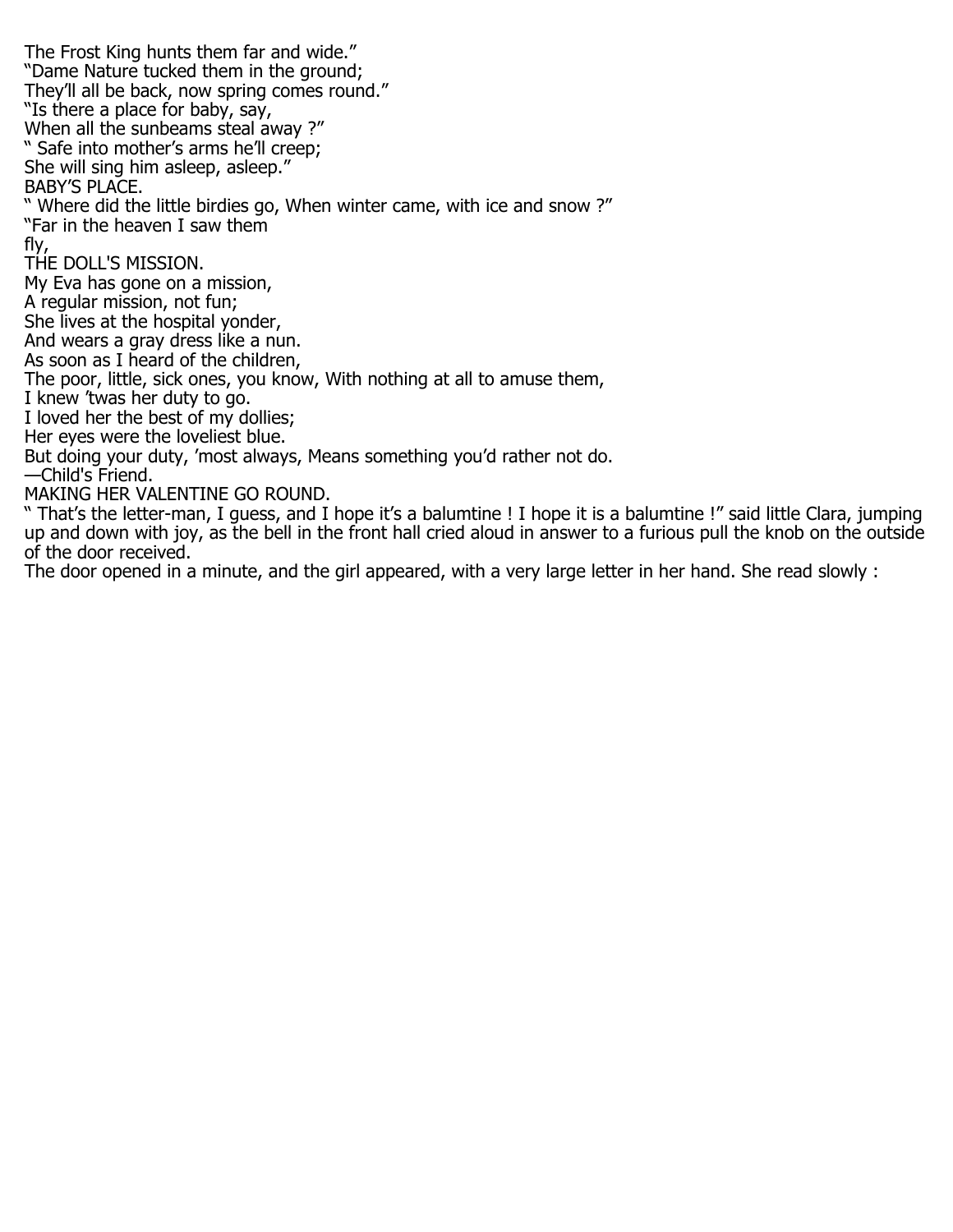THE TRUE HISTORY OF FIVE KITTENS. Oh, Postmistress dear, you should have been here, And seen the five kittens I had. Poor sweet little dears ! I almost shed tears When I think of the fates they have had. There were five of 'em  $-$  five small kittens  $-$ alive, And, O, such cute antics they'd cut! It would make you laugh, if you'd but hear half. Their names were Pat, Pet, Pit, Pot, Put. My papa, you see, went and named 'em for me After I had called one Pet, you know; He said that he thought 'twould be fair, and I ought To give all the vowels a show. Black and white were three, 'ceptin' Patsy, and she Was kind of a yellowish-pale, And little black Pot, who only had got Some white on the tip of his tail. They were warm, and well fed on nice milk and bread, And chicken-bones, soup, and spare-ribs, And varied their diet by making mice quiet Out in the big barn and corn-cribs. Well, then, Patsy, she had, on a sloping tree, A warm, sunny spot where she bunked, Till a big dog there crept one day as she slept, And left little Patsy defunct. A farmer one day bundled Put in his sleigh And to his home, five miles off, drove: That night we heard scratchin', and lifting the latch, in Walked Put, and crept under the stove. Soon Pit got to roam; at last he left home, And then never more could be found. He always was wild; I'm afraid the poor child Has gone off somewhere an' got drowned. Poor little black Pot in the horse stable got One day when the horses were fed, An' I fear had a kick—she was very much sick, An' pretty soon, presently, dead. But dear sweet old Pet, she lives with us yet, Is now at my feet lying thinking; She's an old cat, therefore, she does nothing but purr. 'Cept occasionally lazily winking. I've sung a little lullaby, That one that mamma sings; One that to weary little ones Sweet slumber always brings. I've scolded him, I've shaken him, All sorts of things I've tried; But naughty, noisy baby-man. Will not be pacified. THE NAUGHTY BABY. He's a very naughty baby, For he will not shut his eyes And go to sleep, though I have done My best to hush his cries. He screams so loud he frightens me; He's getting worse and worse; I do wish mamma would come home, Or get another nurse! I've trotted him, I've patted him, I've given him some food ; But nothing that I do for him Will do him any good. I'll toss him up, I'll carry him, Play Creep-mouse and Bo-peep ; Perhaps if I can make him laugh The laugh will make him sleep ! You naughty, naughty baby, How could you vex me so ?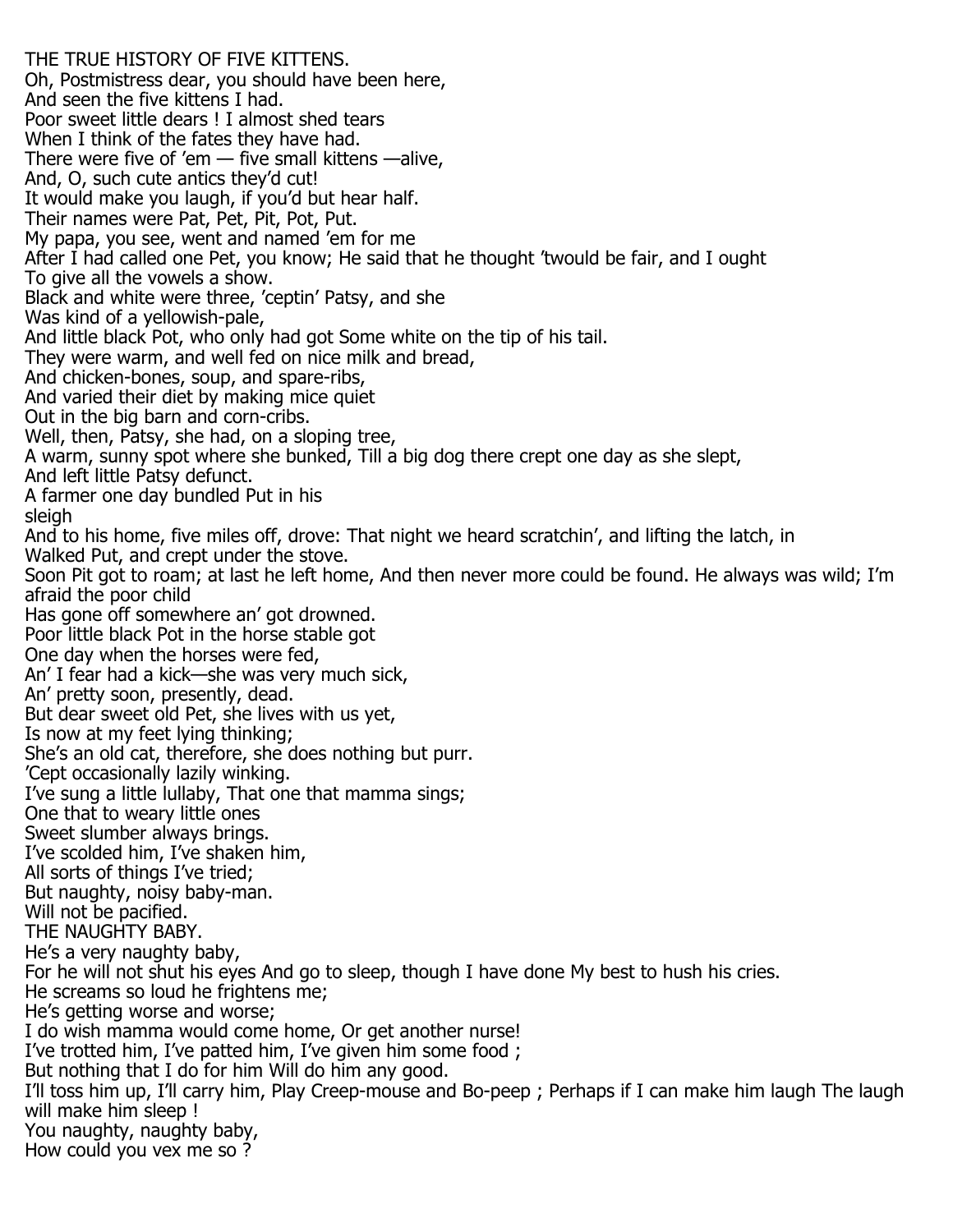One would not think you ever cried! To hear you laugh and crow! Hush, hush ! he's getting tired out; Now very still I'll keep; There's nothing like a hearty romp To put a child to sleep. —Our Little Ones. " But I made a wreath in the meadow, To reach all around my hat, And no one thought of saying to me: 'My little one, don't do that!'" A VISIT TO THE MEADOW. "I've been down in the meadow; Ah! if you had but seen How the daisies and buttercups Peep through the grasses green ! "Some are all gold, and shining— Some have a fringe of snow— Daisies and buttercups, I'm sure, Are the sweetest things that grow. " When I pick a flower in the garden I'm always likely to hear Some one saying, 'Be careful; Don't gather too many, dear !' Sit still, dear Pussy, while I try To take your likeness, dear, Your ribbon blue, & whiskers too, I'll draw them all quite clear.

OUR PET.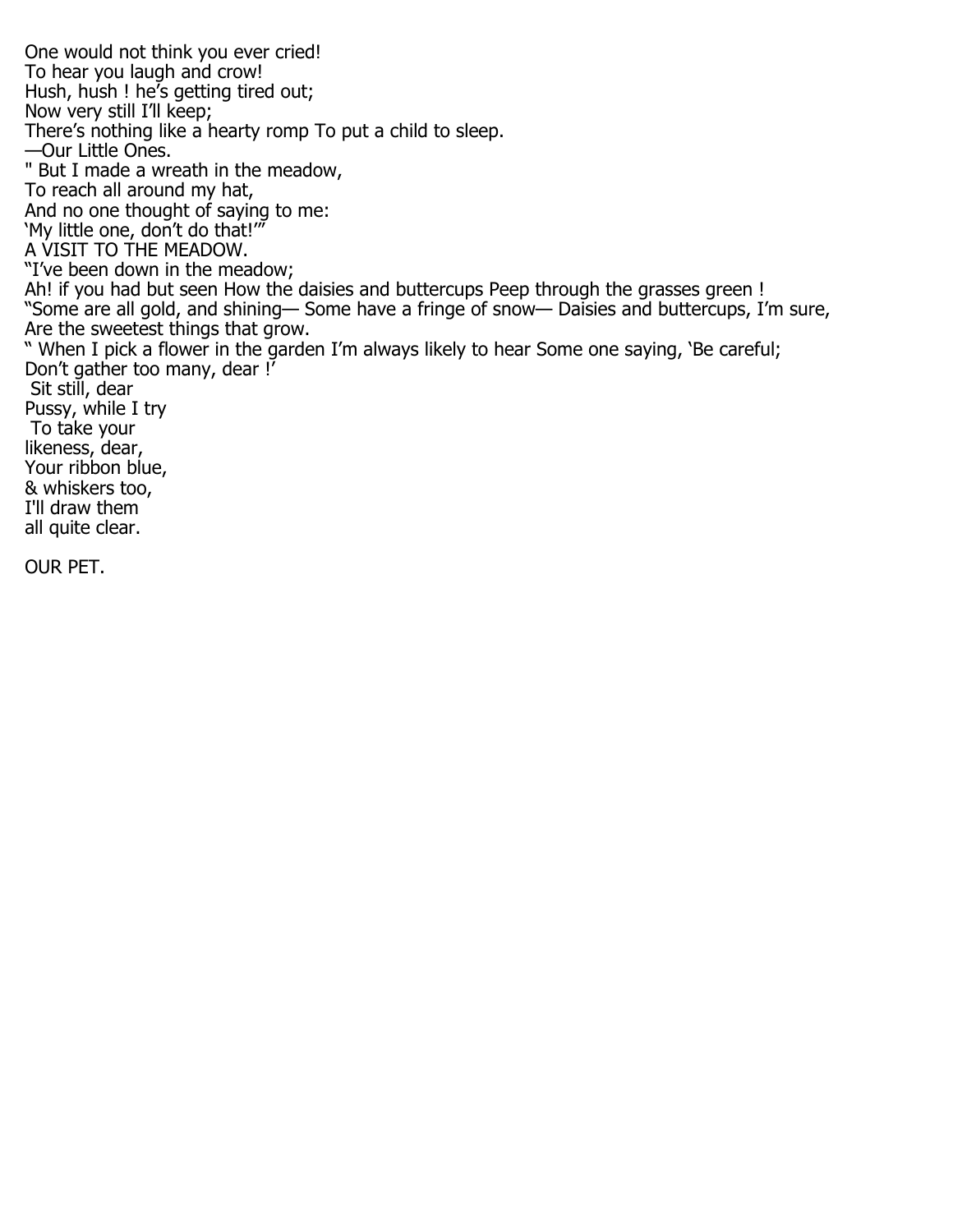THE SECRET.

"Look here, Jennie, I want to tell you something," said Kate, as the two little girls sat resting upon a log on their way home from school. " It's a secret," continued Kate, " and you must promise never to breathe it as long as you live."

" Whose secret is it ?" asked Jennie. " Oh ! mine and some of the other girls'," answered Kate.

"Do the other girls want you to tell ?" asked Jennie.

THE PIN AND THE NEEDLE.

A pin and a needle, being idle, began to quarrel, as idle folks are apt to do. " I should like to know," said the pin to the needle, " what you are good for, and how you can expect to get through the world without a head!"

"What is the use of a head," said the needle rather sharply, "if you have no eye?"

" What is the use of an eye," said the pin, " if there is always something in it?"

"I can go through more work than you can," said the needle.

" Yes, but you will not live long."

" Why not?" said the needle.

" Because you always have a stitch in your side," said the pin.

" You are a crooked creature," said the needle.

" And you are so proud that you cannot bend without breaking your back," said the pin.

" I will pull your head off if you insult me again," said the needle.

"And I will pull your eye out if you touch my head," said the pin.

While they were thus quarreling, a little girl came in and began to sew with the needle. In a short time she broke it at the eye.

Then she tied the thread round the neck of the pin, and in trying to pull it through the cloth, she soon pulled off the head. Then she threw it into the dirt by the side of the needle.

" Well, here we are," said the needle.

" We have nothing to fight about now," said the pin.

" Bad luck seems to have brought us to our senses," said the needle. " We are very much like men. They quarrel about the good things they have till they lose them, and find out that they are brothers only when they are in the dust together."—Selected.

"No ; they would 'most kill me if they knew I'd lisped it," said Kate, with mysterious air.

" Did you promise not to tell ?" Jennie next asked.

"Yes, of course," said Kate. "It would not be a secret if one didn't promise not to tell.'

" If you promised not to, the other girls won't like it if you tell," said Jennie.

"They won't know anything about it unless you let on you know," returned Kate.

Jennie had already thrown her hat aside, and now sat thinking a moment; then she said, gently:

" Mamma says breaking a promise is the same as telling a lie, and I don't want you to do that, Kate, so you need not tell me your secret. If I was to tell you anything, and told you not to tell, I should not like it a bit if you did not keep your promise."

"And if I said I wouldn't tell, you wouldn't believe me, if I told the other girls' secret, would you ?" said Kate, thoughtfully.

"I couldn't be quite sure," said Jennie, hesitatingly, as though she were afraid of hurting Kate's feelings.

"I never thought about it before the way you do," said Kate; "but I guess it is the right way. I'm going to ask the girls to-morrow if I can't tell you the secret ; and if they don't care, then I can, can't I ?"

" Why, yes, of course," said Jennie. "I'd like to have it my secret too, if they are all willing."

" I'll tell 'em they can be sure as anything you will keep it, 'cause I know you will," said Kate.

See, children, how completely Jennie had won Kate's confidence by the part she had acted in the matter of the secret.

THE TEA-PARTY.

With acorn cups and saucers,

And lovely oak-leaf plates,

A paper for a table-cloth,

And bits of stone for weights,

Because the wind in frolic Might blow it all away,

We children had a company In Cedar Woods to-day.

We had a loaf of gingerbread From grandma's best receipt,

The very nicest kind of cake For hungry boys to eat.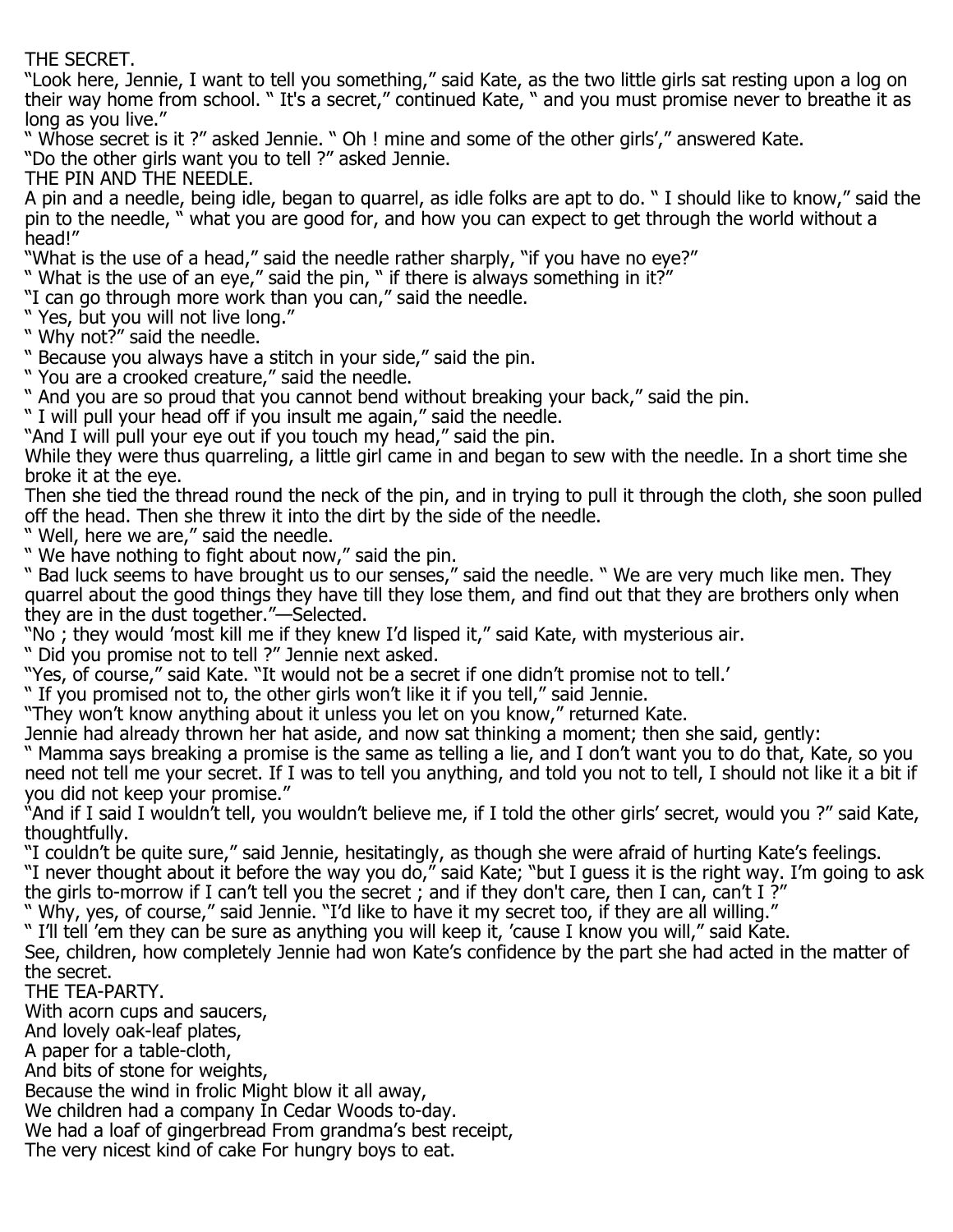We had Aunt Sarah's cookies, And biscuits made with yeast, And sandwiches, of course, beside— A real royal feast We'd asked our Cousin Lucy, And Doctor Perkins' Fred, And pretty Lottie Sanderson, And merry Jack and Ned. But, sitting by her window As dull as dull could be, We saw, as to the woods we went, That fretful May McGee. "Poor little lonesome cripple! No wonder she is cross, We all of us might be the same," S0 pleaded darling Floss; And as we looked and listened, We thought about a way To make a sort of litter And carry little May. You should have seen her wonder, You should have heard her laugh! We had a splendid time with May, A better time by half Than if we'd left her pining A prisoner by herself, As lonely as a single cup Upon the kitchen shelf. And since we've thought about it, We mean to have a care, And always in our pleasant things Let some forlorn one share; And thus, our mother tells us, We'll keep the Golden Rule, And send the happy times along, At home, at play, in school. — M. E. Sangster, in Congregationalist. THE KITTEN IN DISGRACE. I'm just the saddest kitten, And this the strangest world ; I've thought about my sorrows Until my brain has whirled. To think that but this morning So gay and proud was I ; Now taint and broken-hearted I think I'd like to die. Within the pantry hiding A prowling mouse I spied ; I caught it quick as twinkle, And everybody cried " Oh what a pet and treasure The tarts and cakes to save! Whoever saw a kitten So little yet so brave ?" They petted and they praised me, Miss Nellie brought a cup Brimful of cream with sugar, And while I lapped it up Said, as she tied a ribbon Just underneath my chin, " How sweet you look in scarlet, My darling kitikin." I lay upon the cushions And in the softest chair; And at last, tired of napping, I wandered up the stair, And there, upon the table, A great glass globe I found With shining golden fishes All swimming round and round. I sprang up close beside it And scanned the water clear; So deep it looked and chilly, My heart beat fast with fear. But thinking of Miss Nellie I felt I could be brave, And for her smiles and praises Risk even a watery grave. With paws and whiskers dripping, I scarce had gained my prize, When, at the doorway, Nellie Screamed loudly in surprise.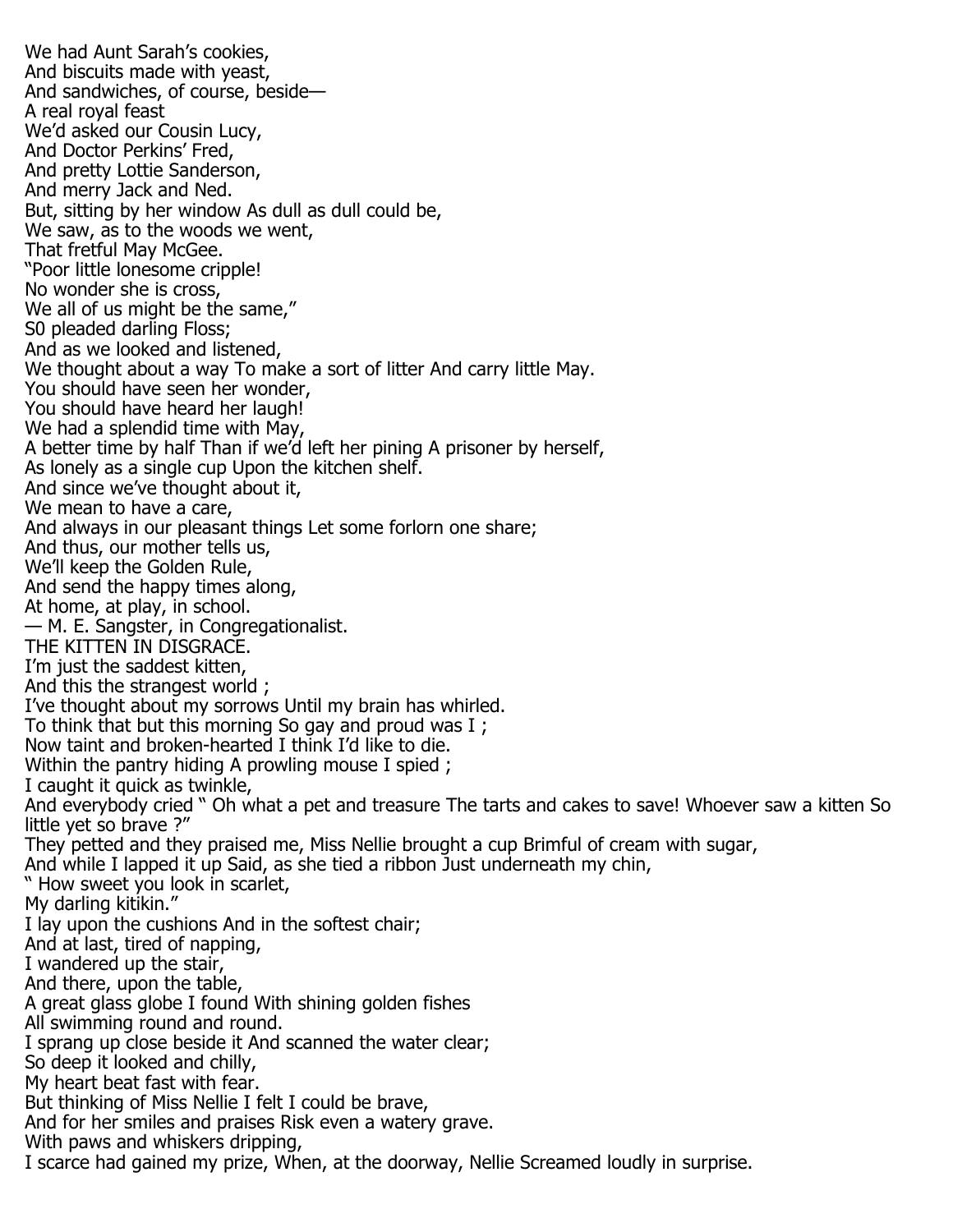She drove me from the table, And cried, with many a blow, " Out of my sight this instant, You naughty kitten, go!" She took away the ribbon That bound my neck so white, And shut me in the cellar Without one ray of light. Here, hungry and forsaken, Not knowing why or how, I think of just this morning, And then remember now. —Sel.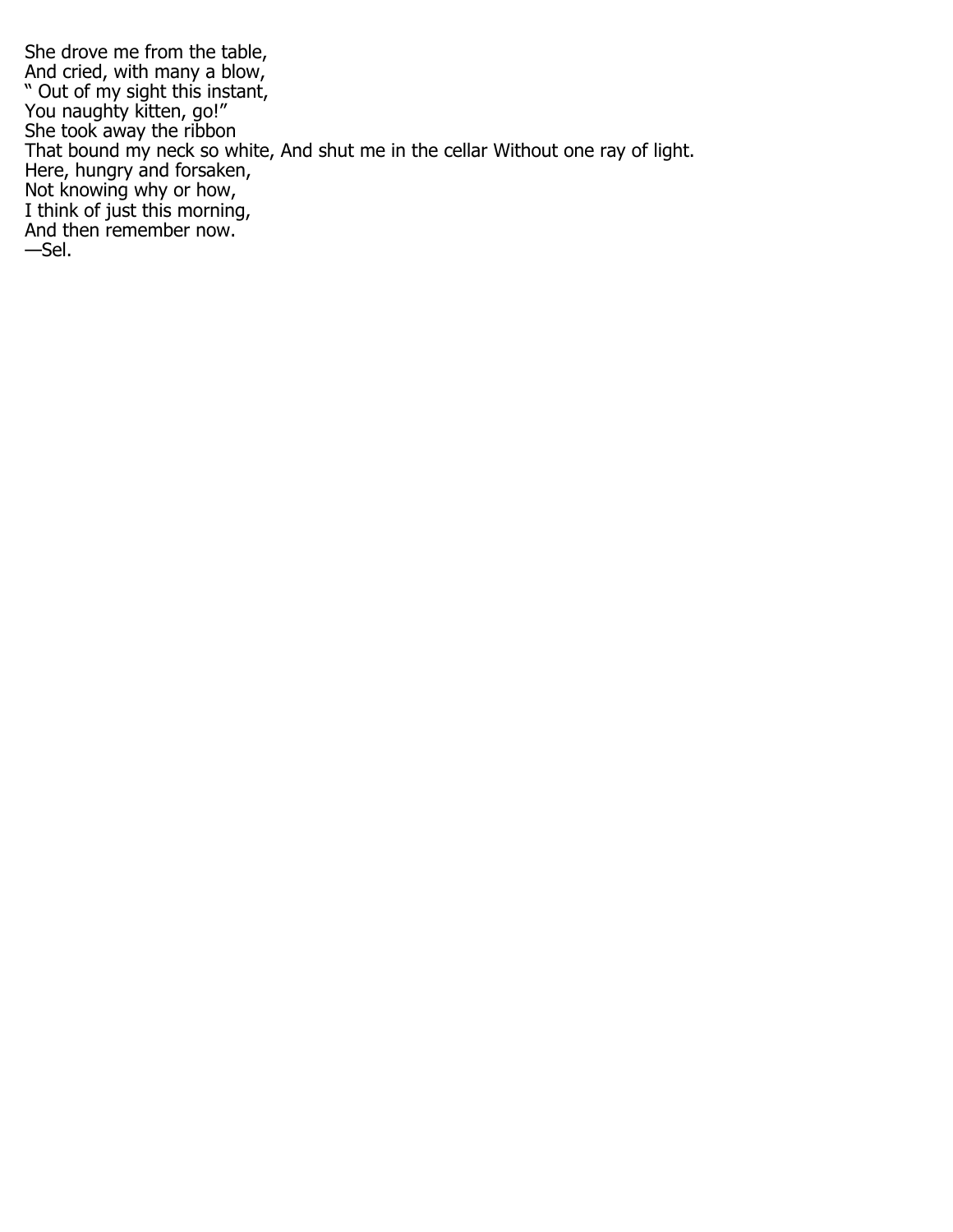## NOAH'S ARK.

WHILE journeying a short time since, we saw two or three children who were very much pleased with a present of Noah's ark, which one of them had just received. They could hardly wait until they got to their journey's end, they were so anxious to play with their toy. No wonder they kept talking about it. They doubtless had a good time after they got home. There is no telling how many hours they amused themselves with it, for Georgie does not act as if he would get tired for some time, and his sisters seem as deeply interested as he is, watching and helping him to arrange the procession.

While this little plaything serves to amuse Children, it ought also to be used to impress on

 their minds the great historical fact which it represents, viz : The salvation of Noah and his family from the waters of the flood, when God destroyed the world on account of wickedness. Let our little friends turn to their Bibles and read the account of the flood, and there see how dreadful was the punishment that fell on mankind because of sin; and, then let them fly to Jesus Christ, who is the ark of our safety, and who alone can deliver us from coming wrath.

Those boys and girls who delight in learning every word which fell from the lips of Jesus, and every event of His life, are laying up a treasure more precious than gold—one which will never fail.

BY MARGARET E. SANGSTER.

Our little Minnie, four years old, Is learning A, B, C,

And when she comes to W,

She calls it Double - Me.

Then sister Susy, teaching her,

Is very sure to say,

" You precious baby, W Is not pronounced that way."

A kiss, a hug, and once again They try the A, B, C,

But Minnie's dimples dance about With fun at Double - Me.

And Susy feels discouraged, quite, She don't know what to do With such a naughty little puss, Who won't say W.

If I were Sue, I'm sure I'd let The darling run away,

And leave the queer old alphabet Until another day.

GOOD-NIGHT.

When night succeeds the weary day,

We're wont to parting friends to say, "Good-night," as by long habit taught,

And this with scarce a passing thought.

Yet, if we weigh those words aright,

There is much meaning in "Good-night."

The friend to whom the words are said To-night may sleep in wakeless bed,

And so our words of wishing well May be, to him, a last farewell;

Or, he who speaks may speechless rest Ere day again shall seek the west,

And so beyond the heart's recall,

" Good-night " may mean farewell to all We love; to eyes in which we've read More than the faltering tongue has said,

To kindly word and deed and thought,

And good or ill our lives have taught,

To earth and azure sky above,

To foes we hate, and friends we love,

To flowers and birds and simple song,

To pleasant scenes we've strolled among,

To good that is, and sin's dark stain,

To works of hand and dreams of brain,

To more than simple speech can tell,

" Good-night " may mean a last farewell. —H. H. Browne, in Portland Transcript.

OUR FLOWERS.

Ah ! Maggie loves the lily fair,

And Annie loves the rose;

But John and I, and Willie too,

Love every flower that blows.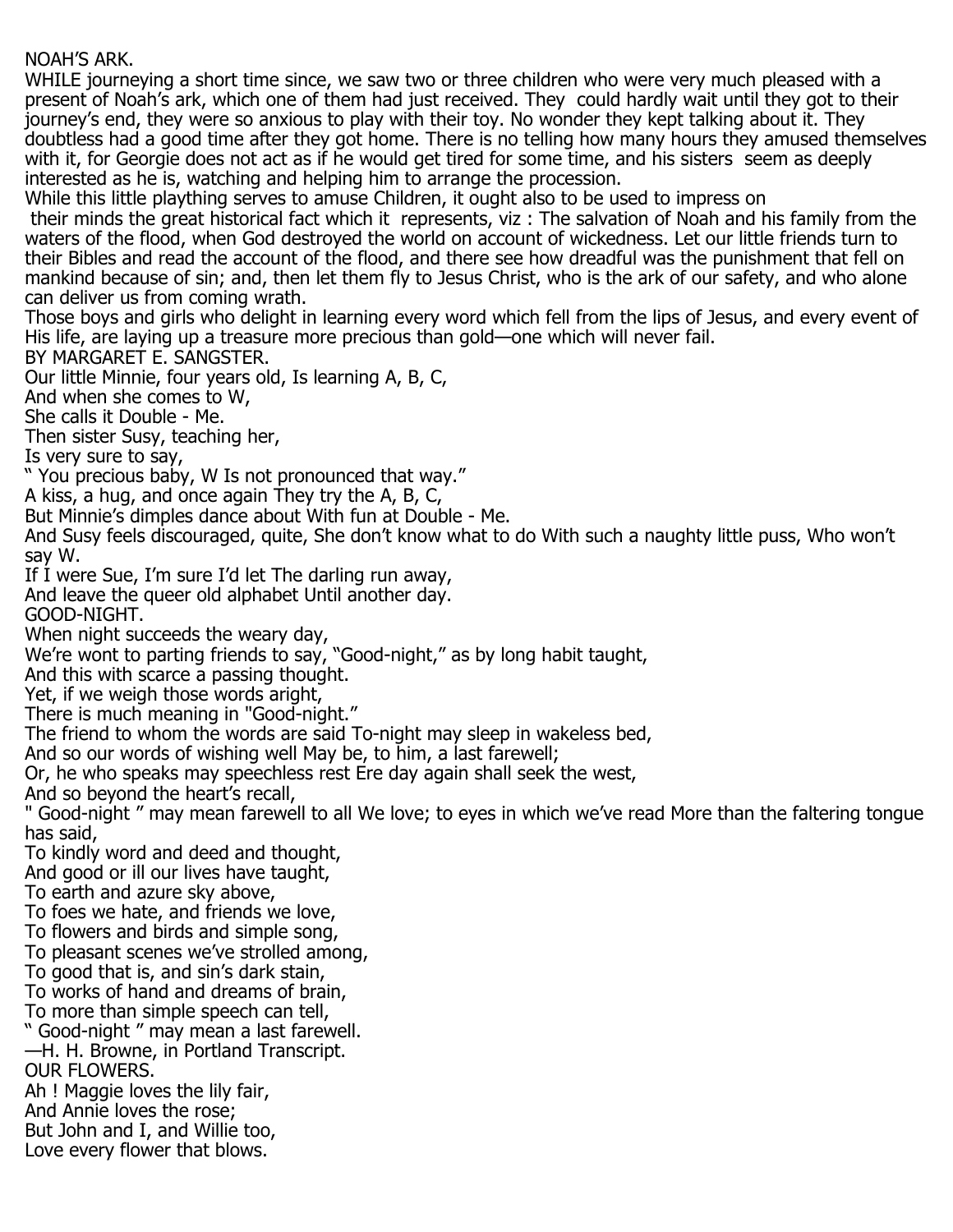We love the golden buttercup, We love the daisy white; The violet blooming in the shade, And the roses in the light; The wallflower and the marigold, And the pretty London-pride ; And the bluebell hanging down its head, Its laughing eye to hide; And the hollyhock that turns about Its head to seek the sun ; Oh, dearly do we love the flowers, And we love them every one. Far better than our painted toys, Though gilded bright and gay ; We love the gentle flowers that bloom In the sunny summer day. For it is God who made, the flowers, And careth for them all; And for our heavenly Father's love, There is not one too small. He fans them with the gentle wind, He feeds them with the dew; And the God who loves the little flowers, Loves little children too. MOTHER'S WAY. I could not find the button-hook Although I tried and tried, And peered in every single spot Where button-hooks can hide. Then mother kindly lent me hers, And, with a smiling face, Said: "If you'd never lose a thing, Keep everything in place."

—Companion.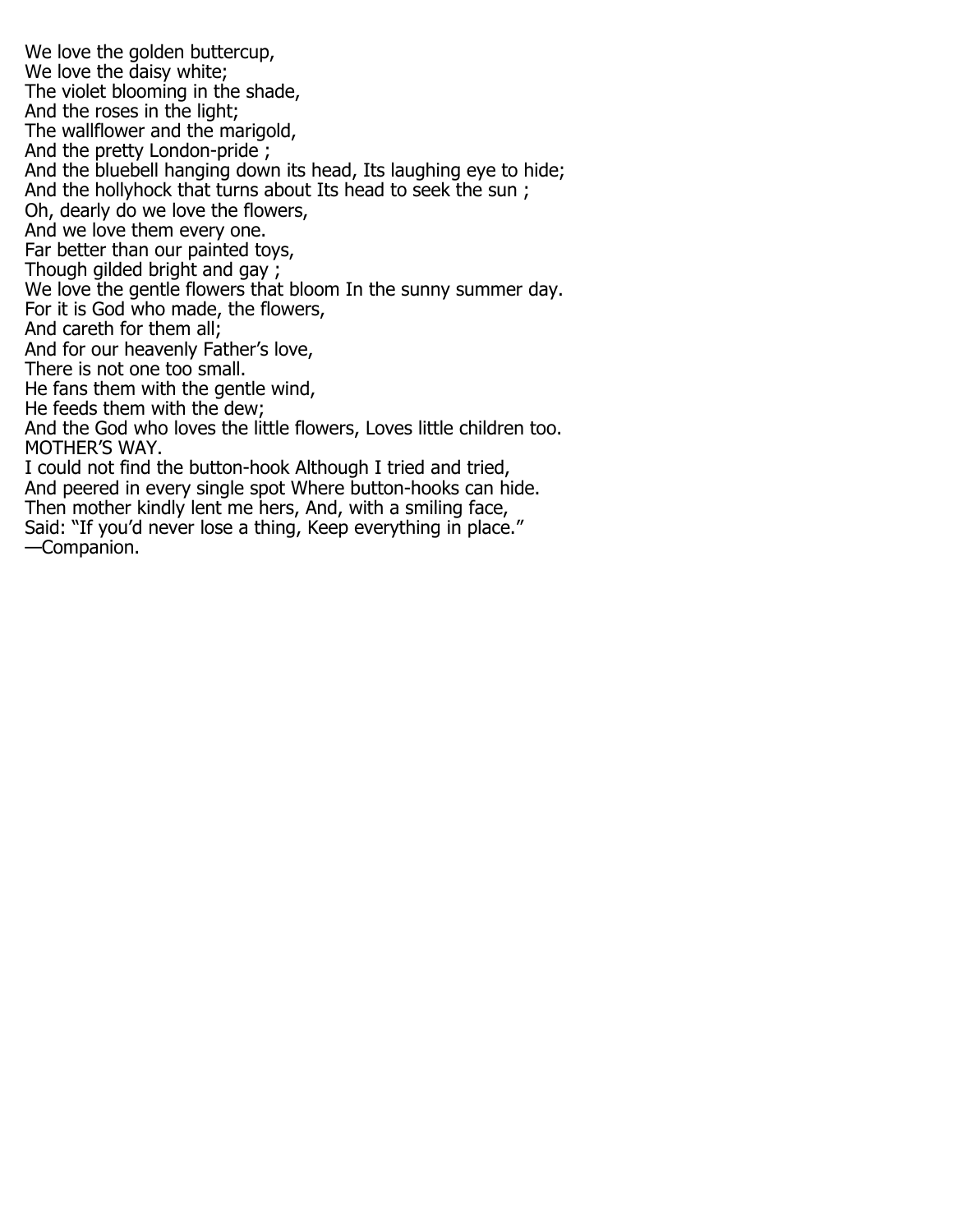For Happy Hours. WHAT ELSIE THINKS OF SEWING. BY SYDNEY DAYRE.

" I don't like to sew. I like better to pick flowers in the garden or out in the woods; or to play 'I spy ' when the girls come to see me; or to have a doll party.

" But mamma thinks a little girl ought to know how to do a great many things. I told her I'd study hard at school, and learn everything in the books with the hard names. And I told her I'd learn to cook things. I don't mind that at all; it's real fun to go into the kitchen and have Bridget give you some dough to make little cakes with. Yes, I told her I'd do anything but sew, if only she wouldn't make me do that.

" Mamma smiled and said I must learn all the rest of the things, and sewing too. Some little girls' mammas let them play all the time in vacation, but mamma says that even a little girl is not too young to be doing useful things.

" So every day I had to sit still for half an hour, and it seemed longer than the whole day. Sometimes I cried, and sometimes I dawdled away my time so that I didn't get my work done, and then think how nice it would be to be going after wild flowers.

"Now I turn my back to the window and wont look out till I'm done. Sometimes I get into a hurry and don't care if I make big stitches. But other times I try to remember how good it is of Jesus to let even little girls do something for him, and to be pleased with them if they do it well. Then I make every stitch as nice and little as I can, and the first thing I know the hem is all done, and sewing doesn't seem bad at all.

" If you hate sewing, s'pose you try that way, too."

mamma would look sorry, and grandma would shake her head, and everything was miserable.

" One day I said to grandma:

" ' Grandma, how old do people have to be before they like to sew? '

"'I don't exactly know,' she said. 'I suppose it's different with different people. Some persons never do like to sew, I believe.'

" ' Not when they get to be women, grandma? '

I said.

" ' No, not even then.'

" Then I do believe, grandma,' I said, ' that I am one of that kind. I'm sure I shall never like it.' " Grandma put her hand on my head and stroked my curls and smiled at me (isn't it sweet the way

grandmas smile?), and said:

" ' Why, my dear little girlie, you don't expect to go through life doing only the things you like, do you?' " 'No, grandma,' I said. ' I know big folks have a great many hard things to do, and of course I shall have them when I'm a woman; but I don't need to begin yet, do I? I don't like to sew a bit better than when I began.'

"Grandma kept on smiling as she said:

'"You are making a mistake, my little one. You think you are to sew because you may learn to like it. You can do it for a far better reason. Do it because it is your duty—because Jesus loves you and wishes you to do right.'

" 'Oh, grandma,' I said, 'do you s'pose Jesus cares about how I do my sewing?'

" Yes, indeed, grandma said, ' he cares for everything that concerns his little lambs.'

"Well, I couldn't tell you all she said, but it was about little girls not stopping to think whether they like to do a thing, but just doing it the very best they can, because mamma wishes us to do it and Jesus wishes us to do what we are told.

" And now I don't mind my sewing half so much. And I've found out one thing more about it. I used to sit before the window while I sewed, and it didn't work well at all. The first thing I knew I'd see a hand-organ man's monkey, or something, and would watch it till I forgot all about my sewing. Or some of the girls would go by and would stop and talk with me. Or I'd look out towards the woods and A LAST SUMMER'S WALK.

It was a long time ago—before the leaves were gone from the trees, and there was water in the brooks instead of ice, and grass on the ground in stead of snow—that Agnes and Amy went out for a walk. They were only little girls, so we must not be too hard on them, if they did do something foolish ; but let all the boys and girls who read this story stop a moment and think if they ever do anything like it.

Agnes was two years older than Amy, and that only made her six.

THE FIRST RIPE STRAWBERRIES

They were going to Aunt Susan's one afternoon, and instead of going round by the road, they went across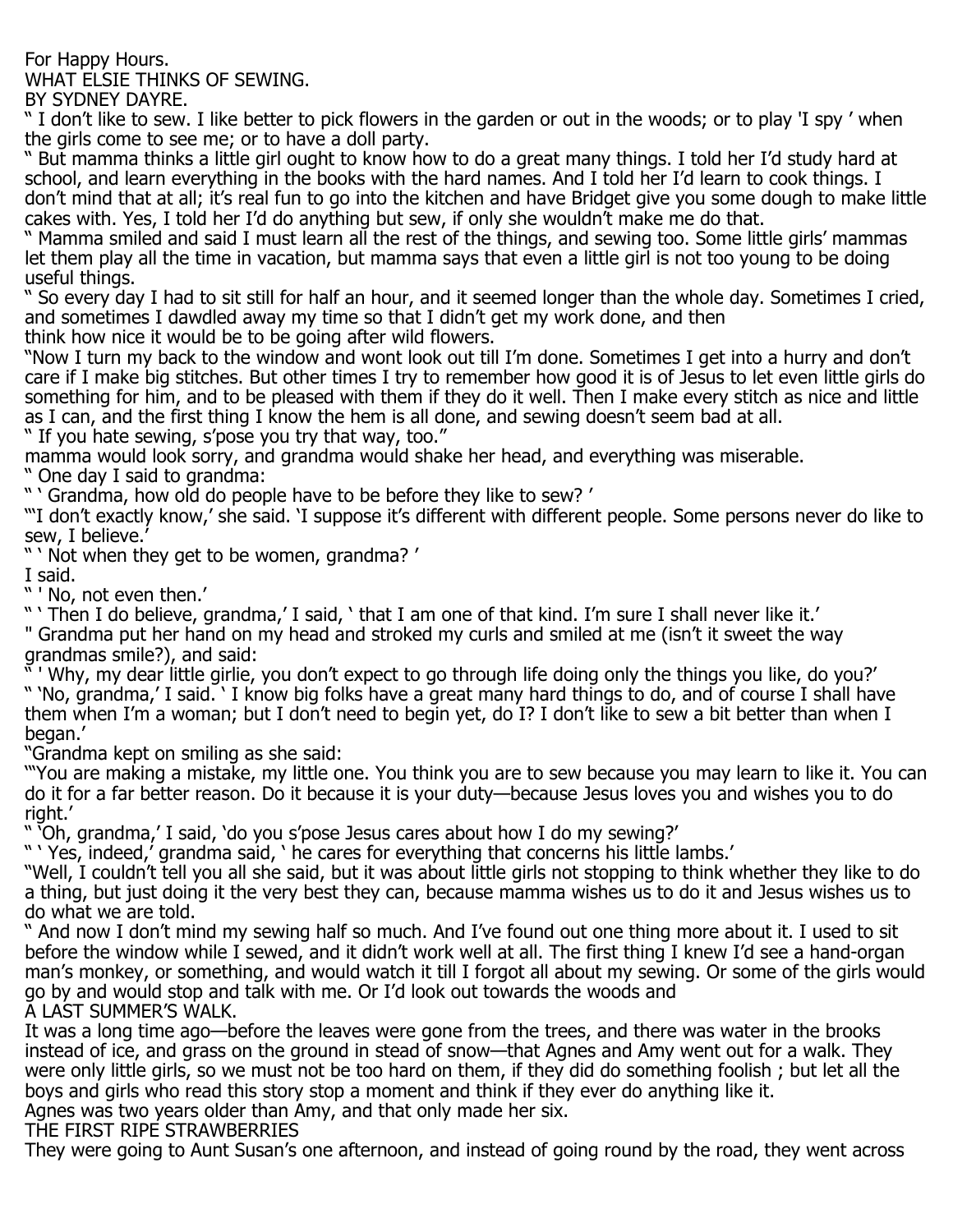the pasture, in which some calves were eating grass.

"Won't they bite us?" asked Amy.

" Calves bite ! Oh ! you little goosie !" said Agnes. " I'm not afraid of a whole pasture full of them." And so the little maids marched on. As the girls walked on toward the brook the

calves came towards them, as though trying to find out what kind of things those were done up in calico aprons, sunbonnets and straw hats.

Nearer and nearer they came until the calves stood on one side of the brook and the sisters on the other, looking at one another. Agnes held out a bunch of grass and called, " Co', boss, co', boss !" Soon one of the biggest calves jumped over the stream, and then you should have heard the screams and seen the girls run! The calves were so scared that they set up their tails and scampered to the other side of the pasture. Now, what is it you are to learn

from these two little sisters? Can you guess ?

Is it not to boast ? Agnes was very brave so long as the stream of water was between her and the calves and she thought there was no danger. She even made fun of Amy for thinking of being afraid, but when she imagined there really was danger, she forgot her boasted bravery.

The best way is to show by your actions what you can do, and how brave you are; then it won't be necessary to tell about it. I know lots of children besides Agnes that brag just as much as she. " So every day I had to sit still for half an hour.

Roberts.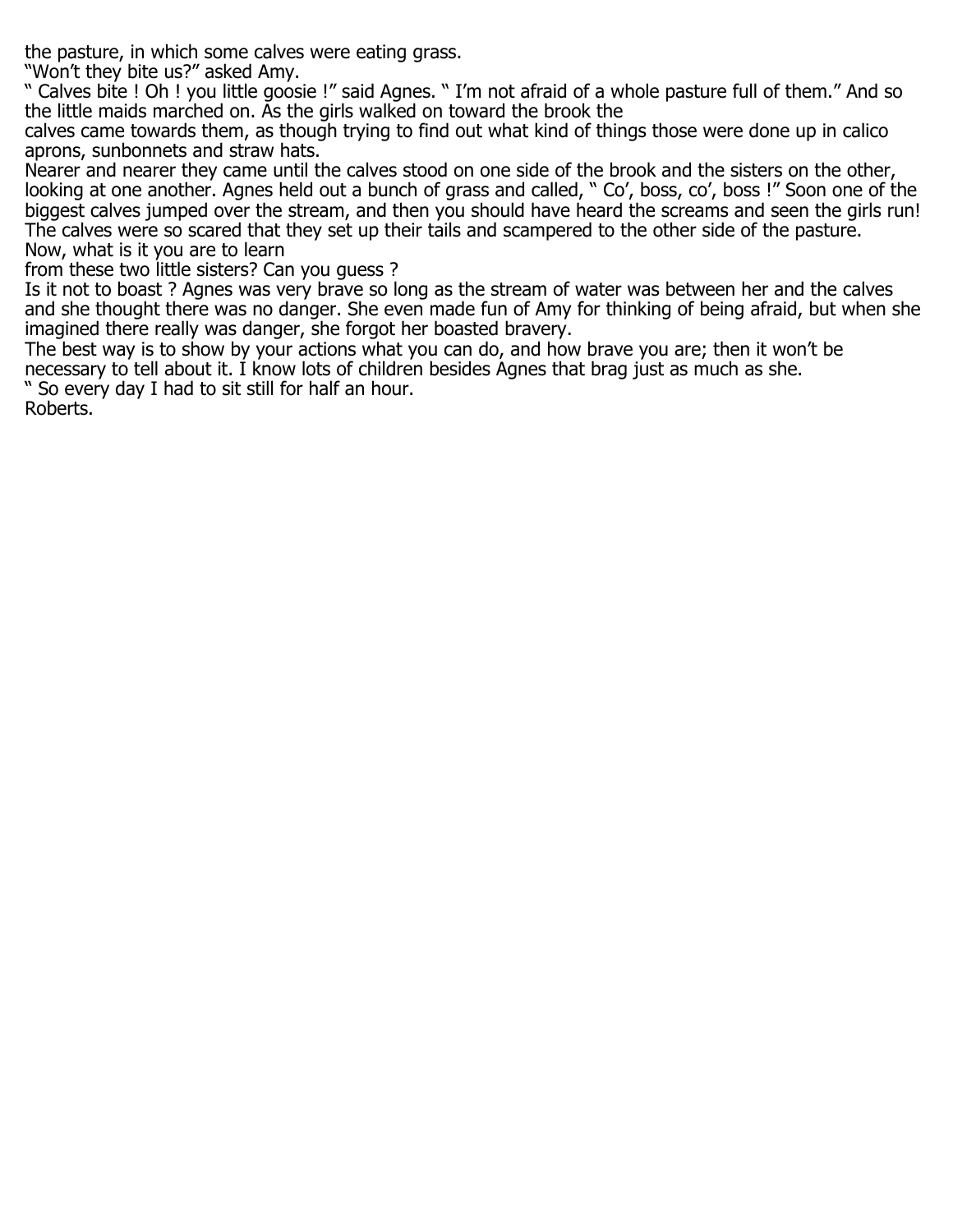HELPING MOTHER. Early in the morning, before the school - bell rings, Helping wipe the dishes and set away the things, Running little errands, as little feet can run, Lightening mother's burden of the day's work just begun. Gathering baby's playthings scattered in the way, Picking peas for dinner, setting plates for tea, Hunting up the hens' nests, dusting off the chairs, That's the way we little ones can lighted mother's cares. LITTLE WINKY. Mary was about four years old, and the youngest of a large family of brothers and sisters. She often teased her mother to allow her to sit up after supper as long as the others. She did not think it was right that she should be put to bed so early, and one evening she was granted permission to remain up as long as she liked. But she soon grew weary of looking at her books and pictures, and was fast nodding off to the land of dreams. When roused by her mother, she exclaimed, " O mamma, I'm not one bit sleepy, only my eyes are so winky! " But in less than three minutes she was fast asleep.— Sel. THE RAIN. A cloud came up in the August sky : "Oh ! do you think it will rain ? Or do you think it will pass us by!" The little leaves said. " We are parched and dry: Will it ever be cool again !" The cloud grew nearer and still more near. "Oh ! will it rain, do you think ?" The little brook cried. "If it don't, I fear There will scarce be moisture enough down here To freshen the moss by the brink." The meadow was parched and brown and dry, And listlessly drooped each bloom, So wan and weak, they could hardly sigh, "If it doesn't rain, soon we all must die: Oh that the rain would come !" A little girl stood in a dreadful pout, And looked through the window-pane : " What are the ugly old clouds about? There, it's raining! I can't go out. I wish it never would rain !" So all the day long she was glum and sad; But the little leaves danced through the lane ; And the brook, and the leaves, and the flowers were glad That a power far wiser than little girls had The sending of clouds and of rain. EASTER. BY SUSAN COOLIDGE. Flowers die not in the winter-tide Although they wake in spring: Pillowed 'neath mounds of fleecy snow, While skies are gray and storm-winds blow, All patiently they bide, Fettered by frost, and bravely wait And trust in spring or soon or late. Hope dies not in the winter-tide, Though sore it longs for spring; Cool morn may ripen to hot noon, And evening dusks creep all too soon The noon-day sun to hide; But through the night there stir and thrill The sleeping strengths of life and will. For souls there comes a winter-tide, For souls there blooms a spring: Though winter days may linger long, And snows be deep and frosts be strong, And faith be sorely tried, When Christ shall shine, who is the Sun, Spring-time shall be for every one. O mighty Lord of winter-tide ! O loving Lord of spring! Come to our hearts this Easter Day, Melt all the prisoning ice away,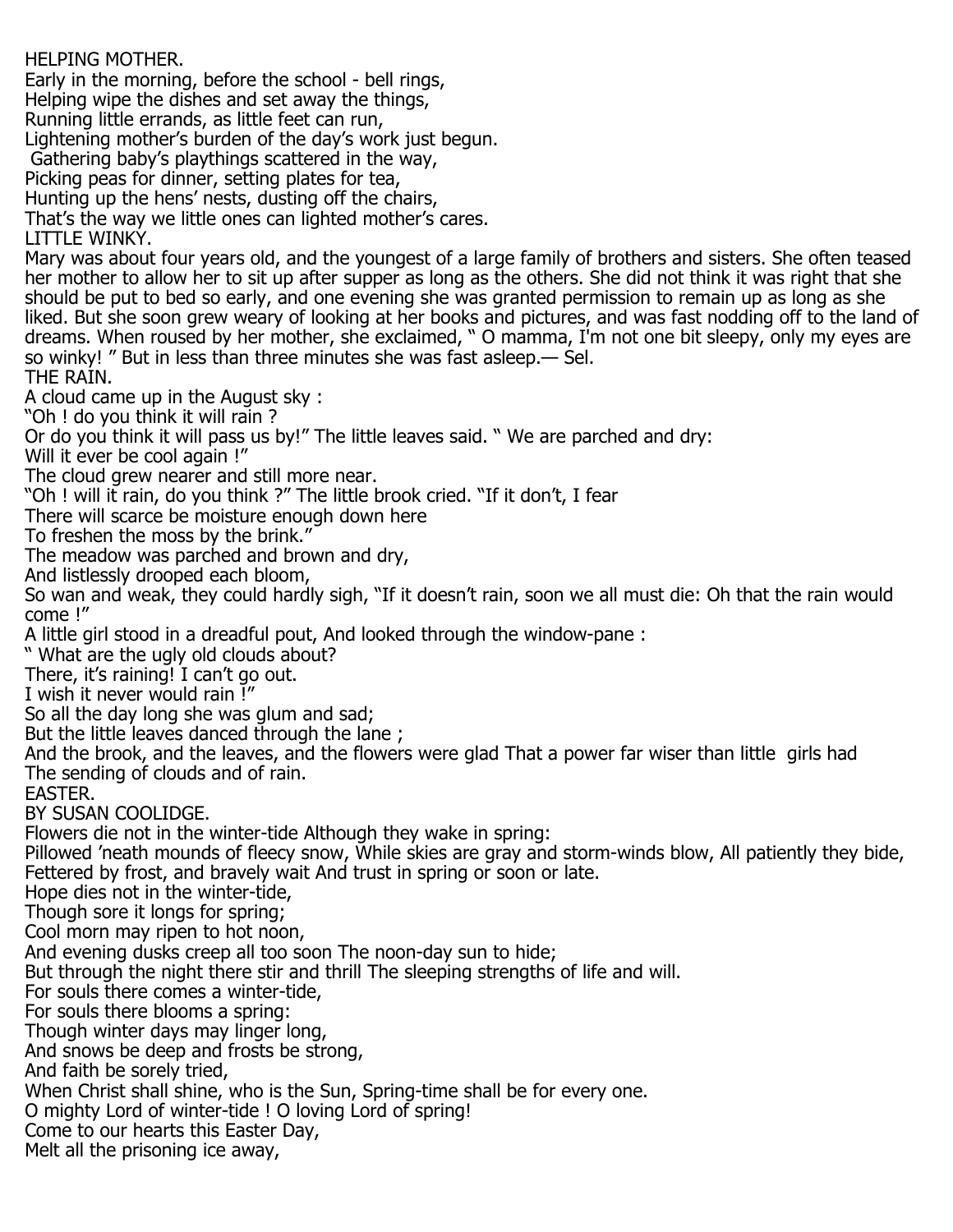And evermore abide, Making both good and ill to be Thy blessed opportunity.  $-\overline{\mathsf{Sel}}$ . OUR TREASURE. BY H. C. DODGE. We've got a cradle in our house And we've got something in it That's just as cunning as a mouse— We love it every minute. Sometimes its round, blue soulful eyes Straight into yours are peeping; Sometimes, because it is so wise. It shuts them tight  $-$  for sleeping. With smiles its dimpled hands reach out To mamma when she's nigh it; Its trembling lips so sweetly pout If mamma rushes by it. Sometimes its pink and pearly toes Right in its mouth are sticking; Sometimes, all by its self, it crows And coos while gaily Kicking. If, when it hides on mamma's breast In loving arms that fold it. We try to coax it from its nest To but a moment hold it. Its knowing head turns if to say: "No, thank you. Here my bliss is;" Then mamma in her tender way Quite smothers it with kisses. All day it plays with laughter sweet And gives us such a pleasure; We think our home was not complete Before we had our treasure. What's in this cradle that we own? You'll never quess it, may be, So I'll just whisper you alone—

It is an angel baby.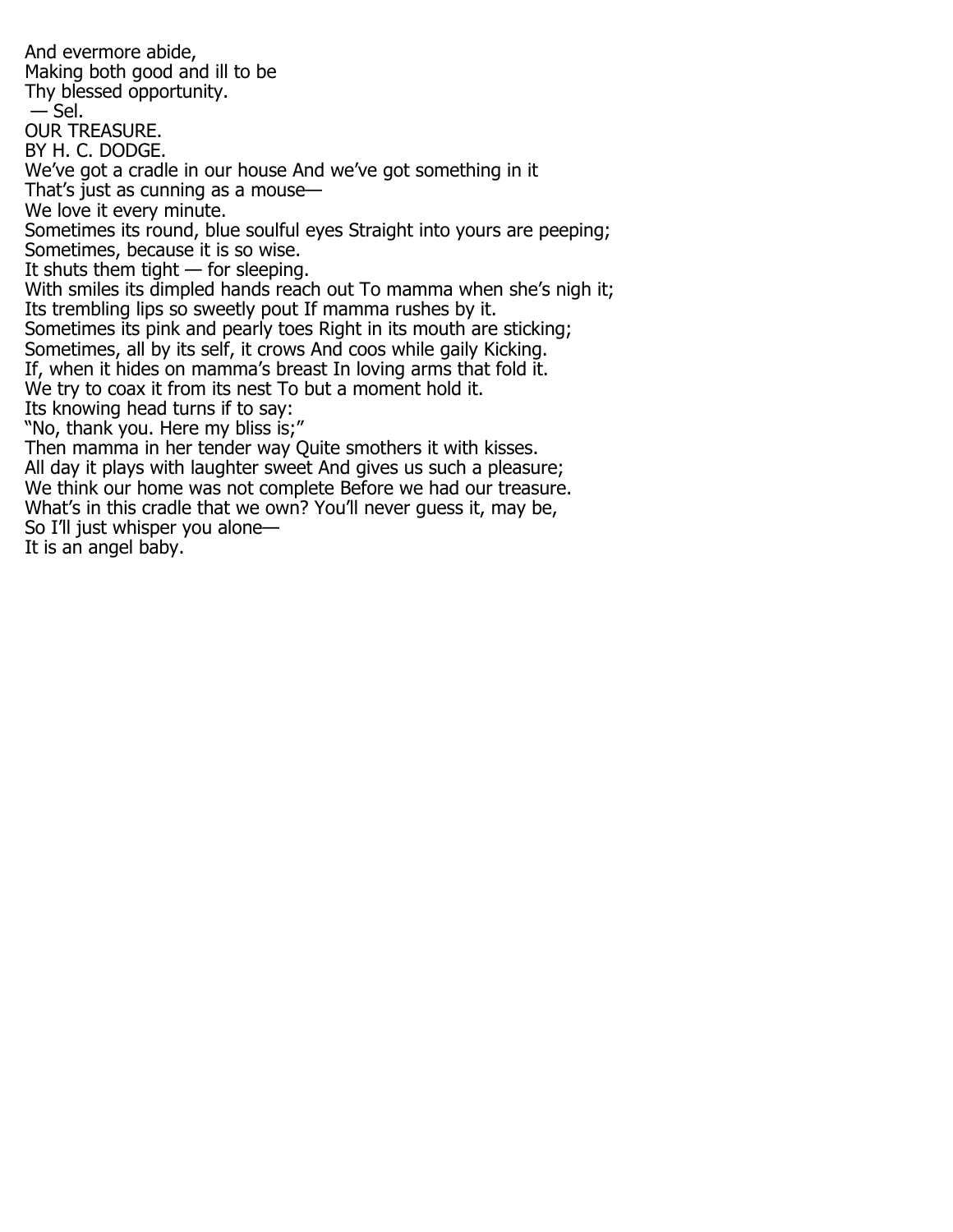HOW WE PLAY DOLL PARTY.

I have a dear little sister named Marie. She is six years old, and full of fun. We have very nice times together.

On Christmas, Santa Claus brought Marie, among her other presents, a beautiful large doll, with a set of dishes. We both had plenty of candy, and other dolls besides ; and now we play doll party very often. I will tell you how.

First we set the dishes around on the table as mamma does when she has company. Then we put water in the milk pitcher and tea pot, and sugar in the sugar - bowl.

Next we put candy on the plates. We play that some is jelly - cake, some cream cake, and some chocolate cake. When the table is all ready, we invite and assist the dolls to the table, and seat them around us.

I sit at the head of the table, and Marie at the foot. I put sugar from the sugar-bowl in the cups, then water from the milk-pitcher, which we play is real milk. I then pour water from the tea pot into the cups, and we play that this is real tea. I pass it to each doll; and Marie puts cake in each one's plate.

Our dolls sit very quiet and straight at table, and behave very finely; and we play that they eat and drink a great deal. But, really, their mammas, who are Marie and I, eat and drink the cake and tea.

Marie slyly eats Fannie's cake, and I drink Bessie's tea ; and then they must be helped to some more. And so we amuse ourselves till the cake is all eaten and the tea all gone.

After tea, the dolls are taken to the parlor, where they have a nice play with Marie, while I wash the dishes and put them away. When we have played with them as long as we wish, we take our dolls to their different rooms, which we call their homes; and our doll party is over.—Sel.

CORRECT.

" What is the ninth commandment ? ' said a teacher to a boy in Sunday school.

" ' Thou shalt not bear false witness against thy neighbor.' ''

" What is bearing false witness against your neighbor ?"

" It is telling falsehoods."

" That is partly true ; and yet it is not exactly the right answer— because you may tell a falsehood about yourself."

A very little girl then said, " It is when nobody did anything and somebody went and told of it." " That will do," said the teacher, with a smile

The little girl had given a curious answer; but underneath her odd language there was a pretty clear perception of the true meaning.— Sel.

THE NEW PARASOL.

I've got a brand-new parasol

(Of pink silk trimmed with lace),

But auntie says 'twill never keep The shine out of my face.

Why not, I wonder: if it's held Just in the proper place,

Why won't it keep the sunshine out Of anybody's face?

She says thick clouds would hardly do (Much less pink silk and lace)

To keep the merry sunshine out Of such a dimpled face.

But mamma says, " Go take your walk, And never mind Aunt Grace."

I 'spect I'll have to let the sun Keep shining in my face !

—Elizabeth P. Allan

She is reading her Sabbath-school book.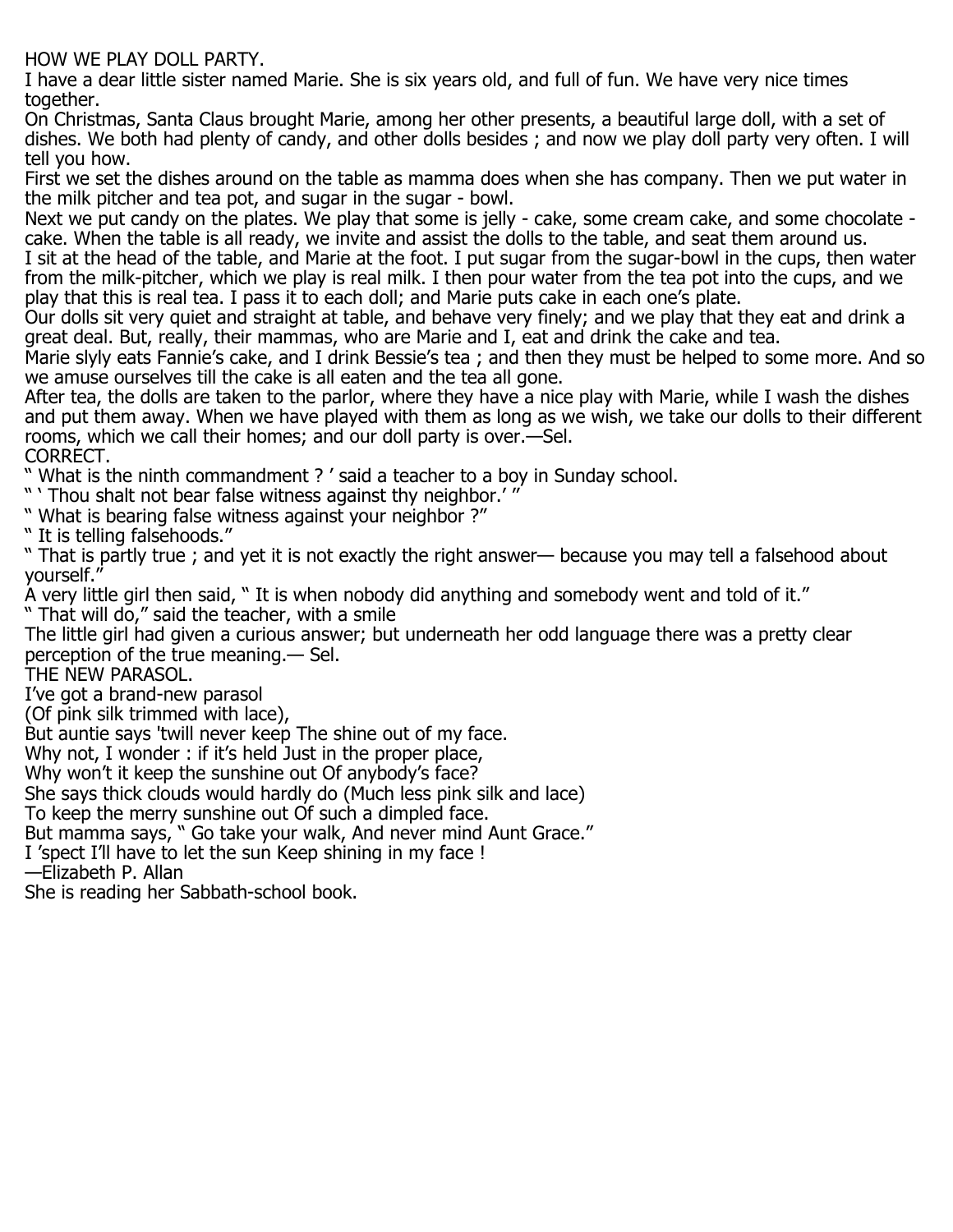WOULD YOU? Would you be beautiful? Then be kind, Affectionate, gentle, And you will find The beauty of soul, And the beauty of mind, The best of comeliness. Would you be noble ? Then be true In all you say, And all you do ; Then honor will stand, As a friend, by you, Though earth be a wilderness. Would you be lovely? Then be good ; Walk as the lover Of Jesus should; A life like his Will be understood. For some are so comfortless. " STRAYED." She was toddling along, with one fist in her eye and the other in her mouth, crying just as hard as she could,

when the policeman met her. " 'Strayed,' sure enough!" said he, glancing up at the card which hung on a barn door near by; "but it is

something much more precious than a ' bull pup.' Some mother's heart is 'most broken, I know," added the policeman, stooping to stop baby Edith in her blind wanderings.

"Poor baby!" said he kindly; "are you lost? Tell nice man where baby lives?"

" 'Dedie 'ants her mamma! Tate 'Dedie to her mamma!" sobbed the child, as she rubbed her unfortunate eyes harder than ever.

" Will baby tell the man where her

mamma is? and then he'll take her to her mamma," said the big policeman coaxingly.

But, " 'Dedie 'ants her mamma," was all the poor little one could say.

However, in a few moments, while

wiping away the tears with his great red handkerchief, Mr. Policeman spied a blue ribbon round baby's neck, and, taking it in his hand, soon found there was a silver coin hanging to it, on which was engraved:

" Oh, ho! so you are Edith Hatch, are you? Well, come along, my dear, and I'll take you to your mamma. Shall man carry Edith?"

" 'Es," said the tired little one, and soon the big strong arms of the man placed the little stray in the loving arms of her anxious mother, whom he found not many blocks away, for little Edith had not really " strayed " very far; still, it might as well have been a hundred miles, for all she knew about getting back.

You should have seen how happy Edith's mamma was. She thanked the policeman, and kissed and cried over her little one in turns.

" Tell you what, wife," said the big man when he went home that night, "it gave me an awful big lump in my throat to see how that woman loved her little one and rejoiced at getting her back."

" And yet," said " wife," " I suppose there is more joy in heaven over every sinner that repents and turns to the Savior."

No child who can understand this story is too young to come to Jesus. Will not every one of you give the angels in heaven reason to shout with joy because you mean to be a follower of the Lamb? WhAt SAys tHe Clock.

"What says the clock, when it strikes ONE?

'Watch,' says the clock, 'Oh, watch, little one.'

What says the clock when it strikes two?

"Love God, little one, for God loves you.'

Tell me softly what it whispers at three?

It is, 'Suffer little children to come unto me."

Then come, gentle lambs, and wander no more,

"Tis the voice of the Shepherd that calls you at four.

And oh, let your young hearts gladly revive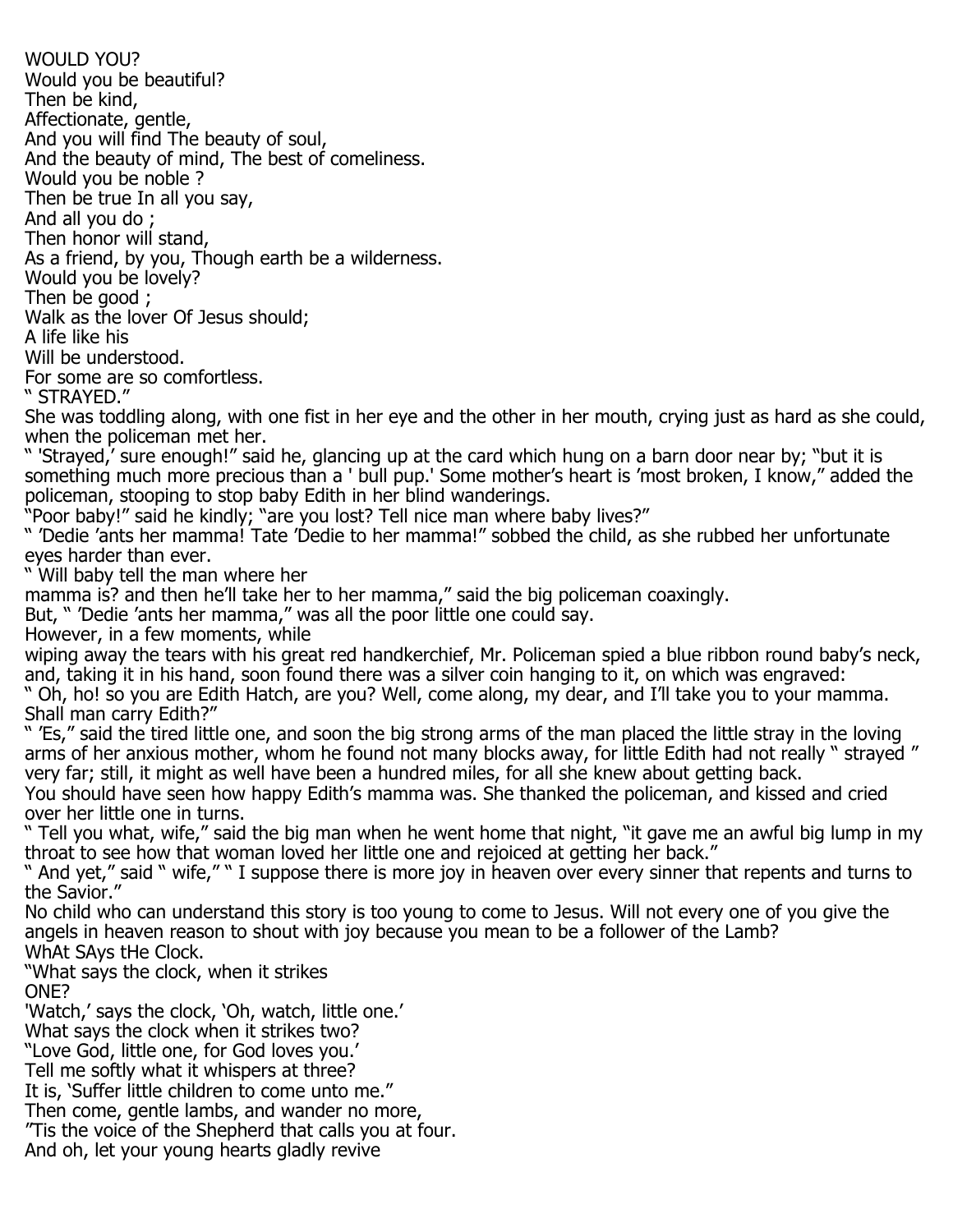When it echoes so sweetly, 'God bless you,' at five. And remember at six, at the fading of day, That 'your life is a vapor that fadeth away.' And what says the clock when it strikes SEVEN? 'Of such is the kingdom, the kingdom of heaven.' And what says the clock when it strikes EIGHT? 'Strive, strive to enter in at the beautiful gate.' And louder, still louder it calls you at NINE, 'My son, give me that heart of thine.' And such be your voices responsive at TEN, 'Hosanna in the highest, hosanna, amen!' And loud let your voices ring out at ELEVEN, 'Of such is the Kingdom, the kingdom of heaven.' When the deep strokes at midnight the watchword shall ring, 'Lo, these are my jewels, these, these, saith the King.' —Little Gem. little miss brier. BY MRS. ANNA BACHE. Little Miss Brier came out of the ground ; She put out her thorns and scratched everything 'round. I'll just try," said she, " How bad I can be ; At pricking and scratching there's few can match me." Little Miss Brier was handsome and bright, Her leaves were dark green and her flowers were pure white; But all who came nigh her, Were so worried by her, They'd go out of their way to keep clear of the Brier. Little Miss Brier was looking one day At her neighbor, the Violet, just over the way ; "I wonder," said she, ''That no one pets me, While all seem so glad little Violet to see." A sober old Linnet, who sat on a tree, Heard the speech of the Brier, and thus answered he: "Tis not that she's fair, For you may compare In beauty with even Miss Violet there. " But Violet is always so pleasant and kind, So gentle in manner, so humble in mind, E'en the worms at her feet, She would never ill-treat, And to Bird, Bee and Butterfly, always is sweet." The gard'ner's wife just then the pathway came down, And the mischievous Brier caught hold of her gown ; ''Oh, dear! what a tear! My gown's spoiled, I declare ; That troublesome Brier has no business there; Here, John, dig it up; throw it into the fire." And that was the end of the ill-natured Brier. — Little Christian. COMPLIMENTS OF EDITH HATCH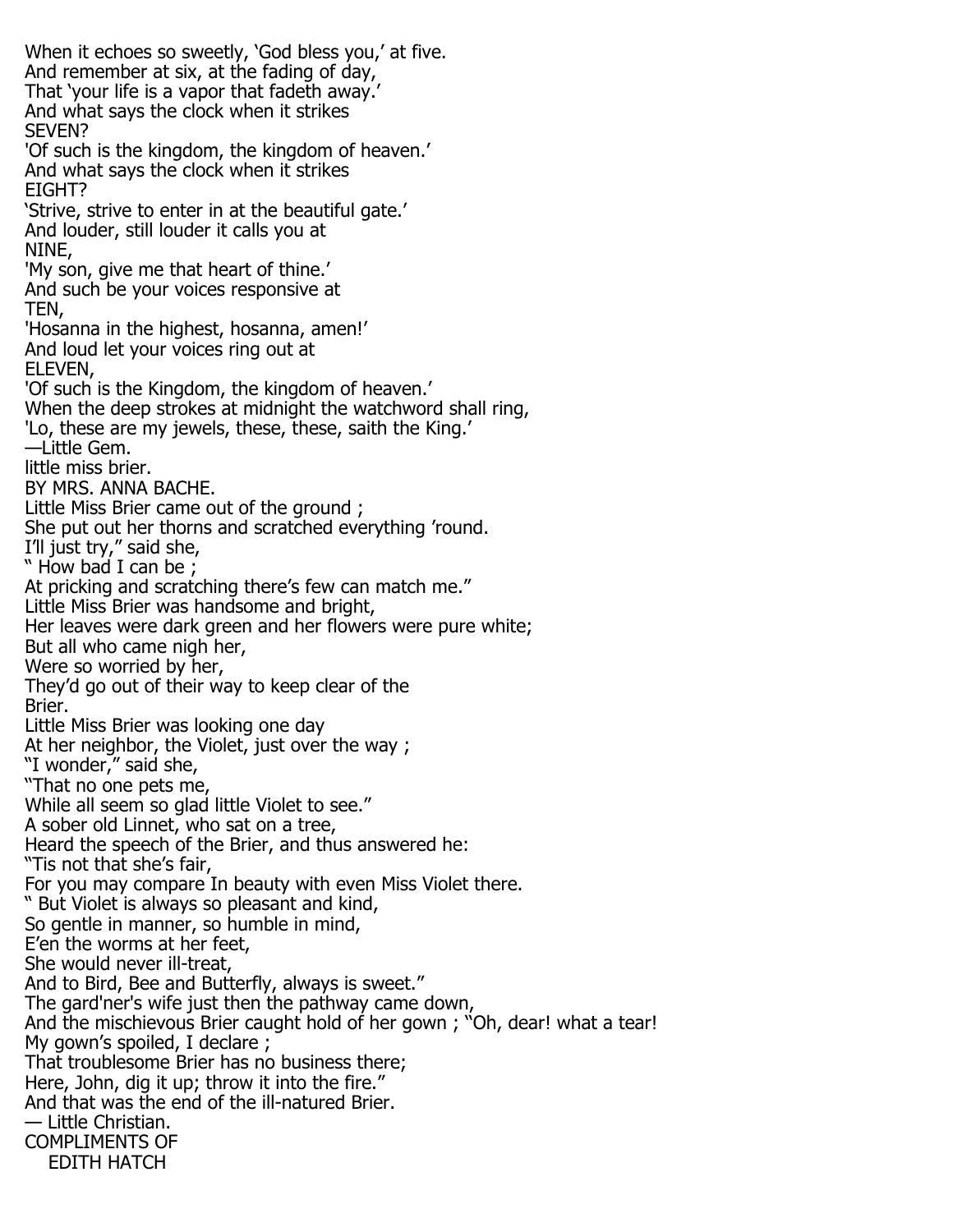42 May St., **CHICAGO** —Sel.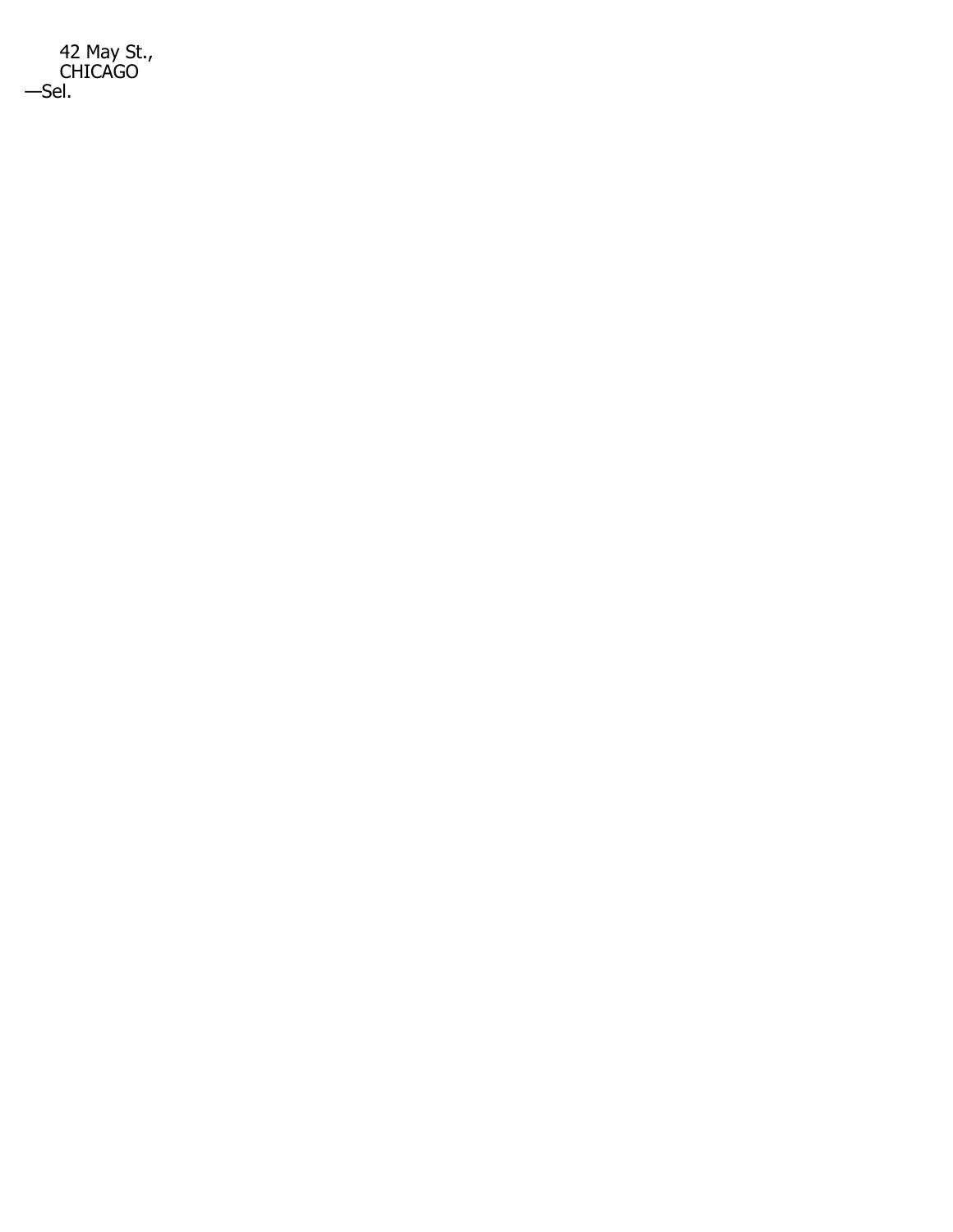"GUESS WHO."

The geese poked their bills into the mud, sipped water, and quacked contentedly, while the water from the spring bubbled on merrily, just as though little Mary's mother had not gone away to stay a whole week, leaving the little girl very lonely and sad.

There she sat, digging her little bare toes into the dirt, and wondering how "poor little orphaned girls that had no mother nor father" ever lived at all.

HER NAME.

I am sure there was a big lump in Mary's throat, and almost certain there were tears in her eyes, when something soft and warm came right over them, so that she could not see a speck of light, and a voice said : " Guess who it is."

" Annie White," said Mary.

" No; guess again," said the voice, while the soft, warm hands pressed still more lovingly upon the blinded eyes.

" Oh ! it's you Jennie Lovekin ! I might have known it was you. I'm glad you've come. Now I won't be so lonesome.'

"Well, I can't stay a minute. Mother wants a basket of dry cobs, and I thought maybe you'd like to go with me to get them.'

"All right," said Mary. "Let me help carry the basket," and off they trotted together.

The lump went quickly out of Mary's throat and the tears out of her eyes, and they had a really nice time getting the pretty, clean, red and white

cobs from which the corn had been freshly shelled.

"I'm lost! Could you find me, please?"

Poor, little, frightened baby !

The wind had tossed her golden fleece,

The stones had scratched her dimpled knees ;

I stooped and lifted her with ease,

And softly whispered, "Maybe."

" Tell me your name, my little maid,

I can't find you without it."

"My name is Shiney Eyes," she said.

" Yes, but your last?" She shook her head:

" Up to my house 'ey never said A single fing about it.''

"But, dear," I said, "what is your name?" "Why, didn't you hear me told you?

Dust Shiney Eyes." A bright thought came: "Yes, when you're good; but when they blame You, little one—is't just the same When mamma has to scold you?"

" My mamma never scolds," she moans,

A little blush ensuing,

"'Cept when I've been a-frowing stones,

And then she says, (the culprit owns)

'Mehitabel Sapphira Jones,

What has you been a - doing?' "

— Wide Awake.

TEN LITTLE SERVANTS.

BY SYDNEY DAYRE.

I have ten little servants,

That come at my call;

They are cheery and willing ;

And active and small;

They are dainty and dimpled (Mamma says) and sweet;

But among all the ten Are not one pair of feet.

And never a one

(It will cause you surprise)

Has a nose or a mouth,

Or a pair of blue eyes;

And yet they are nimble At so many things That mamma sometimes says They surely have wings. In the light of the morning They come with a broom And dust-pan and duster,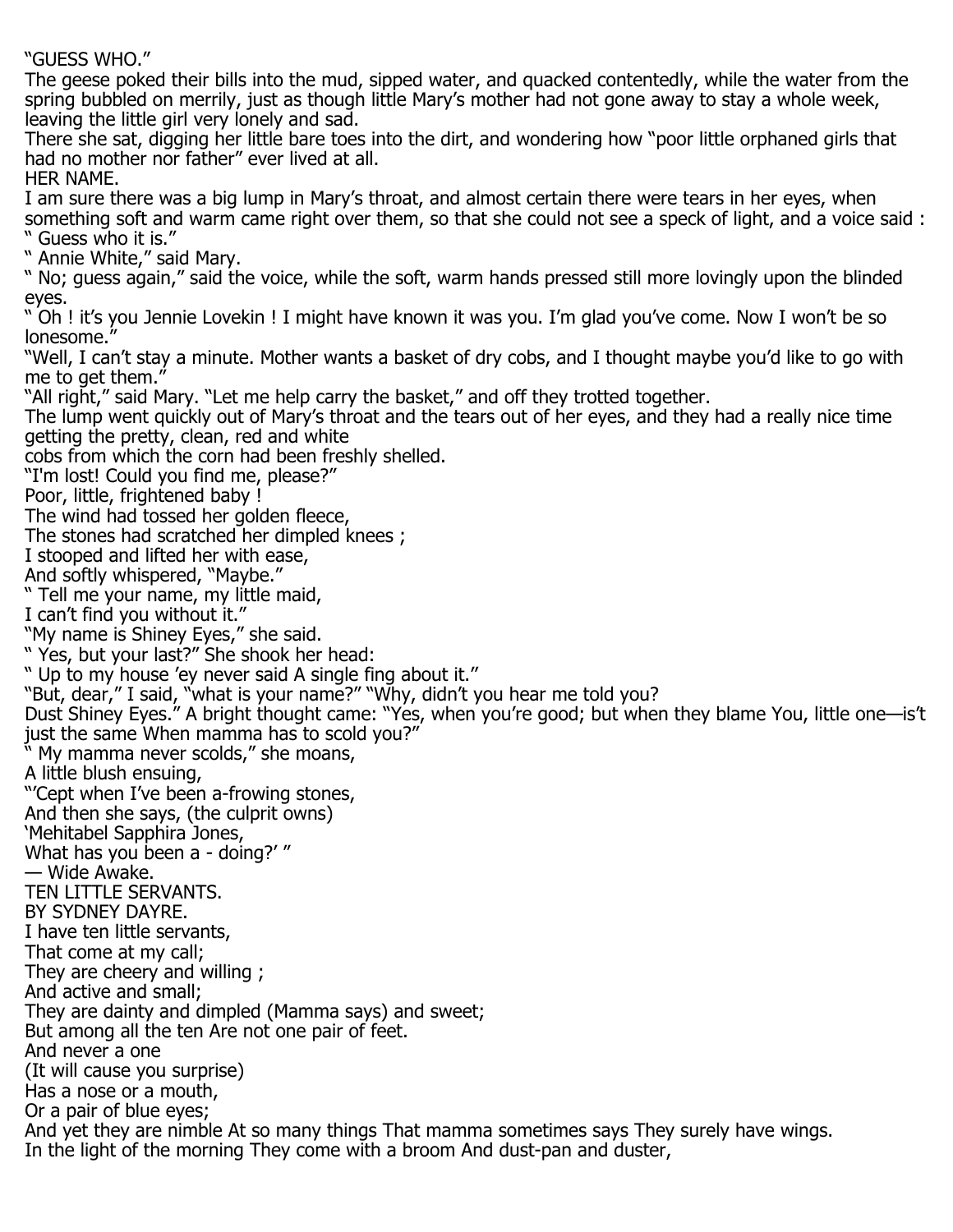To brighten the room ; Then out to the garden They hasten away To gather for papa A button bouquet They wait upon mamma, And often she'll say Their magical touch Will drive headache away. They dress little sister, And brush her bright curls Till she is the sweetest Of all little girls. They bake little cakes, When I give them a chance, Or on the piano-keys Lightly they'll dance. They set little stitches In hem or in fell— But of all they can do It would tire me to tell. You think it extravagant, Keeping so many ? Well, well  $-$  I am sorry  $-$ I cannot spare any. I need every one To obey my commands— These ten little fingers On two little hands. — Golden Days. THE ONE IN THE MIDDLE. —Margaret Eytinge, in Wide Awake. Five very plump birds met one pleasant spring day, And seated themselves in a row on a rail; The two biggest sat with their backs turned this way, And straight as an arrow hung each little tail. Then four of them merrily sang, "Summer's coming, And soon we shall hear the brown honey-bees humming, And sea brightest sunshine—oh! hey, diddle diddle!" "Except when it rains," said the one in the middle. " And there will be roses, red, yellow, and pink," Sang the four in a chorus once more: "and the rill Will give us the sweetest of water to drink, And grass-seed be plenty in field and on hill, And a host of our kindred their way will be winging Toward our home, all the news of the sunny South bringing, And we'll feast them on berries — oh! hey, diddle, diddle!" "Some berries are poison," said the one in the middle.

Then, "Don't be so cross," said the four coaxingly As they looked kindly at her, " for certainly, dear, There is not the least reason that glum you should be When the time that we've wished for all winter is here. Come, be happy and gay, and cease trouble to borrow, Take good care of to day — hope the best for tomorrow, And join in our singing — oh! hey, diddle, diddle!" "I won't, and that's flat," said the one in the middle.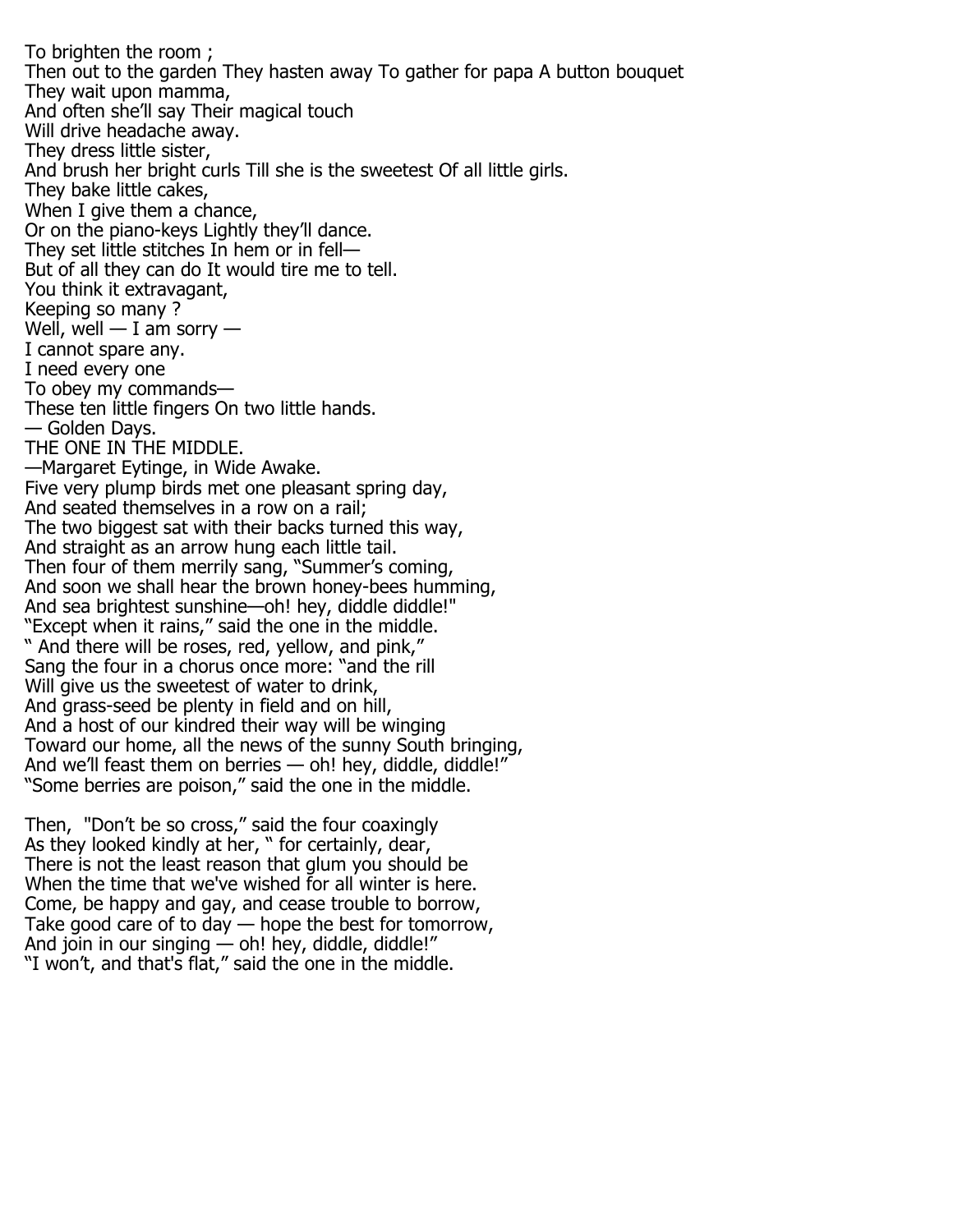GOD SEES ME. God beholds me every day, When I work and when I play, When I read and when I talk, When I run and when I walk, When I eat and when I drink, When I only sit and think, When I laugh and when I cry, God is ever watching nigh. When I'm quiet, when I'm rude, When I'm naughty, when I'm good, When I'm happy, when I'm sad, When I'm sorry, when I'm glad, When I pluck the scented rose, Which in my next garden grows, When I crush the tiny fly, God is watching from the sky. When the sun gives heat and light, When the stars are twinkling bright, When the moon shines on my bed, God still watches o'er my head, Night or day, at church or fair, God is ever, ever here, Kindly guided lest I stray, Pointing to the happy way. LATE FOR SCHOOL. There they stood at the door of the school-house, Sally and Dally, shut out all by themselves. Not that it was very unpleasant to be shut out that bright morning, with the birds singing in the trees, and the flowers peeping up from the grass; it was rather better outdoors than in. This was what Dally thought about it, A RAINY MORNING. Ella sat by the camp-fire warming her toes, with about as cross a face as you often see on a little girl. Every day before, she had liked camping out, but to-day it was rainy, and she had wet her feet, and must stay by the fire till her shoes were dry. So she felt and looked very cross. " Wish we'd stayed home," she snapped. " I wish we could have done so, dear," said her mother, sadly, as she made the the the meat on to boil. Ella looked at her mother and wondered. Mother always seemed bright. Could it be that she was sometimes unhappy ? And then she noticed how pale her mother's face had grown, how tired she looked ; and yet she always had a kind word for the worrisome child who clung to her skirts. Ella wondered why she never helped care for baby; mother was never free, day or night. "Baby, come to sister," she said, holding out her arms. The tired little boy was very glad to come, and Ella made up her mind to make the care of baby her work every morning, for mother could move about so much easier. And, thinking and planning how to help her tired mother, Ella soon forgot to frown, although the rain kept up all day. as she smiled at the door and read the black letters like a piece of good news. "You don't care a bit!" cried Sally, rubbing her eyes. "No, I'd just as soon stay out," answered the little girl. " I don't mind being late ; I never do " No, Dally never did "mind" being late. She would come lagging down to breakfast when the rest of the family were nearly through; she was always the last one to think of gathering her things together before going to school, always the last to start, and often, too, the last one home again. " Dally will never amount to anything unless she cures herself of this bad habit," said her father one day. " She will be late all her life, and the work which belongs to her will never be done." But Dally did not cure herself. She did not mean to let it go on so for years, but she simply put off attending to it. She would say, "I will be more prompt by and by." But the by and by did not come, and when the girl had grown to be a woman, she was careless and shiftless ; her house was always untidy because she did not attend to things at the proper time, and her part of the world's work was never done.

NOBODY ELSE.

Two little hands, so careful and brisk,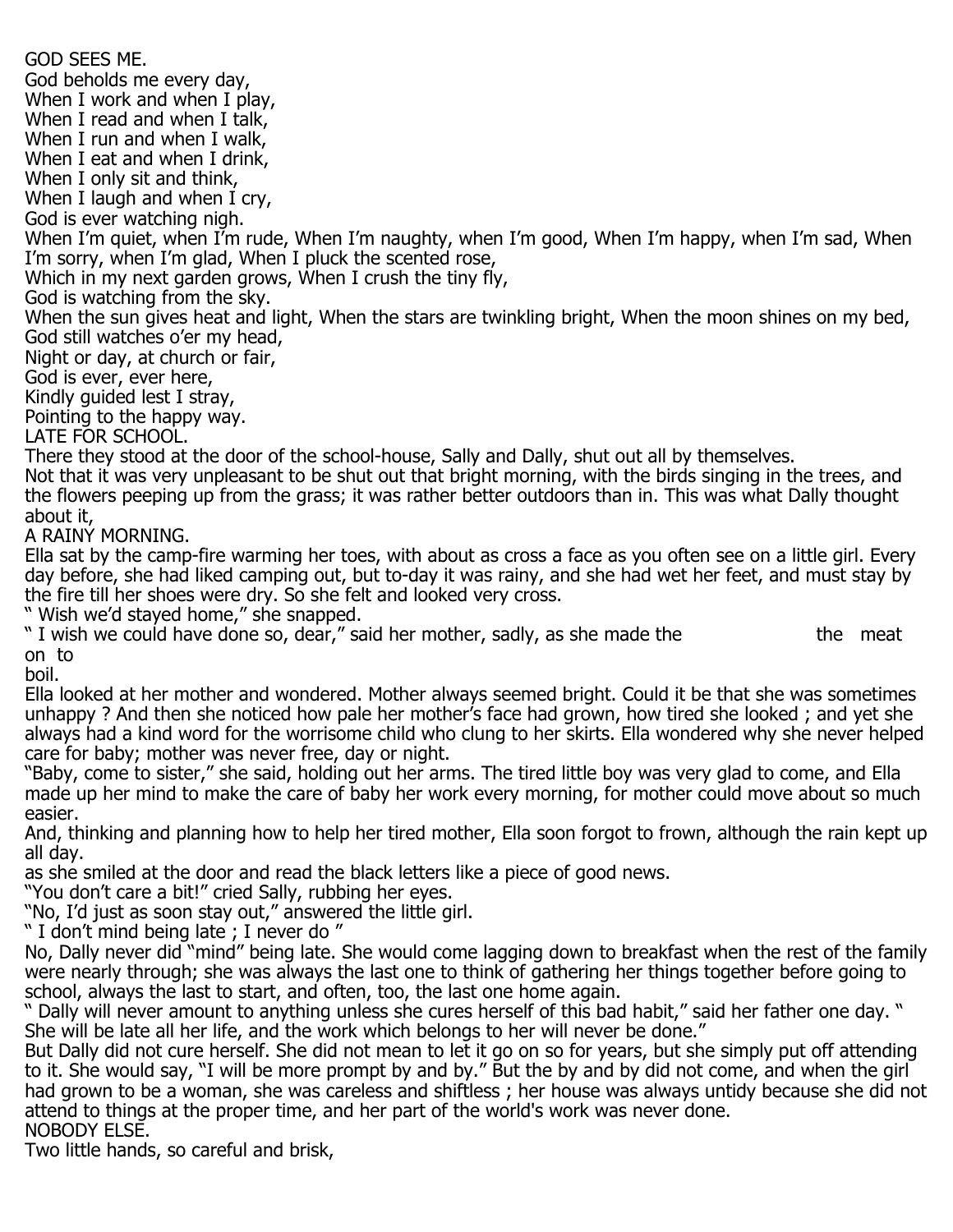Putting the tea-things away. While mother is resting awhile in her chair, For she has been busy all day. And the dear little fingers are working for love, Although they are tender and wee. " I'll do it so nicely," she says to herself — " There's nobody else, you see." Two little feet just scamper up-stairs, For daddy will quickly be here; And his shoes must be ready and warm by the fire That is burning so bright and so clear. Then she must climb on a chair to keep watch. " He cannot come in without me. When mother is tired, I open the door— There is nobody else, you see." Two little arms round daddy's dear neck, And a soft, downy cheek 'gainst his own; For out of the nest, so cozy and bright, The little one's mother has flown. She brushes the teardrops away, as she thinks, " Now he has no one but me. I mustn't give way; that would make him so sad And there's nobody else, you see." Two little tears on the pillow, just shed, Dropped from the two pretty eyes; Two little arms stretching out in the dark, Two little faint sobbing cries. " Daddy forgot I was always waked up When he whispered good-night to me. Oh, mother, come back just to kiss me in bed There's nobody else, you see." Little true heart, if mother can look Out from her home in the skies, She will not pass on to her haven of rest While the tears dim her little one's eyes. If God has shed sorrow around us just now, Yet his sunshine is ever to be; And he is the comfort for every one's pain— " There is nobody else, you see." —The Argosy. LATE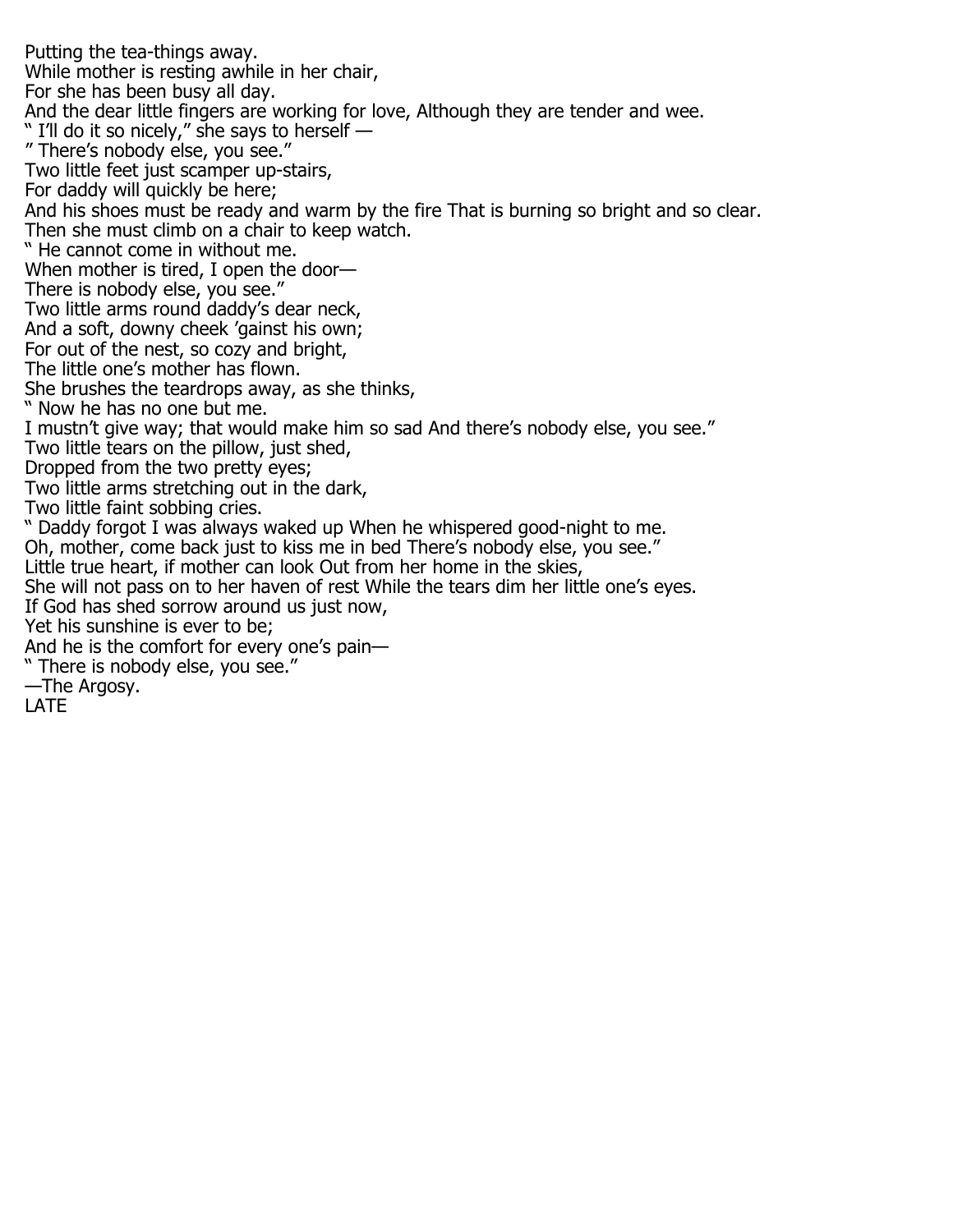For Our Sabbath Home. FOUR LITTLE TOTS. BY AUNT CARRIE.

Two car seats were turned face to face, though one seat would have almost held them, they were such tiny travelers; and there were two short rows of faces, clean and smiling, and two short rows of dangling feet, for the longest legs of them did not reach the floor, and that was about all except four brave little hearts that were not afraid to make the long journey from Arizona to Pennsylvania all alone.

To be sure, the conductors were very kind to them, and the big brakeman sat down and talked with them a long time, telling them about his little girls at home, and passengers smiled at them and nodded to each other at the strange sight. Then their big lunch basket was well filled, so they had no fears of getting hungry before they reached Uncle John's in Pennsylvania.

And this is how these four little tots came to be traveling all alone: Their father had been killed in a mine, and their mother had been able to raise a little money to start the children to their grandma's at Johnstown, where they would be well cared for and could have good schools and playmates, intending to follow as soon as she could raise means.

So it happened that as the train pulled into R, the conductor whispered to me that there was a " picnic " party in the second coach, and I climbed in, and, following the nod of the brake-man, found our little travelers and learned their story. Miss Edna, the eldest, who was nine years old, was captain of the expedition, and right faithfully was she obeyed. She had a cute little bead-covered pocket-book, purchased of an Indian squaw, in which she kept her four " half-tickets," which she drew forth and showed to the conductor as composedly as though used to traveling all her life. She said:

"The first day we thought we would never tire looking out of the windows, and two windows were hardly enough for four pairs of eyes ; so when the car was full, we took turns at sitting next to the window, and when there were not many passengers, we had a window apiece. There were mountains, and lakes, and rivers in deep holes, and eagles and rabbits and deer, and  $-$  O, everything ! But when, by and by, Gracie and Willie began to get tired of seeing things and ask for mamma, I had to tell them stories about grandpa's horses and chickens, and Uncle John's baby. They have never seen a baby, you know,"—at which I smiled, for they seemed little more than babies themselves. " My mamma was the only woman in our camp, except some China women, and they are not like women, you know." I did not know, but could guess what she meant.

When it began to grow dark and the three little pairs of curious eyes grew tired, and three little heads commenced to bob about in a way that was very funny to me, if not to them, this little mother went through a ceremony with them which I venture to say had never before been witnessed in that car, and which drew the attention of every eye, and the sympathy of almost every heart, if one could judge from the interested looks and the suspicious glistening of eyes and cheeks in the lamplight. After blankets, and shawls, and bundles were arranged to make them as comfortable as possible, four sleepy little tots slipped off their seats and four curly heads bowed on the cushions, while the childish voices in concert repeated, as at mother's knee, the words which memory must have recalled familiarly to every one present, with recollections of mother and early home: " Now I lay me down to sleep." And when the last sleepy " All this I ask for Jesus' sake," concluded the prayers, and curly heads were " tucked in " with coats and shawls, of which plenty were offered, I think there was not a passenger in that car who did not in some way feel safer from accident or danger, because of the contagious trustfulness of those precious little ones.

The next morning early I was at my journey's end, and as I left the car, with an orange in the lap of each, the little ones kissed their hands to me and appeared happy to think that their journey was nearly at an end and Uncle John's and grandma's not much farther away.

WHAT BILLY THOUGHT.

It was a red - and - gilt swallow, and though it would fly swiftly enough downhill, it would not fly uphill at all except as Nellie's firm steps led the way and her small, mittened - hand drew it. Nellie was perfectly satisfied, however. It was her last Christmas present, and she thought it the prettiest sled ever made. From the garden gate she could ride away down the long hill to the orchard fence, and it was such fun ! Through the lower fence a sober and rather soiled little face was gazing at her as Billy Grey divided his time

between watching her trips and forlornly making snow-balls for no particular purpose.

" Poor little Billy ! I don't s'pose he ever saw such a nice sled before," mused Nellie, as she trudged up the hill again. "He hasn't any kind of a one, and ever so many poor children haven't. If I could be rich I'd give every poor little boy and girl the handsomest kind of a sled."

Glowing with her benevolent purpose, she explained it to Billy on her next flying trip down the hill.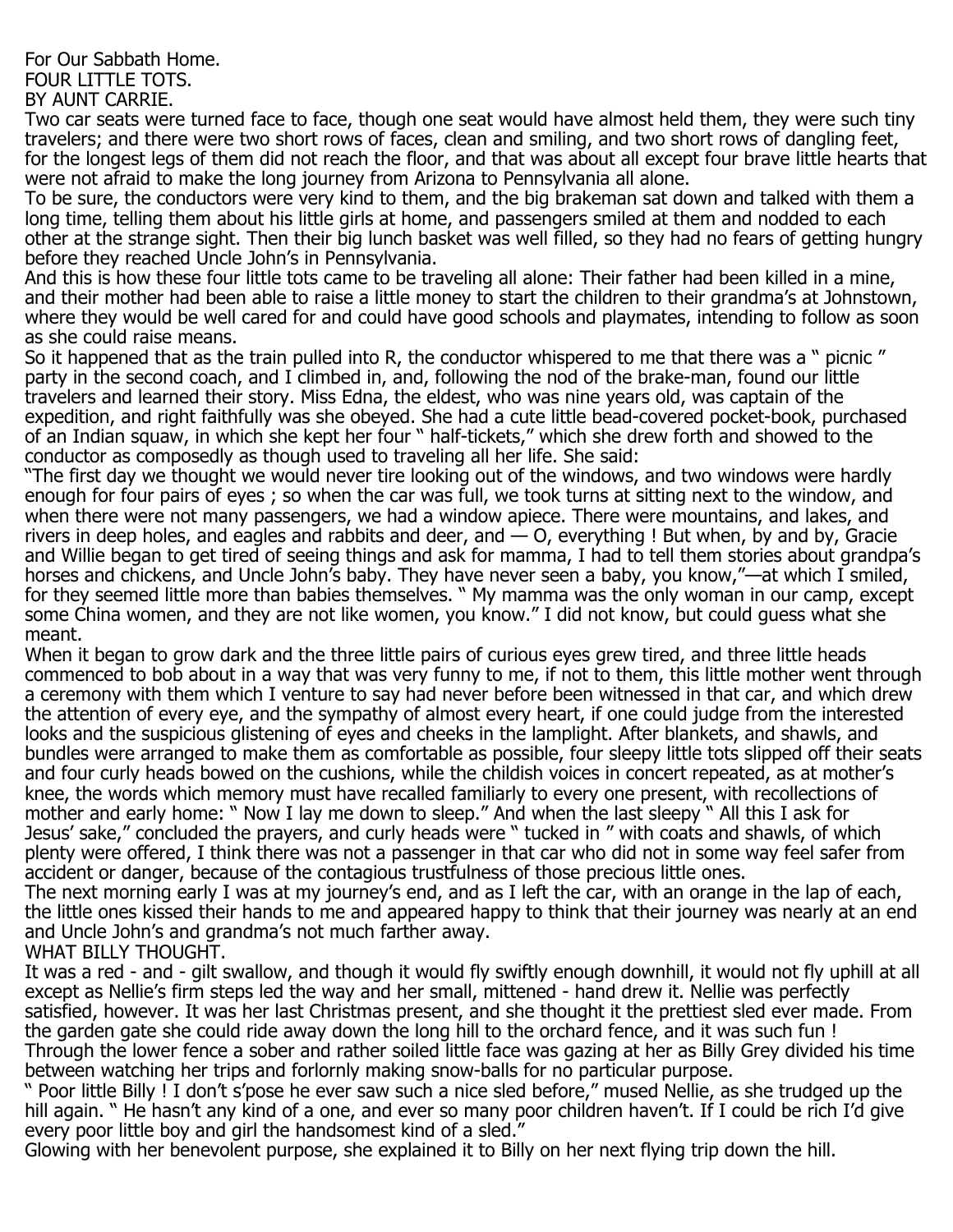" Billy Grey, do you know if I were rich I'd give you the prettiest sled yon ever saw."

" No, you wouldn't," said Billy, stoutly.

" Why, yes, I would too," answered Nellie, half indignantly. " What makes you think so?"

" 'Cause that Sunday-school teacher said that folks that wouldn't do any good when they had a little, wouldn't do much if they had a good deal," declared Billy ; " and if folks won't lend a ride or two when they have one sled, I just don't b'lieve they'd give away a sled if they had lots. So ! " Nellie looked soberly down at the snow for a minute before she said,—

" Why, you can ride some if you want to, Billy, right now."

It did not take Billy one minute to jump over the fence and accept the invitation; but Nellie trudged slowly up the hill after him with a very thoughtful face, for offering to give away sleds she did not own, was only a pleasure, but lending the one she did own, cost some self-denial. Yet she thought it very strange that Billy Grey, and not she, had been the first to find out the meaning of the Golden Text, " He that is faithful in that which is least will be faithful also in much."—Selected.

" She's coming now."'

" She's coming now! Here she is! " cried another. " Let's go help her carry her flowers." Off they went, to meet May, who came tripping along, her pretty braids of yellow hair flying loose, a basket of the choicest flowers supported upon her head by one hand, while the other held a sprinkler of water with which to freshen the ferns and mosses.

" Here, May, we'll help you! " cried the girls, as they came up. " Oh, what splendid flowers! There's nothing so pretty at the church! But where's your hat, May ? "

"Oh, Harry is coming with it; it was in my way," answered May, looking back for her brother. " Have you been waiting for me? "

" Yes, a little bit."

" Well, I had to go to Mrs. Miller's after these tulips; that's what kept me. Are the boys all there, with the strings and step - ladders? "

" Yes, all there."

" Then we will hurry up and get to work," said

So work they did. with such taste and skill that by five o'clock the plain little village church was transformed into a bower of beauty and woodland green-

ness.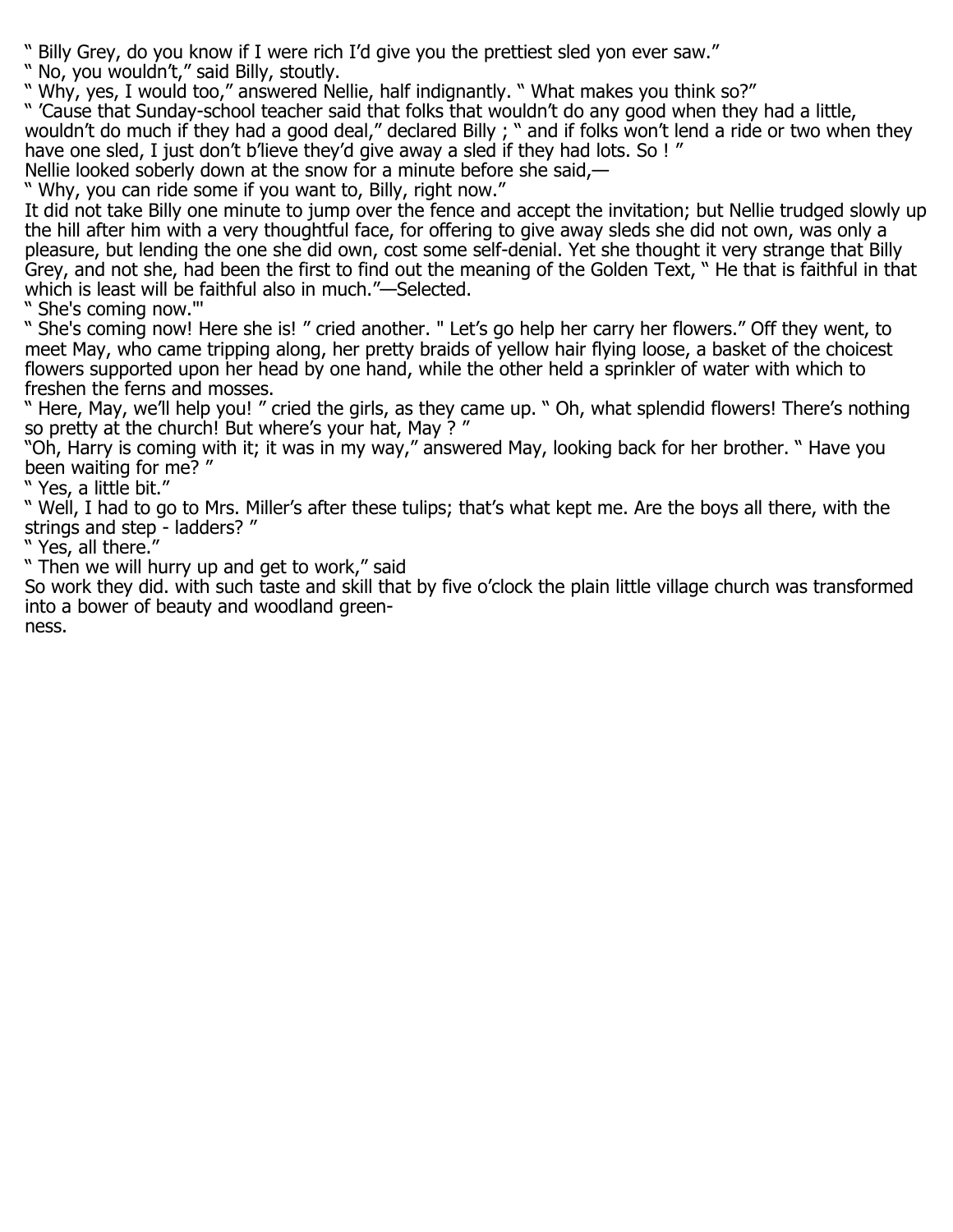For Our Sabbath Home. AN UNSPOKEN PROMISE.

BY FANNIE E. NEWBERRY.

Katie and Sue were up to their elbows in work, for it was Saturday, and all the doll clothes were to be laundried and put away till next week.

" Dear me ! what a lot," cried little Sue, plunging her plump arms deeper into the foamy suds, while Katie rinsed and pinned the clean garments on the line to dry. " Do you s'pose we'll ever get done?"—and then both laughed, for they knew that they were not in the least hurry to finish, but were just as happy as they could be in this work-a-day play of theirs.

It was not often that their mother allowed them to muss with water, but to-day she was very busy, and glad to turn them loose in the laundry, where they might splash and spatter to their heart's content. " I'll tell you what," said Katie,

" when we get these clothes all clean, let's dress our dollies ready for Sunday, then put 'em away on the closet shelf and play they're gone to church —will you ?"

" Yes," said Sue, " that will be nice and they worked on with redoubled energy, till the line was full.

There was a gas stove in the laundry, and upon this they heated their four small irons, while good-natured Maggie, the cook, fixed them each a little table with clean covers. After dinner they began the pleasant task of pressing out the small things, chattering every minute as they worked ; but were tired enough, when they had finished, to enjoy sitting down quietly upstairs in the play-room to dress the dollies. Shall I tell you how these looked, when the toilet was complete ?

Well, Sue's dolly, Arabella Jane, wore a flounced white dress with a scarlet sash and cape, and a pretty, broad-brimmed hat with a bit of a feather on it. Katie's Clementina was in white also, worn over a blue slip, just the color of her jacket, and she had on a close muslin cap with a broad frill. Both looked lovely, I assure you, when laid carefully away on the broad closet shelf; and soon after, the tired little mothers were laid away on their broad shelf of a bed for the night.

Sunday awoke like a sulky child, with a chilly air and slow-dropping tears of rain, and the sisters looked from the window in dismay.

It was a long walk to church, and their mother knew how liable they were to croups and colds, so she said reluctantly,—

"No Sunday-school to-day, my darlings, but we'll have a little service at home. Get your daisy and lily books —we'll read the texts about those flowers and talk about their beautiful meanings."

" And, oh, mamma !" cried Sue, " mayn't we bring out our dolls, and set them up in their The doll's wash day.

little chairs to listen? We won't even touch them if you'll let us—please do !"

Her mother hesitated a moment, then said, " Yes, if you'll do as you say," and with much delight the girls seated them in very dignified positions where they might hear every word.

But alas for good resolutions ! Their mother was called away, and kept until the little girls grew restless and uneasy; then Katie picked up her doll and began to straighten its clothes, while Sue remonstrated.

" Oh, Katie, you mustn't; we promised not to touch 'em, even !"

" I didn't promise a single thing," said Katie, naughtily.

" But you looked yes when I promised," persisted Sue, " and that's the same thing."

Katie shook her small head obstinately. " You've got to say a promise to make it one, and I didn't—so I shall play with my dolly

all I like !" and she began calmly undressing it.

Susie looked at her in helpless perplexity a moment, and then—so contagious is a bad example — she took up her own Arabella Jane and began the same process.

When their mamma returned, both little girls were chattering like magpies, as they played they were traveling on a Pullman car, made up of all the chairs in the room; their pretty books lying neglected on the carpet, and the dolls with their disarranged wardrobes being disposed of in different sections of the sleeper. " Why, children ! " cried a distressed voice; and when they met their mother's sorry eyes their pleasure was instantly spoiled.

" I told her not to," cried Sue quickly, "but she said she didn't promise at all, and she would—so I did too." " Katie, didn't you agree to my condition ? " asked her mother, grave-

ly.

" But I didn't say the promise, mamma."

"Not in words, perhaps; but when you went to the closet for your dolly you understood as well as Susie just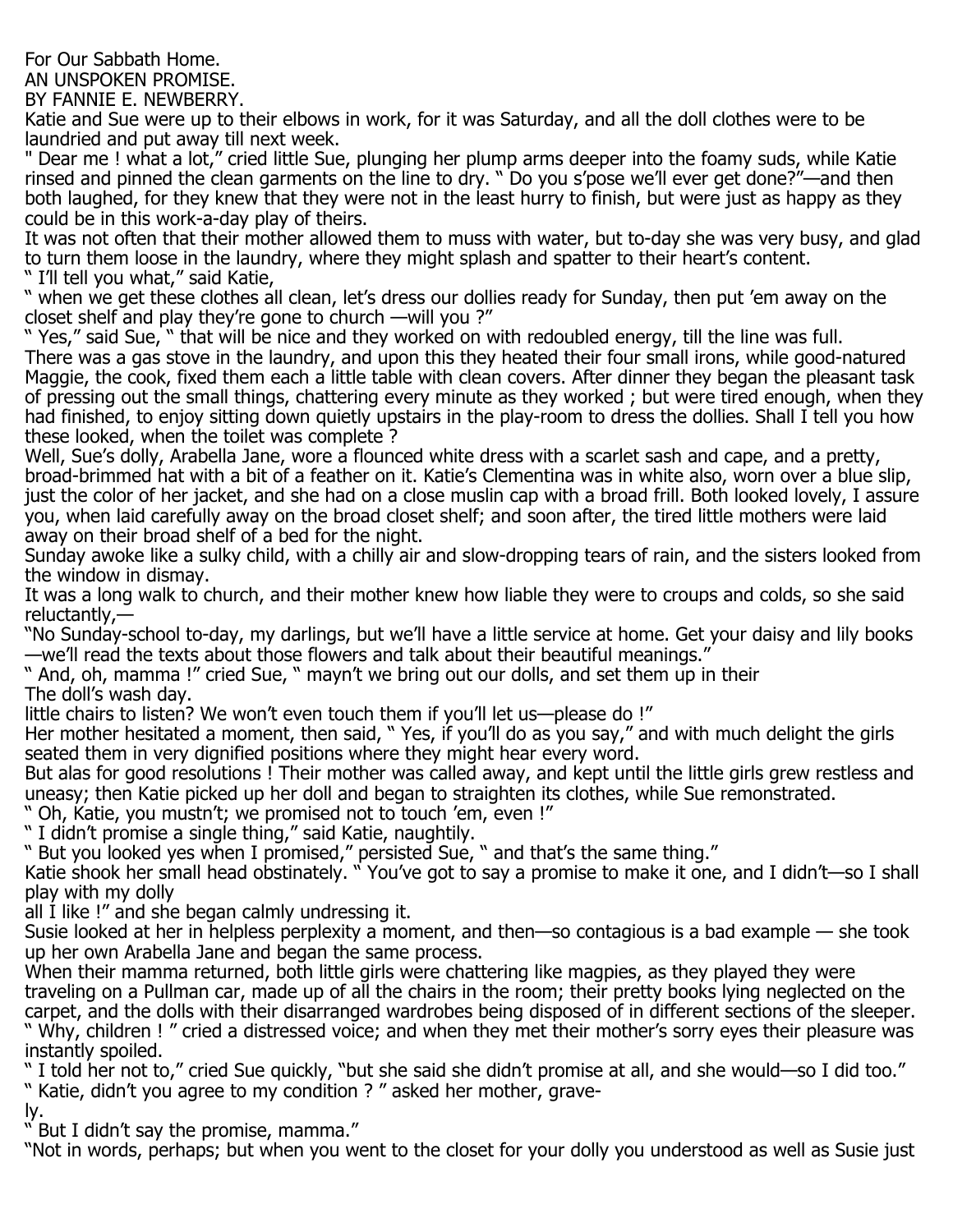what was to be done with her, didn't you ? " " Yes'm."

" Then you have done wrong, just the same as Susie, for you have broken your promise, and broken the Sabbath, too."

At this Katie burst into tears, and said penitently, " Oh, I know I've been naughty ! Here's my dolly— put her away till I'm good again, and next time I'll remember, I'm sure."

So both dolls went back into their cloister-closet until Monday morning, while the little service went sadly on without them.

A BOY'S CONFIDENCE.

A little boy came to his father, looking very much in earnest, and asked, " Father, is Satan bigger than I am<br>?" If Yes, my boy," said the " Yes, my boy," said the

father. " Is he bigger than you, father ?" " Yes, my boy, he is bigger than your father." The boy looked surprised, but thought again and asked, " Is he bigger than Jesus?" " No, my boy," answered the father; " Jesus is bigger than he is." The little fellow, as he turned away, said, with a smile, " Then I am not afraid of him."

THE LAND OF NOWHERE.

A SONG FOR DISCONTENTED BOYS AND GIRLS.

Do you know where the summer blooms all the

year round.

Where there never is rain on a picnic day, Where the thornless rose in its beauty grows, And little boys are never called from play? Oh! hey ! it is far away,

In the wonderful land of Nowhere.

Would you like to live where nobody scolds, Where you never are told, "It is time for bed."

Where you learn without trying, and laugh

without crying.

Where snarls never pull when they comb your head ?

Then ho ! hey ! you must hie away To the wonderful land of Nowhere.

If you long to dwell where you never need wait, Where no one is Punished or made to cry, Where a supper or cakes is not followed by

aches

And little folks thrive on a diet of pie,

Then ho ! hey ! you must go, I say,

To the wonderful land of Nowhere.

You must drift down the river of Idle Dreams, Close to the border of No-man's Land;

In a year and a day you must sail away,

And then you will come to an unknown strand,

And ho ! hey ! if you get there — stay In the wonderful land of Nowhere.

HOW PHIL AND THE BOYS WORKED UP GIVING.

" Yes, I always give for missions and everything else," said Phil. " I give something every Sunday, don't you? "

"Why, no; I give five or ten cents when I have a good deal of money and don't want it all for anything," said Tom.

"I give whatever papa or mamma gives me for it," said James. "Sometimes it's more, and sometimes it's less."

"Oh, I always give my own money!" said Phil. " I don't think it's any giving it at all unless you do that! " " Yours is the best way, I'm sure," said Tom, soberly. " They say it's the regular giving that counts. And then, of course, what you give is just so much out of what you would like to spend on yourself."

" Yes," said Phil, feeling very self-denying and virtuous.

" I'm going to try your way," said Tom, " and I'm going to keep an account and see what it will amount to." " What a noisy world this is ! " croaked an old frog, as he squatted on the margin of the pool. " Do you hear those geese, how they scream and fuss ? And what for ?"

" " Oh, just to amuse themselves," answered a little field mouse.

- " Presently we shall have the owls hooting; what is that for? ''
- " It's the music they like the best," said the mouse.
- " And those grasshoppers, they can't go home without grinding and chirping; why do they do that ? "
- " Oh, they're so happy they can't help it," said the mouse.

" You find excuses for all; I believe you don't understand music, if you like the hideous noises."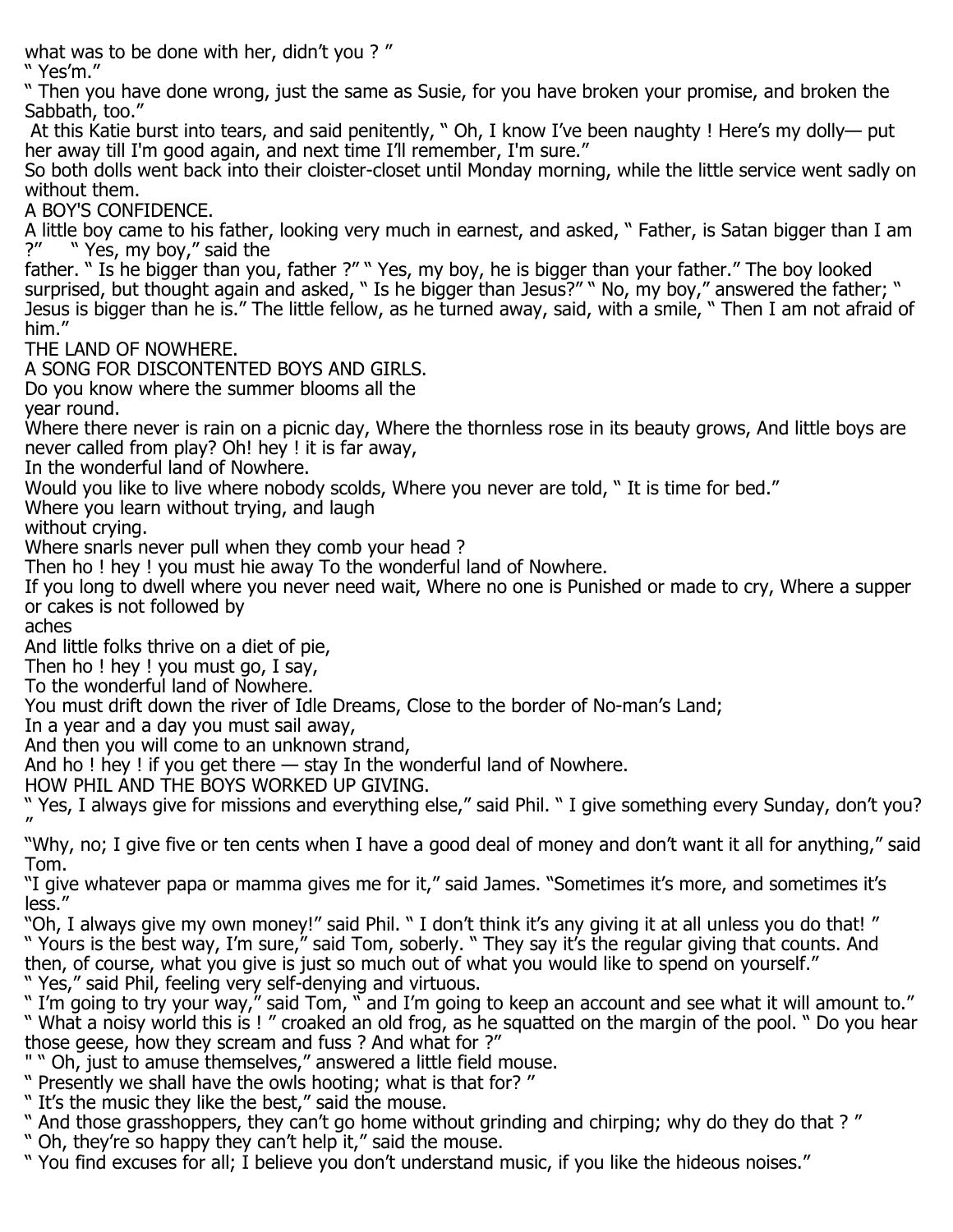" Well, friend, to be honest with you," said the mouse, " I don't greatly admire any of them; but they are all sweet to my ears compared with the constant croaking of a frog."— Pansy.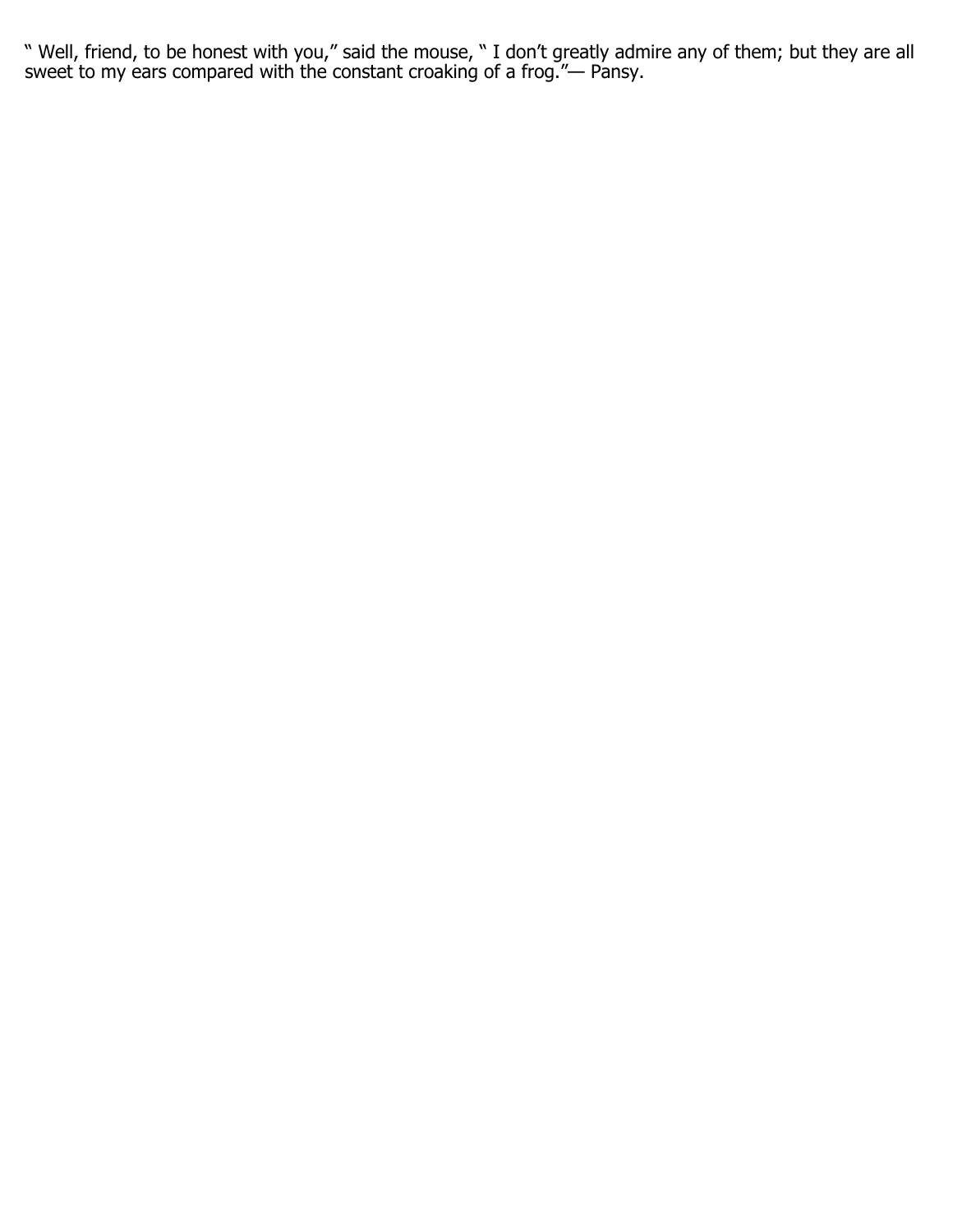ABOUT PRINCE AND ANNA.

" I wonder what kind of a Red Riding Hood's grandmother Prince would make ?" said Stella to Anna, as the great dog came panting, and wagging his tail, into the room where they were dressing up their biggest doll in a Red Riding Hood costume.

" Oh ! let's dress him up and see !" exclaimed Anna.

" Say we do. My white sunbonnet will do for the cap. Won't he look too funny for anything!" cried Stella. So they proceeded to dress Prince up, to act the part of grandmother to their biggest doll.

Prince seemed to like the attention, if we may judge from the way he wagged his tail and insisted on trying to kiss first one of his dressing maids and then the other.

They coaxed him to sit up on a bench, while they arranged a tablecloth round him for a gown. Just as WHAT'S THE USE OF GRUMBLING?

Suppose, my little baby,

Your doll should break her head,

Could you make it whole by crying Till your eyes and nose are red?

And wouldn't it be pleasanter To treat it as a joke,

And say you're glad "'twas Dolly's,

And not your head that broke ?" Suppose you're dressed for walking,

And the rain comes pouring down,

Will it clear off any sooner Because you scold and frown ?

And wouldn't it be nicer for you to smile than pout,

And so make sunshine in the house When there is none without?

Suppose your task, my little man,

Is very hard to get,

Will it make it any easier For you to sit and fret ? And wouldn't it be wiser,

Than waiting like a dunce,

To go to work in earnest,

And learn the thing at once ?

Suppose that some boys have a horse, And some a coach and pair,

Will it tire you less while walking To say, "It isn't fair ?"

And wouldn't it be nobler To keep your temper sweet,

And in your heart be thankful You can walk upon your feet ?

And suppose the world don't please you, Nor the way some people do,

Do you think the whole creation Will be altered just for you ?

And isn't it, my boy or girl,

The wisest, bravest plan Whatever comes or doesn't come,

To do the best you can?

they had got it beautifully " draped,'' in came Harry, and exclaimed:

" Halloo, grandmother ! what a big mouth you've got!"—for indeed it did seem to get bigger and bigger every moment. " Here, see if you can eat a piece of bread with all those trappings on!"

Prince snapped at and "bolted" it in a minute, showing that bonnet-strings did not interfere to any alarming extent with his swallowing. In a moment he stopped panting, and placed his head on one side, as if listening; in

721

BUFFORD

Unto you

another he sprang through the open door, bonnet, table-cloth and all — for didn't he spy a strange dog in the yard, whose acquaintance he must make ?

When at last poor Anna got back her white bonnet, all torn and dirty, and the table-cloth, slit almost to ribbons, she burst into a flood of passionate tears and scoldings, saying:

" He's nothing but a mean old dog,

anyway!"

" You can't change a dog's nature by dressing him up in fine clothes," said Anna's mother. " Dogs will be dogs, and God has given us no reason to suppose that he wants their natures changed; but he has shown us that he wishes us to change our wicked natures, and has promised to help us do it, if we but ask him. I wish my dear little girl would remember this when she is tempted to fly into such a passion as I just now saw her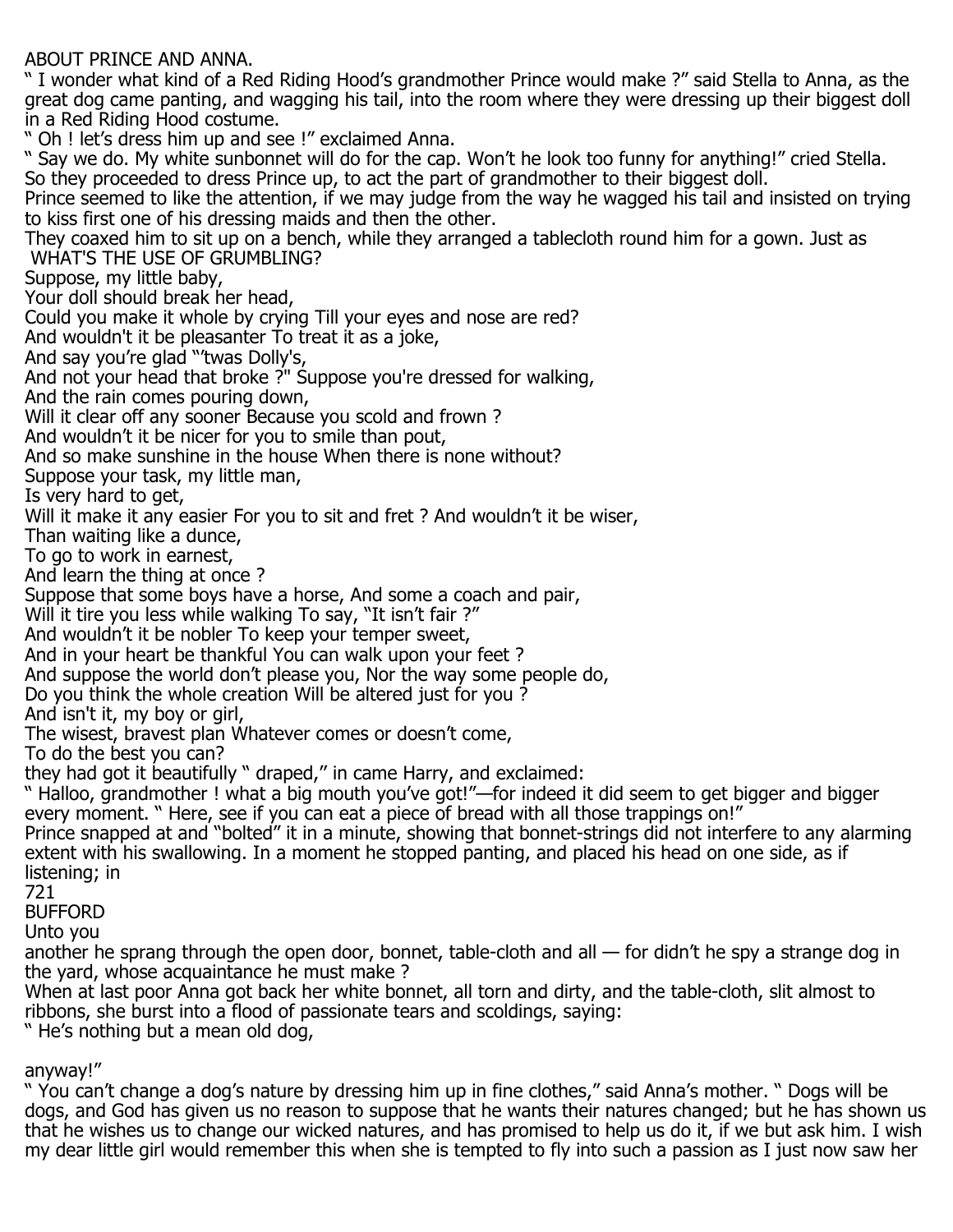in."

GATHERING VIOLETS.

WHAT a pleasant sound has the word violet! and what beautiful things are the violets themselves! Have you ever seen them hiding away in quiet places in the country, as if they didn't want to be seen, with bright drops of dew hanging all about them? No wonder the children love them; no wonder the la-dies buy them in the streets, and take them home with them. The poor people love them, too, as well as the rich; and though they do not

often see them in the country, living, as they do, in narrow streets, and dark, dismal courts and alleys, hid from the sun and air, yet they

always feel the fresher and happier for looking at them, and breathing their sweet fragrance.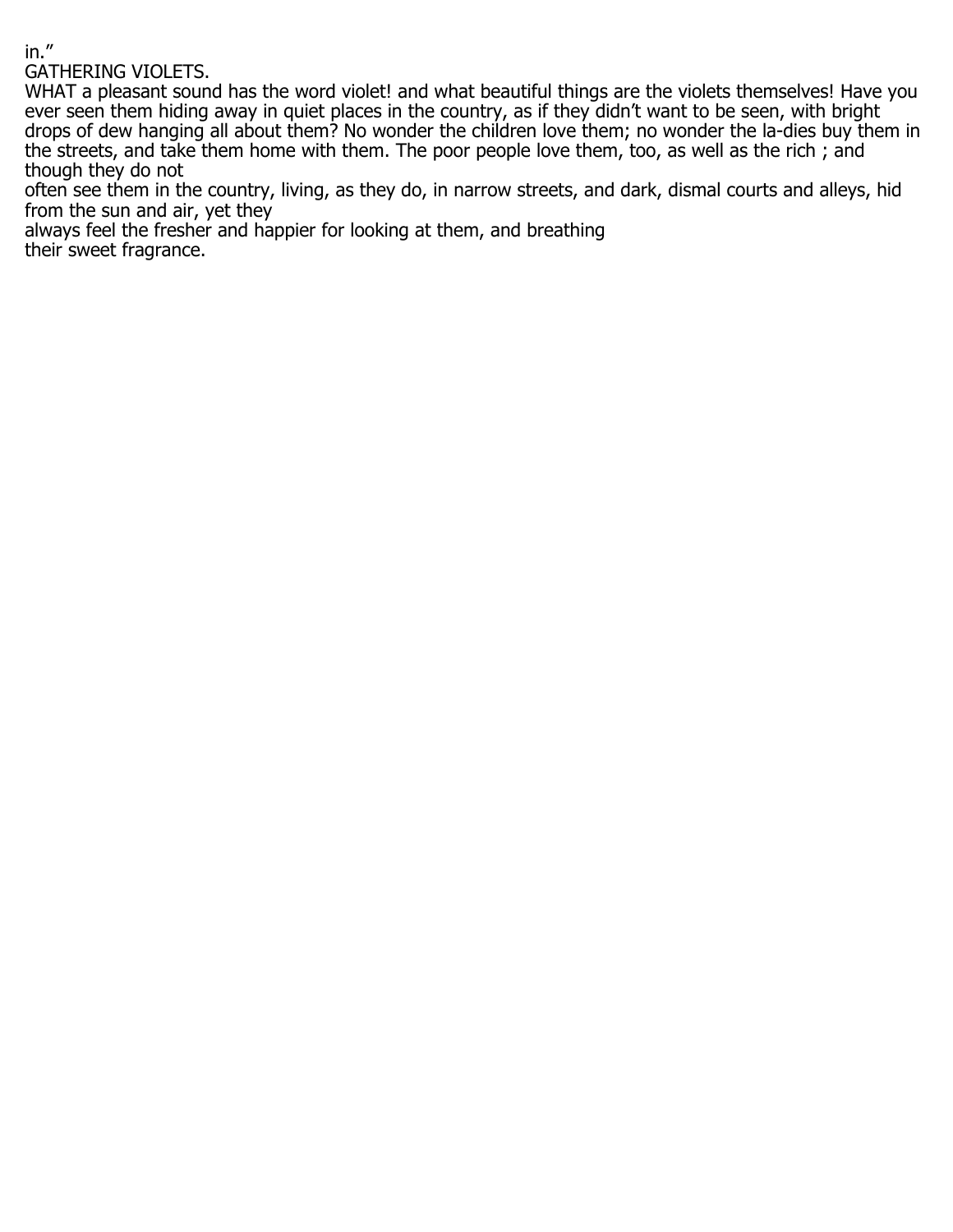### A RUBBER MAN'S LESSON.

"He made them laugh and laugh, oh, so hard !"

" Who made them laugh ?"

" Why, the irrepressible Yorkshire -man."

" Where is the Yorkshire - man ?"

" On the sofa beside Lucy. Don't you see him ?"

" I see a funny thing that looks like a ball with a man's head on '' "That's the Yorkshire - man.''

He resolved not to yield to temptation.

" Why do you call him that, auntie?" "Because he was brought from a town in Yorkshire, England. He is made of rubber, like your ball."

" But you said he was some kind of a Yorkshire - man. "

" irrepressible ?" "Yes; that's it. What did he have that kind of a name for?"

" Irrepressible means that he can't be kept down. When his head was pressed down inside his fat body, so you could scarcely see it, slowly it would come up, up, up, until with a funny little jerk his head would bob up straight, as much as to say, 'You can't keep me down."

This was the talk that Aunt Anna had with Sophie, her little niece, when she came home from a visit at Uncle Frank's, and brought with her a picture of Uncle Frank's three children, taken with Lucy and Herman sitting on the sofa and Paul leaning over the end, showing them something in a book.

" We all agreed," said Aunt Anna, " that the Yorkshire man taught us a good lesson."

" That rubber thing teach lessons?"

"Yes," said auntie.

" In geography, or what ?" asked Sophie, smiling.

" In perseverance," said auntie. "He would not give up if his head were pushed in a thousand times, but always came up smiling. Now, don't you agree with the rest of us, that it would be a good thing if we did not give up any more easily than he, when we have something to do ?"

"I guess so," said Sophie, looking at the torn spelling-book that lay on the carpet.

"I'm sure if you would study your lesson over as often as the Yorkshire-man bobbed up his head, you would have a perfect lesson."

Sophie got a hundred in spelling the next day. I leave you to guess why.

A PROFOUND SECRET.

" Can you keep a secret, Daisy?" asked Nell Clay of her younger sister.

" Yes, indeed ! " replied Daisy, trying to look dignified.

Nell leaned down and whispered something in

Daisy's ear, to which Daisy clapped her hands, and cried, "Oh, goody!"

" Remember it's a profound secret," said sister Nell.

Daisy ran off to school, feeling very important, and overtook Conny Travers on the way.

"Oh, Conny," she said, "I know something awful nice!"

"What is it?" asked Conny, opening her eyes very wide.

" Oh, I mustn't tell," said Daisy, screwing up her lips. "Sister Nell told me this morning. It's a profound secret."

"Oh, my! can't you tell just me?" pleaded Conny.

"Won't you never, never, never tell?" whispered Daisy.

"Never, 's long as I live!"

" Honest and true ?"

" Truer'n steel!" declared Conny.

"Well, Sarah Bell's father is going to give her a piano for her birthday, to-morrow; but they wouldn't have her know it for anything, until she comes home and finds it in the parlor."

"How splendid !" exclaimed Conny.

"It's a profound secret," said Daisy.

A few days later Mrs. Bell called upon Mrs. Clay.

"I suppose Sarah was surprised and delighted about the piano?" said the latter.

"She was delighted enough," was the reply; "but she wasn't a bit surprised. She heard it at school."

"That Conny Travers must have told," said Daisy, indignantly, after Mrs. Bell had gone home.

" But who told Conny," asked sister Nell.

"I did; but I didn't suppose she'd be mean enough to tell."

" And I didn't think you would," replied Nell.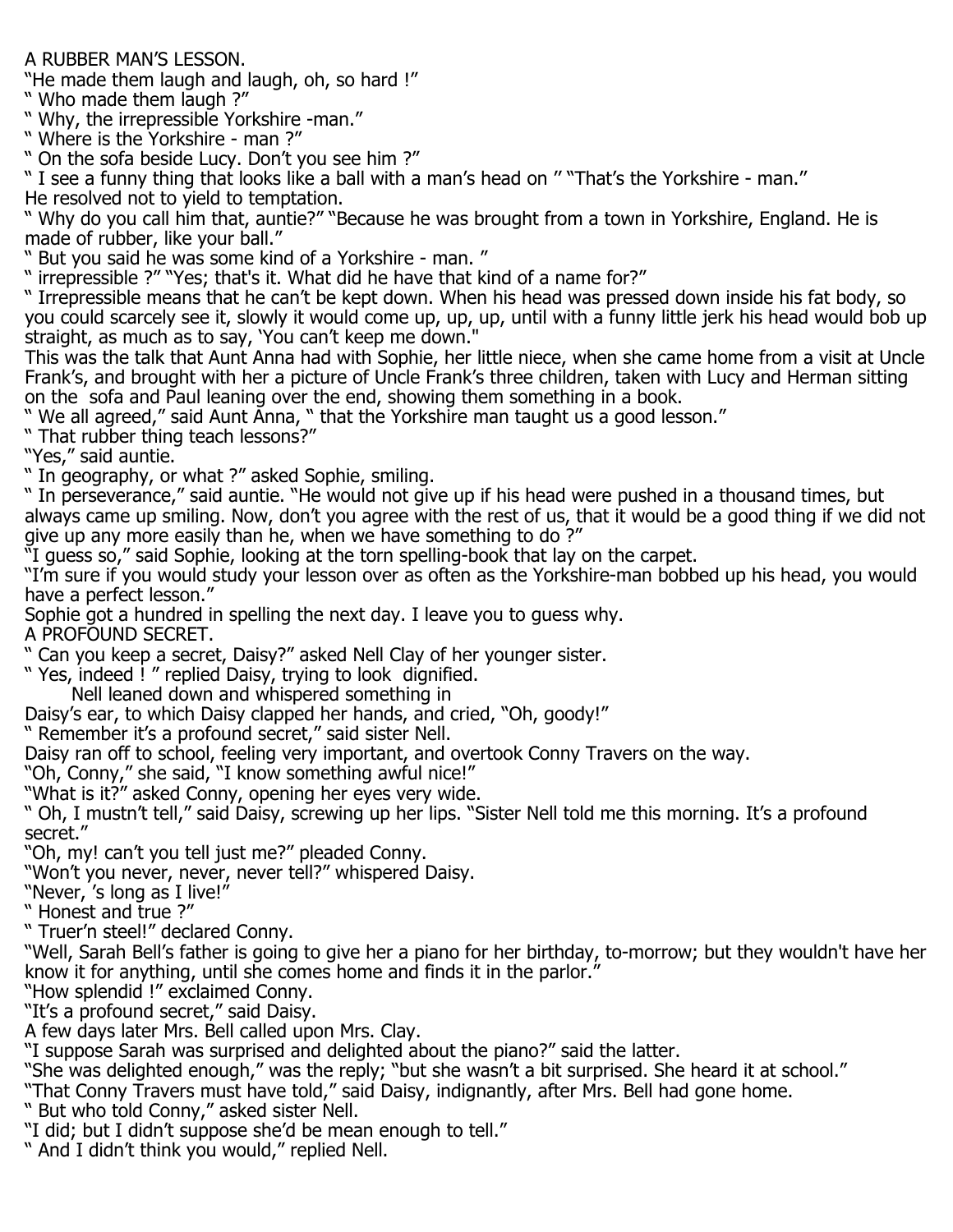"Well, children," said Mrs. Clay, "it's an old saying, that if you can't keep your own secret, nobody else will keep it for you. If you remember this, it will save a great deal of trouble."

TheRe is inestimable blessing in a cheerful spirit. When the soul throws its windows wide open, letting in the sunshine, and presenting to all who see it the evidence of its gladness, it is not only happy, but it has an unspeakable power of doing good. To all the other beatitudes may be added, " Blessed are the joymakers."—Willis,

THE TWO ANGELS.

There is an old tradition, brought from the mystic Eastern lands,

That either side the throne of God a recording angel stands,

Writing within his book all thoughts and deeds of

men,

Sealing at night — nor, till the last great day, opening e'er again.

He on the right, with happy smile, receives Those that are pleasant unto the Lord;

He on the left in sadness weeps and grieves,

So much of sinfulness he must record.

But if there is repentance and the prayer " Forgive " before the night,

The words are borne to heaven ; and the sad angel's heart grows light,

And the page that had been blotted with sinfulness and woe,

Cleansed with the blood of Jesus, lieth white and pure as snow.

When the books are opened at the dawn of eternity, May the right-hand angel, only, testify for thee. —Sel.

What is the baby thinking about?

Very wonderful things, no doubt.

Unwritten history !

Unfathomed mystery!

Yet he laughs, and cries, and eats, and drinks, And chuckles, and crows, and nods, and winks, As if his head was as full of kinks And curious riddles as any sphinx !

Who can tell what a baby thinks?

—J. G Holland.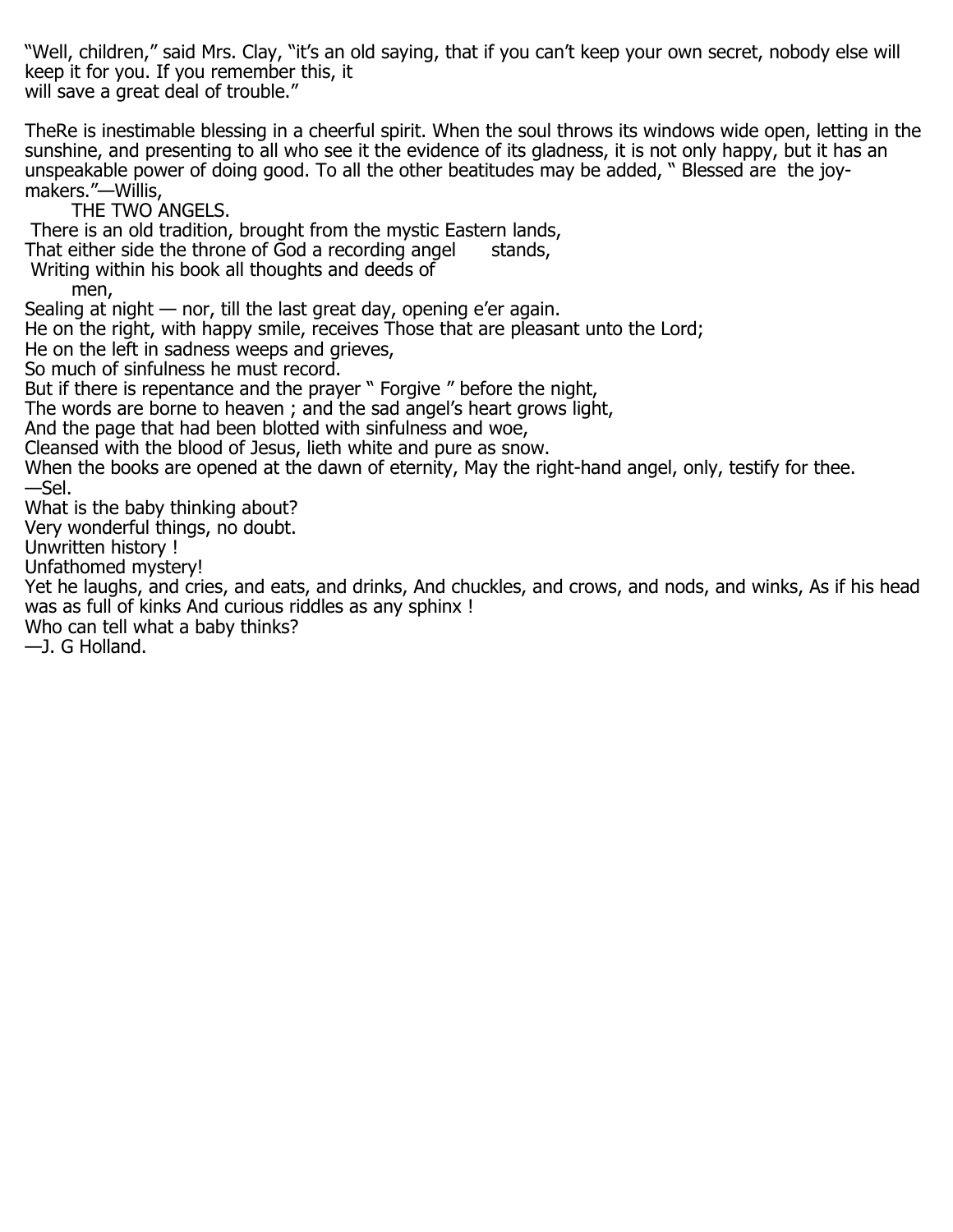What do little girls like to do? They like to sit in a tree with a book, They like to wade in a shallow brook, They like to swing in a hammock, and talk, They like with their dollies to take a walk; They like fox-and-geese with all their heart, \_\_ They like to drive in a two-wheeled cart. That's what little girls like to do? Don't you? The Morning Song. Sing, little daughter, sing; Sing me your morning song, Thanking our Father for His love And care the whole night long. Sing out with cheerful heart, Sing out with cheerful voice; The tones of gratitude to God Will make my heart rejoice. Thank Him for parents dear, Thy father and thy mother; Thank Him for little sister Bess, Thank Him for little brother. Thank Him for pleasant home, Thank him for many a friend; For mercies which we cannot count. For mercies without end. Thank Him for health and strength, Thank Him for clothes and food, Thank Him for light and the fresh air. Thank Him for every good. Thank Him for pleasant days, For sunshine and for showers, For the green grass and lofty trees, And for the fair wild flowers. Thank Him, O, most of all, For His most Holy Word. Wherein we read the wondrous love Of Jesus Christ, our Lord. Thank Him that Christ has died That we might die to sin; Thank Him that Christ has risen again, That we His heaven may win. Sing, little daughter, sing; Sing forth with heart and voice, Thanking the Lord for all His gifts; Rejoice, my child, rejoice. For Truth Seekers. THE FINGER EXERCISE. BY FANNIE E. NEWBERRY. A LITTLE BOY'S SERMON. " Eddie," said Harry, " I'll be a minister, and preach you a sermon." "Well," said Eddie, " and I'll be the people." Harry began: " My text is a short and easy one —' Be kind.' There are some little texts in the Bible on purpose for children, and this is one of them. These are the heads of my sermon : " First. Be kind to papa, and don't make a noise when he has a headache; I don't believe you know what a headache is; but I do. I had one once, and I did not want to hear any one speak a word. " Second. Be kind to mamma, and do not make her tell you to do a thing more than once. It is very tiresome to say, ' It is time for you to go to bed,' half a dozen times over. " Third. Be kind to baby." " You have left out, be kind to Harry," interrupted Eddie. "Yes," said Harry, " I didn't mean to mention my own name in the sermon. I was saying, be kind to little Minnie, and let her have your 'red soldier ' to play with when she wants it. " Fourth. Be kind to Jane, and don't scream and kick when she washes and dresses you." Here Eddie looked a little ashamed, and said, " But she pulled my hair with the comb." "People mustn't talk in meeting," said Harry. "Fifth. Be kind to kitty. Do what will make her purr, and don't do what will make her cry."

" Isn't the sermon 'most done ?" asked Eddie; "I want to sing." And, without waiting for Harry to finish his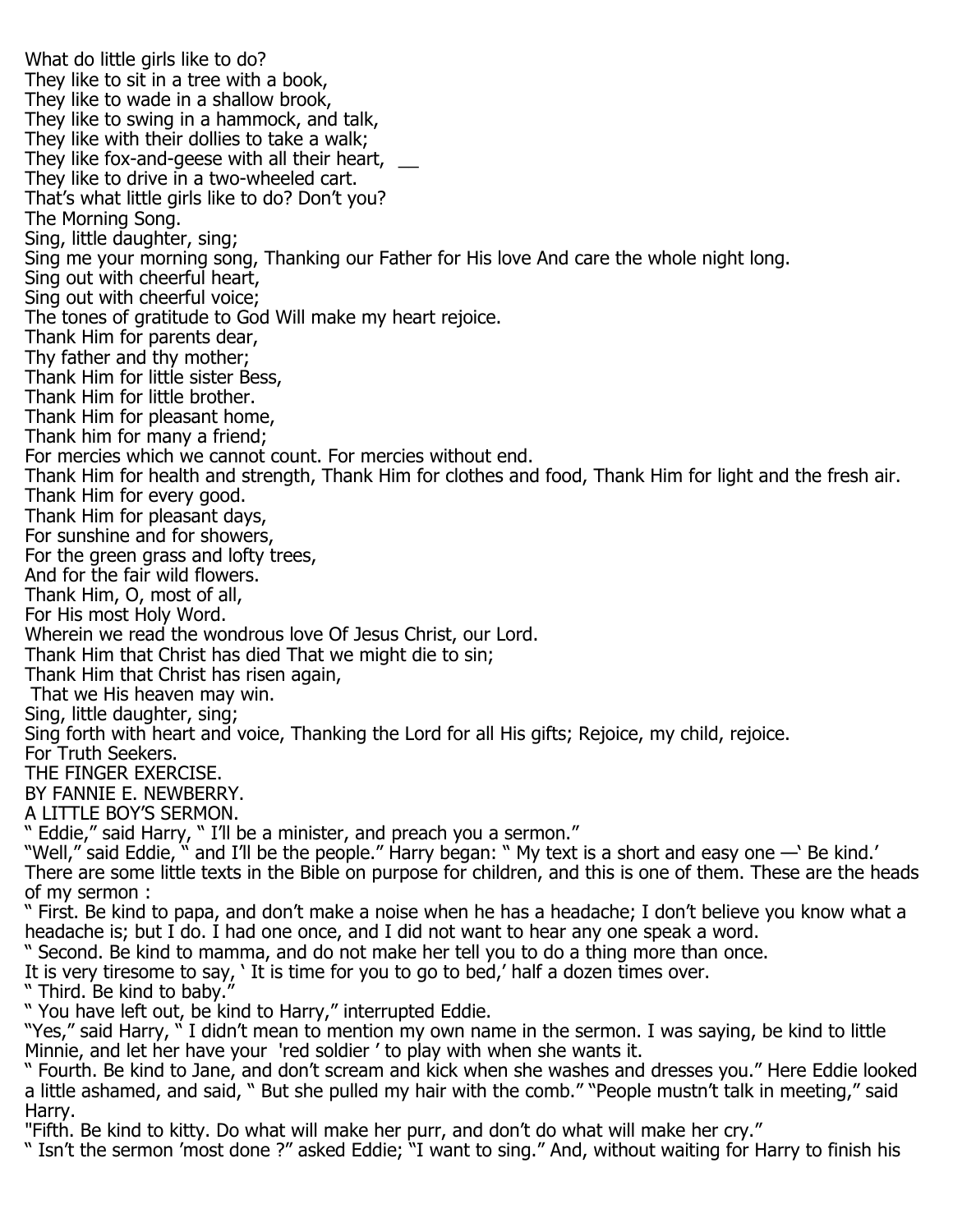discourse or give out a hymn, he began to sing, and so Harry had to stop.—Selected.

" Come Willie," said his father, " count with me.

We'll have a finger exercise—see !

One finger I hold up—one God above

There is, who rules both heaven and earth in love.

Two fingers—two ways lie before each one

For good and ill; oh ! choose the right, my son !

Three fingers show the mystic trinity,

The Father, Son and Holy Ghost—blest Three,

Yet only One. You cannot understand?

Nor I, my dear; we'll leave it in God's hand.

Four fingers—and four Gospels help us on.

Now name them over—Matthew, Mark, Luke, John. Five fingers — there were five wise virgins named, Who kept their lamps alight, while five were blamed Because they were not ready for their Lord ;

My son, be always waiting on his word.

Six fingers mean six days for labor given,

To vanquish sin and fit ourselves for heaven.

helping mother.

Early in the morning, before the school-bell rings, Helping wipe the dishes and set away the things. Running little errands, as little feet can run, Lightening mother's burden of the day's work just begun.

Gathering baby's playthings, scattered in the way, Picking peas for dinner, setting plates for tea, Hunting up the hens' nests, dusting off the chairs, That's the way we little ones can lighten mother's cares.

And seven — many meanings come to me:

The Sabbath day the year of Jubilee;

The seven churches; candlesticks of gold Which kept the world alight in days of old ;

The seven angels whom John saw outpour Their dreadful vials—these, and many more.

Eight fingers—so eight virtues should attend The praying Christian, even to the end ;

Faith, Patience, Purity, Peace, and Love,

Hope, Perseverance, Praise to God above.

Nine fingers—at the ninth hour Jesus died;

The veil was rent, earth quaked, graves opened wide, But with that cry, which set his spirit free,

Our souls were saved from death and misery. Ten takes them all—ten talents God has given To help our work of winning souls to heaven.

My precious boy, use all your gifts, I pray ;

Nor hide one talent in the earth away."

DON'T YOU?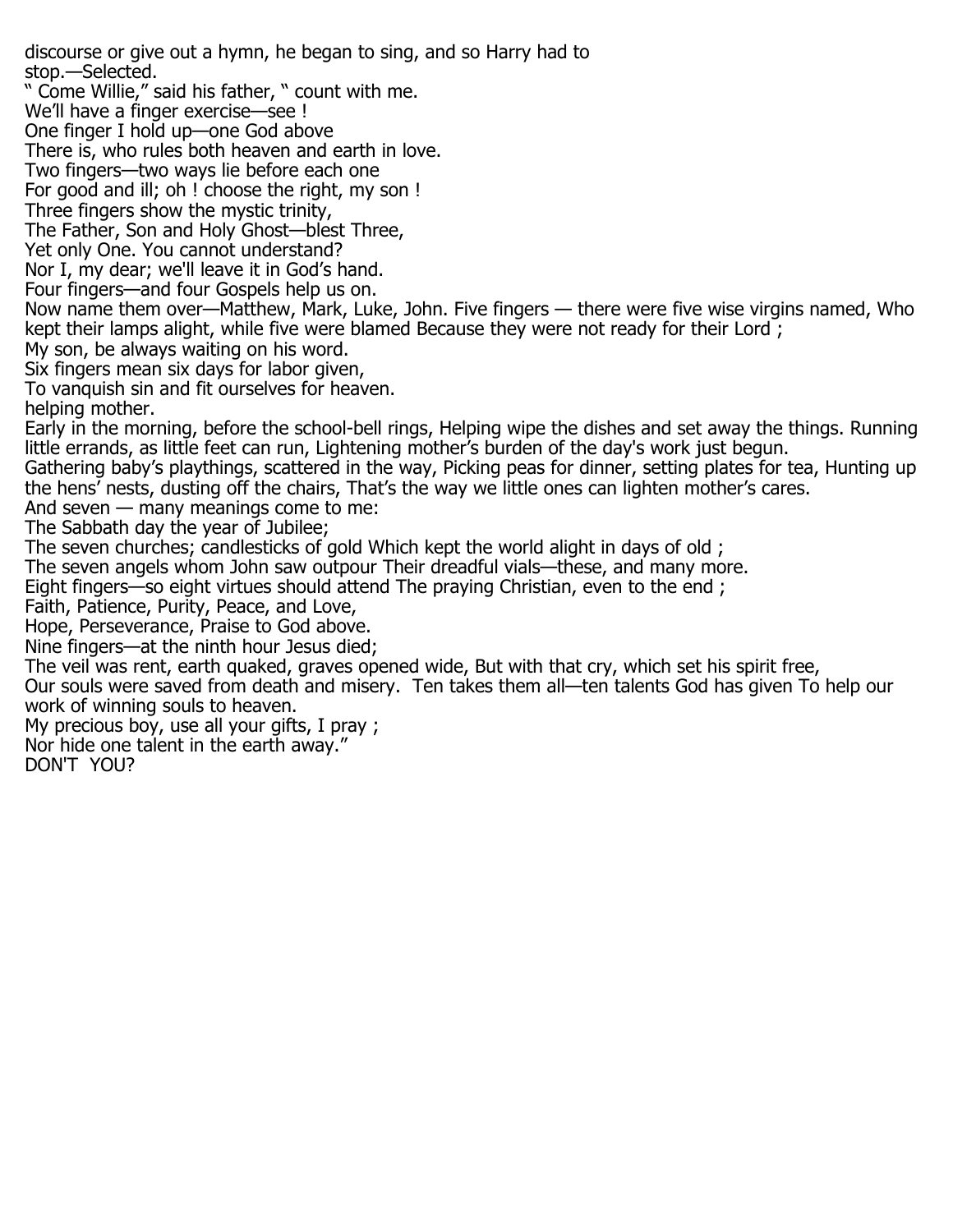I thank the goodness and the grace, Which on my birth have smiled ; And made me, in those Christian days, A highly favoured child.

" I was not born as thousands are, Where God was never known,

And taught to pray a useless prayer To blocks of wood and stone.

WHAT THE SPARROW CHIRPS.

I have no barn or storehouse,

I neither sow nor reap ;

God gives me a sparrow's portion,

But never a seed to keep.

If my meal is sometimes scanty, Close picking makes it sweet;

I have always enough to feed me,

And " life is more than meat."

I fly through the thickest forest,

I light on many a spray ;

I have no chart nor compass,

But I never lose my way,

And I fold my wings at twilight, Wherever I happen to be;

For the Father is always watching,

And no harm will come to me.

"MINE'S THE BEST."

Did you ever hear such a funny name for a little girl? And yet that was what they all called her. Can any of you guess how she got such a name ? I don't believe you can, so I shall have to tell you.

When she was a wee little bit of a baby her mother named her Olivia, and they all called her by that name until after she began to talk. It was then that she earned the name of " Mine's-the-Best."

Now watch her while she and Edith play. They were each laying a

railroad track of blocks on the dining-room carpet. Edith's was much the straightest, but Miss Olivia, after looking at them both, said, "Mine's the best." Mamma was teaching them to print on their slates. Edith's was really very well done, while it was difficult to tell whether Olivia's were letters at all; but she put her head on one side and said, "Mine's the best."

When they were learning some verses, Olivia always finished up by saying, "Mine's the best," even if she had to be told the first word of every line while Edith said the whole with only one or two mistakes.

"Whose dollies have you?" asked grandma, as Olivia came into the room with two dolls in a small wheelbarrow.

"Edith's and mine," answered the little girl ; "but mine's the best," added she.

" Then this one with a broken arm and bald head must be Edith's," said grandma. "The other looks as though it belonged to a very careful little girl," added she.

" No, grandma; the one that's got its hair come off is mine, and I think it's the best, 'cause you don't have to comb its hair when it hasn't got any."

Do you wonder she got the name of " Mine's - the - Best''? I am sorry she says it so much, for it shows she is a selfish little girl, thinking more about herself than other people.

Perhaps mamma will be able to show her how ugly a habit it is, and then she will go back to her own dear name of Olivia.

Seems to me I have heard some other little girls and boys say much the same thing. Did you ever meet any, little readers, that ought to have been nicknamed "Mine's - the - Best"? DOLLIE'S BATH.

"Girlies have to be washed, so dollies must be, too," said Mab, as she set Buttercup Belle into the bowl of foaming suds, where she stood up almost straight until her stiffly-starched dress got wet through. Mab stood on the stool for a minute or two, and looked at the doll with pleased face. But what makes her start so when the door opens behind her? She does not smile now, but looks quite ashamed. Ah! little friends, I am afraid she knows her mamma will not be pleased to have her spoil her pretty doll so. You see, though Mab is a very little girl, she is not too little to know when she is doing wrong. If she and all other little children would stop a moment before they do things, and ask themselves if they would quite as soon mamma came in as not, I think they would leave undone a great many things that in their thoughtless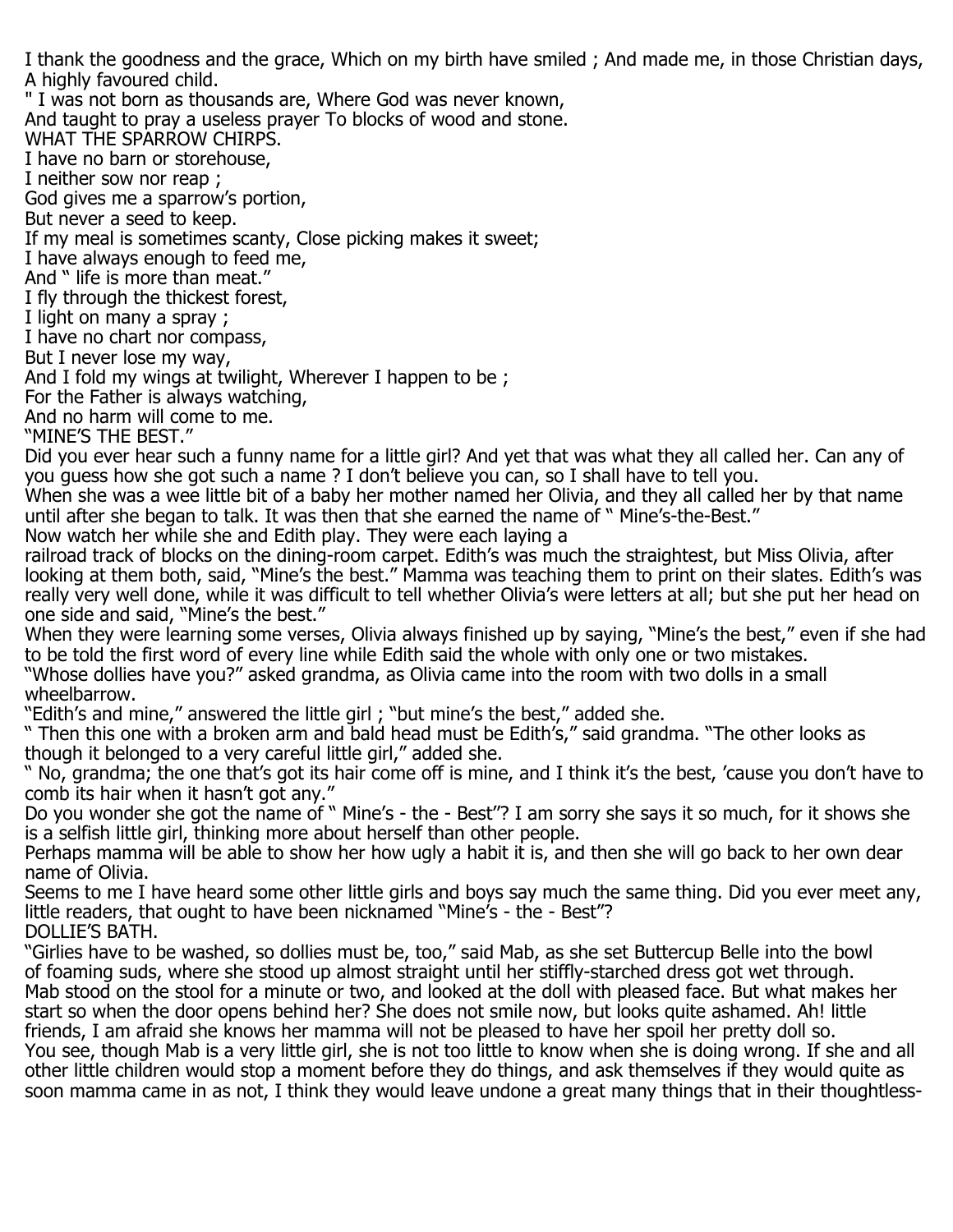UNCLE JOE'S KITE.

" Don't you wish you could fly kites, uncle ?" asked Jenny, as they stood looking at the children in the next door-yard.

" Wish I could fly kites? Why, I do fly kites," answered Uncle Joe, laughing. "I had quite a time with a kite last summer."

"Tell us about it," said Rose, who had been listening. " What could you fly a kite for, I wonder?" " Well, we were out surveying, and we found it necessary to have the rope

thrown across a very wide ravine. At first it troubled us a little; we hardly knew how to manage; but soon the thought struck me that we could send it over with a kite. So, in a very short time, we made a large paper kite, fastened the end of the rope, and away it sailed, taking our rope to the very spot where we wished to see it"

 "So your kite - flying came in useful, after all," remarked Rose, in her old-fashioned way. Uncle Joe smiled. " Kite flying has come in and done a great work more than once," he said, thoughtfully. " Franklin drew electricity down from the clouds by means of a kite. Everything that we learn ought to be laid away in our memory for future use," he went on — "every bit of knowledge we get, however small, ought to be carefully treasured up — for some day, just when we are in trouble, it will come flying out like a kite, and carry our rope across the ravine for us. In other words, our bit of knowledge will show us the right thing to do, and so help us out of our trouble."

God puts us in a world where we may be ever learning, and he expects us to use our minds and the knowledge he gives us.

GETTING ACQUAINTED.

Tom's mother went to see Jack's mother, and took Tom with her.

Tom was two years and a half old, and Jack was not quite two. I hope you will not be shocked when I tell you that Jack did not make a low bow and say, as he offered to shake hands, "Glad to see you, Tom—very glad. Be seated, won't you ?" No, he did nothing of the kind; but both of the youths backed up against their mothers' knees and looked at each other for fully five minutes without so much as winking.

Pretty soon they pushed two chairs near together, and each mounted one. Now it may seem strange that Jack did not ask Tom how he liked the new President, or if he thought times would be better as the spring opened. That is what Jack's father would have said to Tom's father, if he had come to see him. Jack, however, had another way

THE WOODLAND WEDDING.

BY MARGARET EYTINGE.

"Will you be my little wife, Squirrel, Squirrel dear?" said he,

As he clasped her tiny paw. "Yes, I think I will," said she.

Then he begged her to consent to be wed that afternoon.

"That's too soon," she coyly said. "Not a bit," said he, "too soon.

I've the snuggest little cottage, on a lofty maple bough,

Stored with the nicest things to eat, and quite ready for you now.

Say you'll come to it at once, and bring happiness to me."

"Well, I think I will: but pray do not tell any one," said she.

"For I'm sure if it were known that a wedding was to be,

Birds and wildwood people of every kind would flock to see.

Dear me ! I know I'd faint." "I'll breathe never a word," said he.

"Mr. Owl shall be the parson, with one witness, and no more— Mrs. Owl, who can be present without stirring from her door."

So there was a quiet wedding in the wood that pleasant day—

Bride and bridegroom both were dressed in furry suits of white and gray—

And nobody knew about it, save the parson and his wife,

Till at home the happy squirrels had begun their married life.

"And I think that all true lovers should be wed our way," said she—

"Without any fuss whatever." "You are right, my dear," said he.

of entertaining his company. He began pulling off his stockings, while Tom looked on as solemnly as possible.

Don't you think they look very funny, sitting there looking at each other ? And do you know, I think they never would have got acquainted if Jack's mother had not given them a plate of crackers made in the shape of dogs, elephants, rabbits, fish, and all kinds of animals. Then their tongues came loose, and my! how they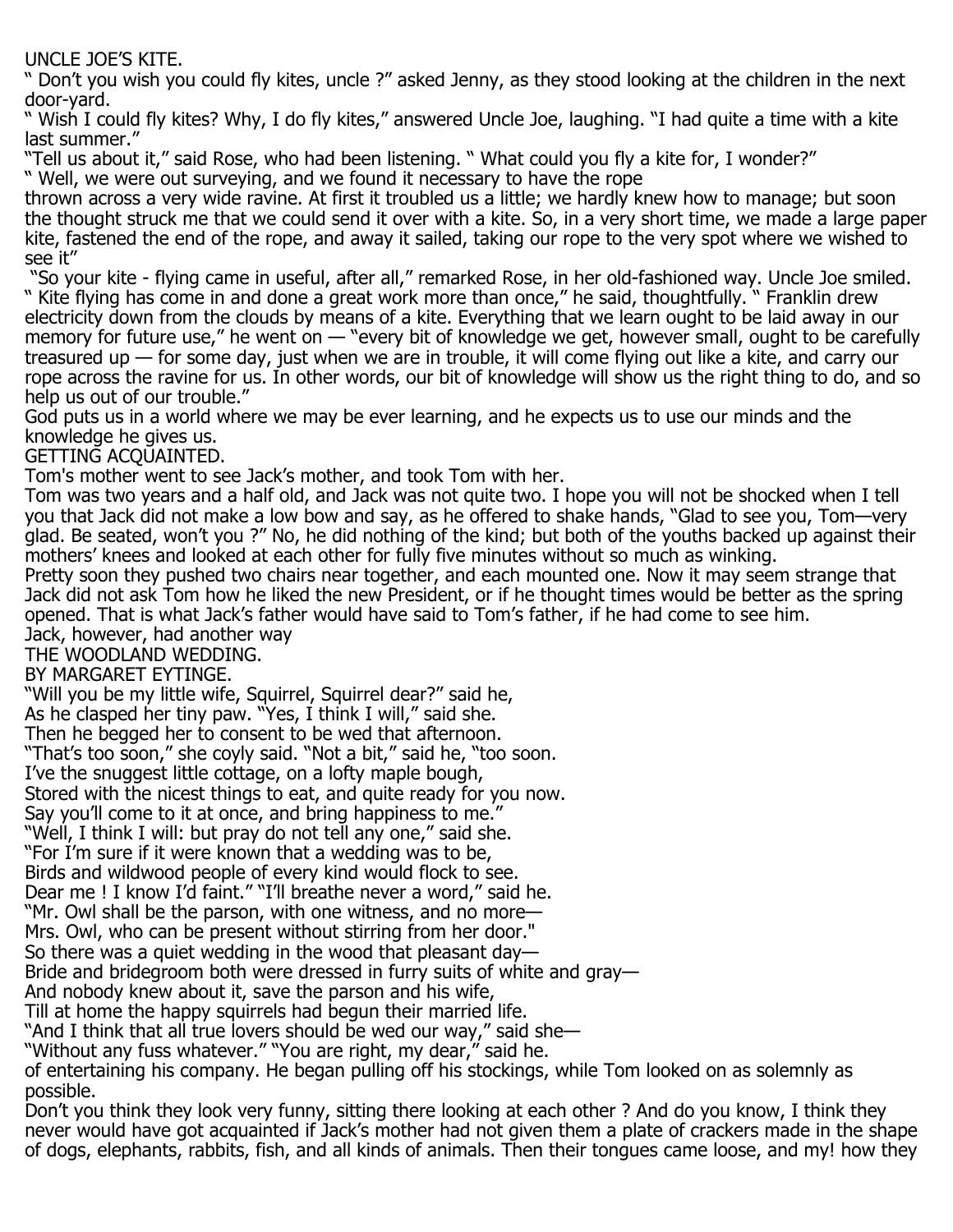# did fly !

I am glad to say they did not quarrel over the crackers a single bit, but had the nicest kind of a "party," and this is the way they got " 'quainted," as Tom's sister Nellie says.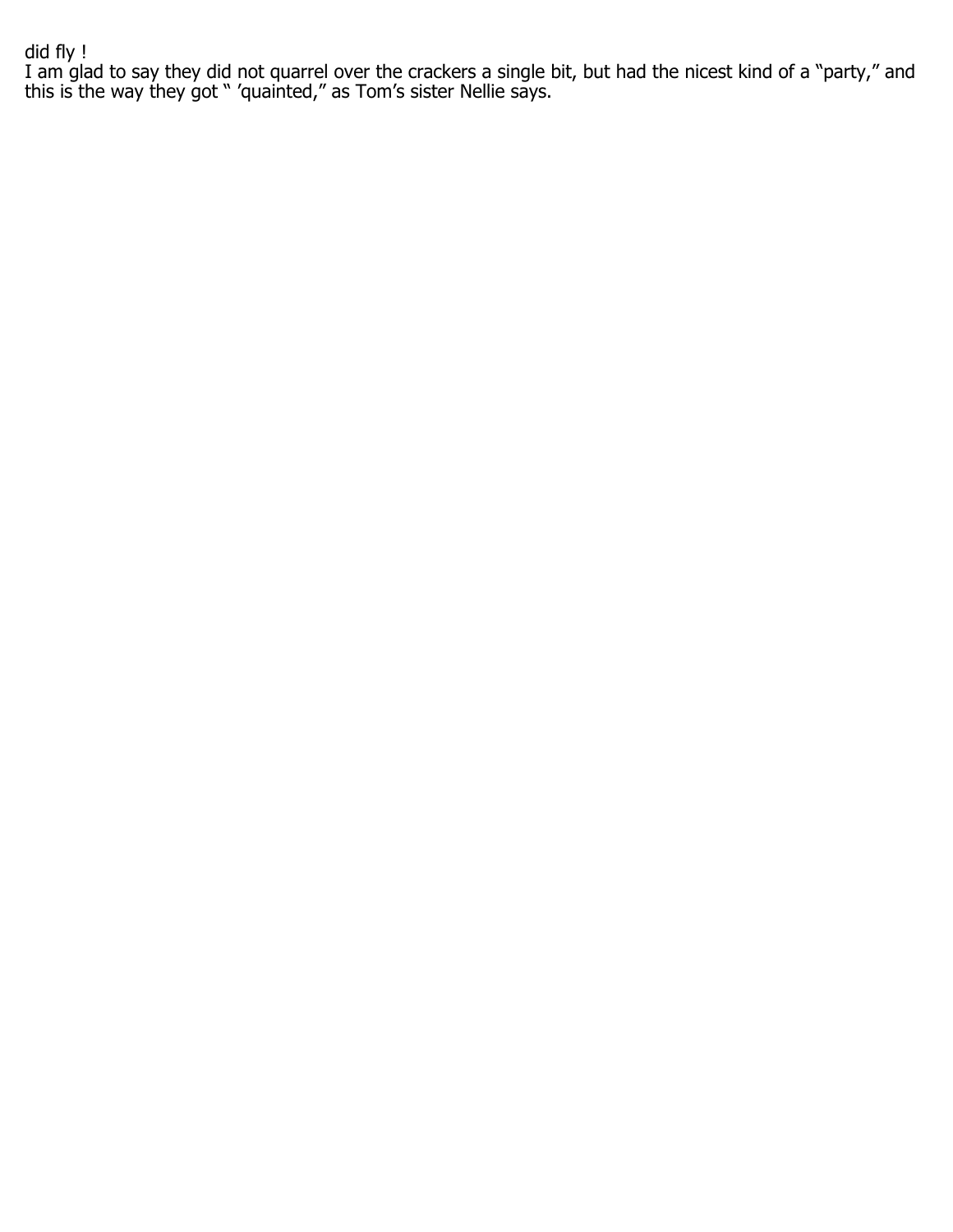#### GETTING ACQUAINTED.

Aggie's mother lived in Colorado, and Ada's in Maine. As the two mothers were sisters, of course Aggie and Ada were cousins; and when Ada's mamma wrote to Aggie's mamma, or Aggie's mamma wrote to Ada's mamma, the little cousins had always sent messages of love to one another; and when any one asked either of them, " Whom do you love ?"she was sure to reply, "Papa and mamma and my little cousin." But I am now going to tell you the funniest thing about these two little girls. I wonder if you ever knew anything like it ? Aggie's mother went with Aggie to visit Ada and her mother at their home, near the seaside;

PREPARING FOR THANKSGIVING.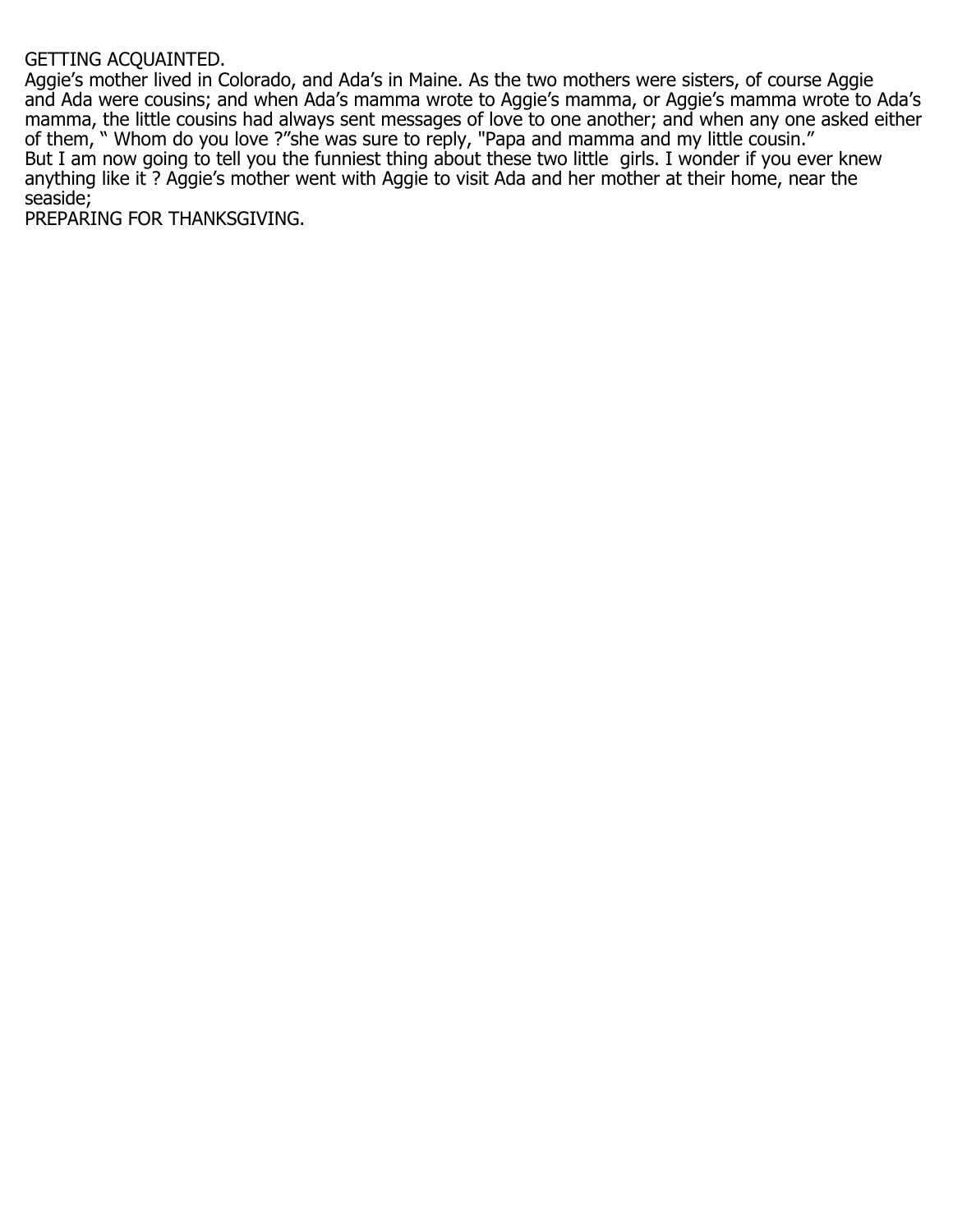" I'LL SAY MY PRAYERS." A PLAIN LITTLE GIRL Once I knew a little girl, Very plain; You might try her hair to curl All in vain; On her cheek no tint of rose Paled and blushed, or sought repose! She was plain. But the thoughts that through her brain Came and went, As a recompense for pain Angels sent; So full many a beauteous thing, In the young soul blossoming, Gave content. Every thought was full of grace, Pure and true; And in time the homely face Lovelier grew. With a heavenly radiance bright, From the soul's reflected light Shining through. Shall I tell you, little child, Plain and poor, If your thoughts are undefiled, You are sure Of the loveliness of worth? And this beauty, not of earth, Will endure. —St. Nicholas.

 If I should say to you, little readers, that I was going to tell you a story about a little girl, the first questions you would ask me would be, "What is her name?" and "Where does she live ?" So I will tell you at once. Her name is neither Effa, Etta, nor Ella, but plain honest Julia, and she lives in a town; not a large town, but a pleasant one in Berkshire

She is a bright little child, and as a rule good, though sometimes this little Julia is a very naughty girl, as I will tell you.

She was so naughty one day her mother told her she must go out in the dining room, and stay till she was a good girl. She went out crying very hard, but in a little while said she would be good, so her mother told her to come in, but she didn't look just right. There was no smile on her face, and very soon she had to be sent out again ; and again she came in with a promise to be good, but her mother had to send her out the third time. Now Julia, although she was only four years old, got very angry, and made a great noise for a few minutes. Pretty soon the noise ceased, and her mother went close to the door and listened, to see if she could hear anything. Sure enough she heard her saying the little prayer she had been taught: — "Dear Jesus, bless papa, and mamma, and Julia, and sister, and make me a good girl, for Christ's sake. Amen." Her mother opened the door very softly, and there she was on her knees; she got up with a very sweet smile, and said, " I'm a good girl now, mamma.

I was so naughty, and felt so dreadful bad, I said to myself, 'I'll say my prayers,' and maybe Jesus will help me to be a good little girl." And sure enough, she was just the best girl you ever saw Now this is a true story every word of it, and her whole name is Julia Allen Tucker.

Was not this a shocking way for a brother and sister to talk ? I am really quite ashamed to tell you how they behaved, but that is what my story is about. Fortunately Harvey came into the room just as Anna and Horace had got this far in their quarrel, and he said :

" Guess you had better draw lots for it. Here are three matches of unequal length. Whoever draws the shortest one is to have the milk. I'll draw for the cat," said Harvey, laughing, for he did not like milk. "Anna's the girl, so she must draw first," added he.

With great care Anna selected the best looking match; then came Horace's turn. His match was shorter than Anna's, but when Harvey opened his hand, the one he held was shorter than either of them. " Mine's the shortest. The cat's got it!" shouted he.

"I should say she had !" said Horace ; for as they turned to the table, puss was already busily lapping away. I could imagine a much prettier scene, in which Horace might say:

" You take the milk, sister."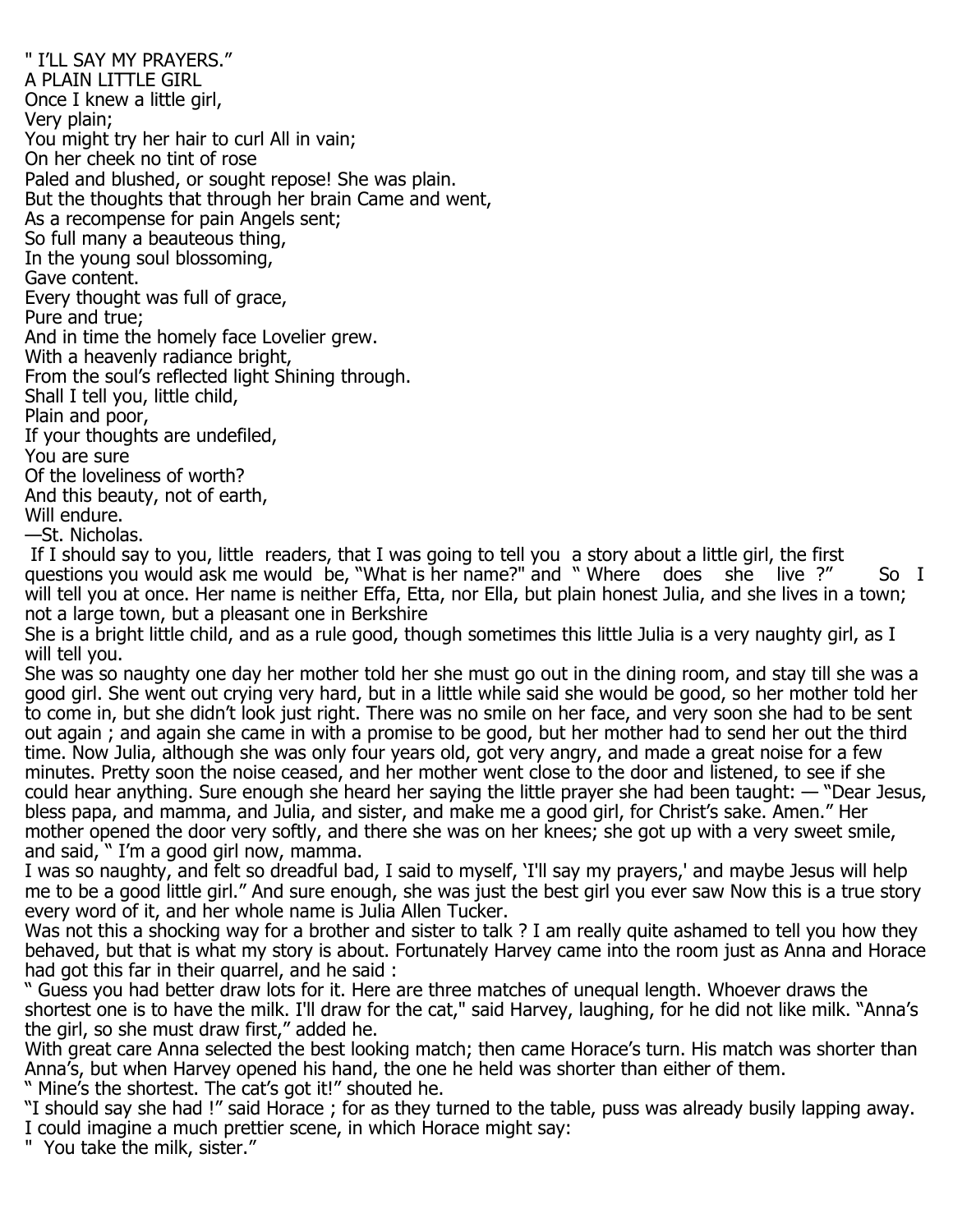"No, you have it, Horace; I'd rather you would. Please do," would be Anna's pretty reply. "No, I would not be so selfish," Horace would say. " Let us divide it." Dolly's Cradle Song. by Mrs. m. t. babbitt.

Shut your eyes, O Nellie, darling, Shut your little sleepy eyes, Mamma wants to do your washing, While the sun is in the skies All your dainty little garments Must be clean and white as snow, For, I think, my baby darling

Just the nicest doll I know.

Now I lay her in her cradle,

Tuck the bed - clothes snugly in; Draw the sheet and little blanket Underneath the dimpled chin.

Pressing on the snowy pillow,

Rests the little curly - head;

O, how precious to the mother. Is her baby's cradle - bed!

Give me joy, O little mothers, Scattered over all the land; Are we not a happy army,

With our darling, dolly band? We won't envy Queen Victoria,

With her jewels, crown, and throne For we each have richest treasure,

With a baby all our own.

"THE CAT'S GOT IT."

" I'm going to have this milk !" said Anna, running toward the table.

" I guess I have as good a right as you!" said Horace.

" I didn't have any milk for my breakfast," said Anna, "and you did, Horace Hinsdale, you know you did!"

" Well, I didn't have any at supper last night!" replied Horace.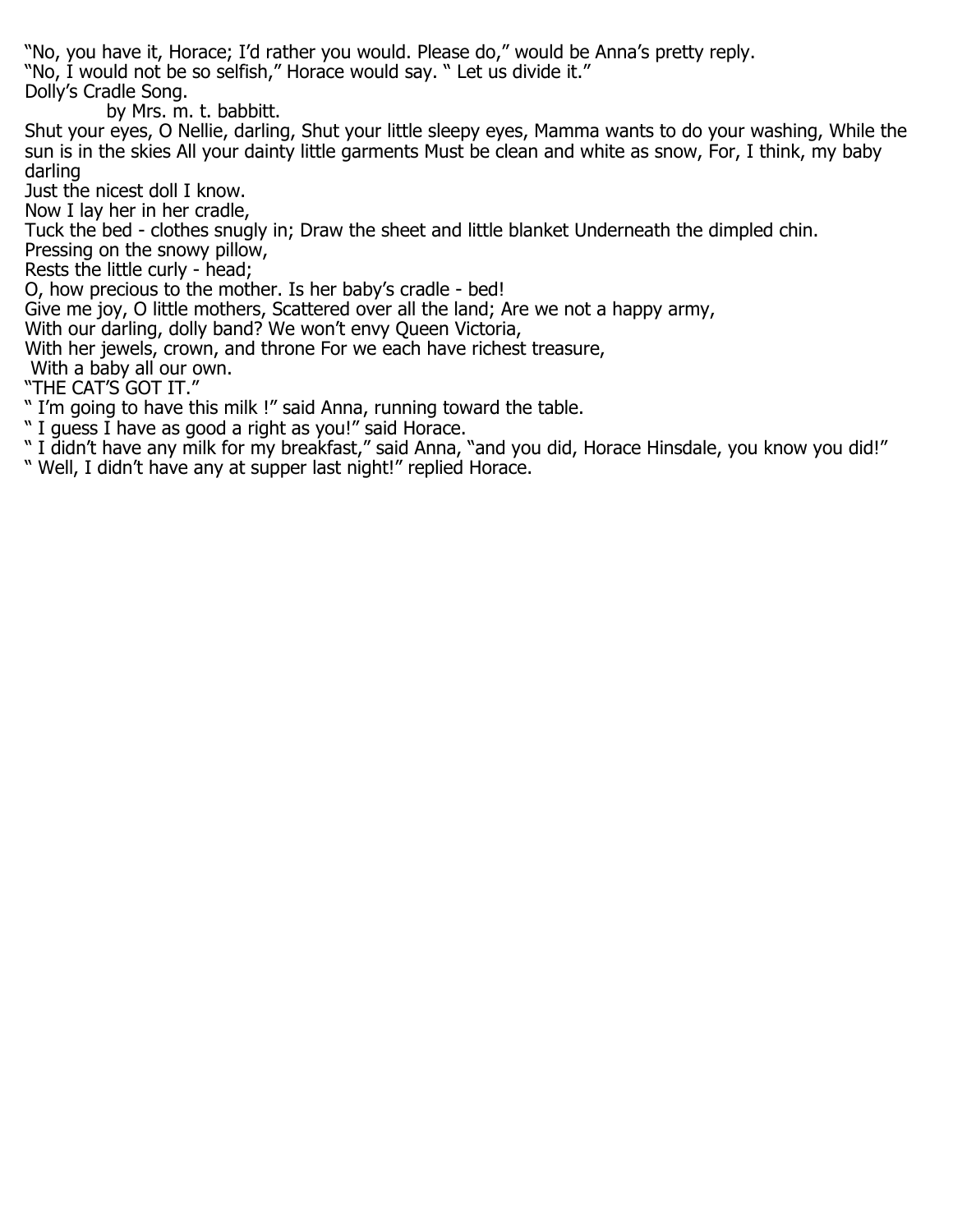CLARENCE, PURR, AND THE CHICKENS.

There were twelve of them at first

— the cutest little downy tufts that

ever any hen mother was proud of — but one of them tumbled into the water-

ing - can, so now there are only eleven. Clarence has named them all, and says he knows each by its name, in which matter he must be much smarter than I, for the chicks are so much alike they make me think of the old lady who said of two colored boys: "Pompey and Sam look very much alike, 'specially Pompey." After a few moments Purr, the cat, joins Clarence on the steps, and is warned about letting his taste for chicken get the better of his honesty.

" 'Member, Purr," said Clarence,

" you must never mistake a chicken for a wild bird, and take it without leave. Raw chicken is not good, any way — mamma says so — and then the feathers might stick in your throat; and the mother hen would be awful cross, and bite you with her bill. She has not got any teeth—mamma said so — but she can bite, I know she can; for she bit a piece of skin right out of the back of my hand when I wanted to see the first little chicken that came out of the shell."

Purr kept up his little song all the while, rubbing first his nose on and then his head under Clarence's hand ; but I fancy little of the warning was understood, and if he never caught a chicken, it was because he had so many other good things to eat that he did not care for it.

While Clarence sat on the step a big bird flew overhead. The mother hen spread her wings, and made a strange kind of noise. All the chickens ran and hid, either under her wings or a near tuft of grass. In less than a minute there was not a chick to be seen. What made them do that, mamma?" asked Clarence.

"The hen saw the bird," replied mamma, " and thought it might be a hawk. Hawks are fond of chickens, and often pounce upon and kill them. What I admire the most is the quickness with which the chicks mind their mother. They — none of

them — stand and say, ' Why ?' or ' What do I have to come in for ?' but they all do as they are bid, the moment they are spoken to.

Nobody said anything about the lesson boys might learn of chickens, but I think Clarence felt sure his mother thought of it, for he had a bad habit of saying, ' Why ?' and, ' What for ?' almost every time he was told to do anything. If Clarence loves his mother, he will break himself of this habit, for it is a very troublesome one.

THE ROBIN AND THE CHICKEN.

A plump little robin flew down from a tree To hunt for a worm which he happened to see; A frisky young chicken came scampering by And gazed at the robin with wondering eye.

Said the chick, "What a queer - looking chicken is that !

Its wings are so long and its body so fat;

While the robin remarked, loud enough to be heard, "Dear me ! an exceedingly strange - looking bird ! "Can you sing?" robin asked; and the chicken

said "No,"

But asked in his turn if the robin could crow, so the bird sought a tree and the chicken a wall, And each thought the other knew nothing at all.

\_\_Grace F. Coolidge, in St. Nicholas.

WISHING.

One day a lonesome hickory-nut,

At the top of a waving tree,

Remarked, " I'd like to live in a shell,

Like a clam beneath the sea.

And just at that time a clam observed,

'Way down in the tossing sea,

"I'd love to dwell in a hickory-nut At the top of a lofty tree."

Thus both of them wished, and wished and wished Till they turned green, yellow, and blue;

And that, in truth, is just about what

Mere wishing is likely to do.

— Harper's Young People.

BY E. WHITNEY.

What's the song the crickets sing --Summer, autumn, winter, spring ?

When I take my little broom And go dusting through the room: "Sweep! sweep! sweep! sweep!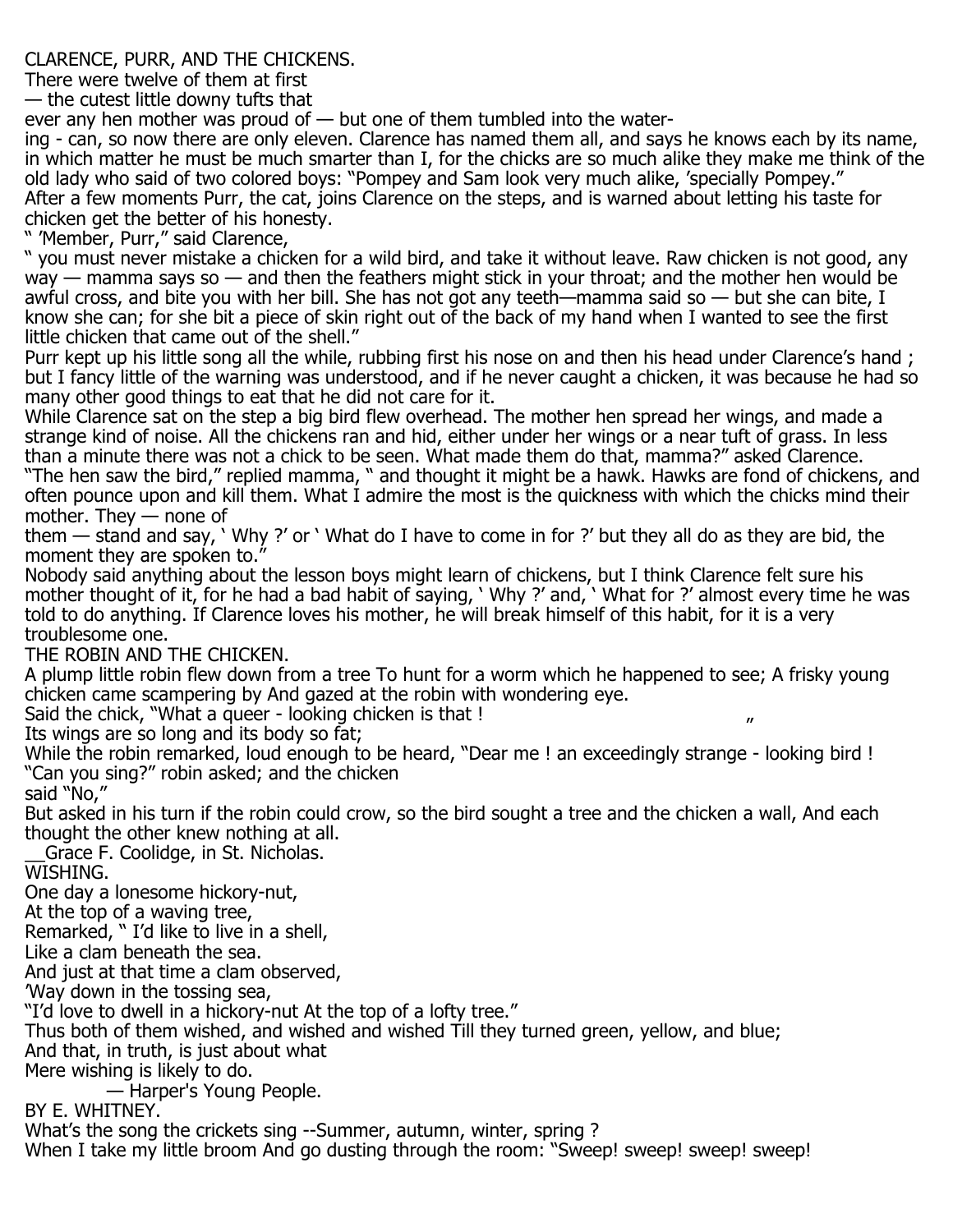When I go to bed at night, Then I hear them out of sight: " Sleep! sleep! sleep! sleep! " When I waken, every day, If it's sunny, then they say: "Peep! peep! peep! peep!' But they feel as bad as I When it rains, for then they cry: "Weep! weep! weep! weep!" —St. Nicholas.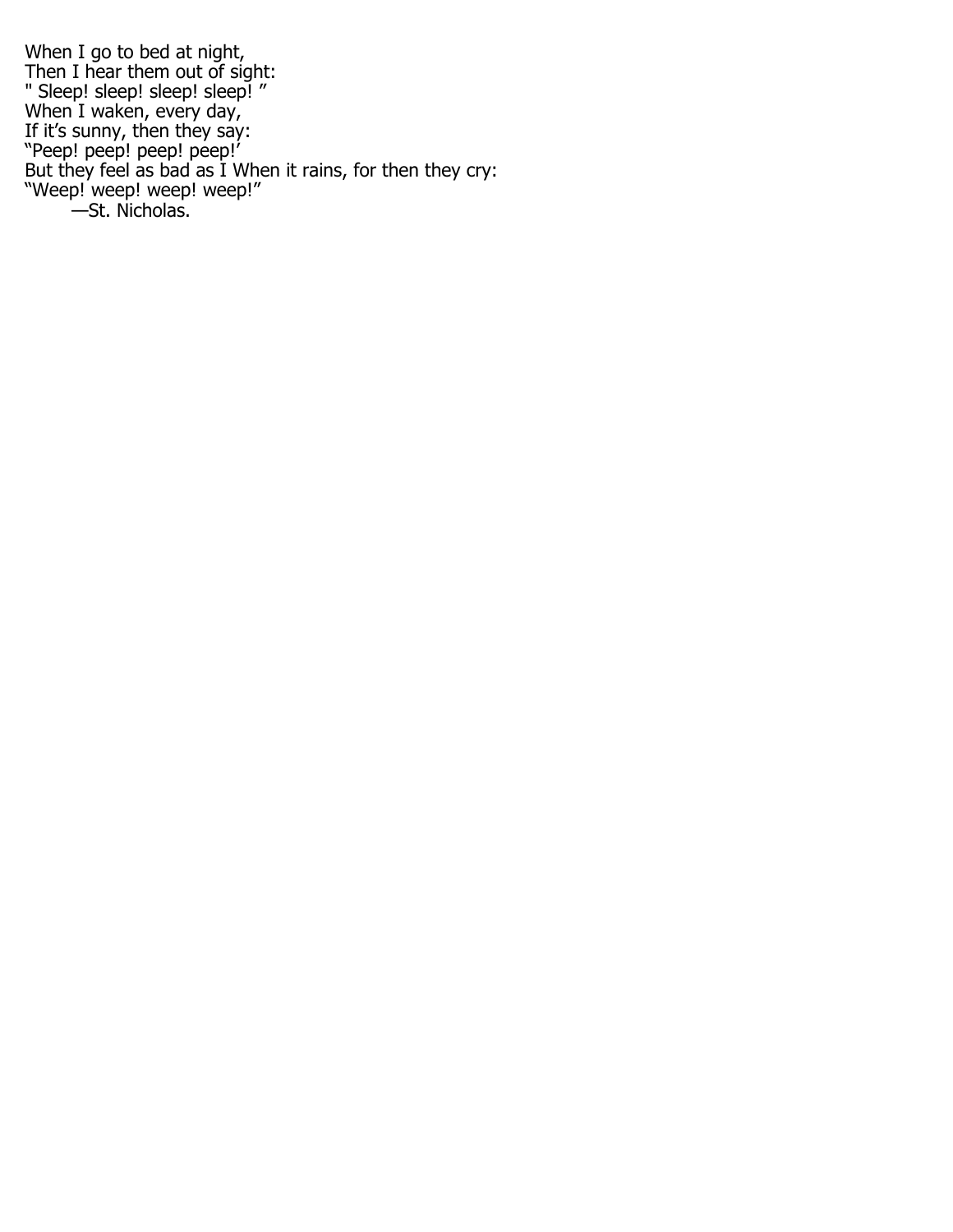#### A RIGHT BEGINNING.

Across the wheat field, to save the long walk around by the road, then through the bars, and out to the lane —this was the way to the little school-house in the grove. The way was well known to Sue, for she had been trudging it alone every day for months ; but to Kenneth it was strange, and there were many new sights. A toad hopped out from his cosy nook under the fence to see the new passer-by. It seemed to Kenneth as if birds and bees were watch-

ing him and knew that this

was his first walk to school.

Sue, who was reading in the First Reader, was glad to have her little brother with her, but was a little afraid he would seem to the teacher very dull. Why, he knew only his A B C's, and a few words of three letters. " Now, Kenneth dear," she said, kindly, " what are you going to school for? — can you tell me?"

" To learn to read and write, and lots of other things," said Kenneth, stoutly.

" And what's the good of all that ?" "So I will be a wise man, Sue — I will pretty soon, you know."

" Pretty soon !" said Sue, laughing a little. " Oh ! no, you haven't begun yet."

"'Deed I have," said Kenneth, holding up his head proudly. " Mamma says I have made the best beginning, for ' the fear of the Lord is the beginning of wisdom.' "

Ah! happy birds and busy bees, welcome this little boy who has already learned what is the secret of a happy life.

"they took theIR places."

SUPPOSE.

BY PHEBE CARY.

Suppose, my little lady,

Your doll should break her head: Could you make it whole by crying Till your eyes and nose were read? And wouldn't it be pleasanter To treat it as a joke,

And say you're glad 'twas dolly's, And not your head, that broke?

Suppose you're dressed for walking, And the rain comes pouring down; Will it clear off any sooner,

Because you scold and frown?

And wouldn't it be nicer,

For you to smile than pout,

And so make sunshine in the house When there is none without?

Suppose your task, my little man,

Is very hard to get,

Will it make it any easier,

For you to sit and fret?

And wouldn't it be wiser Than waiting like a dunce—

To go to work in earnest And learn the thing at once?

Suppose that some boys have a horse, And some a coach and pair,

Will it tire you less while walking To say, "It isn't fair?"

And wouldn't it be nobler,

To keep your temper sweet,

And in your heart be thankful,

You can walk upon your feet?

Suppose the world doesn't please you, Nor the way some people do,

Do you think the whole creation,

Will be altered just for you?

And isn't it, my boy or girl,

The wisest, bravest plan, Whatsoever comes, or doesn't come To do the best you can?

THEY DON'T TRY.

A little girl four years old was playing busily with her numerous family of dolls. At length she said: "Auntie, my children are coming to see you They are very full of mischief, and will spill water on your floor, and do lots of things. I try to make them do better, but I don't seem to succeed. They say their prayers, too, but I guess they leave — " Here she hesitated, and so her auntie helped her along by saying : "Do they leave out that part of the prayer asking Jesus to make them good girls?"

' No," she said, "they say that; they ask Jesus to make them good girls; but I guess they leave it all for him to do. and don't try themselves." After thinking a moment, auntie said: ' They are like some little girls, are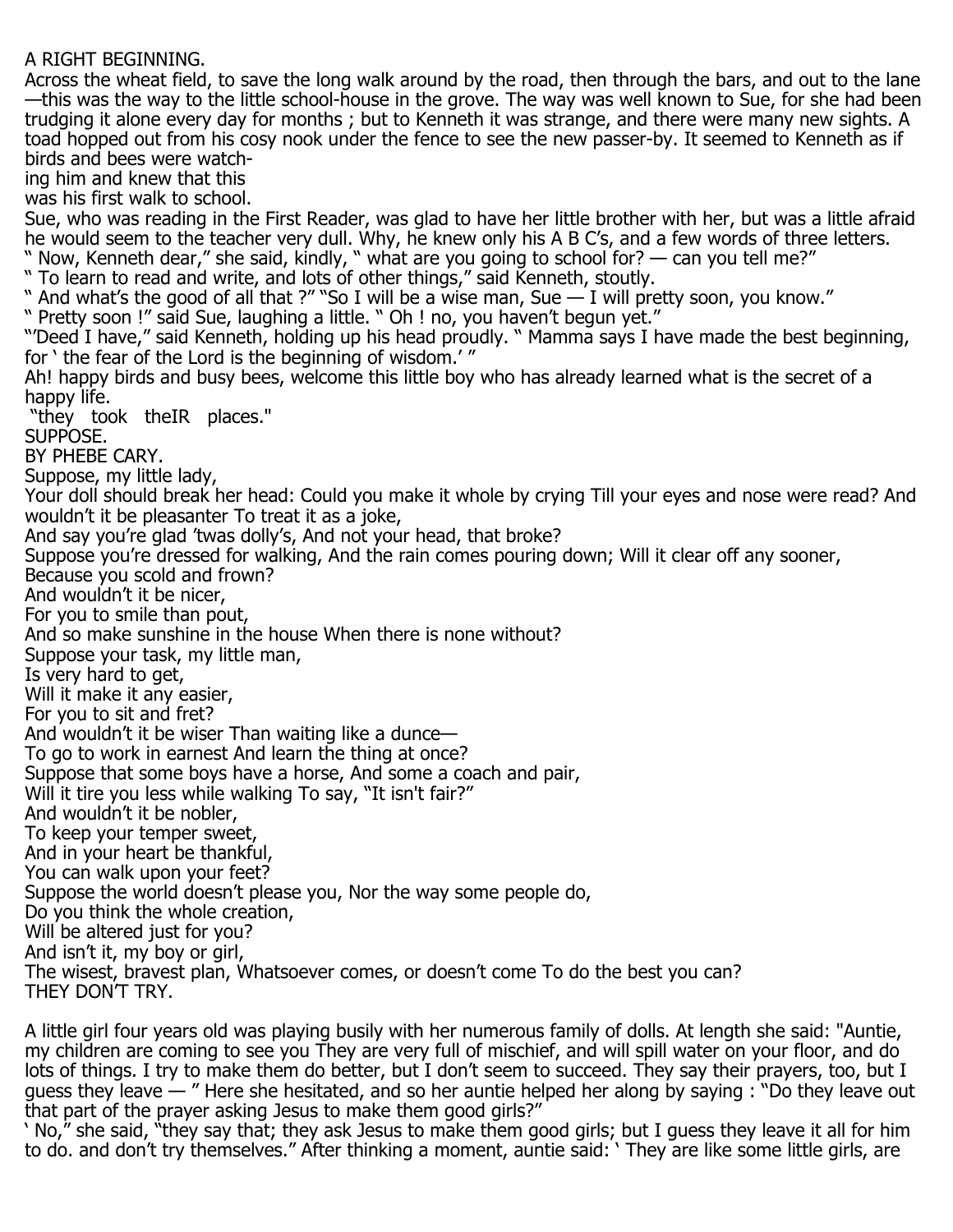they not?" The child looked up quickly, and replied: "Do you mean me, auntie? I do try don't I." —CONGRE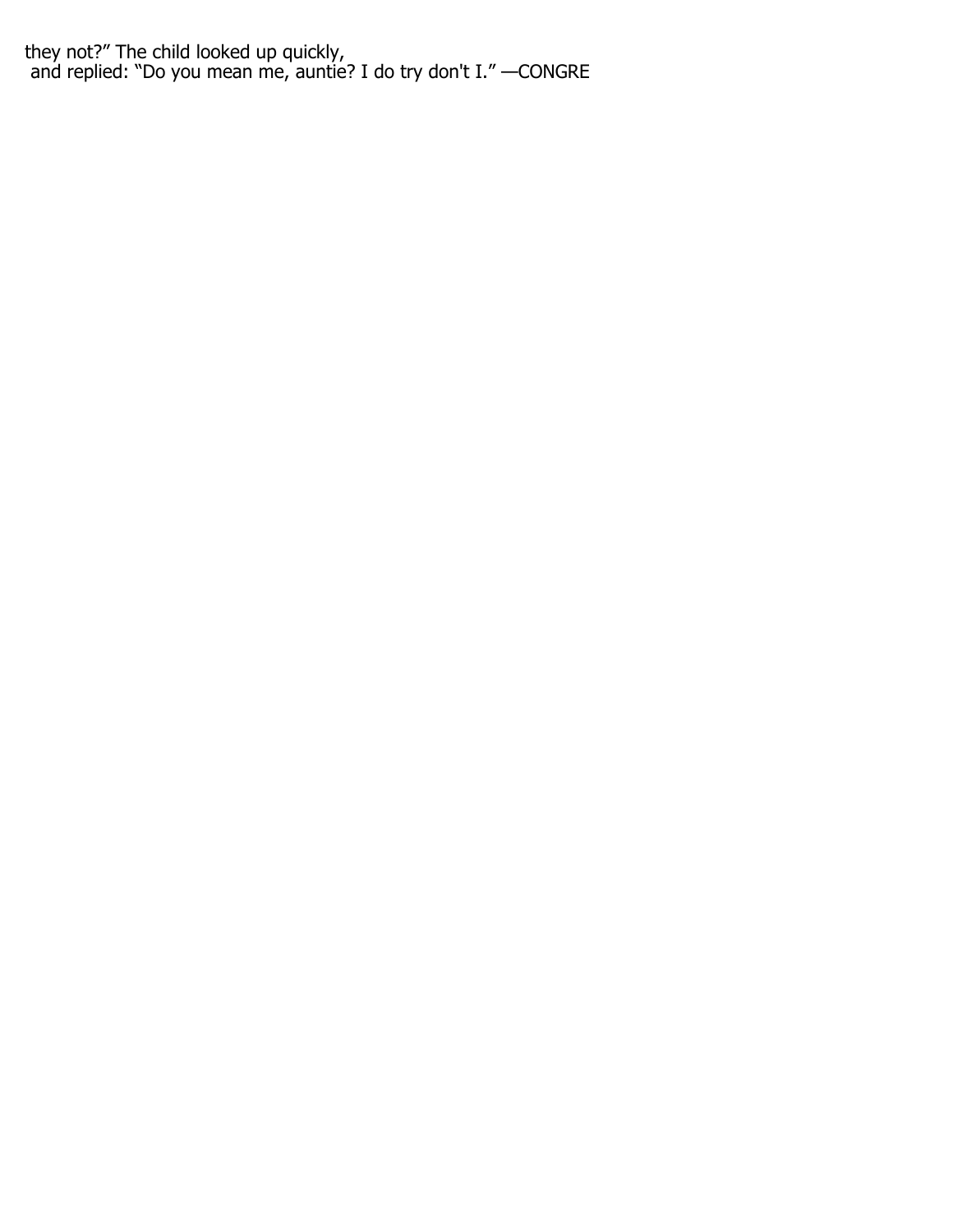#### LITTLE JESSIE.

AUNTIE'S MADE-UP STORY.

" Auntie, won't you make up a story and tell it as you go along—all about this picture ?" said Sarah, holding up her scrap-book to the ever-ready, story-making Aunt Mary.

"Why, yes, to be sure," said Aunt Mary. " This is a nice picture to make a story about; the children all look so clean and pleasant-tempered.

" First, then, I think the mother has gone away to see a sick neighbor, and left the oldest girl, who is standing in the door, to keep house. Her name is Kathrina. She was busy scrubbing the kitchen table when she heard music. She stopped scrubbing, and said to the baby, who was tied in a high chair and getting a little cross because his teeth hurt him,

' Let's go and see the man and the monkey.' ''

" What makes you think his teeth hurt him, auntie?" asked Sarah.

" Because I see he has his hand in his mouth, as though they did," said auntie.

" Oh! is that the way you know the story ?'' asked Sarah.

Auntie smiled, and went on. "As

I was saying, Kathrina took her

 brother in her arms and went to the door. There she found Gretchen, with Otto on her back. In a minute Bertha, one of the twins, came round the house, with her doll in her arms. Christina, the other twin, came through the door and sat down on the steps with her doll. So the whole family were there. Bertha offered the monkey a pear, but he seemed bashful and did not take it.

" ' What's the matter with your monkey ?' said Gretchen, looking at the boy who was grinding the organ. " 'He's very lonesome, Miss, 'cause it's me, and not father,' replied the boy.

" ' What do you mean ?' asked Gretchen.

NAUGHTY DOLLY DUTTON.

"Come here, Dolly Dutton;

Let me sew on your button—

Where can my new thimble have flown ?" "Oh, grandma, I laid it Right here, and Tom made it All shiny and flat with a stone!"

"Dolly Dutton, my knitting Was here, where I'm sitting.

Tell me, now, where that has gone?"

"Oh, grandma, I took it And Kitty, she shook it

So funny, all over the lawn!"

"Dolly Dutton, that's shocking!

Your pretty red stocking!

Now, where are my needles and yarn?"

''Why, the faster Kit travelled,

The more it unravelled,

Till she wound it three times 'round the barn."

"Dolly Dutton, I ask it—

Where is my work basket,

With its buttons and needles and things?"

"Oh, grandma, don't scold me—

I've lost it—Tom told me—

He—wanted to—borrow—some strings!"

"Dolly Dutton, your bonnet,

What have you got on it?

I wonder what next you will do?" "Hen's feathers and grasses,

Stuck on with molasses —

Oh, no, Tommy did it with glue!"

"Dolly Dutton, take warning.

For surely, some morning,

Straight home to your mother you go.'' "Dear grandma, now kiss me ;

Just think how you'd miss me;

Your own darling Dolly, you know." —Golden Days.

" ' Why, father's sick, and I has to go with the organ and Pedro, and neither the organ nor Pedro likes it leastwise the Organ don't sound so good, and Pedro won't dance like he does when father's here. And worse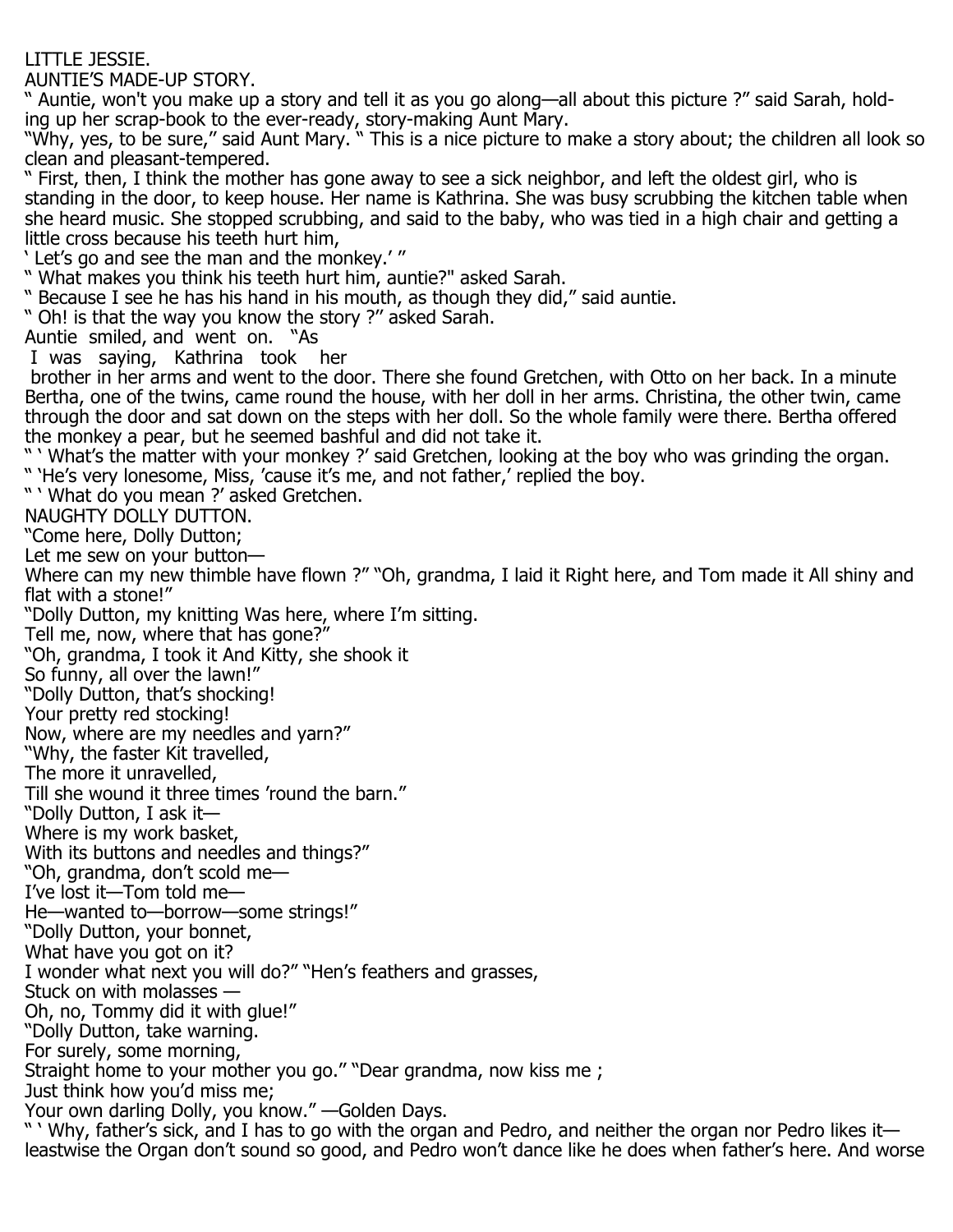than all, I have so few pennies to take home at night, it makes mother cry, and she says we will all starve yet.' "'Poor boy!' said Kathrina. 'I wish our mother was here; she would give you some pennies.'

" We might give him our six pennies, and go without the buns tonight, said Christina.

" And they did. ''

"I don't go to school any more, now, 'cause I know 'most everything," said little Jessie to a lady whom they met at the seaside this summer, and the little round-faced three-year-old went on weaving her daisy chain as contentedly as possible, feeling quite sure that her five months' training at the kindergarten had put her in possession of all the knowledge in the world.

BABY HAS GONE TO SCHOOL.

The baby has gone to school; ah, me!

What will the mother do,

With never a call to button, or pin,

Or tie a little shoe ?

How can she keep herself busy all day, With the little "hindering thing" away?

Another basket to fill with lunch,

Another " good-by " to say,

And the mother stands at the door to see Her baby march away,

And turns with a sigh that is half relief, And half a something akin to grief.

She thinks of a possible future morn,

When the children, one by one,

Will go from their home out into the world, To battle with life alone,

And not even the baby be left to cheer The desolate home of that future year.

She picks up garments here and there, Thrown down in careless haste,

And tries to think how it would seem If nothing were displaced.

If the house were always as still as this, How could she bear the loneliness ?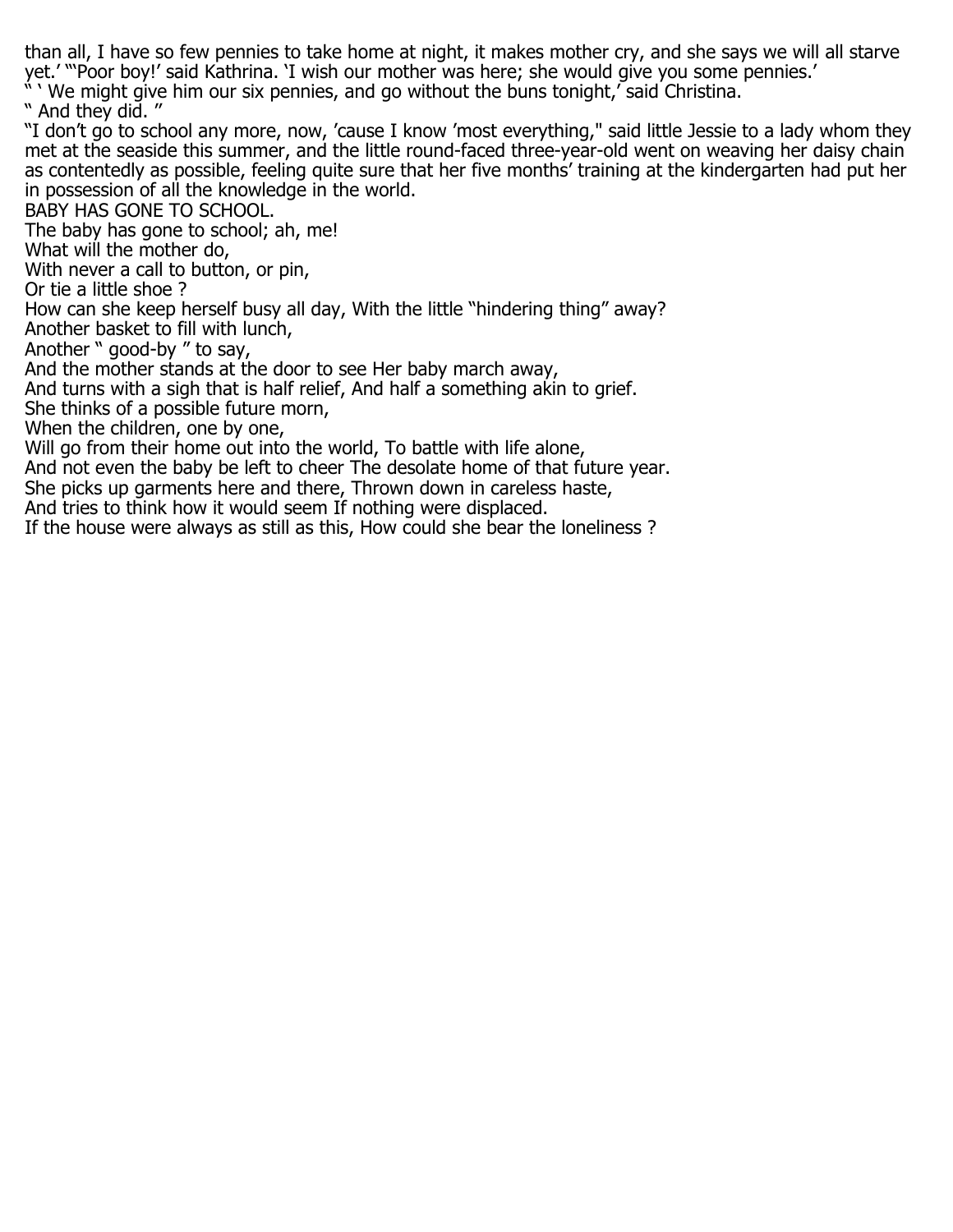PUTTING THE DOLLS TO BED.

" I must be more strict with my dolls," said Miss Jane to her younger sisters, Minnie and Alice. " There is only one pair of boots among the five. Miss Slim left hers in the garden, and the birds flew away with them; Prim put hers on the fire to warm them, and could not find them again; Grim lost hers the day we took them to the country ; Mim can't find hers anywhere, and now none of them have boots but Trim."

" Don't you think, Jane," said Minnie, "we must buy another bed? and then two of yours won't need to get up in the middle of the night and let Alice's doll and mine take their places."

" I think with Minnie we must have

another bed," said Alice.

"Yes," replied Jane," "and the bed must be big, and the sheets long, for Mim is growing so tall her toes stick out beneath the quilt. Now,

my dolls, close your eyes, don't talk,

and go to sleep. Good-night."

Now, some of this talk may not be very smart or interesting to some grown up people, but I liked to hear these little girls talk. Shall I tell you why ? Because they never said cross things.

O NATSU SAN AND HER DOLL, O KIKU SAN.

Miss O Natsu San is a young Japanese lady—a very young lady, of eight years. As you see, she wears her hair "banged." Wonder if that is where American girls got the style?

I think they look about as pretty, with their hair "banged," as O Natsu San.

But how funny her clothes are!

They are loose, and fastened round the waist by a silk scarf. Her stockings are made with a place for the big toe, like thumbs to our mittens. Her pocket is in her sleeve, and her handkerchief is made of soft paper. O Natsu San means "Summer;" and the name O Kiku San means "Chrysanthemum. " So when this little lady holds her doll, I might say Chrysanthemum is nursed in the lap of Summer. A little Japanese girl will sometimes have a hundred dolls at a time.

The flowers in Japan have no perfume, and the birds never sing. Babies are carried on the backs of their nurses, who fly kites much of the time.

All the family sit on mats to eat their dinners off straw cloths spread over mats. Must seem like picnicking all the year round !

The Japanese flag has a globe on it, instead of stars and stripes; and the emblem is a chrysanthemum, instead of an eagle, as is ours.

The saddest thing of all about the Japanese is that they do not know the true God. Missionaries go to their country to try and teach them. Will you give some of your pennies to help send the gospel to these poor people who never heard of the loving Savior.

The Flower Tot Found.

"What is it that keeps my gay little girl Bo silent this long, long while?"

"Oh, I'm tryin' to 'member God mamma," Said Tot, with a happy smile.

"This morning I went to the little brook, And what do you think comes next?

Why, I found some flowers as blue as blue, That had for their name a text!

"The kind old gardener just passed by

As I was picking the posies;

He said, 'Good morning,' little Miss Tot,' And I said. 'Good mornin' Moses.'

"And I asked, 'Is any one's flower-bed here Or did any gardener sow them?'

And he said, 'The flowers are free as air,

For the Lord himself did grow them.'

"He smiled at me, so I smiled at him,

And he said to me," said little Tot,

'These dear little own blue flowers of God's Are called Forget-me-not!"'

"There's many and many of garden flowers With a name so long it vexes,

So I think it's kind of our God to name His own little flowers with texes!"

"I picked them gently as ever I could,

And looked in their little blue eyes,

And I kissed them softly, and brought them home,

To make me happy and wise.

"So I'm tryin' to 'member God to-day,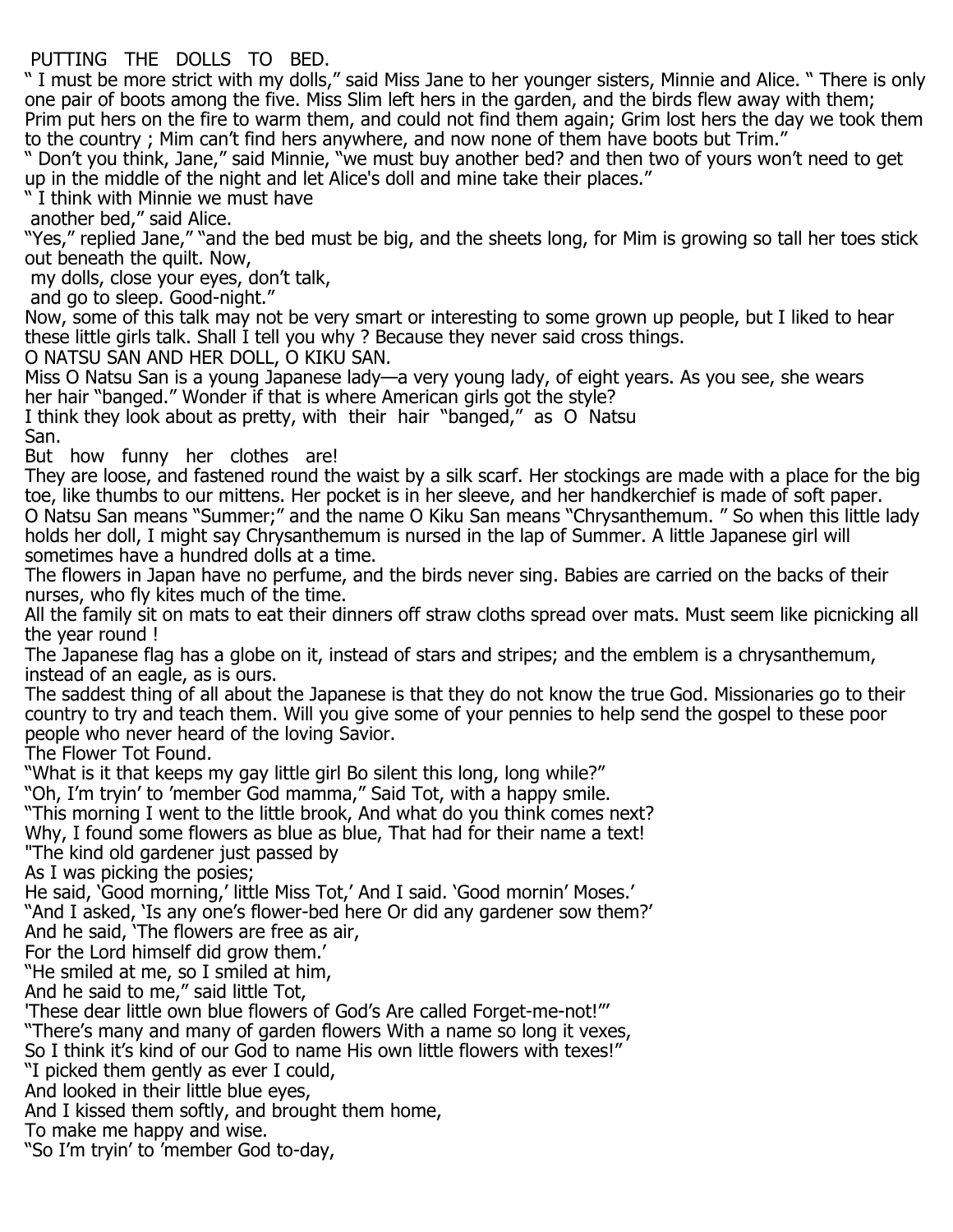And tryin' to forget Him not; But I'm wee-ry now, with sittin' so still,

And away flew smiling Tot.

Oh, children dear, each flower that grows, And every bird that sings,

And the bees that hum, and the breeze that blows,

And the butterfly's painted wings,

And the rainbow-ribbon that belts the skies All speak, as the flowers to Tot;

They show us our Father, loving and wise,

And bid us "forget Him not."

—Christian at Work.

Now, children, just listen a minute, and I will tell you a little story which is all true, for I saw and heard it with my own eyes and ears, You see, I just happened to stop one night in a dear, good minister's house. There is a nice, good mam-

ma in that house, and several little children, too.

After breakfast we were all sitting down to have prayers, or "worship," as some of you would say. I noticed a little girl, about eight years old (whom we will call Daisy, for I do not know her real name, and we must call her something); she was standing beside the center-table. All were seated but she and her papa, and there were only two chairs left; one was high and stiff, the other an easy rocker.

"Daisy, why do you not sit down ?" asked her papa.

"Because, papa, '' she answered, so anxious-like, " I did not know which chair you wanted ; which one will you have?''

Was not that a polite girl ? and so good and kind and thoughtful, too. Why, I have seen little boys, and girls, too, not larger than Daisy, who would run right straight and jump into the biggest and best chair in the room ; and they would not care two cents if papa and mamma, or some old person would have to stand up.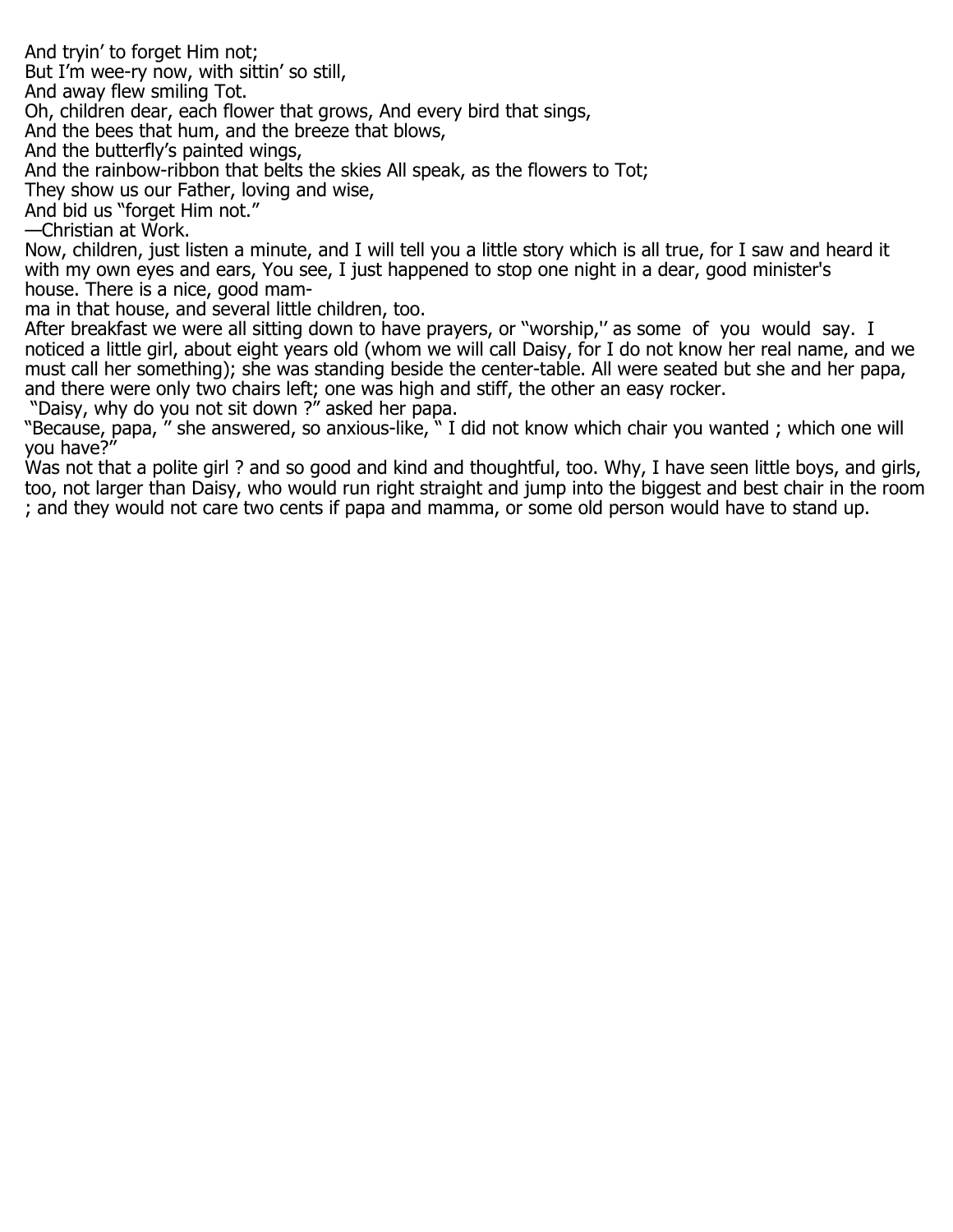The little things of life are often precious. A sunbeam is a little thing; so is a baby's smile or a baby's kiss. But who that reads these lines, will fail to feel that each does its part in brightening our world. A darling little infant Was playing on the floor, When suddenly a sunbeam Came through the open door; And falling on the carpet It made a golden dot; The darling baby saw it, And crept up to the spot. His little face was beaming With a smile of perfect joy, As if an angel's presence Had filled the little boy. Then, with his tiny finger, As in a fairy dream, He touched the dot of sunshine And followed up the beam. He looked up to his mother, To share his infant bliss, Then stopped and gave the sunbeam A pure, sweet baby kiss. O Lord, our Heavenly Father, In the fulness of my joy, I pray that childlike feeling May never leave the boy! But in the days of trial, When sin allures the youth, Send out thy light to guide him— The sunbeams of thy truth! And may his heart be ever To thee an open door, Through which thy truth as sunbeams May play upon life's floor! FORGET-ME-NOT.

"Grandmother," said little Gretchen, " why do you call this beautiful flower, blue as the sky, growing by this brook, a 'Forget-me-not '? "

" My child," said the grandmother, " to this brook I once accompanied your father, who was going on a long journey. He told me that when I saw this flower I must think of him ; and so we have always called it the " Forget me-not."

Said happy little Gretchen, " I have neither parents, nor sisters, nor friends from whom I am parted. I don't know whom I can think of when I see the ' Forget me not.' "

" I will tell you," said grand mother, " some one of whom this flower may remind you—the God who made it. Every flower in the meadow says, 'Remember God;' by every flower in the garden our Creator says to us, ' Forget-me-not.' "

# LOVING ONE ANOTHER.

Two little twin boys, looking as near alike as two peas—so near that their grandmother, living at a little distance, cannot tell them apart— are always kind to each other. One cannot enjoy any good thing unless the other shares it. They were in the grocery-store the other day, and the merchant, just to test them there were several looking on— gave one of them a stick of candy. He waited a moment, thinking the man would give him one for Gordie. He did not do it. So the little fellow turned away to his brother, looked at the candy, broke it as nearly in the middle as he could, but he found one a little larger. This he gave to Gordie. Gordie took it, looked at the other piece, and said "That isn't right; you bit

#### GIANT VANITY.

Gracie's grandma has come to visit Gracie's mamma, and she has brought the little girl a beautiful string of beads to wear around her neck. Now this would have been all very well if Giant Vanity had not come to her just then and said ; " These beads are much prettier than Cousin Ellen's. You must be a very good girl, that grandma should wish to make you such a handsome present. You look very beautiful with them on. I would not speak to those poor children who can't wear beads, if I were you " That was a very foolish thing for the giant to say, wasn't it? But Gracie listened, and thought it was just right, as she tossed her vain little head, and thought of nothing but how fine she looked. Giant Vanity is a giant that grows very fast, and he often makes people do very silly things. Strike a deadly blow at him, dear children, when ever you can.—Sel. SHADOWS.

BABY'S afraid of the shadows,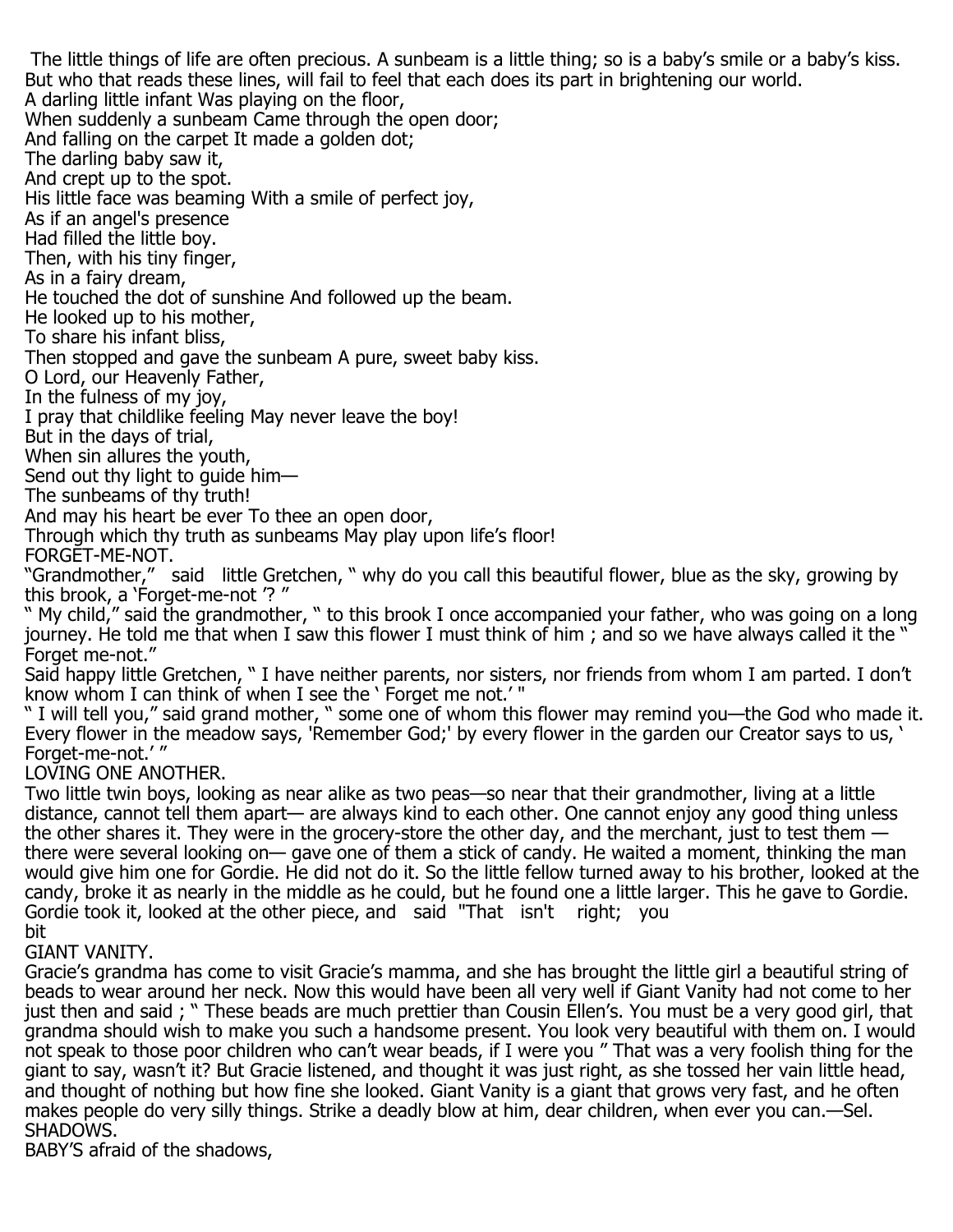The shadows grim and tall, Which the firelight, bright and ruddy, Sends dancing upon the wall. How can he know, poor baby, (He is not so wise as you Who know they are only shadows,) What fearful things they might do? But now one is coming towards him, Taller than all the rest, And baby, half laughing, half crying, Hides his face in his mother's breast. The dreadful shadow stoops towards him, And takes him up in his arms, And baby finds his own father The cause of all his alarms. We all are children like baby, And afraid of the shadows tall, Which rise like spectres before us, Or across our pathway fall. We forget whose Hand controls them, But when the last, darkest, come, May that dear Hand guide us through them To the light of our Father's Home. Young Christian Soldier. WITHOUT THE CHILDREN. SUNBEAM LOVE. OH the strange, oppressive stillness Where the children come no more! Ah! the longing of the sleepers For the soft arms of the children— Ah! the longing for the faces Peeping through the open door— Faces gone for evermore! Strange it is to wake at midnight And not hear the children breathing, Nothing but the old clock ticking, Ticking, ticking by the door. Strange to see the little dresses Hanging up there all the morning, And the gaiters—ah ! their patter We shall hear it never more On our child-forsaken floor! What is home without the children? Tis the earth without its verdure, And the sky without its sunshine: Life is withered to the core! So we'll leave this dreary desert, And we'll follow the Good Shepherd To the greener pastures vernal, Where the lambs have " gone before," With the shepherd evermore. BUTTERWORTH & HEATH : SC Jesus says Suffer the Little Children to Come unto Me, and Forbid Them Not, For of Such is the Kingdom of God. Mark 10 : 14 706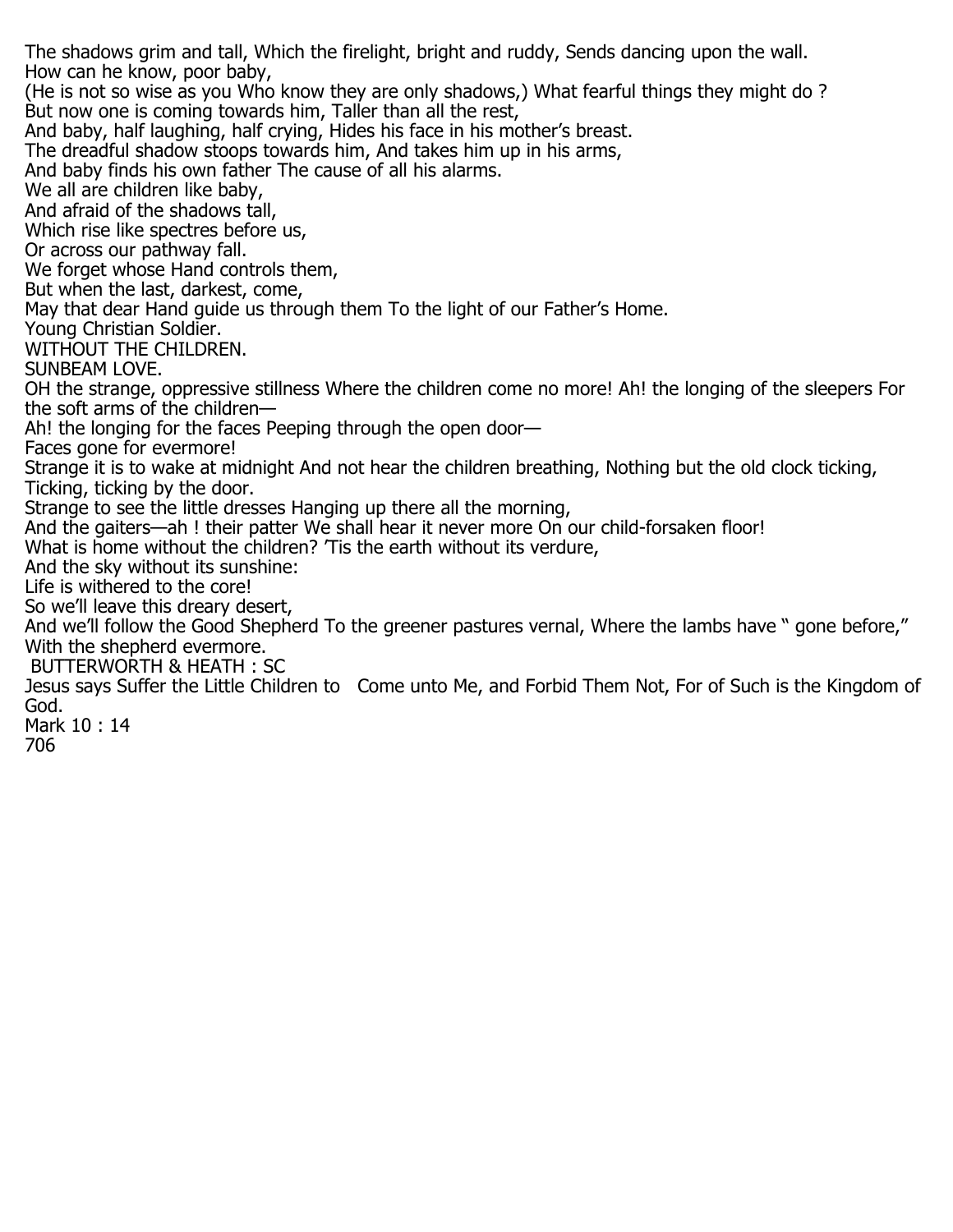CLARA'S

WAY.

" Why, little sister, have you made a contract for all the clouds in to - day's sky to cut up into frowns?" said Clara Evans, taking Edith's hands into one of her own and putting the other arm about her waist, after she had finished buttoning the little girl's dress.

" Well, I just hate this old dress, and I think it is mean I have to wear it!"

LITTLE GIRLS AND LITTLE KITTENS.

"Kittie, you are a lazy little thing. You lie and sleep in the sunshine all the morning. Don't you wish you could do all the things that I can do ?

"Let me tell you how much I have done: First, I read a chapter in the Bible to grand ma. Then I held a skein of yarn on my hands for her to wind. Then I dusted the dining room for mamma. Then I shelled some peas for dinner; these are the pods in my apron; I am going to carry them out for the little pigs to eat.

"Mamma says I have been a very busy little girl. Don't you think so too, Kitty ?

' But I am not going to scold you, you poor little thing. You would do things too if you could. But you don't know how to read, and, you could not hold yarn, or shell peas. How funny you would look trying to do such things with your cunning little round paws!

"God made me to be a little girl, and you to be a little kitten. You are happy when you sleep in the sunshine, and I am happy when I am helping mamma and grandma.

"Come, Kitty, we'll go and roll marbles and toss the ball, and have a good frolic. We  $\dot{}$  do that."—Sunbeam.

said Edith. " Mabel has such a pretty new one, and I don t see why I can't have one too."

" I think it is a great deal meaner to wear such a horrid-looking face," said Clara. " Think, Edith, of the little girls papa told us about, who have nothing but ragged dresses, and no shoes or stockings ; think how much better off we are than they !" Edith still hung her head and said nothing.

" Don't you remember what the strange minister said the other day in Sunday-school?—that there is nothing so beautiful as to be clothed with a meek and quiet spirit." Edith nodded her head, but was still silent. " Then, cheer up, little sister," added Clara; " run off, forget your dress and yourself in trying to make others happy, and I am sure you will have a nice time." Clara drew the little figure nearer her as she spoke, and Edith, smiling, shyly kissed her dear, good, big sister, who laughingly said, " I declare, there is not even a remnant of a cloud left to make baby frowns of; and I hope there is a good supply of sunshine to make smiles of," added she.

Edith ran off and had a nice time at the birthday party, even in an old dress.

I hope Clara will always be able to make her little sister compare her lot with others' who have much less than she, rather than with those who have more; and if you will only think of it, dear young friends, there are always a great many more people who are worse rather than better off. MY BOY.

Two little shoes with the toes kicked through One little dress of navy-blue,

One broad hat with a ribbon 'round,

One gay trumpet with deafening sound,

A nice new kite with a white bob-tail,

A little spade and a water-pail,

A Noah's ark without the door,--

All strewn about on the nursery floor.

And in the midst lies the little lord,

His plump hand grasping a motley horde Of pebbles and pennies, string and toy,

He lies asleep, my baby boy.

— Companion

# SUCH A PITY!

Edith was all washed and dressed, with her hair nicely brushed and tied back.' She made no fuss even when the tangles pulled pretty hard, and mamma praised her very much.

But she spoiled it all in a few minutes. I think I will tell you how.

She asked Mary, the girl, to get her a drink from the well, as there was no water drawn.

" In a minute," said Mary. " I must wash the dough off my hands first."

" I can't wait a minute," said Edith; " I am so awfully thirsty. I'm going to draw it myself."

"You mustn't, Edith; you will wet your clean dress, and your mamma won't like it," said Mary.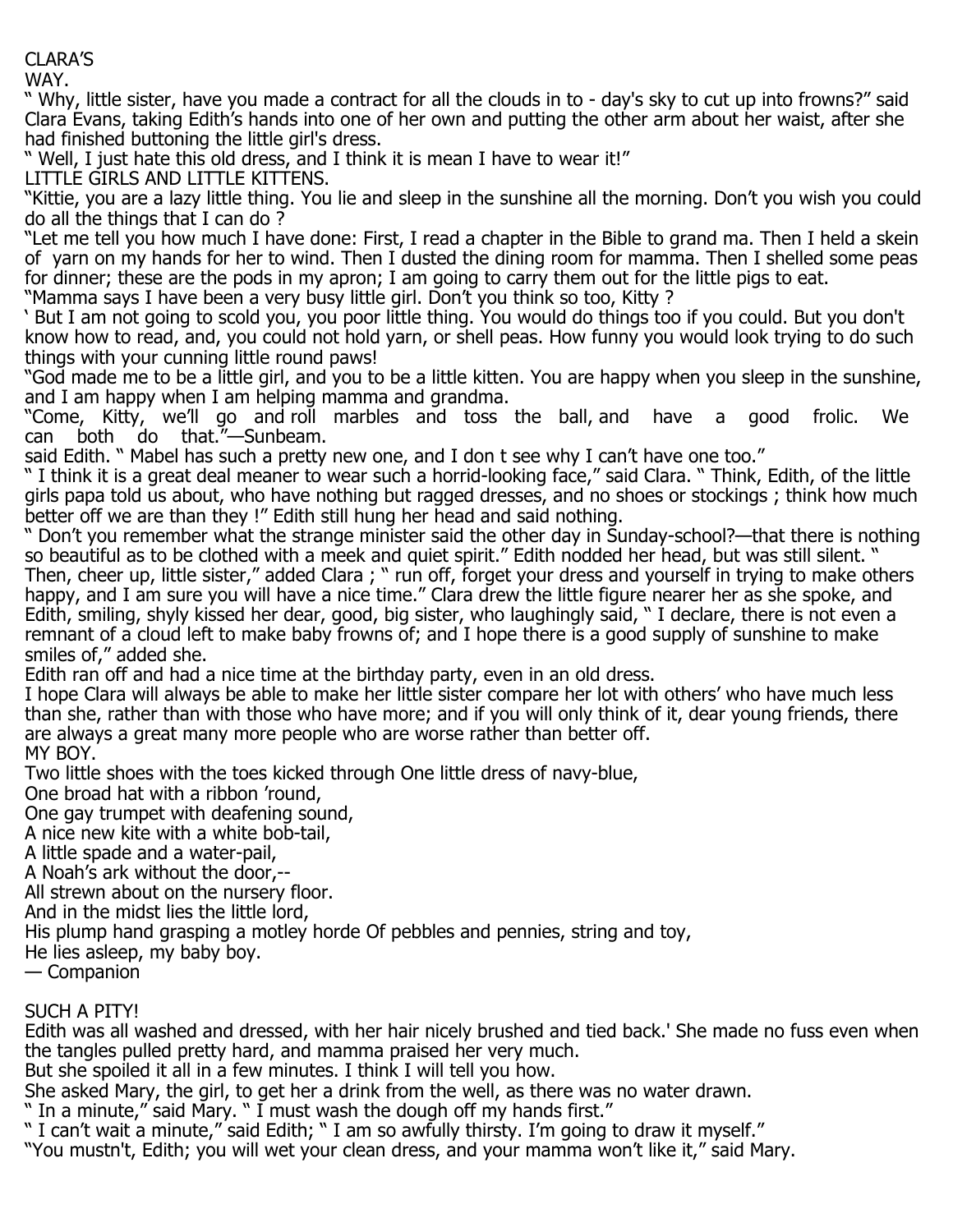"No, I won't," said Edith. " I know how." So saying, she ran out to the well, and got the bucket, with a little water in it, up to the top; but as she was tipping it, the handle slipped and the bucket ran down to the bottom of the well. The handle struck Edith on " OH BENNIE ! "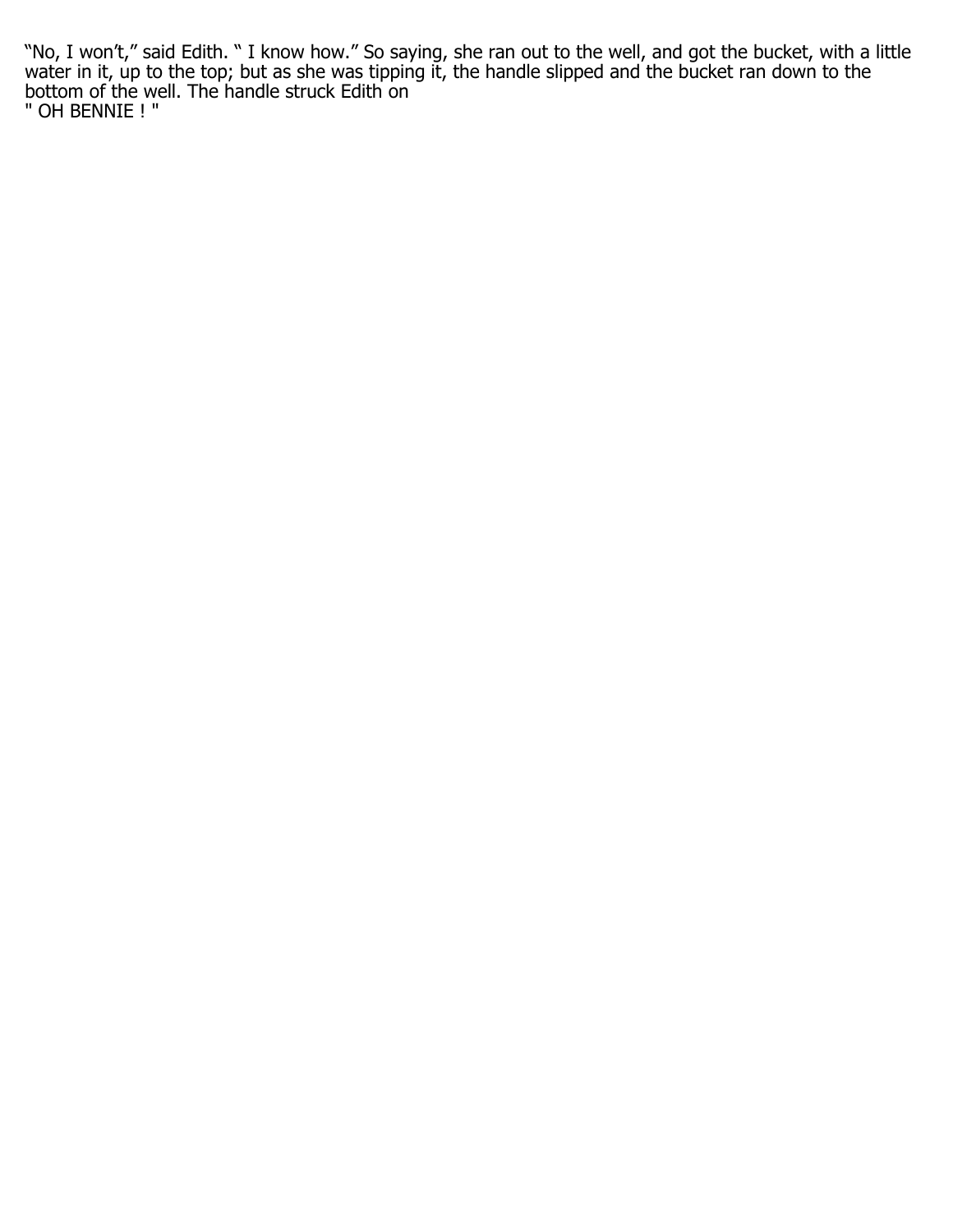God gave them two nimble feet on purpose to take steps for mother, and eight fingers and two thumbs on purpose to bring and carry for her.

want to go out. But

see!

Here comes little Isabella, With a great big umbrella, And awfully wet feet, too.

LITTLE ISABELLA.

Mother Nature's fourth child, named April, was always said to be a great cry-baby. The least little cloud which comes over her face sends down a shower of tears; and yet they say April's tear-drops help to give her next sister, named May, her sweetest flowers.

So we won't find fault with April for crying five or six times a day, if she feels like it, but put on our rubbers and carry an umbrella when we

A happy May-party.

This is because she forgot her overshoes. I don't know but the funny boy might say of her memory that it was as good as new, for she'd never used it. It really seems to me if there was anything she ought to be particular to remember, she was sure to forget it. How much trouble this habit made, no one but her mother knew.

The night after she went out without her rubbers, she woke up with the croup. Her father had to dress and go after the doctor, for they were afraid she would strangle. The doctor had not been in bed a whole night for three weeks, because so many people had been sick, and this time he might have slept all night if Isabella had remembered to put on her overshoes. So might her mother and father, and she might have saved the four dollars her father had to pay the doctor for coming twice, if only she had practiced remembering.

SLIGHT MISTAKES.

BY XENOS CLARK.

A little girl at Concord does not understand encores, and so found fault with the audience at a recent children's concert in which she helped to sing a chorus.

" I know we didn't make one mistake," she exclaimed on the way home; "and yet they made us come out and sing it all over again!"

Arthur, who is forbidden to speak at the table, had his revenge the other day. As dinner began he was uneasy, and finally said, " Ma, can't I speak just one word?"

"You know the rule, Arthur."

"Not one word?"

"No, Arthur, not until your father finishes the paper."

Arthur subsided until the paper was finished, when he was asked what he wished to say.

"Oh, nothing; only Nora put the custards outside the window to cool, and the cat has been eating them up." A CHILD'S EXPLANATION.

A little girl was wearying over her spelling-book. At last, in a distressful tone, she said to her brother, a few years older than herself: " O Paul, where do all these lots of miserable words come from?"

" Why, Gracie, you duncie, don't you know? It

is because people quarrel so much. Whenever they quarrel, one word brings on another, and that's the reason we have such a long string of them."

"I wish they'd stop, it" sighed Gracie, "then the spelling-book wouldn't be so big."

 Paul's explanation was funny, if not quite cor rect. One part of it, however, hit the mark: "Whenever they quarrel, one word brings on another"—

that is, another angry word. So better not quarrel.

WHAT GRANDMOTHER SAYS.

BY SYDNEY DAYRE.

Perhaps you'll hardly believe it at all— But every one must know That when my grandmother says a thing. Of course, it's exactly so.

She says, in all the great, great world, She never has seen a place Where things so sweet and so lovely grow As on a wee little face.

She says there's never a diamond Under the shining skies That sparkles half so bright as those She sees in bright little eyes.

She never has seen, in all her life, Such white little dainty pearls As peep from out the rosy lips Of dear little laughing girls.

She says she has never, never found In a garden full of flowers A rose so rosy and sweet and fresh As these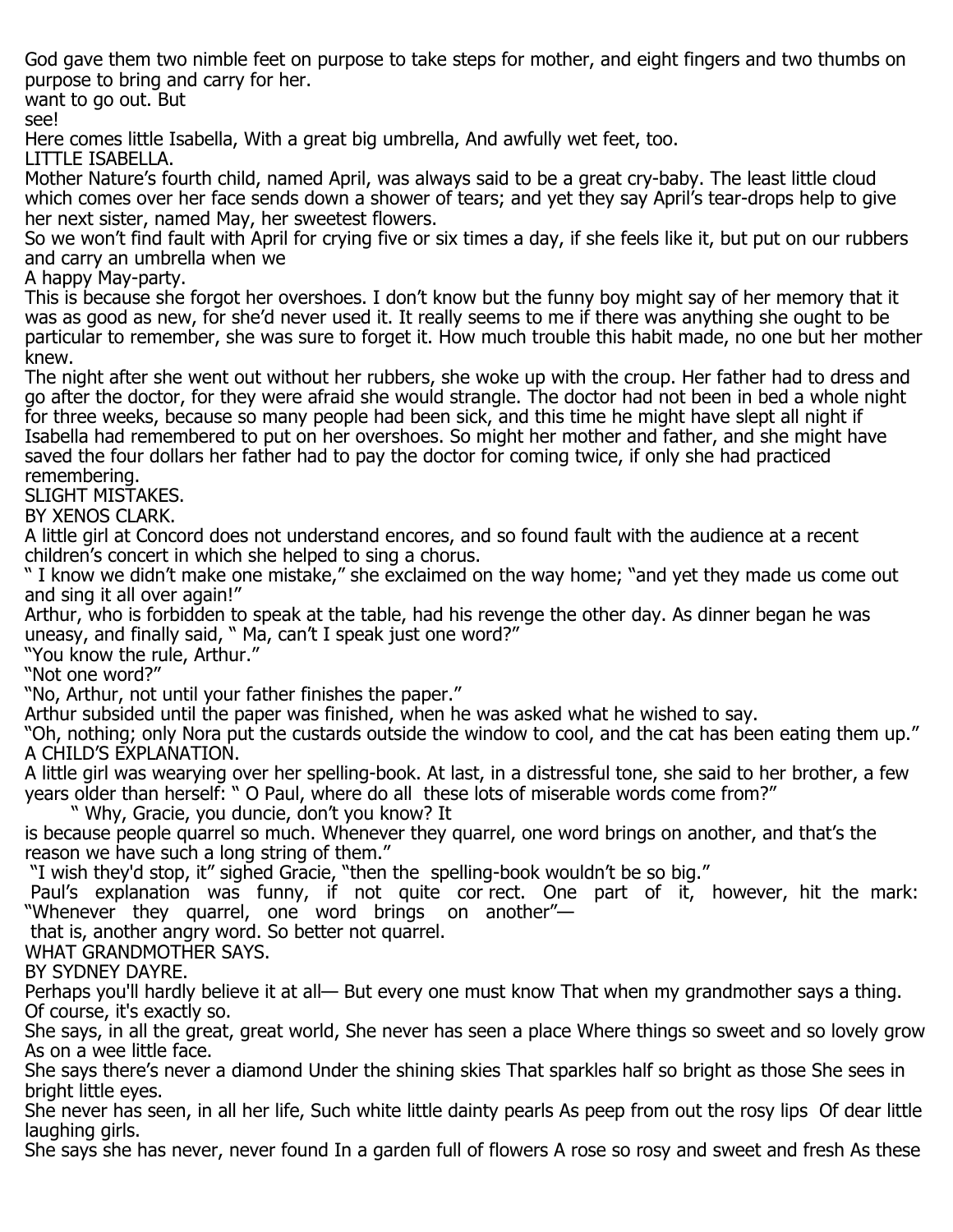little cheeks of ours.

But then—she says these diamonds And roses and pearls will grow Ugly and dull and dim (oh, dear! How dreadful to see them so!)

Unless, with loving words and smiles, We keep them shining bright.

I think we'd better remember this,

For grandmother's always right.

—Golden Days.

Advice to Little Ones.

As I sit writing I heard, only a minute ago, a mother call her little girl three times without getting an answer. I am fully four— yes, six—times as far from the mother as is the child, so it cannot be that she did not hear. What then is the matter ? I know: she does not pay attention. She thinks more of her play and of pleasing herself than of helping mother. The mother looks as if she needed help; she is a tired-looking woman, with all the cooking, washing and mending to do for four children, none of whom seem to care to help her. Now I want you, each one, to ask yourself, Do I ever do so ? If you find you do, stop it at once. You may not always have a mother to be kind to. Love her and help her all you can now while you may. HELP MAMMA NOW.

" I wish I was a big, grown woman, so as to be able to help you, mother," said a little girl. " Bring mother's thimble, then, darling; that will be helping me," said the mother smiling. Just as if God meant for little children to wait until they grow up before helping their dear parents ! No, no!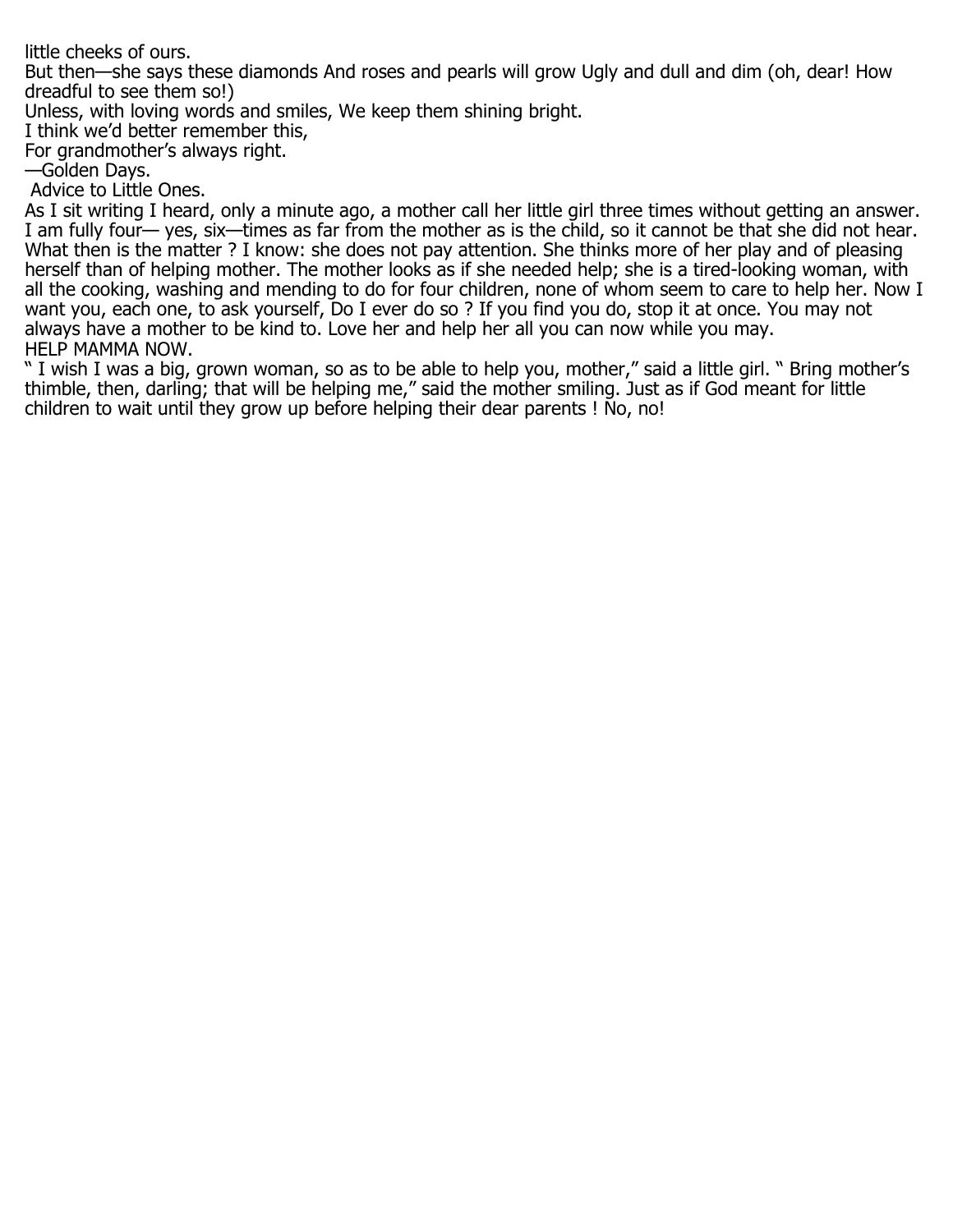And tell me, little one, I pray, Who gives thee pleasure in thy play? Who makes the happy girl and boy To run and leap and shout for joy When looking on the clear blue sky, The clouds that float, the birds that fly, Trees, flowers, and every pretty thing? 'Tis God from whom these blessings spring; And in return what shouldst thou do? "Be good, and love him too." —Johanna Baillie. A NURSERY LESSON. Say, little child, who gives to thee Thy life and limbs so light and free? Thy moving eyes to look around, Thy ears to catch the softest sound? Thy food and clothing, friends and home? 'Tis God from whom those blessings come; And what shouldst thou do? canst thou guess? To prove to him thy thankfulness For life and friends, for clothes and food? "Be good." girl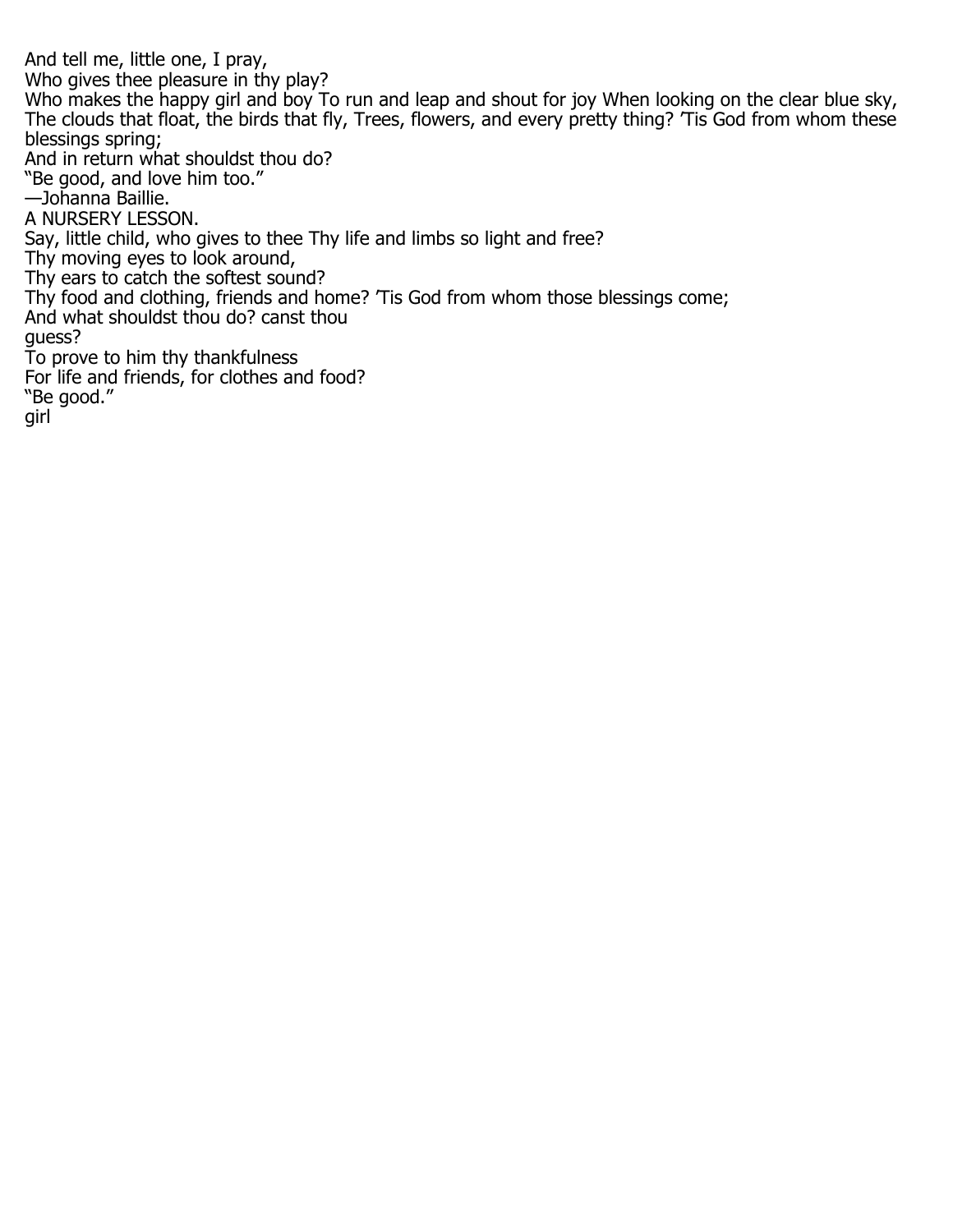#### B-O-X BOX

Baby May is a baby no longer, she says, Since she trudges to school with the rest,

A square folded hanchekif close in her hand (As dainty a maid as you'll find in the land), And a tiny blue bow on her breast.

CATCHING THE BUTTERFLY.

Harry loved to play in the fields, and thought it grand fun to catch butterflies. " They are so pretty !" he said. " Oh, my dear !" exclaimed Aunt Mary," will you ever learn to do as you would be done by ?"

" I don't see what that has to do with catching butterflies. Is not he a beauty ?" cried thoughtless Harry. " Yes, but look at your fingers !" " That's nothing; that's only some of the butter that came off his wings."

 Aunt Mary took hold of Harry's wrist and led him to the table. Opening a drawer, she took out a little round glass in a frame. She put the frame over Harry's fingers and told him to look: " Does it look like butter, child?"

" Oh !" said Harry, " it looks like lovely little brown and yellow and red feathers."

" Yes, feathers you have pulled out of his delicate little wings."

" Did it hurt him ?"

" I do not know how much it hurt him, but you have spoiled his pretty wings so that he cannot fly half as well as he could before you caught him."

" Aunt Mary, I didn't know ; I am so sorry ! I'll never hurt a butterfly again ; I'll only look at them."

" Who made the butterfly, Harry?"

" God."

" Yes, and gave it those pretty wings which you have spoiled. We must be careful not to hurt, just for fun, what God has made. Do as you would be done by is our rule. You understand now, don't you ?" —Sel. SEWING FOR DOLLY.

Nettie is quite a little girl; younger, I think, than most of the children who read this paper. But she is setting some of the older girls a good example. You see her doll had managed to get some of her clothes pretty badly torn. Dollies will do this, just as children often do, to their mothers' despair. The clothes must be mended, for, as Nettie said, " Dolly was not fit to be seen."

Mamma was too busy at what she thought to be more important things. Sister Minnie had her lessons to study and could not attend to the matter now. " I will try to do it to-morrow, Nettie," she said. But Miss Nettie had no idea of allowing her dear dolly to go in such a torn condition till to-morrow.

So she found some thread and a needle, and to work she went herself. And she really did very well, considering. Of course the sewing was not as nice as sister would have done, and could not be compared for a moment with mamma's, but it was good for a very little girl, and her doing it herself showed that she had determination and perseverance.

That is where she is setting you older girls an example. Sometimes you are inclined to give up doing things too easily. You might do more than you think if you only had the determination. This is so, whether it be doing a piece of needlework or learning a lesson or conquering a bad habit. o. MARY.

Little Mary,

Laughing fairy, Grandma's pet you are, I know.

Oh! what pleasure,

Tiny treasure,

On her kind heart you bestow.

Little sister,

When you've kiss'd her, Laughs and crows in happy mood. Father, mother,

Toddling brother,

Love you all for being good.

In spelling she stands at the head of her class, This wonderful maiden of three.

The reason, perhaps, is that day after day The teacher gives to her the same word alway,

So she never need miss, as you see.

With serious eyes and the sweetest grave lips,

May watches her schoolmates the while They spell<sup>'</sup>" tinkle," and " mourning," and " daylight " and " phlox," Then always in turn, spells " b-o-x box," While the children below her all smile.

They are proud of the dear little head of the class.

Of her often-told b-o-x box—

There's a moral right here; do you mind if I tell?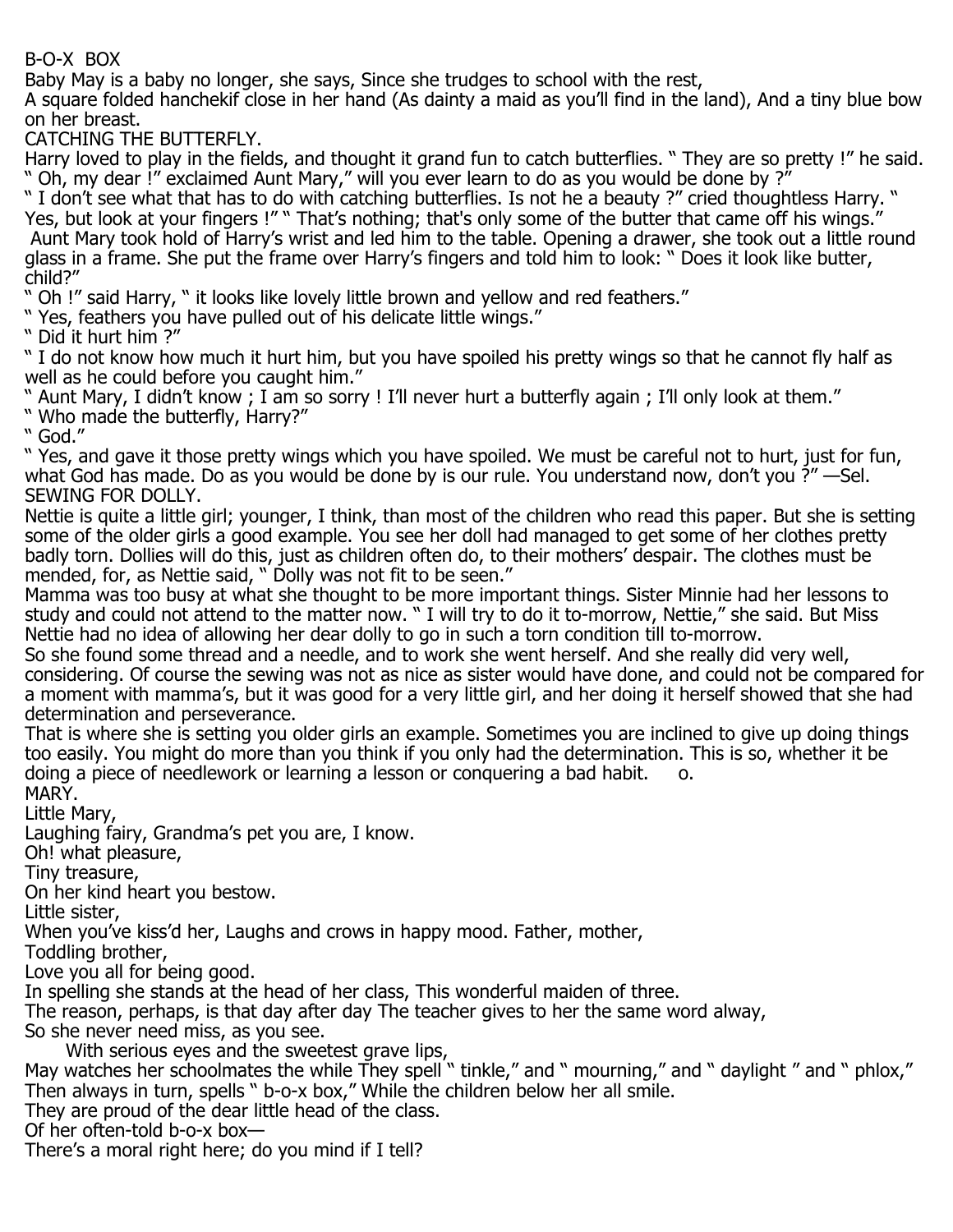We all should be wise to do one thing as well As May does, in being so sure how to spell The one word she learned on her blocks.

—Sel. KNITTING. Click ! clack ! the needles go --In and out, in and out; Polly's learning how to knit; Granny never sees her pout. She would think it something shocking Not to want to knit a stocking ! " Put the worsted round one needle, Stick the other through the loop; Bring the wool just right between them— Hook it through. My dear, don't stoop ! There! you see you've done a stitch !— Knitting's good for poor or rich."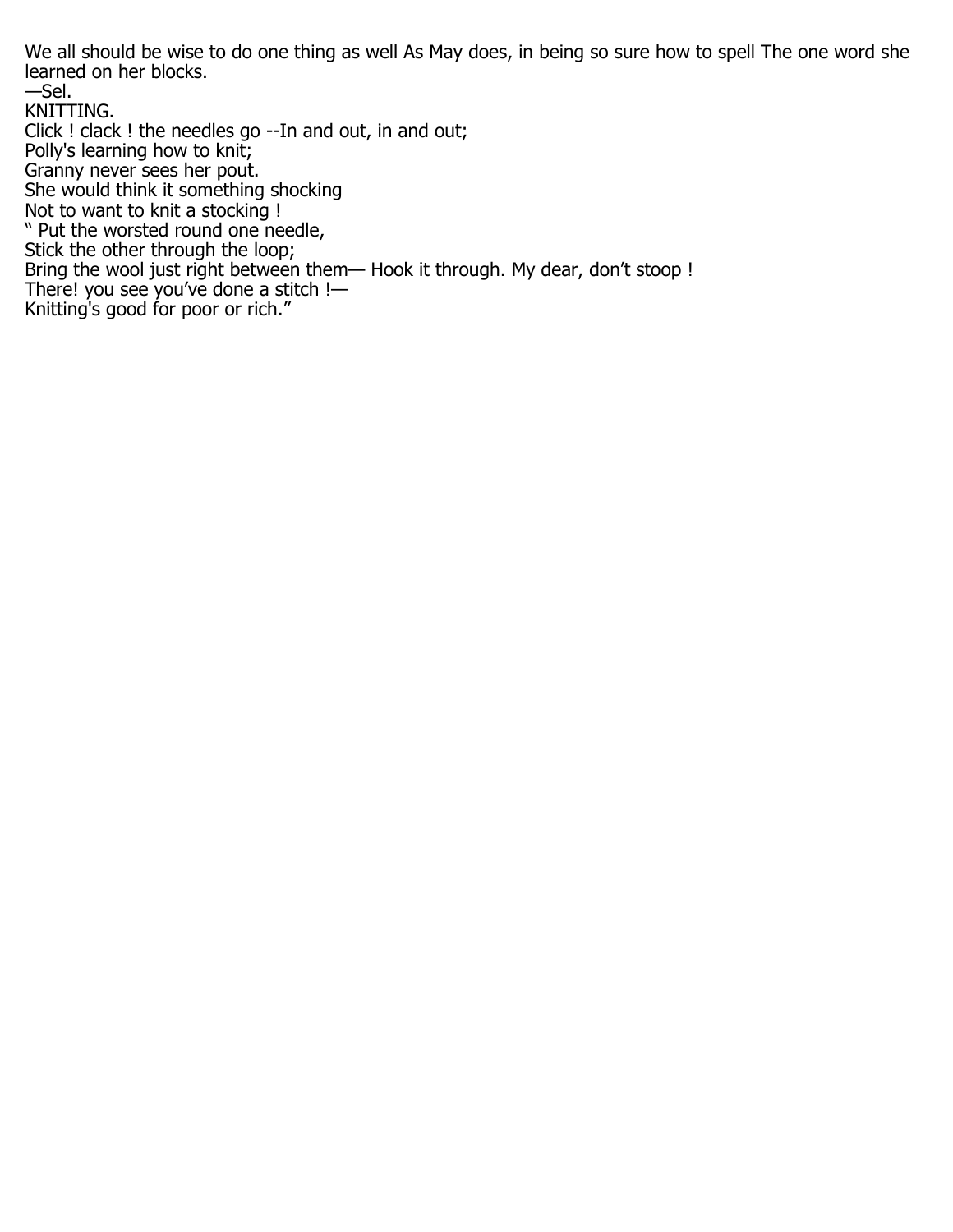ABOUT MARY.

"Oh, dear ! I wish I could ever go to the Missionary Society, like Belle and Janet, and do things for other people; but I have always to stay home to tend baby or scrub, said Mary, as she rocked the wicker cradle, in which lay her dear little brother almost fast asleep. " I don't see why I can't do things like the other girls, whined Mary.

She thought she was talking to

DON'T TAKE IT TO HEART.

There's many a trouble Would break like a bubble,

And into the waters of Lethe depart Did not we rehearse it,

And tenderly nurse it,

And give it a permanent place in the heart.

There's many a sorrow Would vanish to-morrow,

Were we not unwilling to furnish the wings;

So sadly intruding And quietly brooding,

It hatches out all sorts of horrible things.

How welcome the seeming Of looks that are beaming, Whether one's wealthy or whether one's poor;

Eyes bright as a berry,

Cheeks red as a cherry,

The groan, and the curse, and the heartache can cure.

Resolved to be merry,

All worry to ferry

Across the famed waters that bid us forget,

And no longer fearful,

But happy and cheerful,

We feel life has much that's worth living for yet. —Georgiana C. Clark.

herself, but Miss Harvey, her Sunday-school teacher, coming to see Mary, reached the open door just then, and could not help hearing what Mary said.

After saying " how-do-you do," and talking awhile about other things, Miss Harvey said :

" I wonder what would have become of little Moses in his rush-boat if his sister Miriam had gone off to some missionary meeting and left the boat to take care of itself?"

Mary looked much astonished, and said :

"Of course Miriam would not leave her little brother in such a dangerous place alone, and maybe she knew she was doing more good by keeping watch over him than she could doing anything else."

"Ah! Mary, that is just what I wanted you to say. And you and I may be equally sure that we are doing more good by doing the duties God puts right before us, than in running after others that look more interesting. So, my little girl, I want you to feel you are doing the best kind of missionary work by taking care of your little brother and helping mother, and leaving the Missionary Society work to those who have no such home duties.

DON'T LET MOTHER DO IT.

BY CARRIE ALTON.

Daughter, don't let mother do it!

Do not let her slave and toil While you sit, a useless idler,

Fearing your soft hands to soil.

Don't you see the heavy burdens Daily she is wont to bear,

Bring the lines upon her forehead— Sprinkle silver in her hair ?

Daughter, don't let mother do it!

Do not let her bake and broil Through the long, bright summer hours ;

Share with her the heavy toil.

See, her eye has lost its brightness,

Faded from her cheek the glow,

And the step which once was buoyant Now is feeble, weak, and slow.

Daughter, don't let mother do it!

She has cared for you so long ;

Is it right the weak and feeble Should be toiling for the strong ? Waken from your listless languor, Seek her side to cheer and bless ; And your grief will be less bitter When the sods above her press. Daughter, don't let mother do it!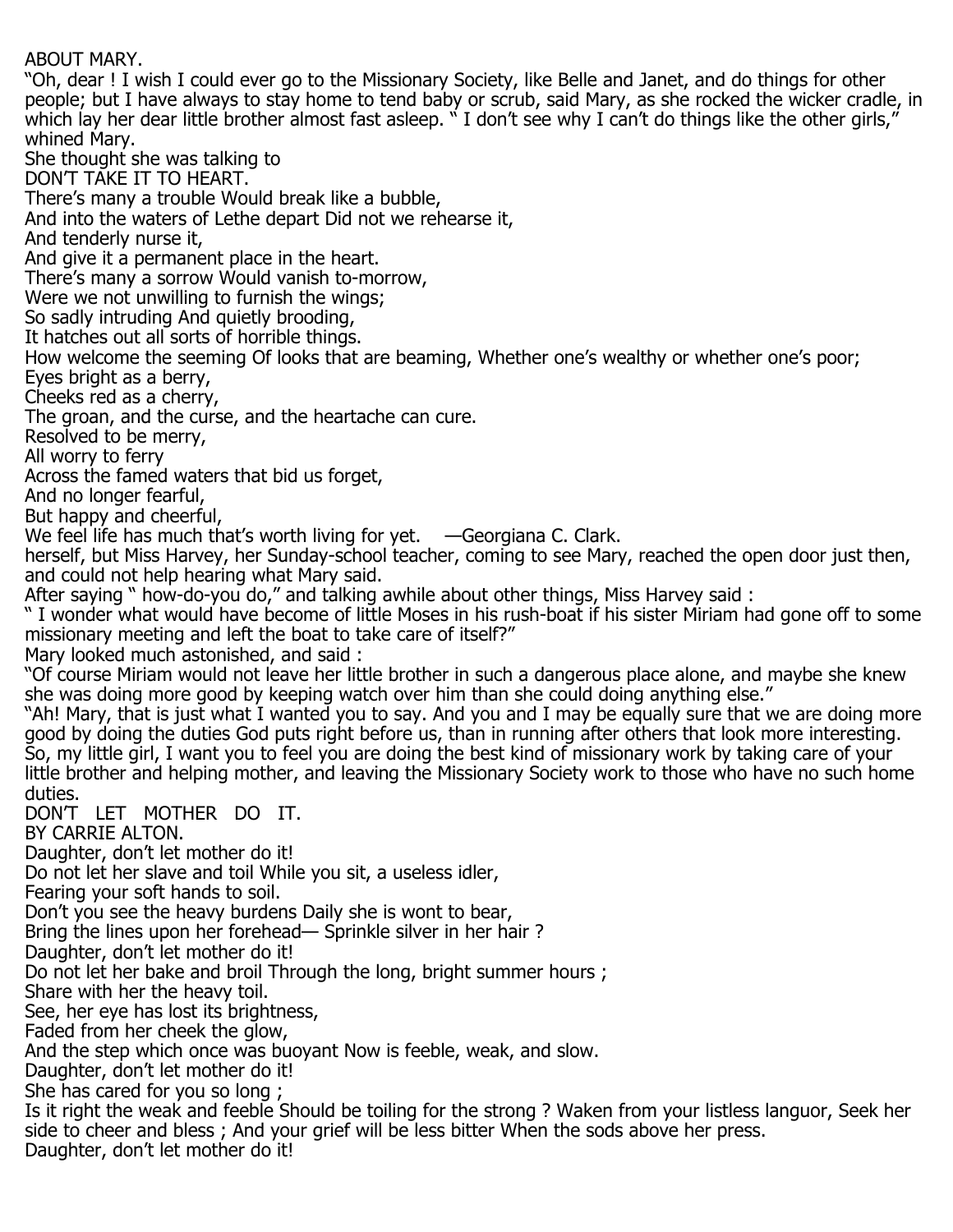You will never, never know What were home without a mother Till that mother lieth low— Low beneath the budding daisies, Free from earthly care or pain— To the house so sad without her, Never to return again. For the Christian Observer. Nellie's Wants. BY HELEN COWAN. I's going to make a play-house, And mamma, I wants my fings; My dollies and my dishes, And a whole big lot of strings. I wants Carlo to be my pony, And kitty to be my tow; I'll not tie 'em close togever, For den air'd be a wow. I wants my tub and washboard too, Some buen and some soap, And just a weetsy bit of starch— I dess strings will do for rope, To make a long, long clothes-line wid; For I wants to wash a lot For ebry one of my dollies, Dess ebry fing deys dot. And mamma, I wants a bistit, Some pickles, and some jelly, A piece of pie, and chicken. And a sugar lump for Nellie, Your little bit o' baby dirl, Dats four years old tomowo, And Gran'ma says has neber seen One Angle day of sorwo. I wants to know what sorwo is. I wants my rocking-chair, And picture book dat papa dot— I's lost it, I don't know where. I wants a pen and some paper, And a 'velop. I must wite A letter to my buddy Drew, To put in de mail dis night. All day long our little Nellie Wanted this thing and then that; And between each want her feet went Pitter, patter, patter, pat, Till near sunset; then she wanted Mamma please to do uptairs, Fix her bed, and tell her stories, One, two, fre, den say her prayers. WHAT CHILDREN CAN DO. It is not much that we can give In doing good to others; But we in joy and peace can live With sisters and with brothers. To playmates all we can be kind, Nor fill their hearts with sadness; Our parents' wishes we can mind, And crown their lives with gladness. But, more than all, we can obey The precepts of our Saviour, And prove our love to Him each day By goodness of behaviour. So whether short or whether long The life that is assigned us, A memory like a pleasant song We all may leave behind us. WHY SHE WAS DISSATISFIED. " I think the rain is very provoking ! said Bessie, looking out of the window with an angry frown upon her brow. " It always rains when I don't want it. It is spoiling the slides, and there wont be an inch of ice left in

an hour to skate on. Now, where's my fun this afternoon, I should like to know ?" " You can stay at home, and sew," said her aunt.

" I want to skate," said Bessie. " This rain is very provoking."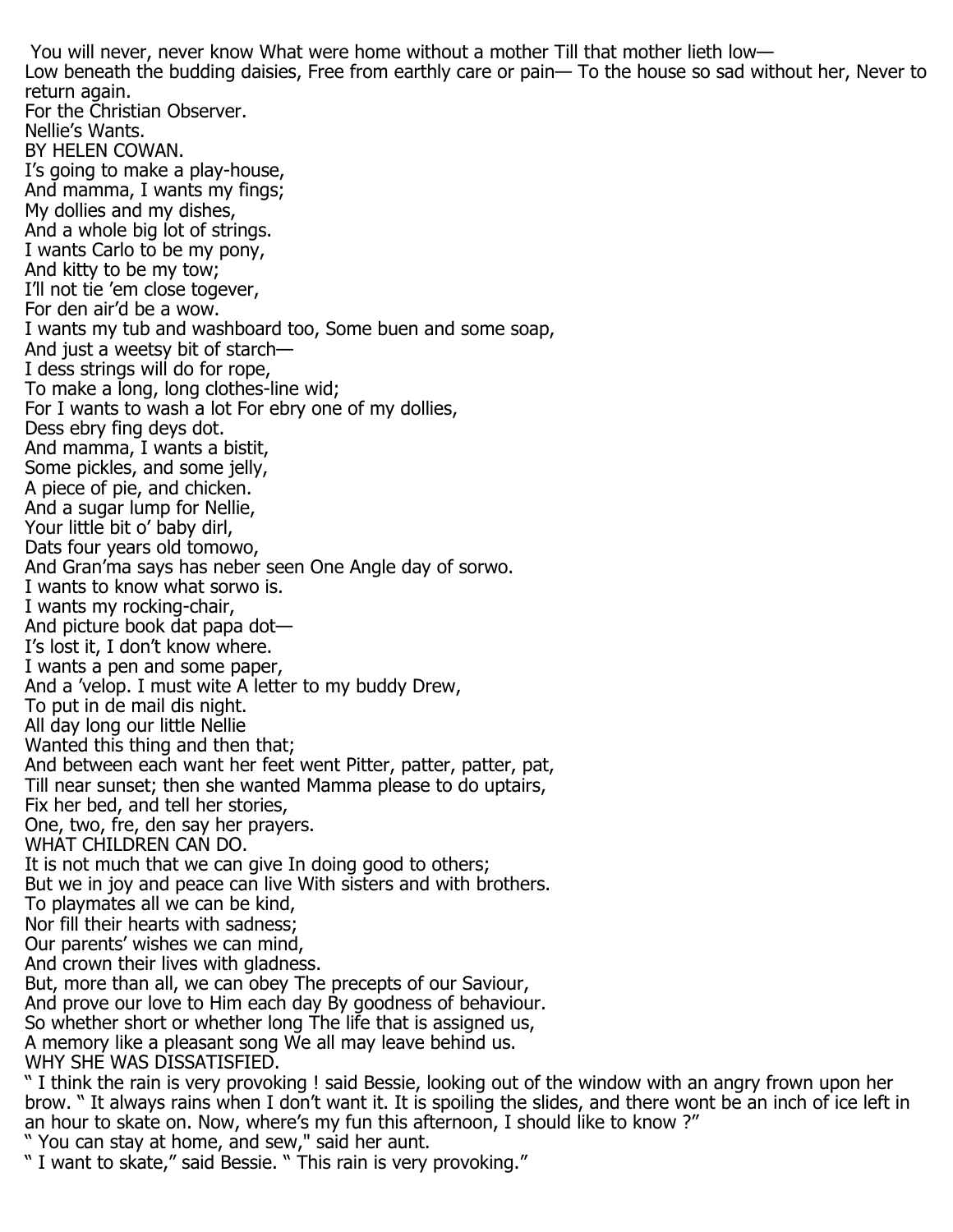" The provoking is all in your own heart, Bessie," said her brother. " If you only had blue sky inside, you would not mind the rain outside."—Ex.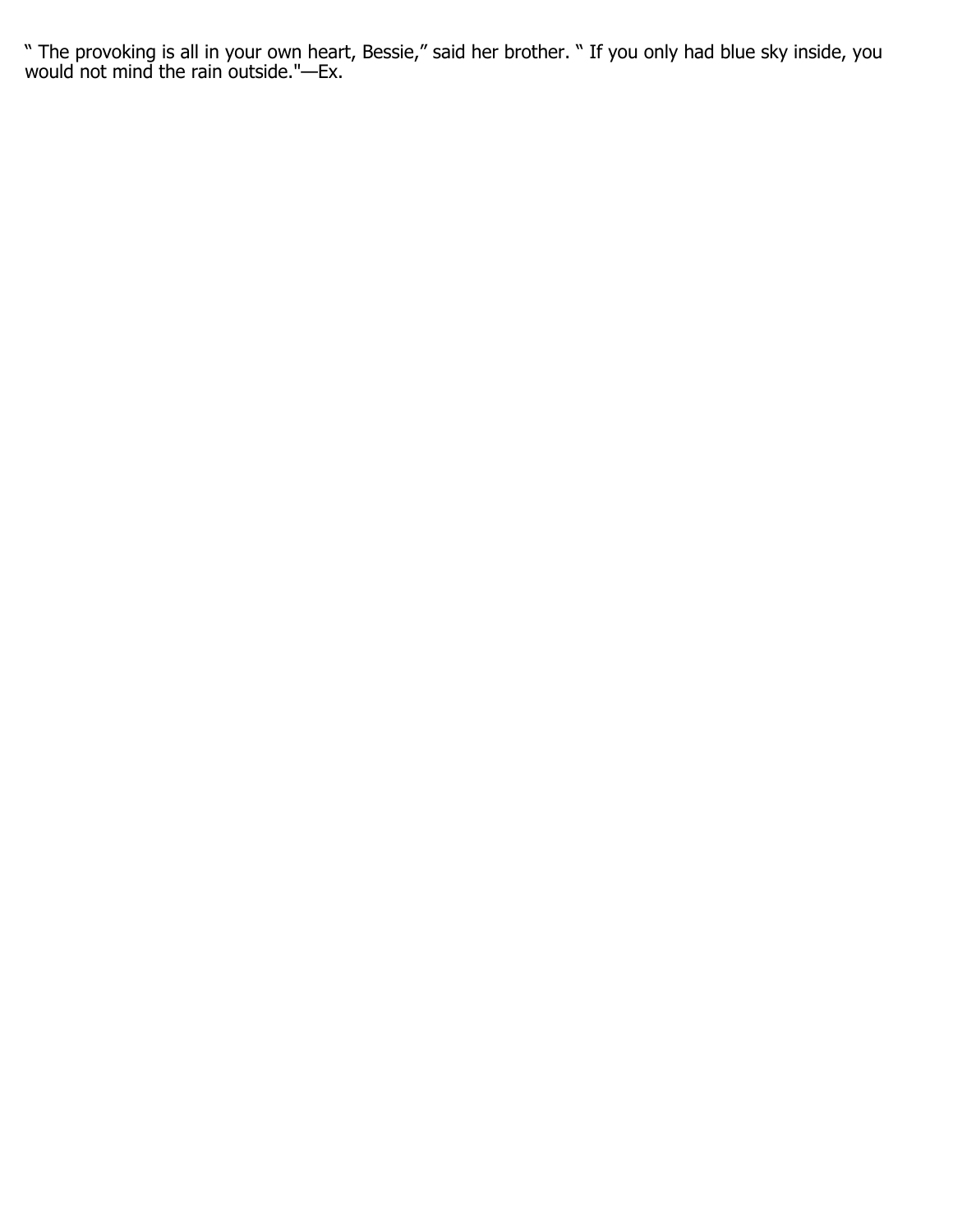OUR ALICE.

IN THE PLAY-ROOM.

" No, play I was the head nurse and you all had to mind me, and I said that these three children that WAKING UP BEAUTIFULLY.

"Mother,' said a little boy, "I waked up thanking God.'' That is waking up beautifully. A child waking up so will never come down stairs cross, or find fault with his breakfast.

EDDIE'S TEMPTATION. Edward wrote grandma a letter. He said:

"I want to tell you, grandma how Satan almost caught me the other day. Mamma wanted me to go out and buy some tea. I was busy playing, and was just going to say, 'I can't go; send Mamie,' when God spoke. " 'Don't say that,' " he said. "Then Satan—I knew it was Satan—spoke right up : 'Say it, say it; Mamie can go as well as not.'

"Then God said again: 'Edward, won't you please me?' "And I jumped right up and said ; 'Yes, I will.' "I was speaking to God, but mamma thought I was speaking to her. She gave me the money, and off I trotted. Satan comes when you don't expect him ; doesn't he, grandma?'

had the small-pox must be in one bed," said Gertrude.

" I don't want my small-pox child to sleep three in a bed," said Pauline.

" Well, anyhow, she has to," said Gertrude, " 'cause there is no other bed for her to sleep in; and any way, I said I was the head nurse and you all had to mind me," added she, giving the three small-pox patients' feet an extra tucking in.

" Why can't we make another bed out of blocks, just as we did for Tina and Toodles ?" asked Pauline. " Are you going to fill the whole room up with beds?" asked the head nurse. " There won't be room enough for the doctor to step when he comes. I say the small-pox people must sleep together." And Gertrude nodded her head as though that settled the matter.

The next thing I heard was Gertrude saying, " You mustn't put on Capsicum's best dress now, Ethel. Who ever heard of such a thing as people having on their best clothes in a hospital?"

" Oh ! you are so bossy, Gertrude Lightner! Nobody can do nothing to please you !" said little Ethel, with a scowl.

Although Ethel's grammar was not to be admired, I could not help thinking that what she meant to say of Gertrude was pretty nearly true. She always wanted to " boss " everybody and everything, and often spoiled many an afternoon by her disagreeable ways.

See what a lovely play-room these children have. Almost everything one could think of to make little girls happy and have a good time ;

but much pleasure was lost to two of them by the third being so " bossy;" and yet I don't think she meant to be disagreeable. Perhaps if some older person would kindly point out her fault, she would try and cure herself of it. Let us hope so, anyway. And do you know that I am wondering how many of my little friends who read this story are "bossy" too?

Being " bossy " is one way of being selfish, and it is often a most disagreeable way of being so. Watch yourselves, dear children, that you do not become too " bossy."

Does she not make a pretty picture, sitting there by the old gate? Dear, loving, gentle little thing! We all love this little Alice of ours very much, and pray God every day to guard her from all harm, and make her grow up a good woman.

The little thing is very fond of her slate, and is " witing a letter to papa,'' who she expects every minute will come home and make all sorts of pretty stories out of the funny little scribbling he finds there.

Have you a little baby sister like Alice? or a little brother ? Are you always kind and gentle ? Older children have a great deal to do with the way the younger ones act, because the little ones naturally imitate them. Be sure you give them a good pattern to copy.

# GERTIE'S ALMANAC.

Monday to wash all the dolly' s clothes;

Lots to be done, as you may suppose, Tuesday to iron and put away; That takes a body the livelong day. Wednesday to darn and to fix and mend;

Plenty of sewing, you may depend. Thursday, if shining, we visiting go; Then we are dressed in our best, you know.

Friday—O then we go out to shop ;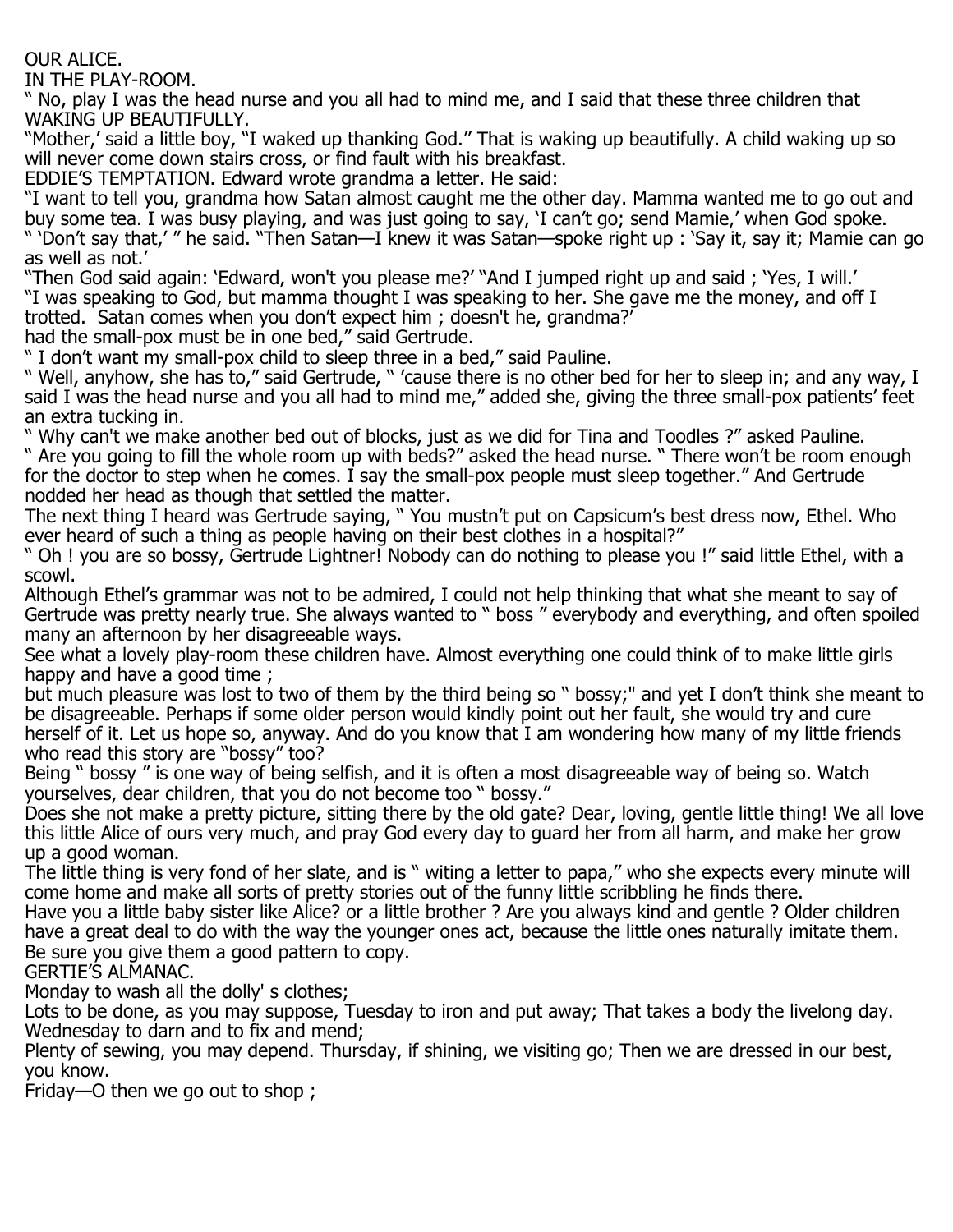Devoted to you May joy be around you. Thine forever.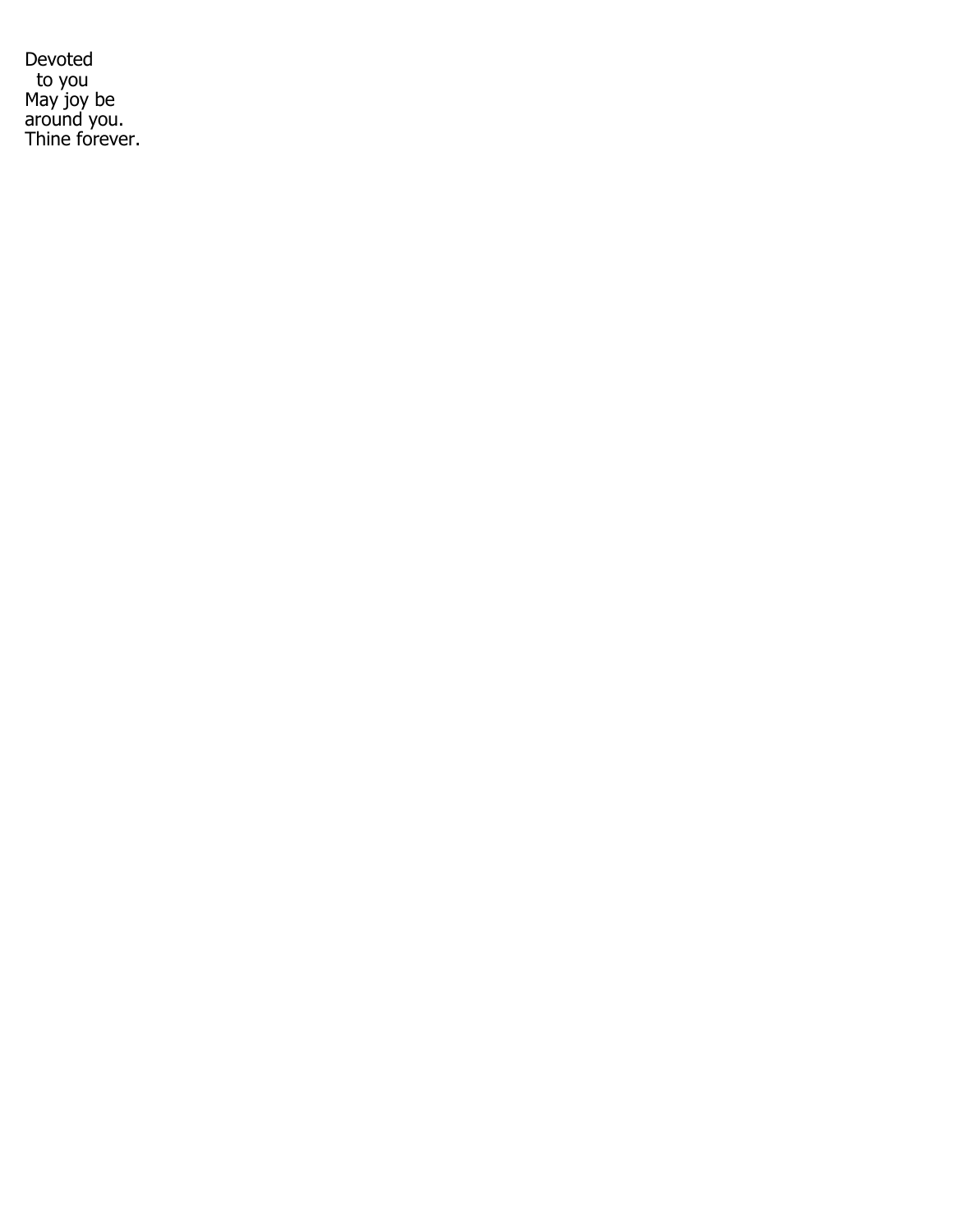COLGATE & CO. CASHMERE BOUQUET NEW YORK Published by COLGATE BOUQUET Toilet Soap (over.) JAMES PYLE'S PEARLINE With Kind Regards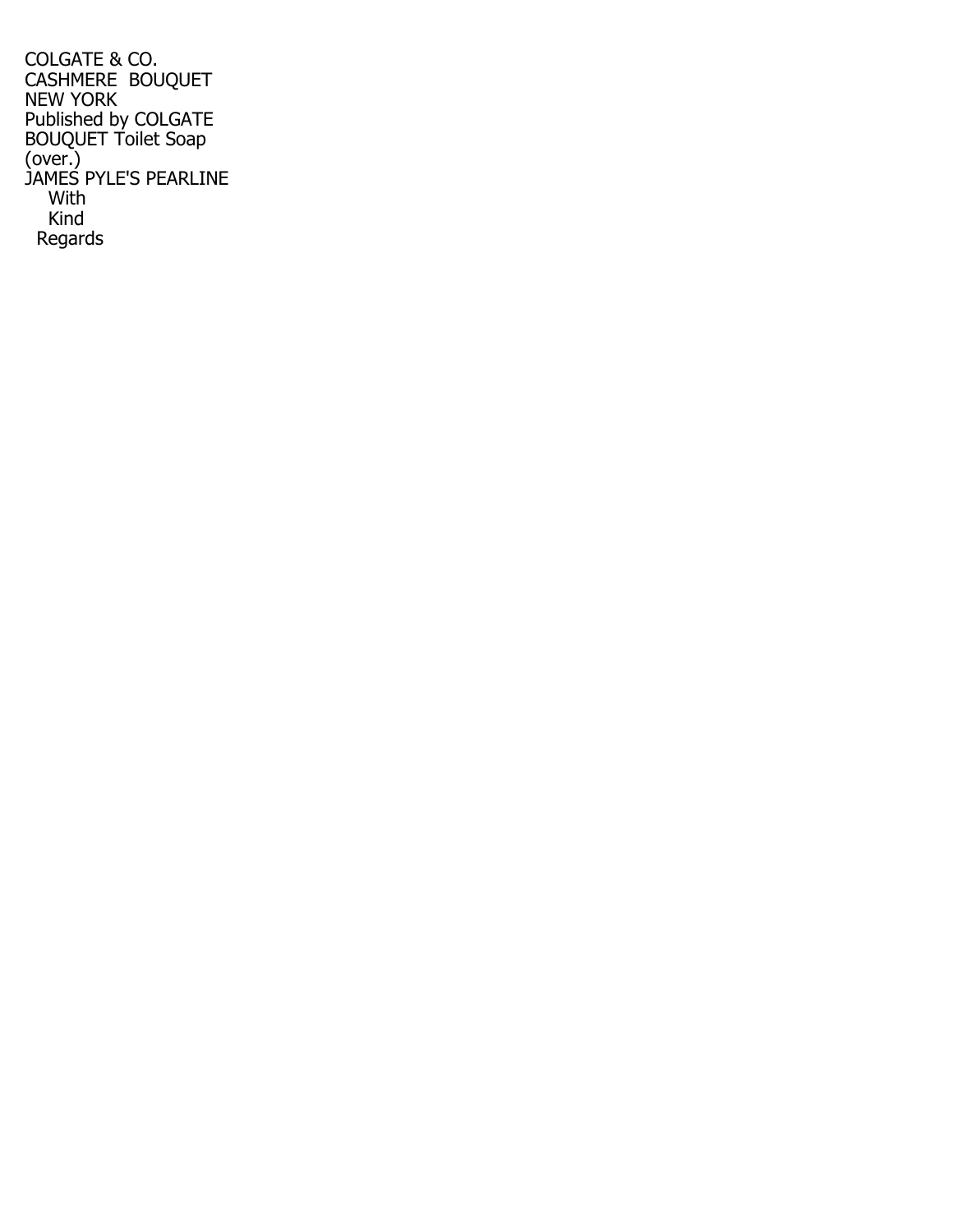I thought I heard somebody calling,

"So Kitty and Dolly," said I,

"You stay and take care of my supper, And I will be back by-and-by."

Now, mamma, dear, would you believe it!

I came back as quick as I could,

And there they sat—Dolly and Kitty— Looking, oh, just as quiet and good!

I laughed to myself when I saw them, They sat up so prim and so droll,

And was just going to finish my supper— There wasn't a drop in the bowl!

Oh no, 'twasn't that that I minded, $-$ 

I s'pose, anyway, it was cold;

But don't you see,—how shall I ever Know which of them I ought to scold? WHICH WAS IT ?

Why, you see, I was eating my supper, Out there on the steps in the sun, And Kitty and Dolly were with me — When, just as I had hardly begun,

LOST BELLE.

"That ain't our fence," said little Belle to herself, slackening her pace to a slow walk, and gazing at the high board-fence beside her. "Our fence hasn't got any door-plate on it like that," added she, looking at the notice " Stick no Bills" that was fastened near the top of the fence.

A lump came into little Belle's throat, a quiver on her lip, and a tremble in her voice, as she said, "Oh, dear! I wish I could see our back-fence."

Quickly following the tremble in her voice were tears in her eyes, and soon she cried aloud. A big policeman stooped down, and taking her kindly by the arm, asked :

" What is the matter, little one ?" This made her cry louder, and soon there were a strange lady and gentleman standing right in front of her, and some other people at the side. Some of them said, " Poor little thing ! she is lost." And others said," What on earth was her mother about, to let such a little thing out on the street alone !" But the big policeman kept on asking:

"Are you lost, little one? Tell me what your name is. Whose little girl are you ?"

To the last question she answered: " Papa's, and mamma's, and grandma's, and everybody's little girl, and —I want to go home—boo-hoo !" "Well, tell me where your papa lives, and I'll take you home," said the kind policeman.

"He lives at our house—boo-hoo ! "Oh! I want to see him—boo-hoo!" " What house is your street on ?" asked the policeman.

" The one Puddles lives on," sobbed Belle

" Who is Puddles?" asked the policeman.

"The little girl that borrows my kittie ?" said Belle. " And my mamma didn't let me go out on the street alone at all; I just comed by myself, and I guess she is lost too, added she in broken tones.

THE SNOW PRAYER.

A little girl went out to play one day, in the fresh new snow, and when she came in, she said,

"Mamma I could not help praying when I was out at play."

"What did you pray, my dear ?''

"I prayed the snow prayer, Mamma, that I learned once in Sunday school. 'Wash me and I shall be whiter than snow.' "

"What a sweet prayer? And here is a sweet promise to go with it. 'Though your sins be as scarlet, they shall be white as snow."

What can wash them white? —clean from every stain of sin? The Bible answers: ' They have washed their robes and made them white in the blood of the lamb."—MoRning Light.

A LITTLE GIRL'S FAITH.

—"What would I do if I were to be blind ?" cried grandmother, rubbing her eyes.

"I'll tell you what to do, grandmother," said Jessie, jumping up from her playthings.

"What?" asked grandma.

"Go and tell Jesus," said Jesse; "that is what I would do."

"Perhaps he would not cure me," said grandmother.

"Then he would help you to say 'Thy will be done' and then you would not mind it, grandma," said the little girl.

WHAT CAN WE DO?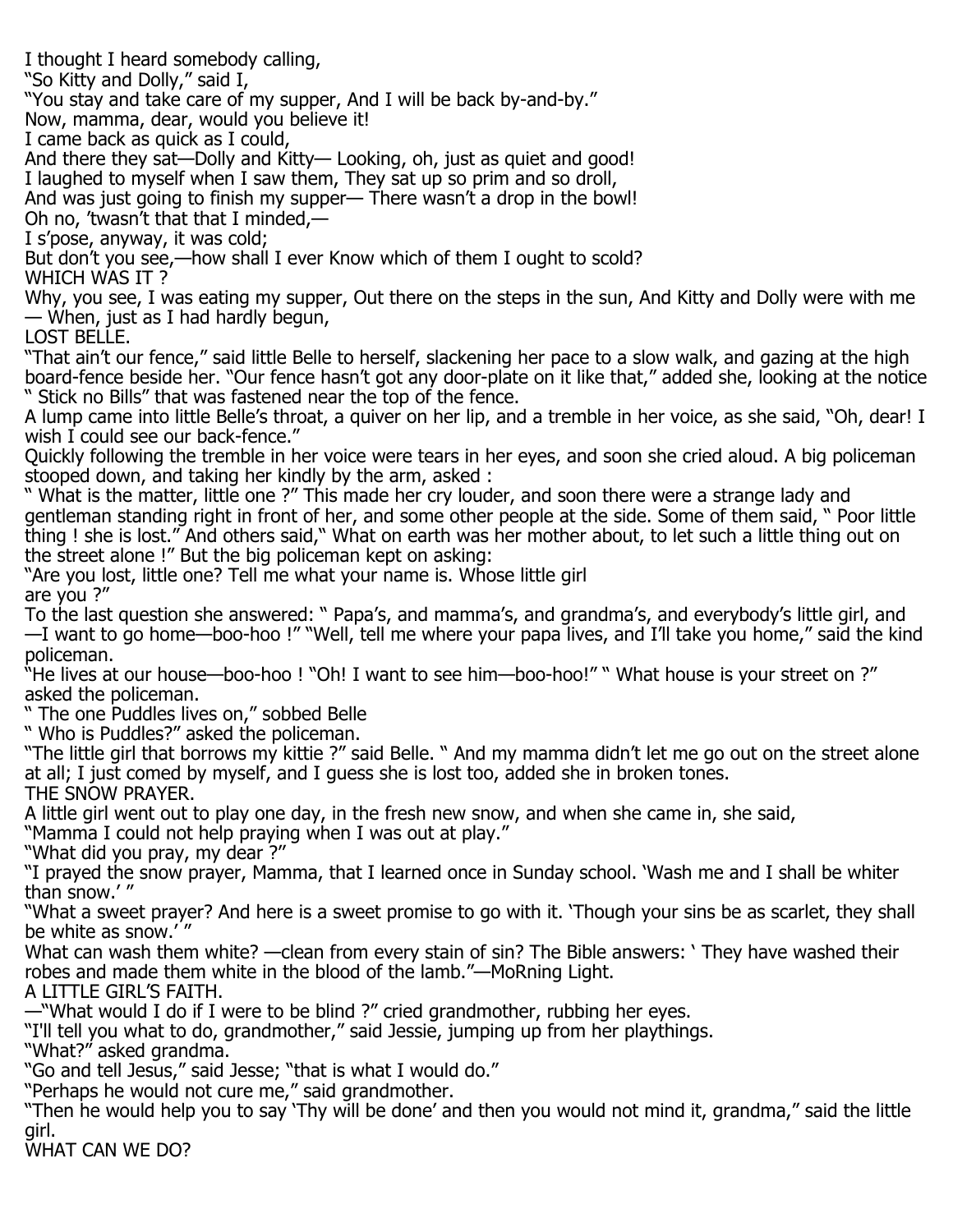O what can little children do to make the great world glad? For pain and sin are everywhere, and many a life is sad. Our hearts must bloom with charity wherever sorrow lowers; For how could summer days be sweet without the little flowers? O, what can little children do to make the dark world bright? For many a soul in shadow sits, and longs to see the light. O, we must lift our lamps of love, and let them gleam afar; For how should night be beautiful without each little star? STICK NO BILLS.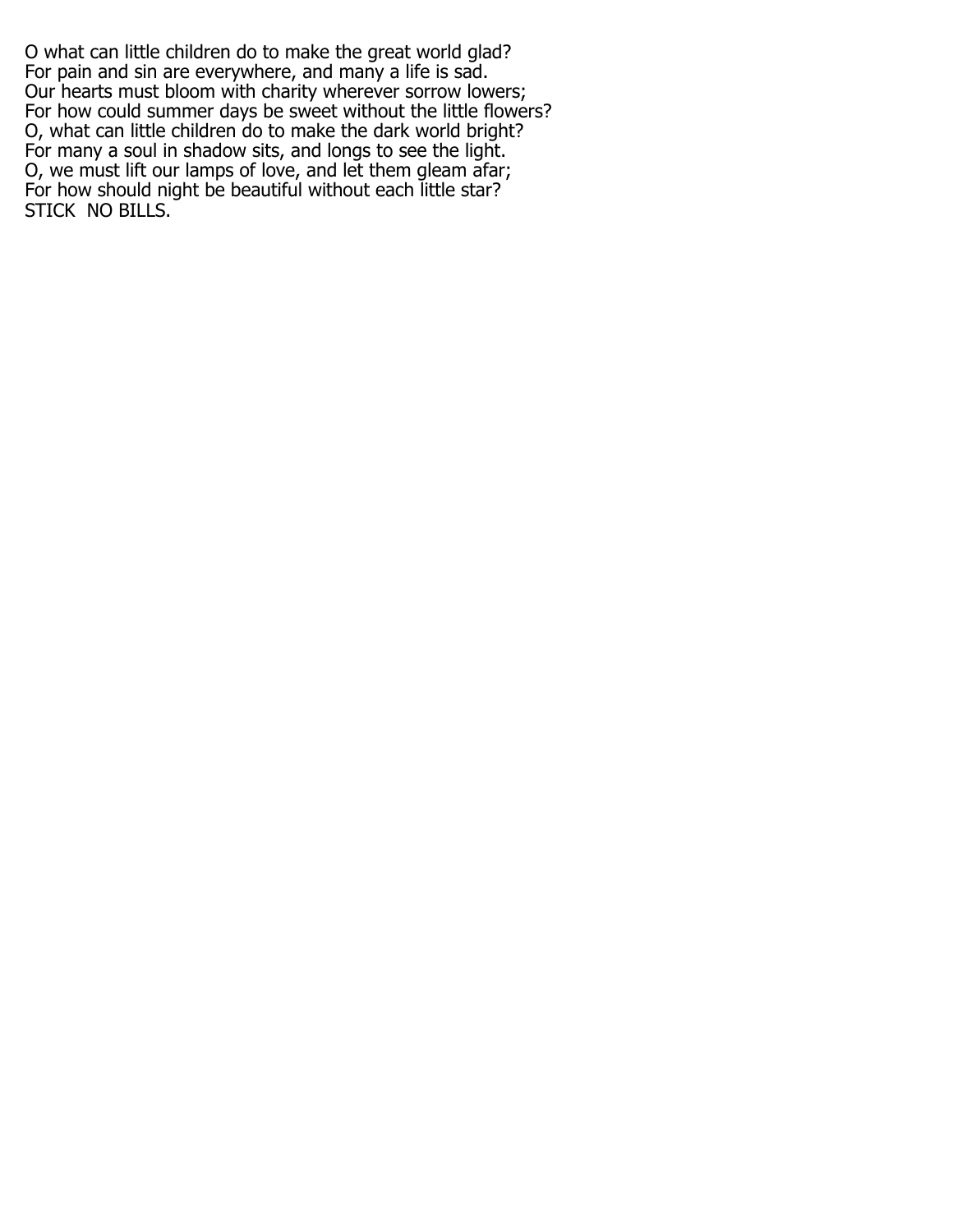A LOST DOLL BABY. My doll baby's missing Since earliest morn; Sometimes I'm sorry She ever was born. I've hunted and hunted All over the house, In crannies and nooks Too small for a mouse; Down in the meadow, And under the trees— Ask'd all the butterflies. Ask'd all the bees. Where is the bell man? Oh! what shall I do? Get out a hand-bill? Pray, sir, would you? • Mamma's not worried; For, as I went past, All that she said was; "Where had you her last? Doesn't she suppose That if I knew I'd go and get her Without this ado? --Frank H .Stauffer, in Good Housekeeping. A Boy's Promise. The school was out, and down the street A noisy crowd came thronging; The hue of health, and gladness sweet, To every face belonging. Among them strode a little lad, Who listened to another, And mildly said, half grave, half sad: "I can't—I promised mother.'" A shout went up, a ringing shout, Of boisterous derision: But not one moment left in doubt That manly, brave decision. ''Go where you please, do what you will," He calmly told the other; "But I shall keep my word, boys, still; I can't—I promised mother." Ah! who could doubt the future course Of one who thus had spoken? Through manhood's struggle, gain and loss, Could faith like this be broken? God's blessing on that steadfast will, Unyielding to another That bears all jeers and laughter still, Because he promised mother. CHILD-SAINTS. What can little eyes do? Read the sacred story. What can little feet do? Tread the path to glory. What can little hands do? Work, however lowly. What can little hearts do? Love the Lord, most holy. Little eyes in glory see Jesus on his throne; Little hearts, from sorrow free, Claim him for their own. Little feet in glory take Steps by Jesus trod; Little hands sweet music wake From the harps of God. O when life's short day is past, Unto me be given, Happy place to find at last, In the children's heaven! —Rev. Julius Brigg. APRIL SHOWERS. O Dolly, dear, it rains again! The sky is always crying! And just as I had got your clothes Out on the line a drying!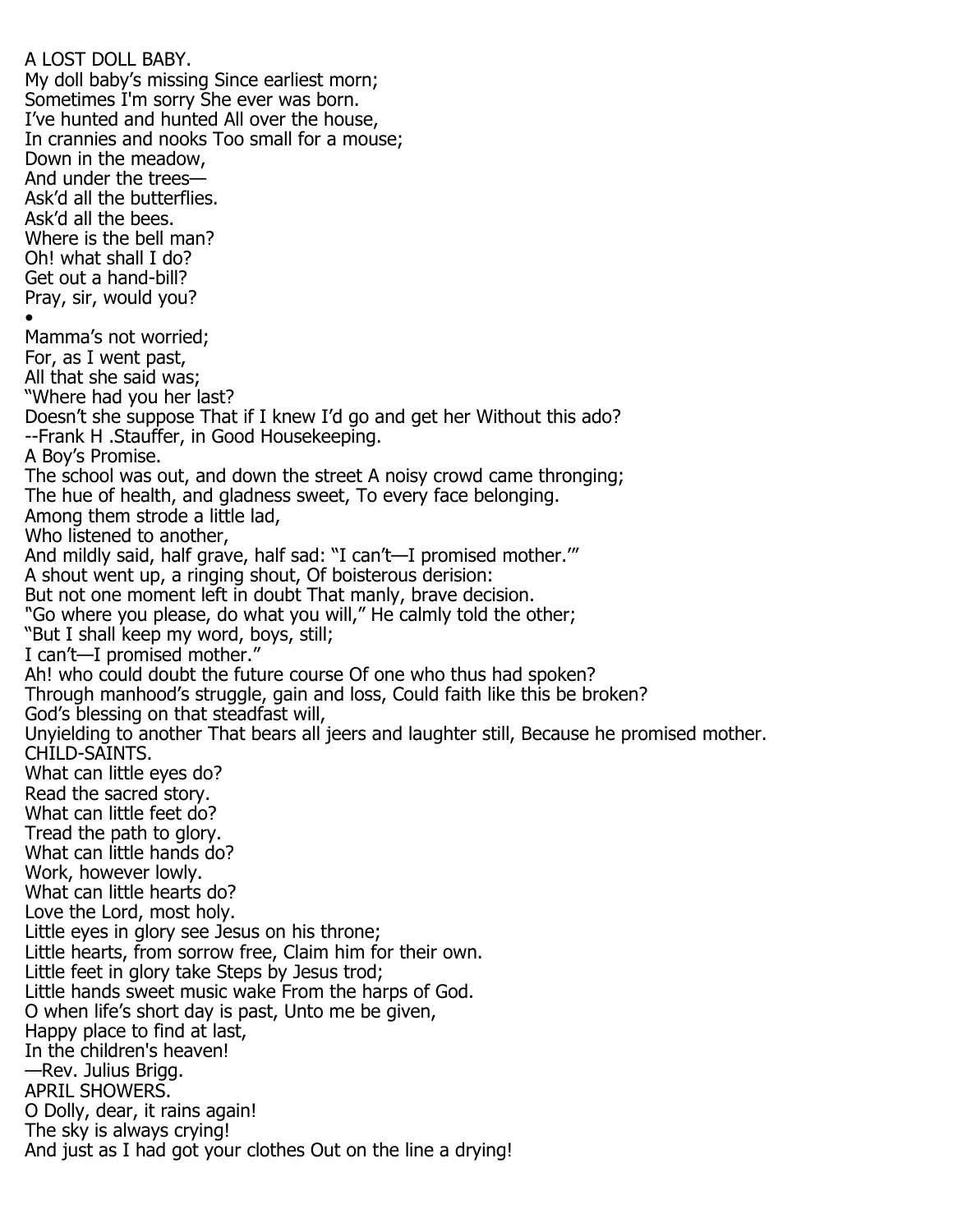It rained most ev'ry day this week; And yesterday, you 'member, It poured all day a steady stream; It seemed just like November! And Tuesday, when I went to ride, And wore my Sunday bonnet, When I got home I counted more Than thirteen spots upon it! But mamma says I love the buds, (And so I do—most dearly!) And it's the rain that brings them out; Ah! that I see quite clearly. And mamma says that those who seek The lovely, sweet May flowers, Must not complain if it should rain A hundred April showers. So, Dolly dear, I'll wash again, To morrow, for my baby; And then we'll lift the mosses up And find some blossoms, maybe. — Youth's Companion. Enter thou into the joy of thy Lord Matt. 25 : 21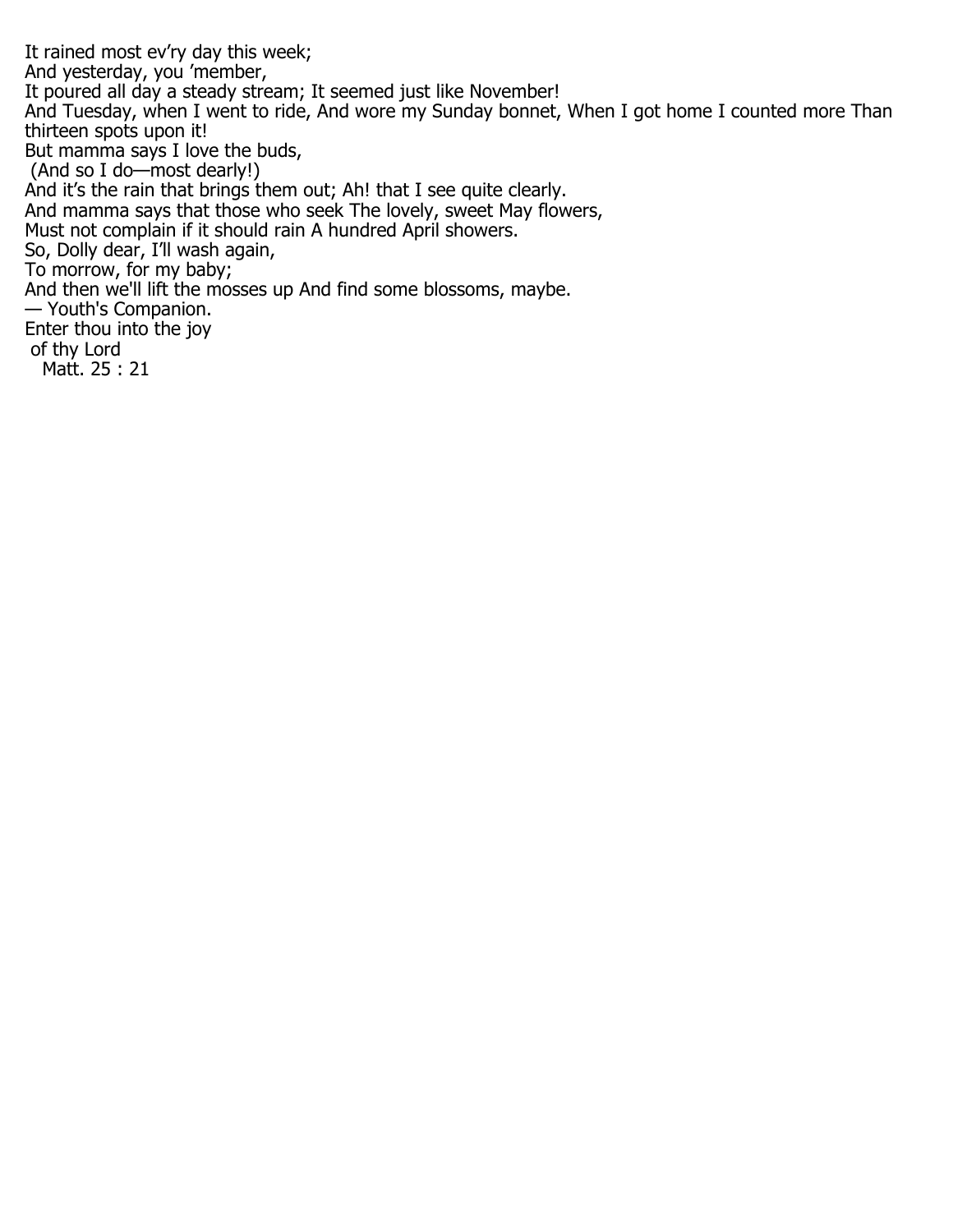## GOING TO APOLOGIZE.

"Oh! my dear, I am sure mamma would not want you to have that!" said grandma, as she came into the sitting-room and found Julia, with her little sticky fingers, turning the pages of her mother's handsome plush album.

" She don't care,'' said Julia "Let me have it, dear, while you

go and ask mamma if you can look at it," said grandma.

"I don't want to," said Julia, frowning, and actually slapping her dear grandmother in the face, adding, " I think you are real mean, and I wish you would go away from our house!"

"Why, Julia ! Shame on you !" said a voice behind her, which Julia knew to be her mother's, that lady having just entered the room.

Julia pouted and hung her head, just as though she were the abused one; and her mother said: " Go into my room, Julia, and wait until I come to you."

She went with slow, lagging feet, for she knew she must mind her mother ; but on the way she kept saying to herself:

" I don't care! she's not my boss,

I guess, and I wish she'd never come to our house at all!"

Pretty soon mamma came and sat down beside her; and putting her arm round the little figure, she said: "Is my little girl happy?" No answer came, and mamma went on: "Let us see how many people Julia has made happy. There is grandma —dear grandma—who tells Julia such pretty stories, wraps up her sore fingers, untangles her pony's reins, finds her bonnet, and sews on her buttons— she can't be very happy to have her little Julia slap her and say naughty words. Then there are the angels in heaven who saw it all. They cannot feel happy at the sight of a little girl doing such things.

## $\mathcal{L}=\mathcal{L}=\mathcal{L}=\mathcal{L}=\mathcal{L}=\mathcal{L}=\mathcal{L}=\mathcal{L}=\mathcal{L}=\mathcal{L}=\mathcal{L}=\mathcal{L}=\mathcal{L}=\mathcal{L}=\mathcal{L}=\mathcal{L}=\mathcal{L}=\mathcal{L}=\mathcal{L}=\mathcal{L}=\mathcal{L}=\mathcal{L}=\mathcal{L}=\mathcal{L}=\mathcal{L}=\mathcal{L}=\mathcal{L}=\mathcal{L}=\mathcal{L}=\mathcal{L}=\mathcal{L}=\mathcal{L}=\mathcal{L}=\mathcal{L}=\mathcal{L}=\mathcal{L}=\mathcal{$ WILLIMANTIC

Thread.

There were two little sisters and only one picture book. " Which shall I give it to, Hildred—to you or to Jessie?" said I. "To Jessie," answered the dear child, with a sweet smile. Then, turning to Jessie, I said, " There is only one book, Jessie; which shall I give it to—to you or to sister?" "To me; I want it," answered the little one. She was very little, and perhaps thought, because her older sister said, "Give it to Jessie," she ought to have it. This I cannot tell, but I

cannot help admiring the unselfish spirit which made Hildred say, " Give it to Jessie." This was what she always said when only one of them could have something nice. But if she lost the picture book and other pretty things, she gained every one's love, and pleased the gentle, loving Savior. Who of you will follow her example?

MAJOR KNAPP & CO. NY

THE CHILDREN'S PRAYER.

Mamma had gone up to the city with papa on the train, to spend the day doing spring shopping, so Alice and Ada, after many kisses from mamma and numerous charges to "be good little daughters," were left with Lizzie, the girl.

"Don't let's do a single naughty thing all day," said Alice, as they

heard the engine puffing and tugging away at the long line of cars that carried mamma from them.

" Well, you know we can't be good by ourselves, so I think we'd better ask God right off to help us, said Ada. The two little sisters knelt down by

If you have any little piece of work to do, do it right off, and then play with all your might. You can't imagine how much more you enjoy your play time when all of your work is done, unless you

the lounge, and Alice said, very simply:

"Our Father in heaven, help us to be good all day. Make us kind to each other and to other people, for Jesus' sake. Amen."

" There isn't any other people but Lizzie," said Ada.

"But somebody might come, and we want to be kind to them if they do," said Alice.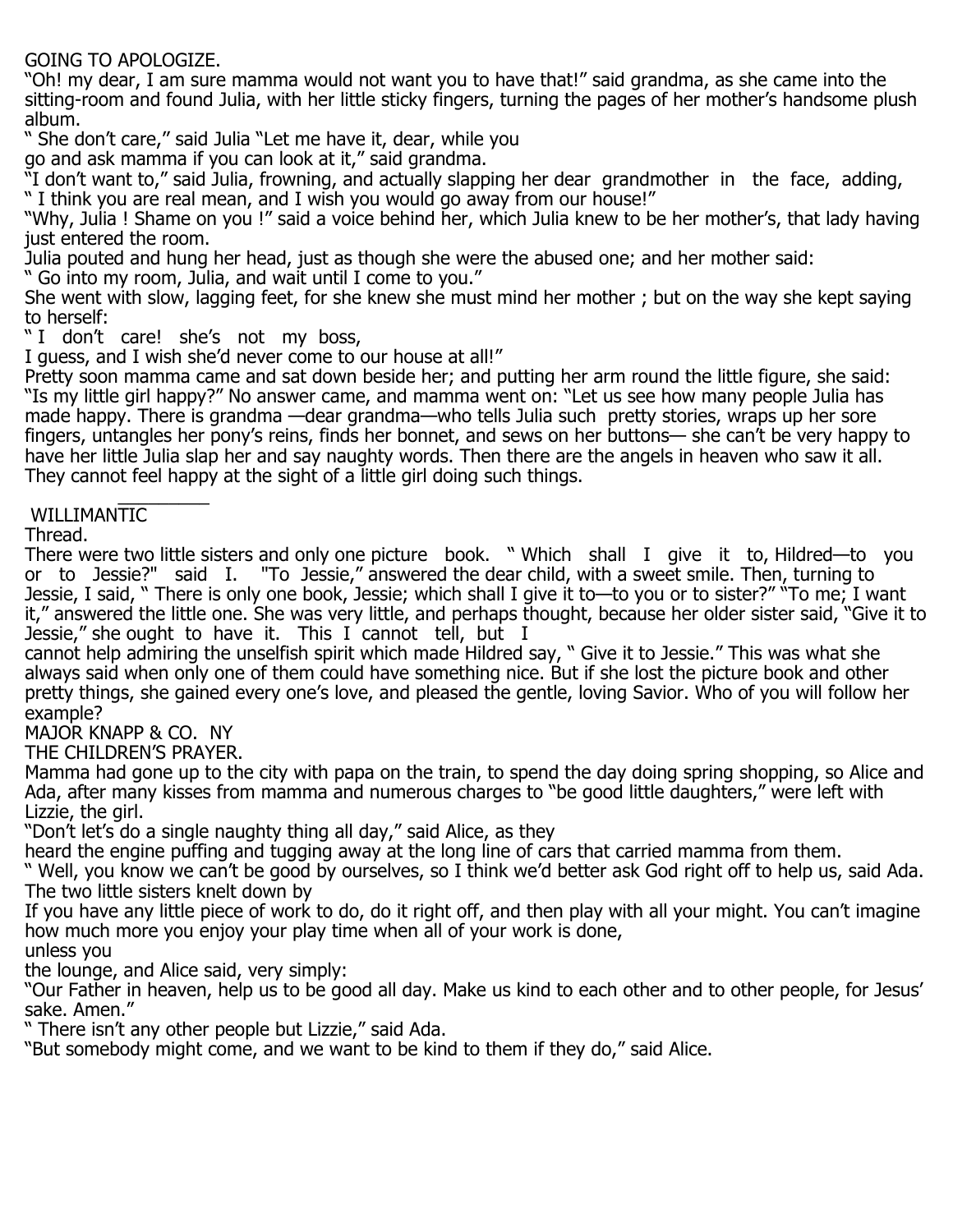Children, did you ever see a balky horse? Do you love and admire him? or do you feel as though he was too hateful for anything but the kicks and whippings he generally gets? But do you know I have seen some children that reminded me of a balky horse? And I thought them even less lovable than the balky horse, because they had souls and knew better, and the horse did not. When you are told either by the teacher or your parents to do something that you know perfectly well how to do, but, instead of doing it, you stand and sulk, are you not like the horse that knows how to go but will not stir a step? If that read this ever act to please never do ugly and like not think of the balky like him." A POUTING GIRL. Sniff, sniff, sniff! Little May is in a tiff. Snuff, snuff, snuff! Don't you think she's cried enough? Pout, pout, pout! How her pretty lips stick out! Drop, drop, drop! Will the quick tears never stop? Shade, shade, shade! I am very much afraid That she has forgotten quite To be sunny, sweet and bright. Creep, creep, creep! A little smile begins to peep. Oh, oh, oh! Now she is ashamed, I know. Fie, fie, fie! Do not look so very shy. BABY'S PLACE. " Where did the little birdies go, When winter came, with ice and snow ?" "Far in the heaven I saw them fly, Floating, they sang, ' Good-bye, good-bye.' " " Where did the pretty flowers hide? The Frost King hunts them far and wide." "Dame Nature tucked them in the ground ; They'll all be back, now spring comes round." "Is there a place for baby, say, When all the sunbeams steal away ?" " Safe into mother's arms he'll creep; She will sing him asleep, asleep."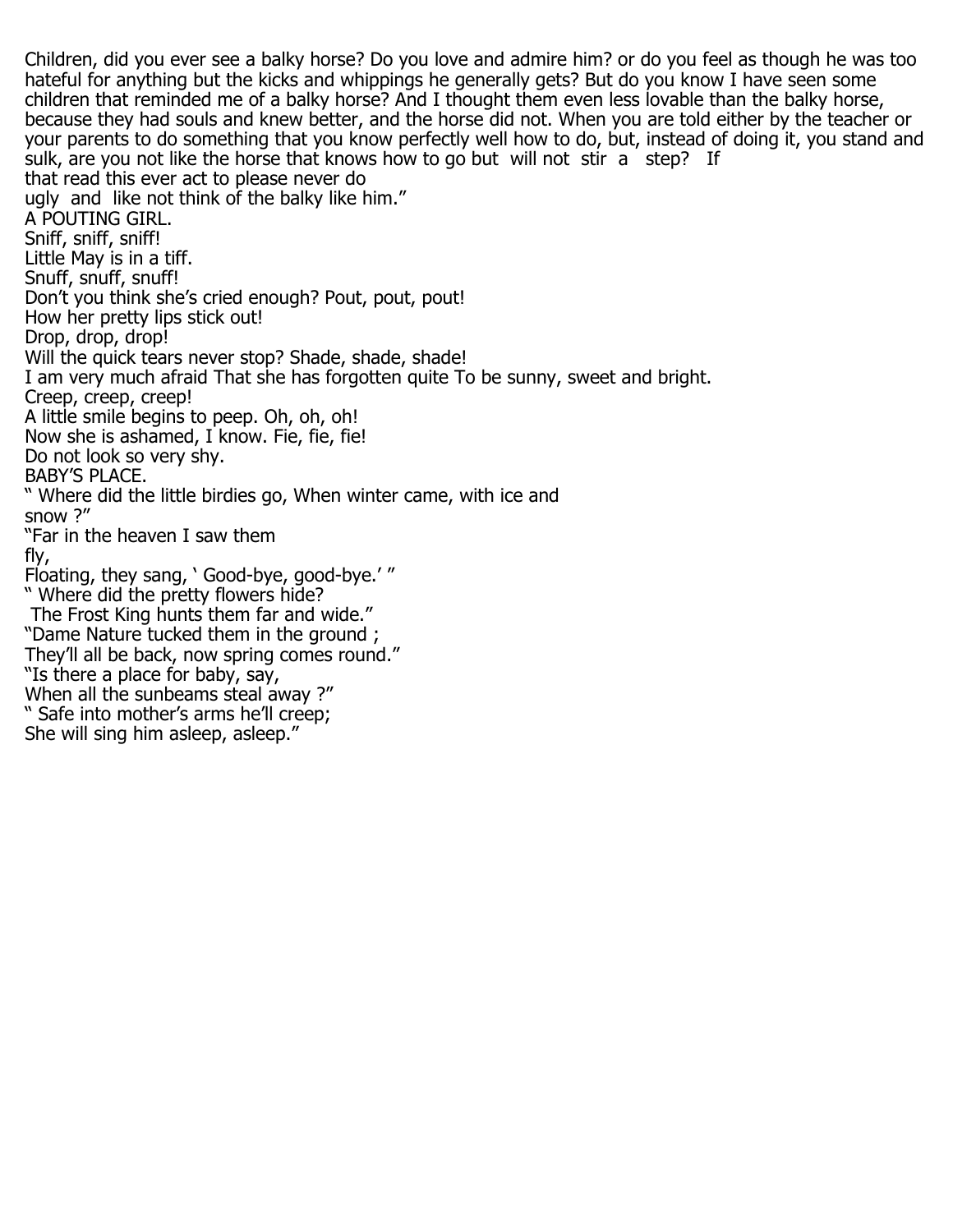Who quick forgives a hasty kick, A stone thrown, or a cut from stick, Or any such ill-natured trick ? My dog. Who looks most joyful when I'm glad? Who looks most doleful when I'm sad, Though I be rich or poorly clad ? My dog. —Chatterbox. MY DOG. Who welcomes me with glad surprise, When sleep is banished from mine eyes, And in the morning I arise ? My dog. Who to my side doth softly steal, And glances up with mute appeal, Whene'er I sit down to a meal? My dog. Who tears my slippers and my hats, And runs away with all the mats, And terrifies the pussy-cats ? My dog. Who humors all my "tricky" ways, And every little sign obeys, And trifling trouble soon repays ? My dog. Who does with one eye open sleep, And o'er my goods and chattels keep A watchful guard, most true and cheap? My dog. Who hunts most eager when in quest Of rats or mice, or such like pest, And gives its quarry little rest? My dog. Who keeps the rogues and thieves at bay When I go out by night or day, Or guards my home ? Ah! need I say, My dog ? WILLIMANTIC THREAD.

WORK FOR LITTLE FOLLOWERS.

BY MRS. MARGARET E. SANGSTER.

There's always work in plenty for little hands to do, Something waiting every day that none may try but you.

Little burdens you may lift, happy steps that you can

take,

Heavy hearts that you can comfort, for the blessed Savior's sake.

There's room for children's service, in this busy world

of ours,

We need them as we need the birds, and need the summer flowers,

And their help at task and toiling the Church of God

may claim,

And gather little followers in Jesus' holy name.

There are words for little lips, sweetest words of hope and cheer, They will have the spell of music for many a tired ear. Don't you wish your gentle words might lead some soul to look above,

Finding rest and peace and guidance in the dear Redeemer's love?

There are orders meant for you, swift and jubilant

they ring.

Oh! the bliss of being trusted on the errands of the King.

Fearless march in royal service, not an evil can befall Those who do the gracious bidding, hasting at the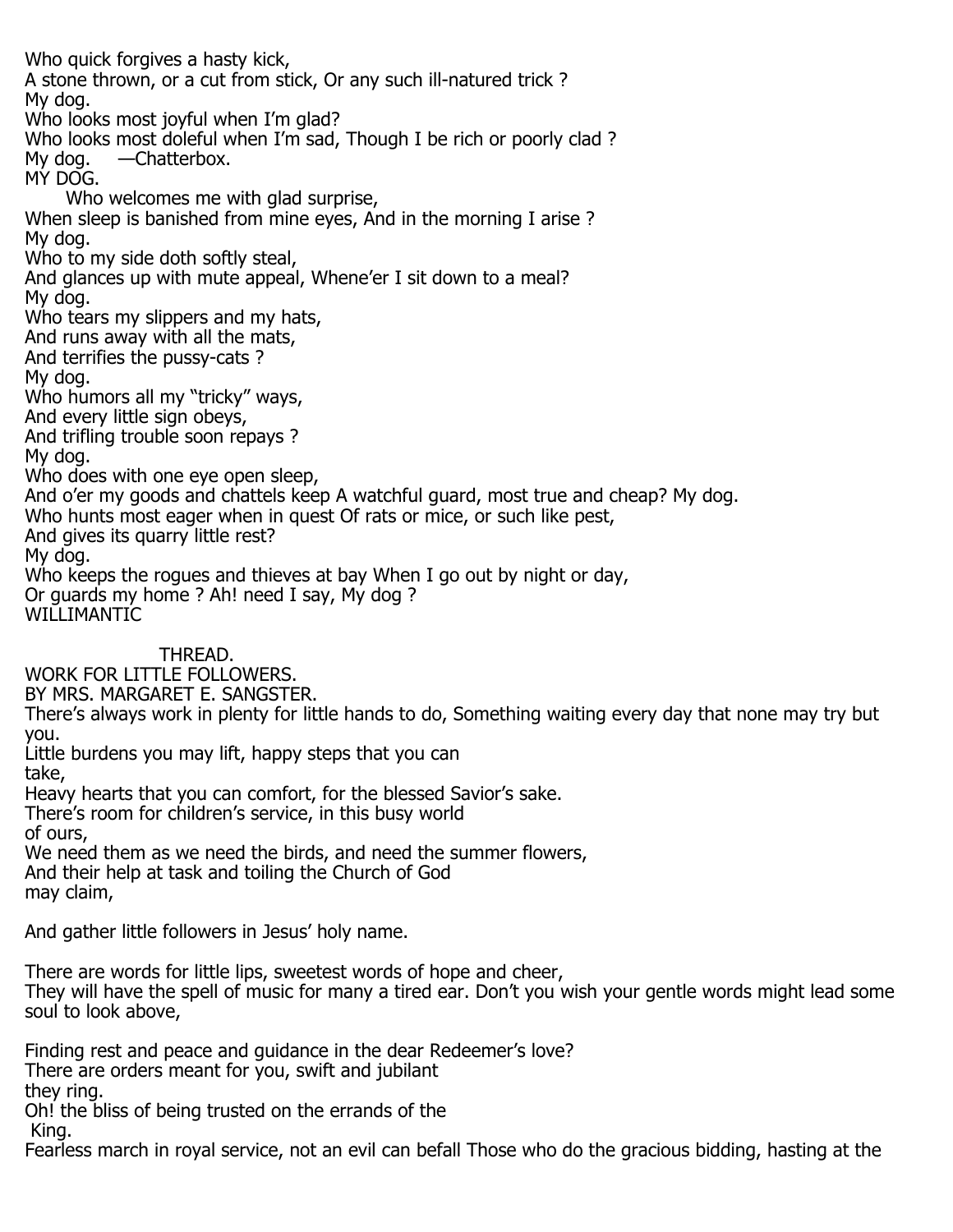Master's call.

There are songs which children only are glad enough to sing.

Songs that are as full of sunshine as the sunniest hour of spring.

Won't you sing them till our sorrows seem the easier to bear,

As we feel how safe we're sheltered in our blessed Savior's care? Yes! there's always work in plenty for the little ones

to do, Something waiting every day that none may try but you. Little burdens you may lift, happy steps that you may take, Heavy hearts that you may comfort, doing it for Jesus' sake. ~Sel.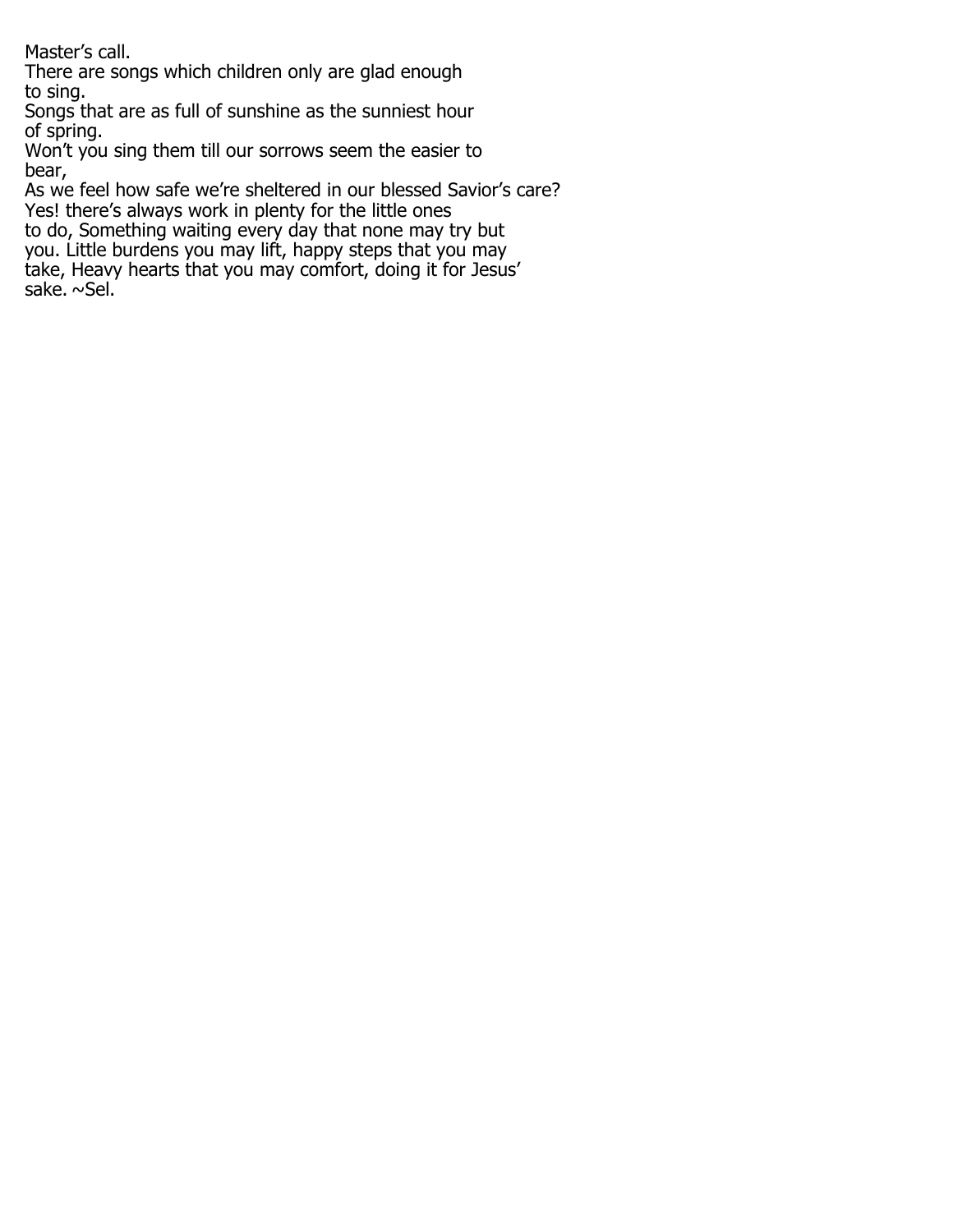A THOUGHTFUL DAUGHTER.

"What are you doing, my love?" asked a grandmother of a little girl, who was making a great effort to walk on tiptoe through the hall.

"I am trying to walk softly," she replied in a low voice; "for my mother has the sick headache, and the least noise, she says, will make her worse.

FOUND IN THE LITTLE DESK.

Not long ago a little girl in a Christian family died. She was only six years old. About a year before her death she had a small writing-desk given to her. After she died, her mother unlocked it, and found this writing:— "The minute i wake up in

THE MORNING, I WILL THINK OF

God.

"I WILL MIND MY FATHER AND MY MOTHER ALWAYS.

"I WILL TRY TO HAVE MY LESSONS PERFECT.

"I WILL TRY TO BE KIND, AND NOT GET CROSS.

"I WANT TO BEHAVE LIKE

God's child."

"MAMMA, ARE YOU THERE."

A mother one morning gave her two little ones books and toys to amuse them while she went upstairs to attend to something. A half-hour passed quietly away, when one of the little ones went to the foot of the stairs, and in a timid voice called out, "Mamma, are you there?"

"Yes, darling."

"All right," said the child, and the play went on. After a little time the voice again cried, "Mamma, are you there?" "Yes, darling."

"All right," said the child again, and once more went on with her play.

And this is just the way we should feel toward Jesus. He has gone to the right hand of God he has left us down in this lower room of the world, to be occupied here for awhile. But to keep us down in this lower room of the world, to be occupied here for awhile. But to keep us from

to t

ANNA AND EMMA.

"No, you sha'n't have my Phoebe Ann for the nurse girl," said Emma, snatching her doll from Anna, her older sister. "I guess I want her for a princess," added the little girl, pouting.

" Well, take your old doll, and that with it!" said Anna, flushing hotly, and giving Emma a sharp slap on the cheek.

This made the little girl cry as hard

as she could, and run to her mamma as fast as her feet would carry her.

No sooner was it done than Anna was sorry. She knew she was wrong, and called after Emma, saying:

" I'm sorry, little sister, and will not do so again. Please come back."

But no one except mamma could comfort the little maid, and her flying feet carried her on to mother's room in spite of Anna's invitation to return.

" There! I've gone and done it again ! Got mad and slapped sister, all about nothing, just when I was beginning to think I was growing a better girl and keeping from getting cross. I guess I forgot to ask God to help me this morning. Yes, I know I did." And Anna walked slowly to her own little bed-room.

A short time after, little Emma, coming in with her tear-stained face to tell Anna that mamma wanted to speak to her, found Anna on her knees at the foot of the little white bed.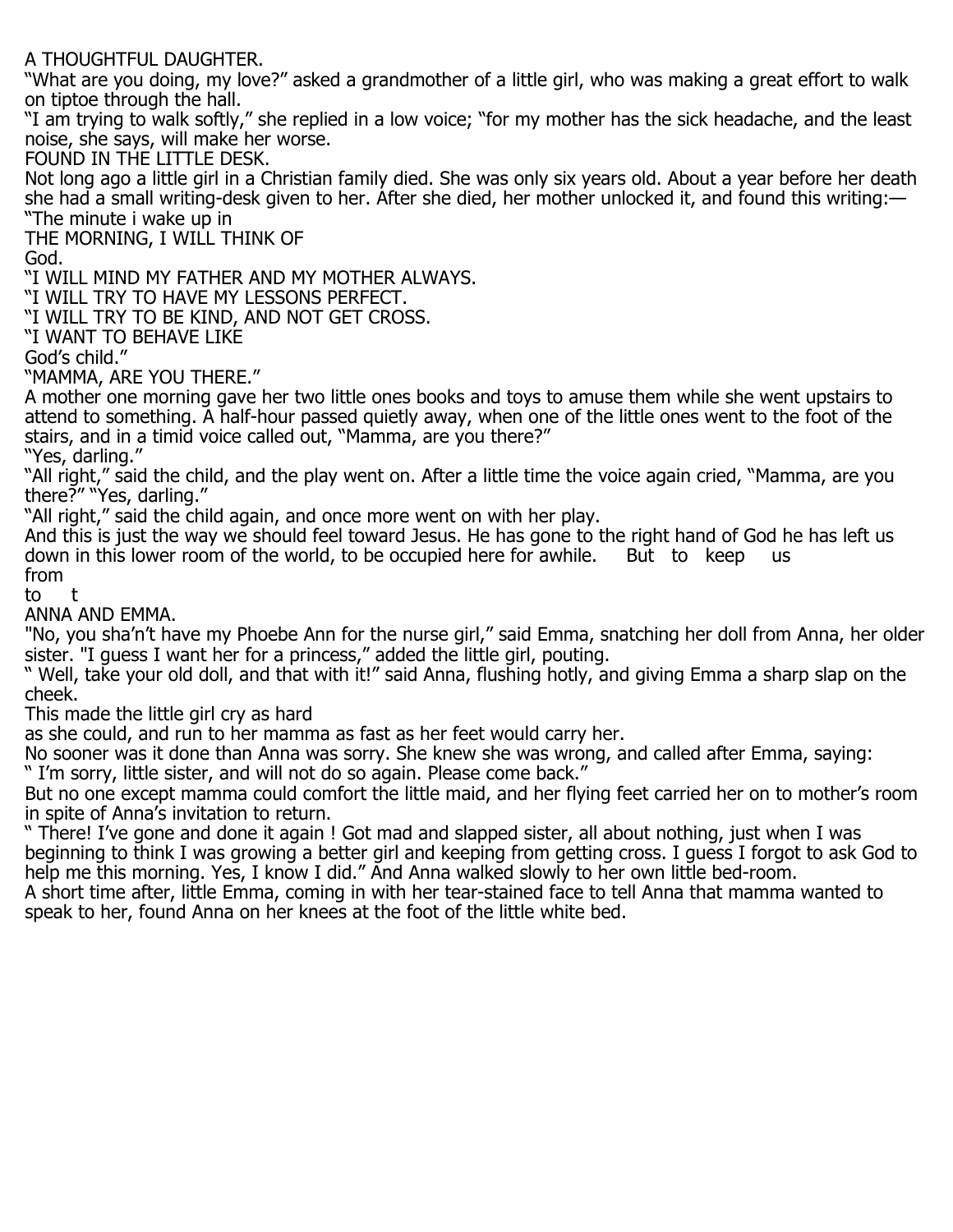THE EVENING PRAYER.

"Which art in heaven," repeated the children, one with her eyes bent meekly down, and the other looking upward, as if she would penetrate the heaven into which her heart aspired.

" Hallowed be Thy name," continued the mother.

Lower fell the voices of the little ones. In a gentle murmer they said : " Hallowed be Thy name." "Thy kingdom come."

And the burden of the prayer was still taken up by the children—" Thy kingdom come."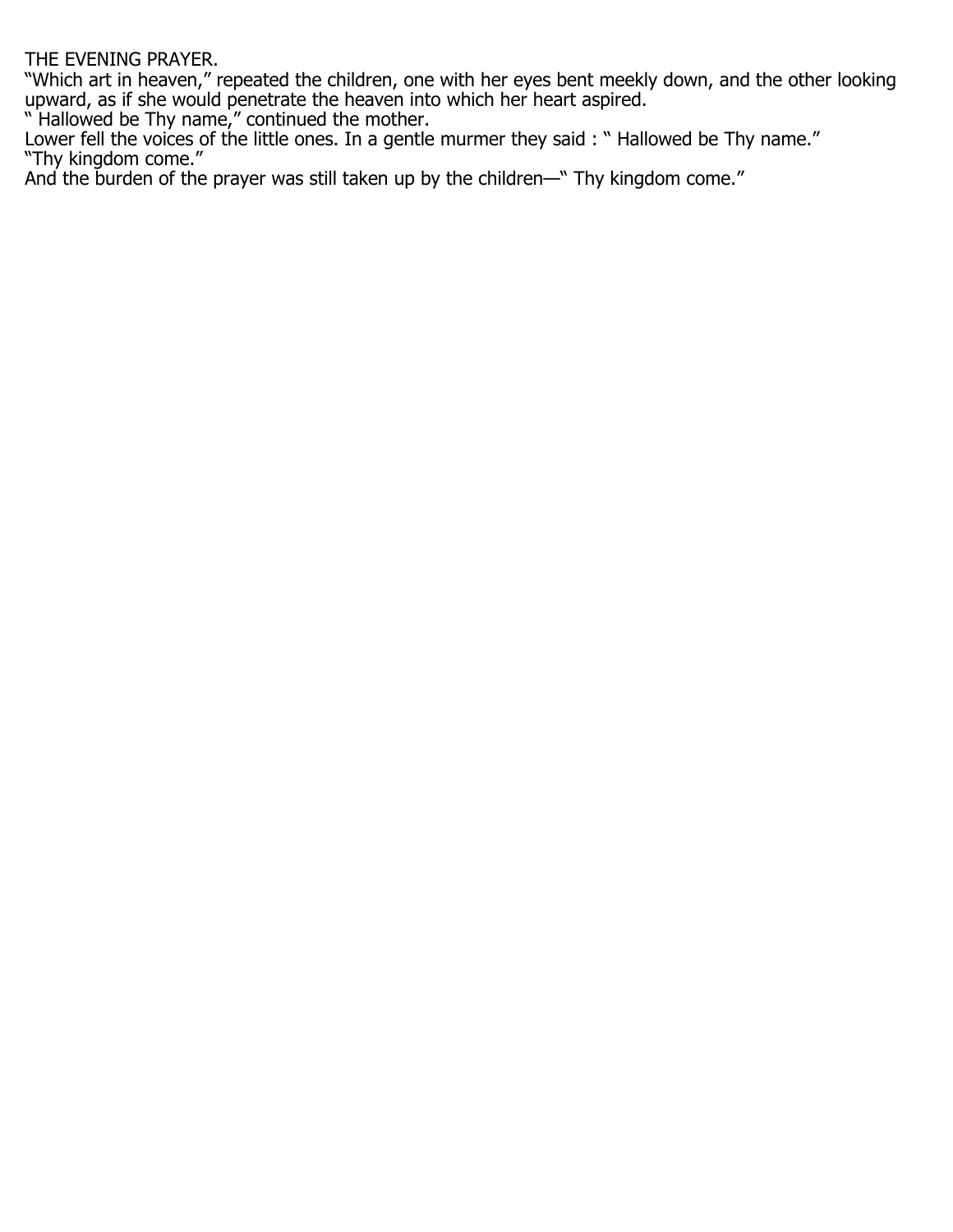I think when I read that sweet story of old, When Jesus was here among men, How He called little children as lambs to His fold, I should like to have been with them then. I wish that His hands had been placed on my head, That His arm had been thrown around me, And that I might have seen His kind look when He said, " Let the little ones come unto Me." Yet still to His footstool in prayer I may go, And ask for a share in His love : And if I thus earnestly seek him below, I shall see Him and hear Him above. In that beautiful place He has gone to prepare For all who are washed and forgiven; And many dear children are gathering there, " For of such is the kingdom of heaven." But thousands and thousands, who wander and fall, Never heard of that heavenly home : I should like them to know there is room for them all, And that Jesus has bid them to come. I long for the joy of that glorious time, The sweetest and happiest and best, When the dear little children of every clime Shall crowd to His arms and be blest. CHILD'S EVENING PRAYER. by rev. n. keff smith. My Father, now before I sleep, I bow to say my prayer— I humbly ask that thou wilt keep Me safe as angels are. For little children Jesus died, As well for people grown, And now in Him, the crucified, Oh ! keep me as thine own. And if I die before the light Shines o'er the earth and sky, Oh! take me then to heaven so bright, To live, and never die. Child's Morning Prayer. My Father, I thank thee for sleep, For quiet and peaceable rest; I thank thee for stooping to keep An infant from being distressed. O, how shall a poor little creature repay Thy Fatherly kindness by night and by day ? READING THE SWEET STORY. EVENING HYMN. Another day Thy hand has led Our feet in paths of peace and love, With food our every want has fed, And given us blessings from above ; We thank Thee for Thy gracious care— Forgive our sins, accept our prayer. Protect us, Lord, we ask this night, And far away all evil keep; To Thee the darkness is as light, Thou givest Thy beloved sleep, Our souls and lives we trust to Thee; Good angels send, our guards to be. A CHILD'S PRAYER. BY E. M. CHAPMAN. Father, keep thy little one Safe this night. Through dark hours, until the sun Brings us light. While the earth is fast asleep, All at rest, Thine Almighty eye doth keep Vigil blest, And thine arm is strong to save; We need fear Neither darkness, storm, nor wave: Thou art near. In the morning may I wake Fresh and strong, Find new things to undertake All day long.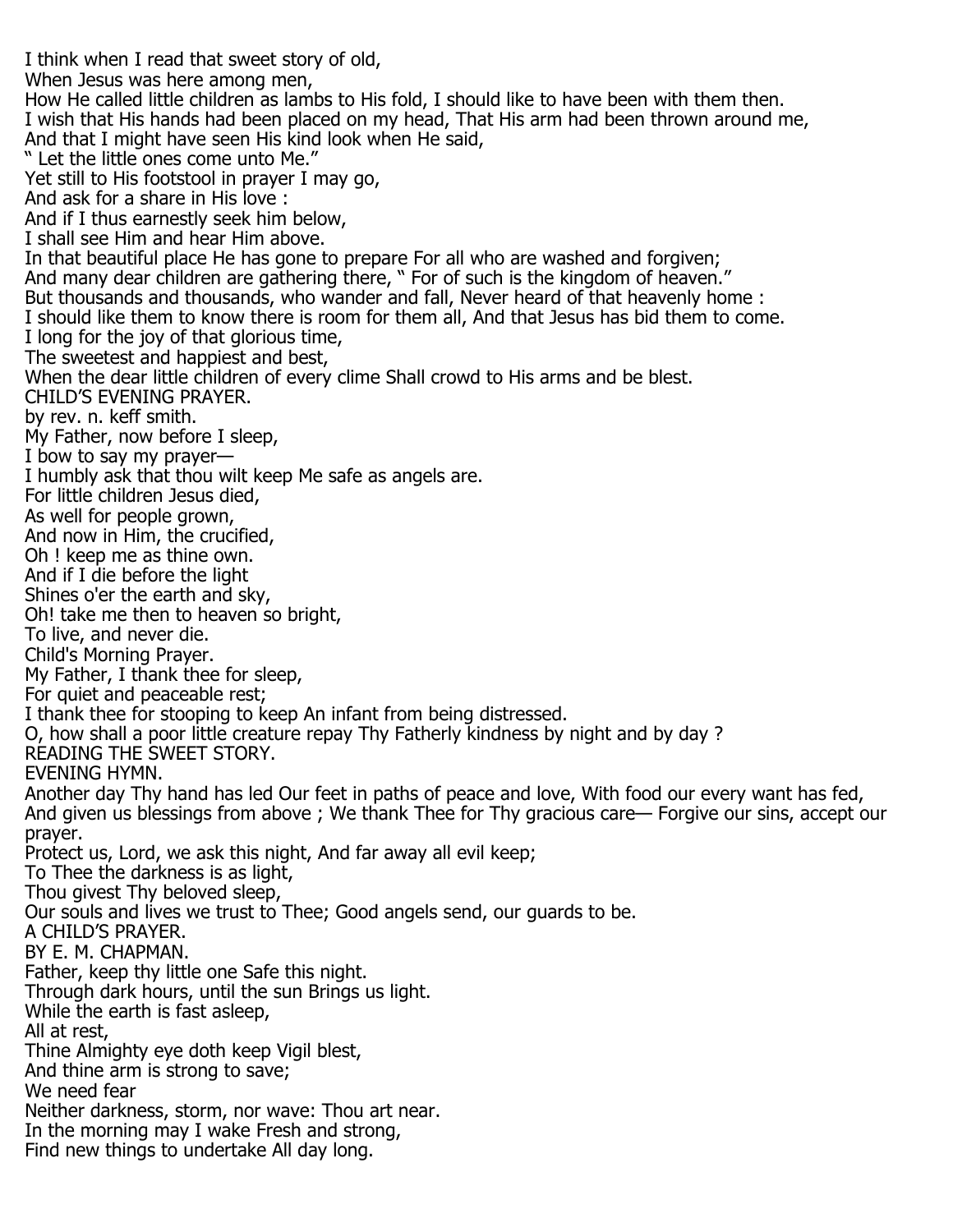In the rugged path of life guide thou me,

Bring me through its toil and strife Safe to thee.

Bless me, Father, all this Keep my soul from sin's If I should die Take me to

GOD BLESS MOTHER.

A little child with flaxen hair,

And sun lit eyes, so sweet and fair, Who kneels when twilight darkens all, And from whose loving lips there fall The accents of this simple prayer:

" God bless—God bless my mother!"

A youth upon life's threshold wide, Who leaves a gentle mother's side,

Yet keeps enshrined within his breast Her words of warning still the best; And whispers when temptation tried: "God bless—God bless my motherl"

Who kneels when twilight darkens all.

A white-haired man who gazes back Along life's weary, furrowed track, And sees one face—an angel's now, Hears words of light that led aright, And prays with reverential brow: "God bless—God bless my mother!"

Little Temples.

"Ye are the Temple of God,'' Jesus, can a child like me Thine own living temple he?

Yes, thy Spirit day by day In my heart will deign to stay.

Then that heart must ever be A fit dwelling place for thee.

Naughty tempers, thoughts of sin, These things must not enter in.

But a temple is a place

Built for constant prayer and praise,

And the teachings of thy word:

Am I such a temple, Lord?

Yes, if all I do and say,

In my work and in my play,

Shall be gentle, true and right, Pleasing in thy holy sight.

Help me, Lord, for I am weak;

Make me hear when thou dost speak. Cleanse my heart from every sin, Make me beautiful within.

May thy presence from above Fill my heart with holy love.

Then shall those about me see That the Saviour dwells in me.

—Exchange.

Never, my child, forget to pray, Whate'er the business of the day;

If happy dreams have blessed thy sleep, If startling fears have made thee weep, With holy thoughts begin the day,

And ne'er, my child, forget to pray.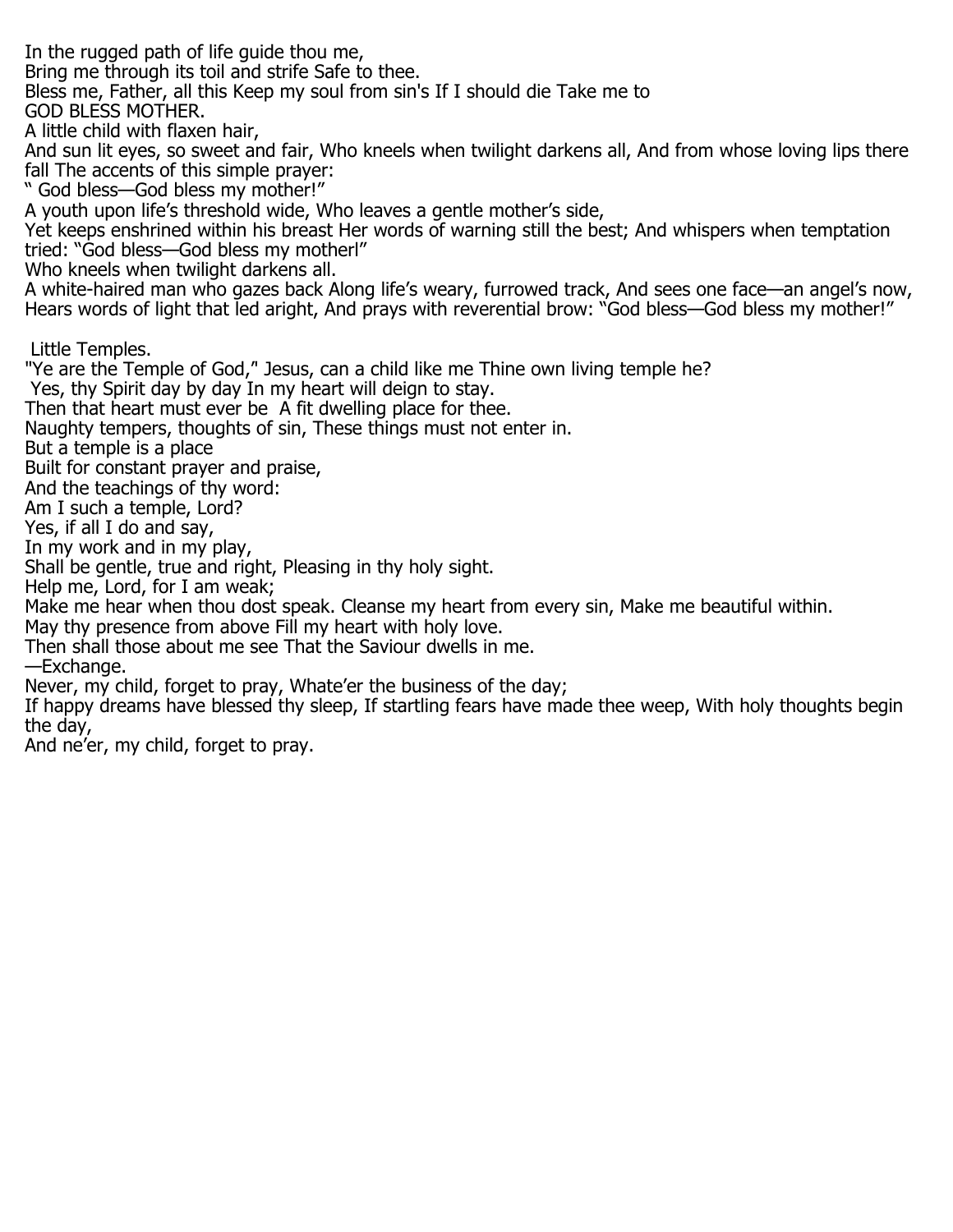H. Werner . 76 .